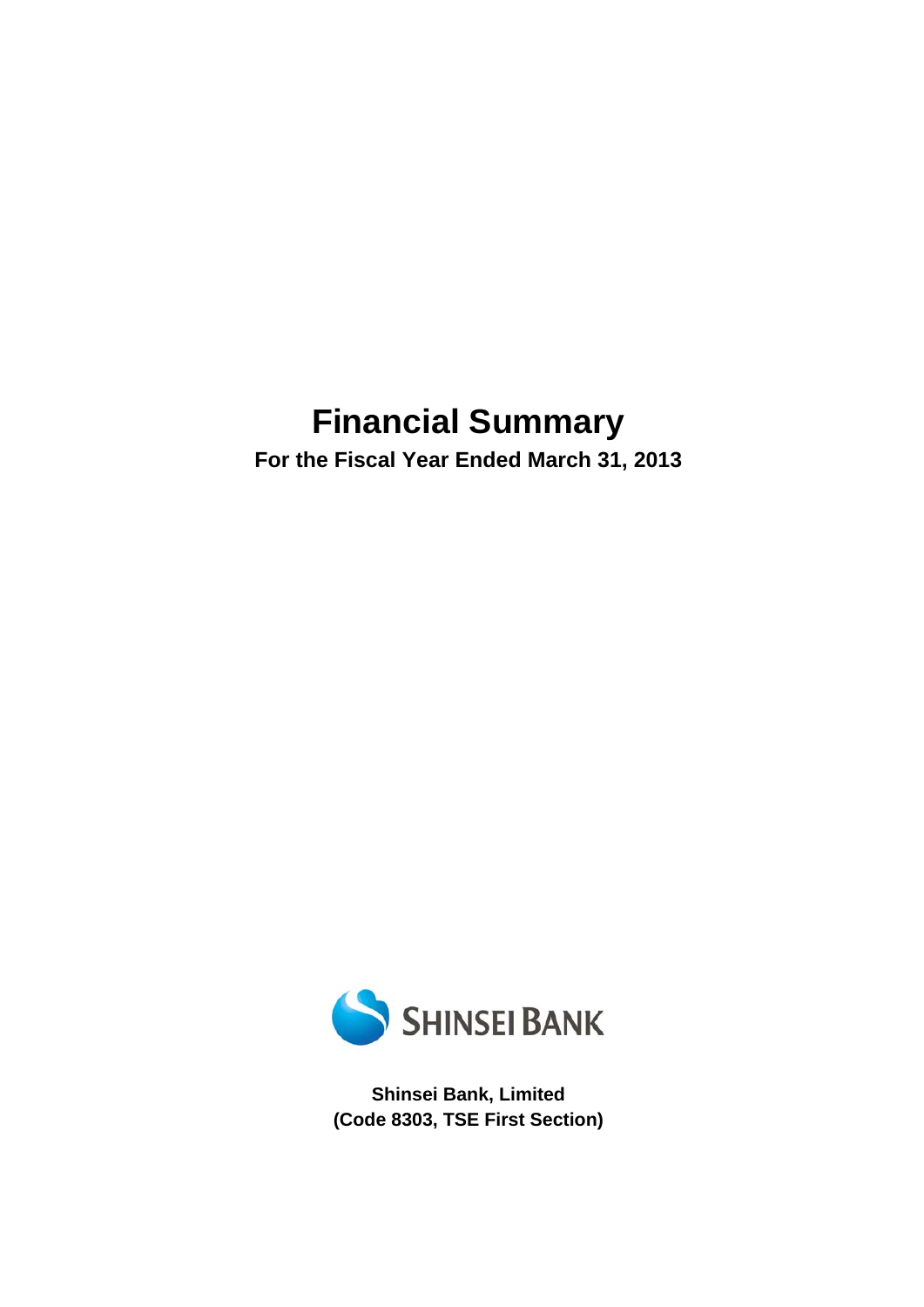| <b>Contents</b>                                        | Page |
|--------------------------------------------------------|------|
| <b>Financial and Economic Environment</b>              | . 1  |
| <b>Financial Highlights</b>                            | . 1  |
| Items included in Results of Operations (Consolidated) | . 4  |

| Section 1. Consolidated Information                                       | 5                |
|---------------------------------------------------------------------------|------------------|
| Results of Operations - Table 1-                                          | (Consolidated)5  |
| Interest-Earning Assets and Interest-Bearing Liabilities - Table 2-       | (Consolidated)6  |
| Non-Interest Income - Table 3-                                            | (Consolidated)7  |
| General and Administrative Expenses - Table 4-                            | (Consolidated)8  |
| Net Credit Costs - Table 5-                                               | (Consolidated)9  |
| Amortization of Goodwill and Other Intangible Assets - Table 6-           | (Consolidated)9  |
| Other Gains (Losses) - Table 7-                                           | (Consolidated)10 |
| Minority Interests in Net Income of Subsidiaries - Table 8-               | (Consolidated)10 |
| Major Balance Sheet Data - Table 9-                                       | (Consolidated)11 |
| Risk-Monitored Loans - Table 10-                                          | (Consolidated)12 |
| Reserve for Credit Losses - Table 11-                                     | (Consolidated)12 |
| Loans by Borrower Industry - Table 12-                                    | (Consolidated)13 |
| Securities by Category - Table 13-                                        | (Consolidated)13 |
| Securities Being Held to Maturity - Table 14-                             | (Consolidated)14 |
| Securities Available for Sale -Table 15-                                  | (Consolidated)15 |
| Hedge-Accounting Derivative Transactions - Table 16-                      | (Consolidated)16 |
| Deposits, Including Negotiable Certificates of Deposit (NCDs) - Table 17- | (Consolidated)16 |
| Financial Ratios - Table 18-                                              | (Consolidated)17 |
| Capital Adequacy Data - Table 19-                                         | (Consolidated)18 |
| Per Share Data - Table 20-                                                | (Consolidated)18 |
| <b>Business Lines Results - Table 21-</b>                                 | (Consolidated)19 |
| Institutional Group - Table 22-                                           | (Consolidated)20 |
| Global Markets Group - Table 23-                                          | (Consolidated)22 |
| Individual Group - Table 24-                                              | (Consolidated)24 |
| Individual Group Revenue by Product/Entity - Table 25-                    | (Consolidated)25 |
| Corporate/Other -Table 26-                                                | (Consolidated)27 |
| Segment Information                                                       | 28               |
| <b>Consolidated Balance Sheets</b>                                        | (Consolidated)29 |
| <b>Consolidated Statements of Income</b>                                  | (Consolidated)31 |
| <b>Consolidated Statements of Comprehensive Income</b>                    | (Consolidated)32 |
| <b>Consolidated Statements of Changes in Equity</b>                       | (Consolidated)33 |
| <b>Consolidated Statements of Cash Flows</b>                              | (Consolidated)35 |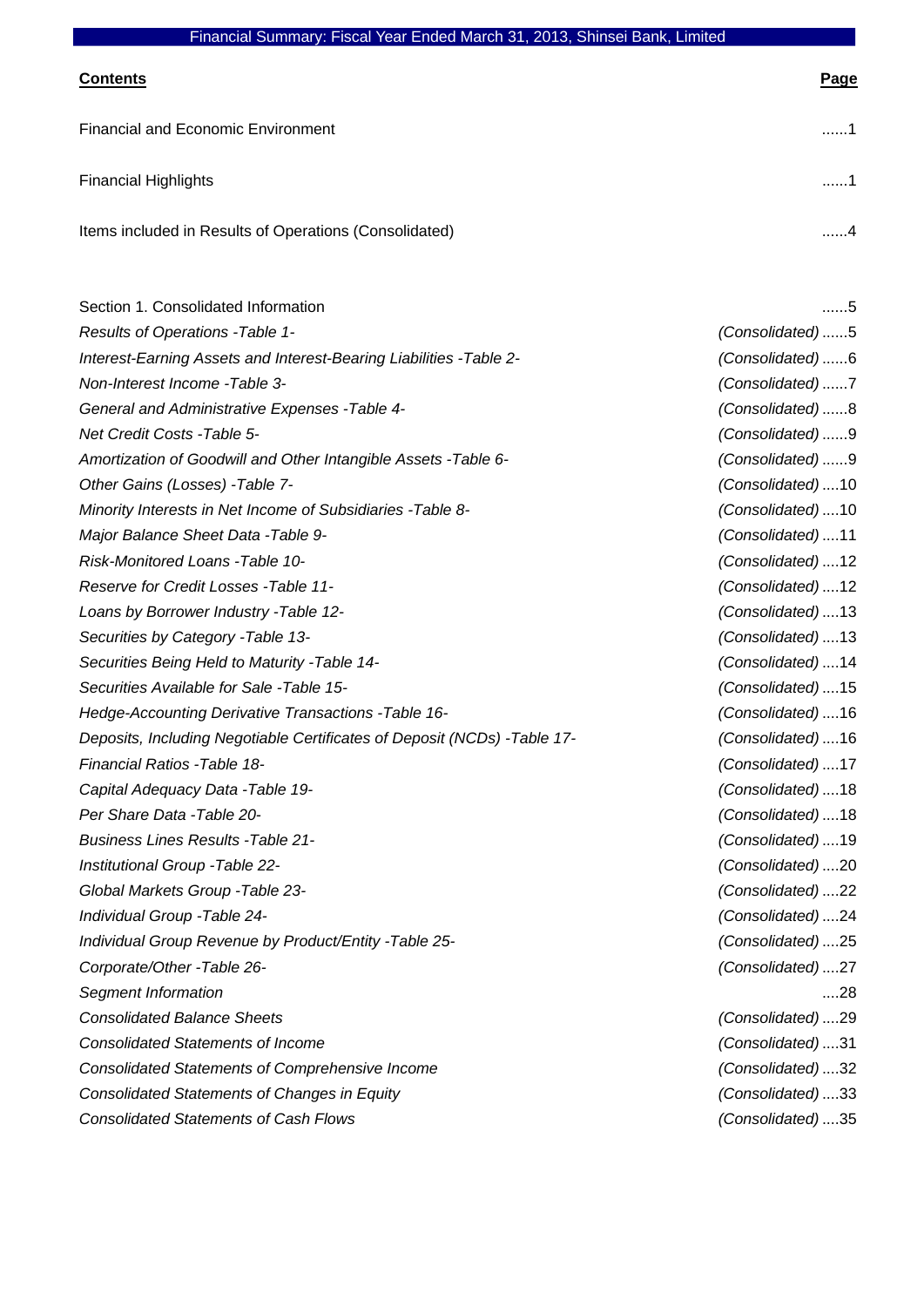Section 2. Non-Consolidated Information ....36

| Results of Operations - Table 27-                                    | (Non-Consolidated)36 |
|----------------------------------------------------------------------|----------------------|
| <b>Net Credit Costs - Table 28-</b>                                  | (Non-Consolidated)37 |
| Interest-Earning Assets and Interest-Bearing Liabilities -Table 29-  | (Non-Consolidated)37 |
| Risk-Monitored Loans - Table 30-                                     | (Non-Consolidated)38 |
| Loans by Borrower Industry - Table 31-                               | (Non-Consolidated)38 |
| Risk Monitored Loans by Borrower Industry - Table 32 -               | (Non-Consolidated)39 |
| Overseas and Offshore Loans by Region - Table 33-                    | (Non-Consolidated)39 |
| Risk-Monitored Overseas and Offshore Loans by Region -Table 34-      | (Non-Consolidated)40 |
| Claims Classified under the Financial Revitalization Law - Table 35- | (Non-Consolidated)40 |
| Coverage Ratios for Non-Performing Claims Classified under           |                      |
| the Financial Revitalization Law -Table 36-                          | (Non-Consolidated)41 |
| Reserve for Credit Losses - Table 37-                                | (Non-Consolidated)41 |
| Reserve Ratios for Borrowers' Category - Table 38-                   | (Non-Consolidated)41 |
| Housing Loans - Table 39-                                            | (Non-Consolidated)42 |
| Loans to Small- and Medium Sized Entities - Table 40-                | (Non-Consolidated)42 |
| Securities Being Held to Maturity - Table 41-                        | (Non-Consolidated)42 |
| Securities Available for Sale - Table 42-                            | (Non-Consolidated)43 |
| Hedge-Accounting Derivative Transactions - Table 43-                 | (Non-Consolidated)44 |
| Employees' Retirement Benefit - Table 44-                            | (Non-Consolidated)44 |
| Capital Adequacy Data-Table 45-                                      | (Non-Consolidated)45 |
| <b>Non-Consolidated Balance Sheets</b>                               | (Non-Consolidated)46 |
| Non-Consolidated Statements of Operations                            | (Non-Consolidated)48 |
| Non-Consolidated Statements of Changes in Equity                     | (Non-Consolidated)49 |

Section 3. Earnings Forecast -Table 46- (Consolidated and Non-Consolidated) ....51

| Section 4. Exposure to Securitized Products and Related Investments                                           | (Non-Consolidated)52 |
|---------------------------------------------------------------------------------------------------------------|----------------------|
| Balance of Securitized Products (Breakdown by Region and Type of Securities) -Table 47- (Non-Consolidated) 52 |                      |
| Securitized Products, Recorded under "Securities" and                                                         |                      |
| "Other Monetary Claims Purchased" and OCI - Table 48-                                                         | (Non-Consolidated)53 |
| LBO, Monoline, SIV, ABCP, CDS -Table 49-                                                                      | (Non-Consolidated)54 |
| Definitions - Table 50-                                                                                       | 55                   |

| (Reference 1) BOJ Press Club Format                      | $\dots$ 56 |
|----------------------------------------------------------|------------|
| (Reference 2) Calculation Grounds of Deferred Tax Assets | $\dots$ 58 |

The following discussion should be read in conjunction with the consolidated and non-consolidated financial statements prepared in accordance with generally accepted accounting principles in Japan for banks. Except as otherwise indicated, the financial information in the following discussion is based on the consolidated financial statements. Financial and operational data that are stated in multiples of ¥0.1 billion have been truncated. All percentages have been rounded to the nearest 0.1%.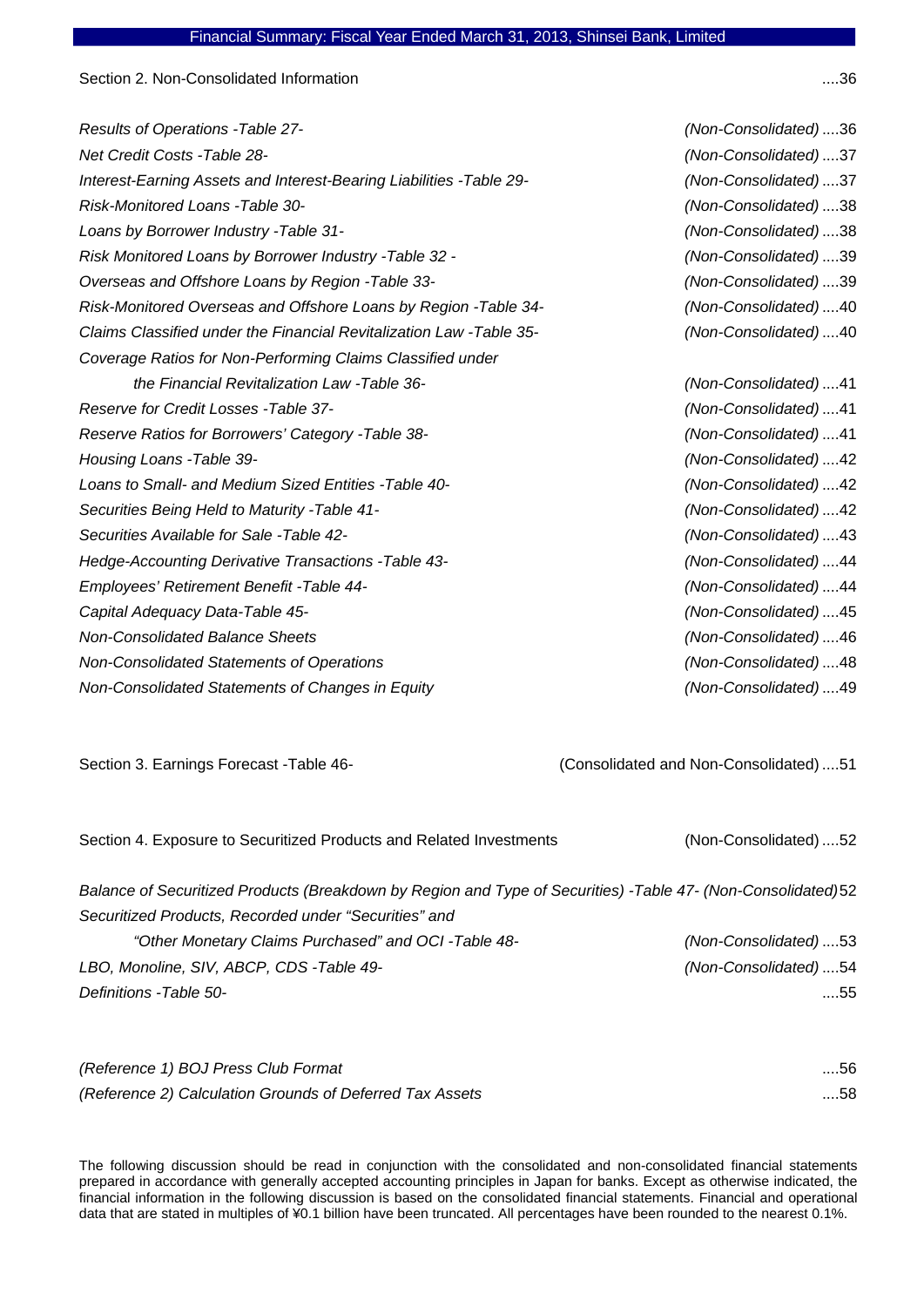### **Financial and Economic Environment**

- During the fiscal year 2012, the Japanese economy initially showed signs of a gradual recovery, despite the effects of the prolonged strong yen and deflation. However, later in the year, the recovery showed signs of weakness due to the continuing European debt crisis and a worldwide economic slump. In addition to these circumstances, due to the continuous political confusion and the strengthening tendency of worldwide easy money, it became evident that domestic developments in comprehensive social security, tax reform and other economic policies which were tackled by the Noda government and the gradual expansion of monetary easing policies by the Bank of Japan would not be enough to enable economic recovery.
- However, the new Abe government, which was formed in December 2012 following a Lower House General Election, has clearly declared its intention to work swiftly to implement aggressive monetary easing measures, dynamic fiscal measures and a growth strategy aimed at stimulating private demand in order to overcome deflation, correct the strong yen trend and revitalize the domestic economy. In response to this and due in part to the worldwide economic growth, the Japanese economy has again shown positive signs of recovery, including the correction of the strong yen and an increase in stock prices. The recovery is expected to continue steadily, while supported by improved consumer and business sentiment, better export conditions, and governmental and monetary policy. However, the Japanese economic outlook still remains unclear due to the high level of uncertainty in the global economy caused by the ongoing debt crisis in several southern European nations, and the severity of

Japan's domestic labor market and income conditions.

- Until December 2012, the yen continued to appreciate due to the European debt crisis and the global economic slump. However, the new Abe government's intention to deploy aggressive monetary easing measures and correct the strong yen trend has caused the yen to depreciate from December 2012. At the end of March 2013, the U.S. dollar-Japanese yen exchange rate was approximately ¥94 per USD (approximately ¥11 lower than 12 months earlier) and the euro-Japanese yen exchange rate was approximately ¥121 per EURO (approximately ¥10 lower than 12 months earlier).
- The interest rate for domestic long-term (10 year) government bond yields was approximately 1.0% at the beginning of the fiscal year, but fell to less than 0.6% by the end of March 2013 due to inflows of capital seeking a safe haven in Japanese government bonds as well as expectations of further monetary easing. The short term interest rate, which was already low, went even lower during the fourth quarter of the fiscal year.
- While deepening risk aversion weighed down the Nikkei 225, the index began to rise after the dissolution of the House of Representatives in November 2012. The Nikkei 225 reached ¥12,397.91 at the end of March 2013 (approximately ¥2,310 higher than 12 months earlier).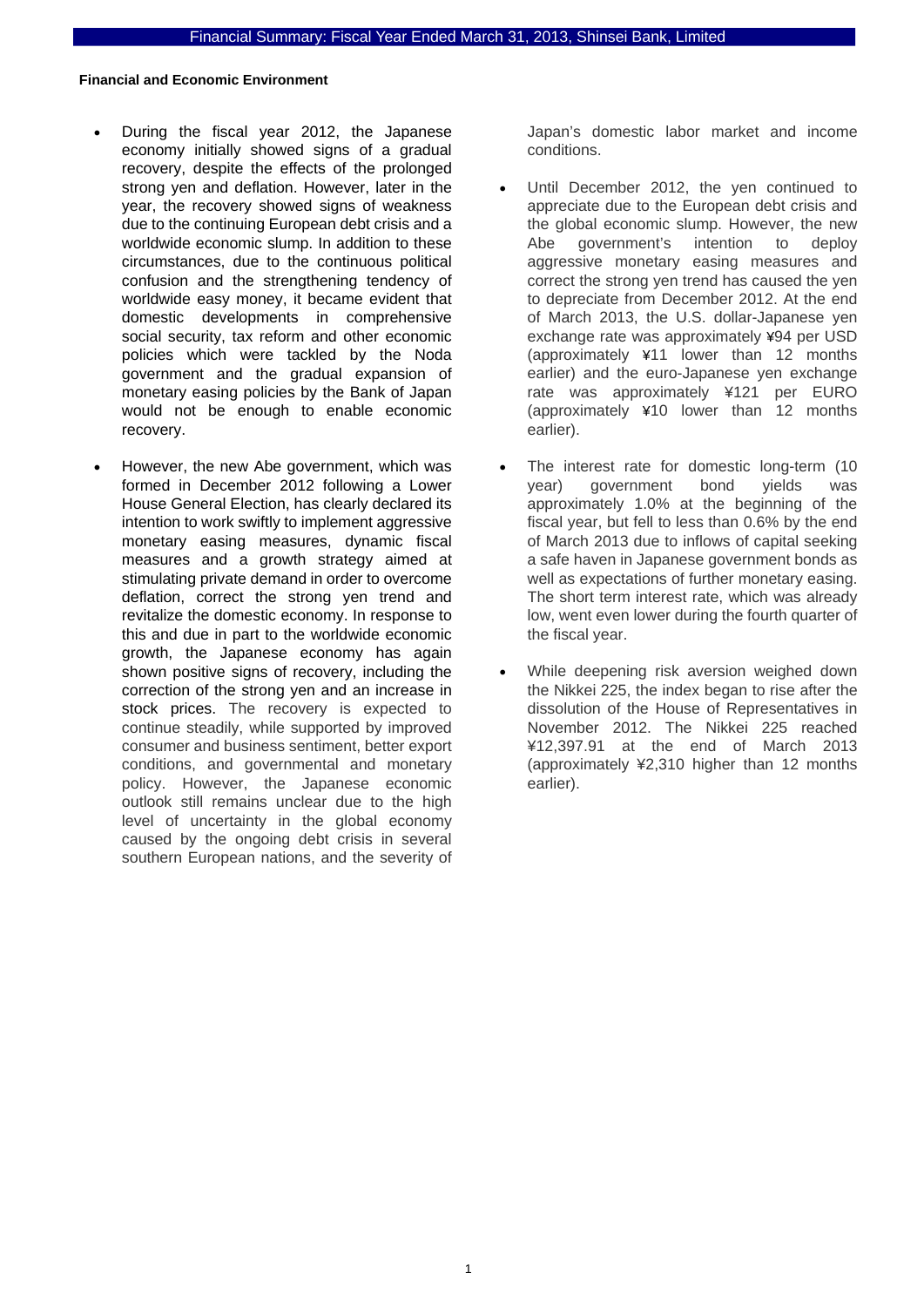Financial Highlights<sup>(1)</sup>

|                                                                     | (Billions of yen, except percentages) |                       |                       |                        |  |
|---------------------------------------------------------------------|---------------------------------------|-----------------------|-----------------------|------------------------|--|
|                                                                     | FY2012<br>(12 months)                 | FY2011<br>(12 months) | Change<br>% or Amount | 1HFY2012<br>(6 months) |  |
| Selected income statement items (Consolidated)                      |                                       |                       |                       |                        |  |
| Net interest income                                                 | 111.6                                 | 116.9                 | (4.5)%                | 56.1                   |  |
| Non-interest income                                                 | 87.3                                  | 86.0                  | 1.5%                  | 47.9                   |  |
| Net fees and commissions                                            | 19.1                                  | 25.2                  | (23.9)%               | 8.7                    |  |
| Net trading income                                                  | 20.0                                  | 13.6                  | 46.9%                 | 9.5                    |  |
| Net other business income                                           | 48.1                                  | 47.2                  | 1.9%                  | 29.5                   |  |
| <b>Total revenue</b>                                                | 199.0                                 | 202.9                 | (1.9)%                | 104.1                  |  |
| General and administrative expenses                                 | 128.6                                 | 127.9                 | 0.5%                  | 63.7                   |  |
| Ordinary business profit                                            | 70.3                                  | 74.9                  | (6.1)%                | 40.3                   |  |
| Net credit costs                                                    | 5.5                                   | 12.2                  | (55.0)%               | 6.2                    |  |
| Ordinary business profit after net credit costs                     | 64.8                                  | 62.7                  | 3.4%                  | 34.0                   |  |
| Amortization of goodwill and other intangible assets <sup>(2)</sup> | 10.7                                  | 11.9                  | (9.7)%                | 5.6                    |  |
| Other gains (losses)                                                | (0.1)                                 | (35.4)                | 99.5%                 | (0.4)                  |  |
| Income before income taxes and minority interests                   | 53.8                                  | 15.3                  | 251.1%                | 27.9                   |  |
| Current income tax                                                  | 0.5                                   | 2.9                   | $(79.7)\%$            | 0.8                    |  |
| Deferred income tax                                                 | (1.3)                                 | 2.4                   | $(154.8)\%$           | (0.4)                  |  |
| Minority interests in net income of subsidiaries                    | 3.5                                   | 3.5                   | $(0.6)$ %             | 1.7                    |  |
| Net income                                                          | 51.0                                  | 6.4                   | 694.3%                | 25.7                   |  |
| Cash basis net income <sup>(3)</sup>                                | 60.4                                  | 16.0                  | 276.2%                | 30.6                   |  |
| Selected balance sheet items (Consolidated)                         |                                       |                       |                       |                        |  |
| <b>Securities</b>                                                   | 1,842.3                               | 1,873.4               | (31.1)                | 2,003.4                |  |
| Loans and bills discounted                                          | 4,292.4                               | 4,136.8               | 155.6                 | 4,281.9                |  |
| Customers' liabilities for acceptances and guarantees               | 532.9                                 | 562.6                 | (51.5)                | 550.2                  |  |
| Reserve for credit losses                                           | (161.8)                               | (180.6)               | 18.8                  | (171.9)                |  |
| <b>Total assets</b>                                                 | 9,029.3                               | 8,609.6               | 419.6                 | 8,882.5                |  |
| Deposits and negotiable certificates of deposit                     | 5,457.5                               | 5,362.4               | 95.1                  | 5,374.6                |  |
| <b>Debentures</b>                                                   | 262.3                                 | 294.1                 | (31.7)                | 277.6                  |  |
| Borrowed money                                                      | 719.2                                 | 476.7                 | 242.5                 | 718.3                  |  |
| Reserve for losses on interest repayments                           | 34.9                                  | 50.9                  | (15.9)                | 41.5                   |  |
| <b>Total liabilities</b>                                            | 8,345.6                               | 7,982.0               | 363.6                 | 8,235.2                |  |
| <b>Total equity</b>                                                 | 683.6                                 | 627.6                 | 55.9                  | 647.2                  |  |
| Financial ratios (%) (Consolidated)                                 |                                       |                       |                       |                        |  |
| Net interest margin                                                 | 2.02                                  | 2.04                  |                       | 2.08                   |  |
| Expense-to-revenue ratio                                            | 64.6                                  | 63.1                  |                       | 61.3                   |  |
| Return on assets                                                    | 0.6                                   | 0.1                   |                       | $0.6^{(4)}$            |  |
| Return on equity (fully diluted)                                    | 8.6                                   | 1.2                   |                       | $8.9^{(4)}$            |  |
| Cash basis return on assets                                         | 0.7                                   | 0.2                   |                       | $0.7^{(4)}$            |  |
| Cash basis return on equity (fully diluted)                         | 11.1                                  | 3.2                   |                       | 11.6 $(4)$             |  |
| Capital adequacy data (Consolidated)                                |                                       |                       |                       |                        |  |
| Tier I                                                              | 608.8                                 | 537.1                 | 71.6                  | 573.8                  |  |
| Total capital                                                       | 715.8                                 | 626.9                 | 88.8                  | 687.8                  |  |
| <b>Risk assets</b>                                                  | 5,847.7                               | 6,102.5               | (254.7)               | 5,869.2                |  |
| Capital adequacy ratio                                              | 12.24%                                | 10.27%                |                       | 11.71%                 |  |
| Tier I capital ratio                                                | 10.41%                                | 8.80%                 |                       | 9.77%                  |  |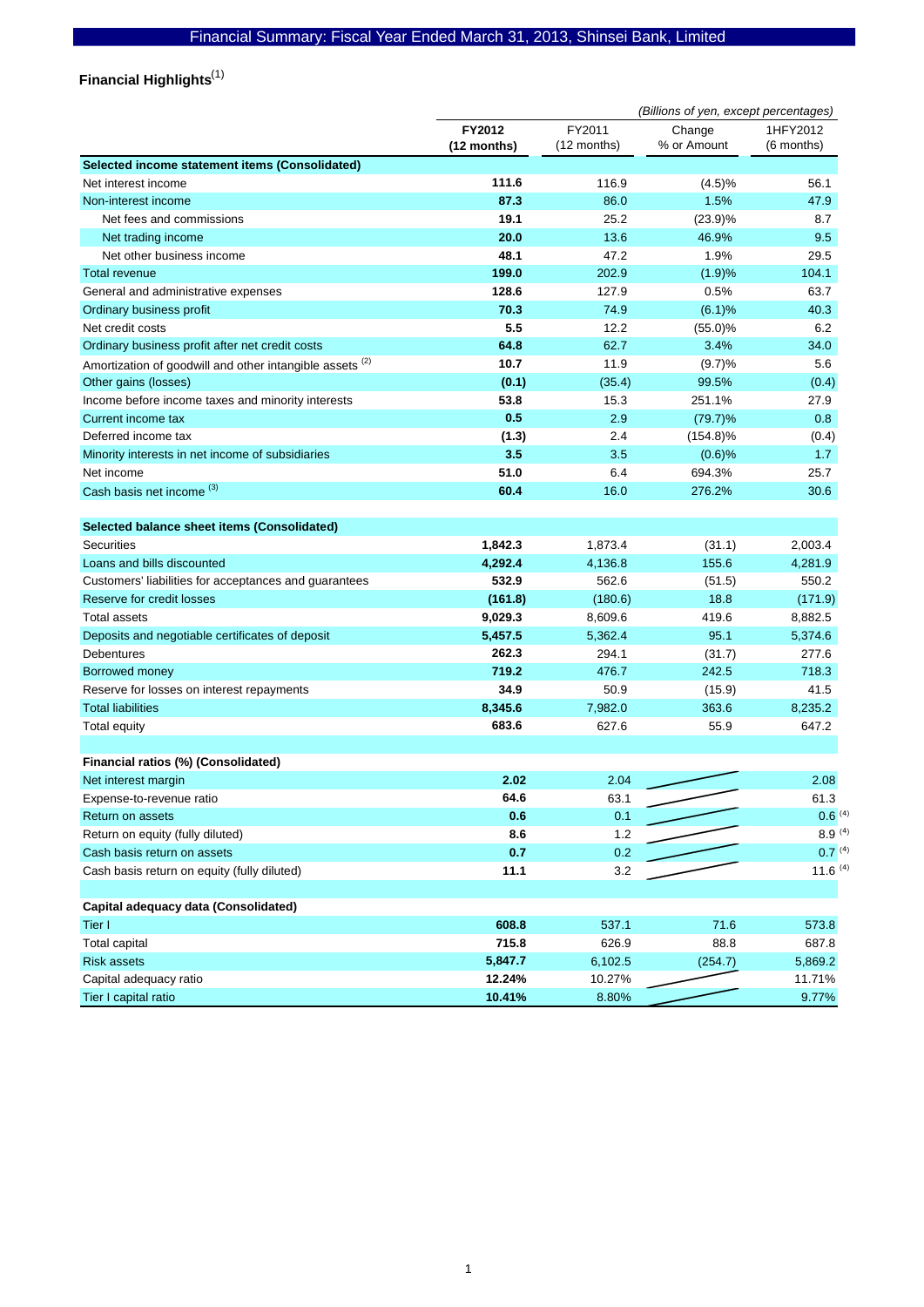|                                                          | (Billions of yen, except percentages) |                       |                       |                        |  |
|----------------------------------------------------------|---------------------------------------|-----------------------|-----------------------|------------------------|--|
|                                                          | FY2012<br>(12 months)                 | FY2011<br>(12 months) | Change<br>% or Amount | 1HFY2012<br>(6 months) |  |
| Per share data (Consolidated)                            |                                       |                       |                       |                        |  |
| Common equity                                            | 233.65                                | 212.67                | 9.9%                  | 220.70                 |  |
| Basic net income                                         | 19.24                                 | 2.42                  | 694.3%                | 9.70                   |  |
| Cash basis basic net income                              | 22.77                                 | 6.05                  | 276.2%                | 11.56                  |  |
|                                                          |                                       |                       |                       |                        |  |
| Non-performing loans (Non-Consolidated)                  |                                       |                       |                       |                        |  |
| Claims classified under the Financial Revitalization Law | 242.6                                 | 295.9                 | (53.3)                | 274.6                  |  |
| Ratio to total claims                                    | 5.32%                                 | 6.66%                 |                       | 6.16%                  |  |
| Reserve for credit losses                                | 106.5                                 | 121.1                 | (14.6)                | 113.5                  |  |
| Coverage ratio for non-performing claims                 | 95.9%                                 | 96.7%                 |                       | 97.2%                  |  |
|                                                          |                                       |                       |                       |                        |  |
| Selected income statement items (Non-Consolidated)       |                                       |                       |                       |                        |  |
| Net interest income                                      | 62.0                                  | 70.3                  | $(11.7)\%$            | 34.8                   |  |
| Non-interest income                                      | 31.2                                  | 24.5                  | 27.2%                 | 17.3                   |  |
| Net fees and commissions                                 | 10.3                                  | 18.0                  | $(42.7)\%$            | 7.5                    |  |
| Net trading income                                       | 14.5                                  | 13.4                  | 8.1%                  | 8.5                    |  |
| Net other business income (loss)                         | 6.3                                   | (6.9)                 | 191.7%                | 1.2                    |  |
| Total revenue                                            | 93.3                                  | 94.8                  | (1.6)%                | 52.1                   |  |
| General and administrative expenses                      | 67.3                                  | 62.6                  | 7.4%                  | 33.3                   |  |
| Ordinary business profit                                 | 25.9                                  | 32.1                  | $(19.2)\%$            | 18.7                   |  |
| Net credit costs (recoveries)                            | (1.2)                                 | 10.9                  | $(111.4)\%$           | 1.5                    |  |
| Net income                                               | 24.6                                  | 13.8                  | 77.4%                 | 15.6                   |  |

(1) Represents results based on management accounting basis.

(2) In our consolidated financial statements, amortization of goodwill and other intangible assets is recorded in total general and administrative expenses. (3) Excludes amortization of goodwill and other intangible assets, net of tax benefit, related to the acquisition of consumer and commercial

finance companies.

(4) Annualized basis.

- The Shinsei Bank Group recognized consolidated net income of ¥51.0 billion and consolidated cash basis net income of ¥60.4 billion for fiscal year 2012 (April 1, 2012 to March 31, 2013), a significant increase as compared to ¥6.4 billion and ¥16.0 billion for fiscal year 2011 (April 1, 2011 to March 31, 2012), respectively. Fiscal year 2012 was the last year of bank's First Medium-Term Management Plan. In line with the Medium-Term Management Plan, potential losses including non-core assets were significantly reduced, and continuous efforts were made to expand the customer base. As a result, impact of non-recurring factors was restricted, and Bank's earning capacity became steady and firm, due to which the Bank's performance stabilized during fiscal year 2012 and the net income target of ¥51.0 billion set in the Medium-Term Management Plan was achieved.
- Total revenue amounted to ¥199.0 billion for fiscal year 2012, including net interest income of ¥111.6 billion, a decrease as compared to ¥116.9 billion for fiscal year 2011. This was due to reduction in non-core assets and the declining balance of consumer finance loans on account of the ongoing effects of the revised Money-Lending Business Control and Regulation Law. However, the loan balance has increased during the fiscal year 2012, and quarterly net interest income has been trending stably. Non-interest income was ¥87.3 billion for fiscal year 2012, an increase as compared to ¥86.0 billion for fiscal year 2011.
- Regarding general and administrative expenses, we continued promoting operational efficiency. However, as we continued to expand our business base, the general and administrative expenses were ¥128.6 billion for fiscal year 2012, a slight increase as compared to ¥127.9 billion for fiscal year 2011.
- Net credit costs amounted to ¥5.5 billion. The institutional loan balance increased due to efforts to make new loan disbursements and additional

provisions were recorded for real estate finance. However, large reserves for credit losses were not recorded as in previous years, as a result of reduction in non-core assets aimed at limiting potential risks. In addition, collections on written-off claims were recorded. As a result, net credit costs improved as compared to ¥12.2 billion for fiscal year 2011.

- Regarding performance within respective business groups, ordinary business profit after net credit costs was recorded at all groups, as the bank's earnings continued to stabilize.
	- In the Institutional Group, the rebuilding of the customer base and stabilization of earnings continue, as ordinary business profit after net credit costs of ¥26.3 billion was recorded for fiscal year 2012, an increase as compared to ¥19.4 billion for fiscal year 2011, and performance remained stable.
	- In the Global Markets Group, ordinary business profit after net credit costs of ¥12.7 billion was recorded for fiscal year 2012, an increase as compared to ¥4.2 billion for fiscal year 2011. Revenue accumulation was steady, due to efforts made towards expansion of the customer base, and development and provision of products tailored to the needs of our customers. In addition, collections on written-off claims were recorded.
	- $\triangleright$  In the Individual Group, revenue decreased as compared to fiscal year 2011 due to the decrease in loan balance in the consumer finance business. However, as the pace of the decline in loan balance decreased, ordinary business profit after net credit costs of ¥26.9 billion was recorded for fiscal year 2012.
- Balance of loans and bills discounted increased from ¥4,136.8 billion as of March 31, 2012, to ¥4,292.4 billion as of March 31, 2013. This was mainly due to an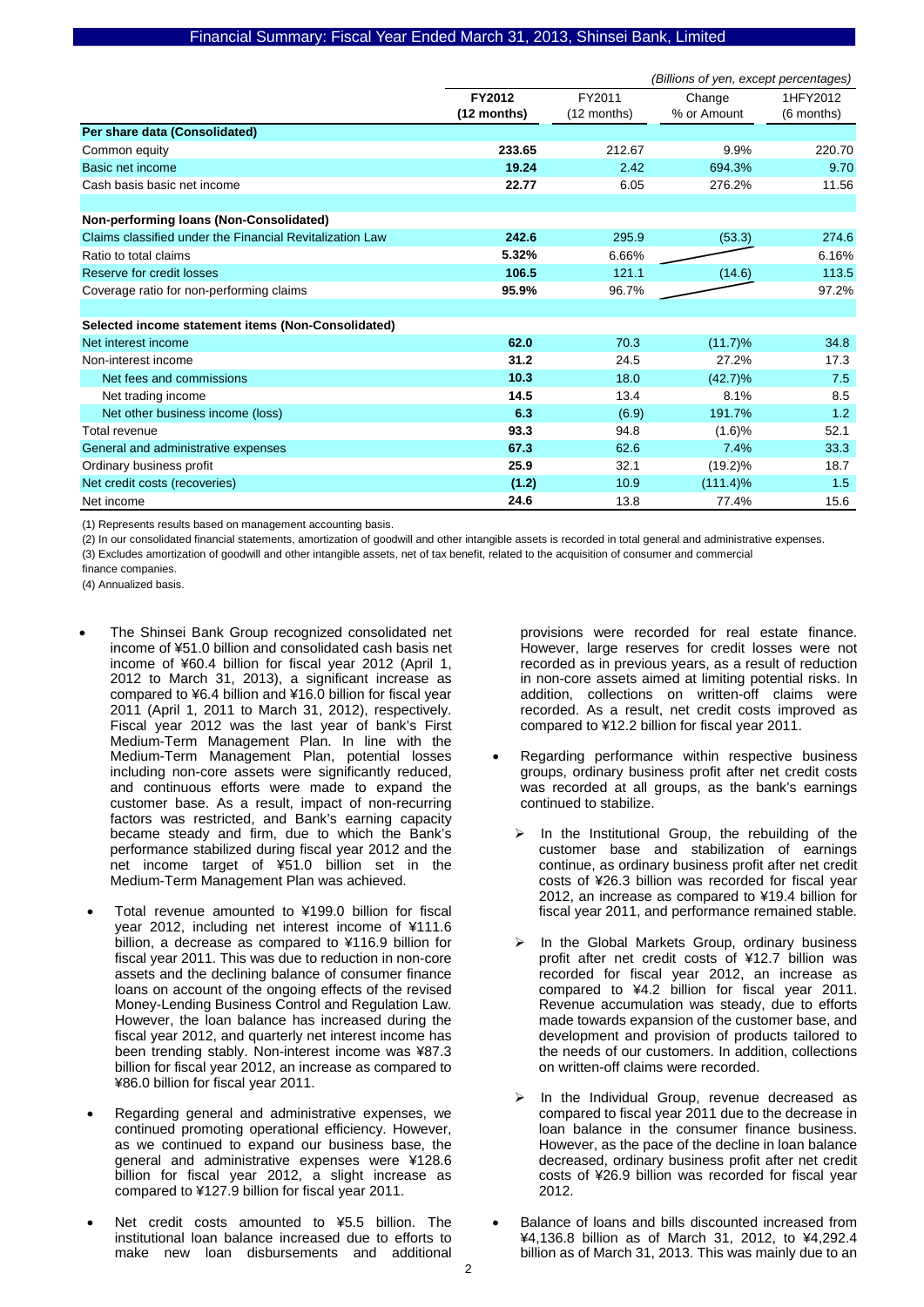increase in loans to institutional customers and housing loans. While the pace of decrease in the consumer finance loan balance slowed, and although marginal, the balance increased during the fourth quarter of fiscal year 2012.

- Net interest margin of 2.02% was recorded for fiscal year 2012, a slight decrease as compared to 2.04% for fiscal year 2011. This was mainly due to the decrease in the balance of consumer finance loans bearing relatively high interest rates resulting in a decrease in the yield on interest-earning assets. However, time deposits bearing high interest rates sold in previous years reached maturity, and expenses on interest-bearing liabilities of deposits and negotiable certificates of deposit also decreased, which mitigated the decrease in the net interest margin.
- Regarding capital ratios, Tier I capital and total capital increased due to the accumulation of consolidated net income and amortization of goodwill and other intangible assets during the fiscal year 2012, which resulted in improvement of the total capital adequacy ratio and Tier I capital ratio on a consolidated basis, to 12.24% and 10.41%, respectively, as of March 31, 2013 compared to 10.27% and 8.80% as of March 31, 2012.
- Balance of non-performing loans under the Financial Revitalization Law (non-consolidated) totaled ¥242.6 billion as of March 31, 2013, a decrease of ¥53.3 billion during the fiscal year 2012, mainly due to sales and collections of non-performing loans etc. In addition, the proportion of non-performing claims to the balance of total claims improved from 6.66% at the end of March 2012, to 5.32% as at March 31, 2013.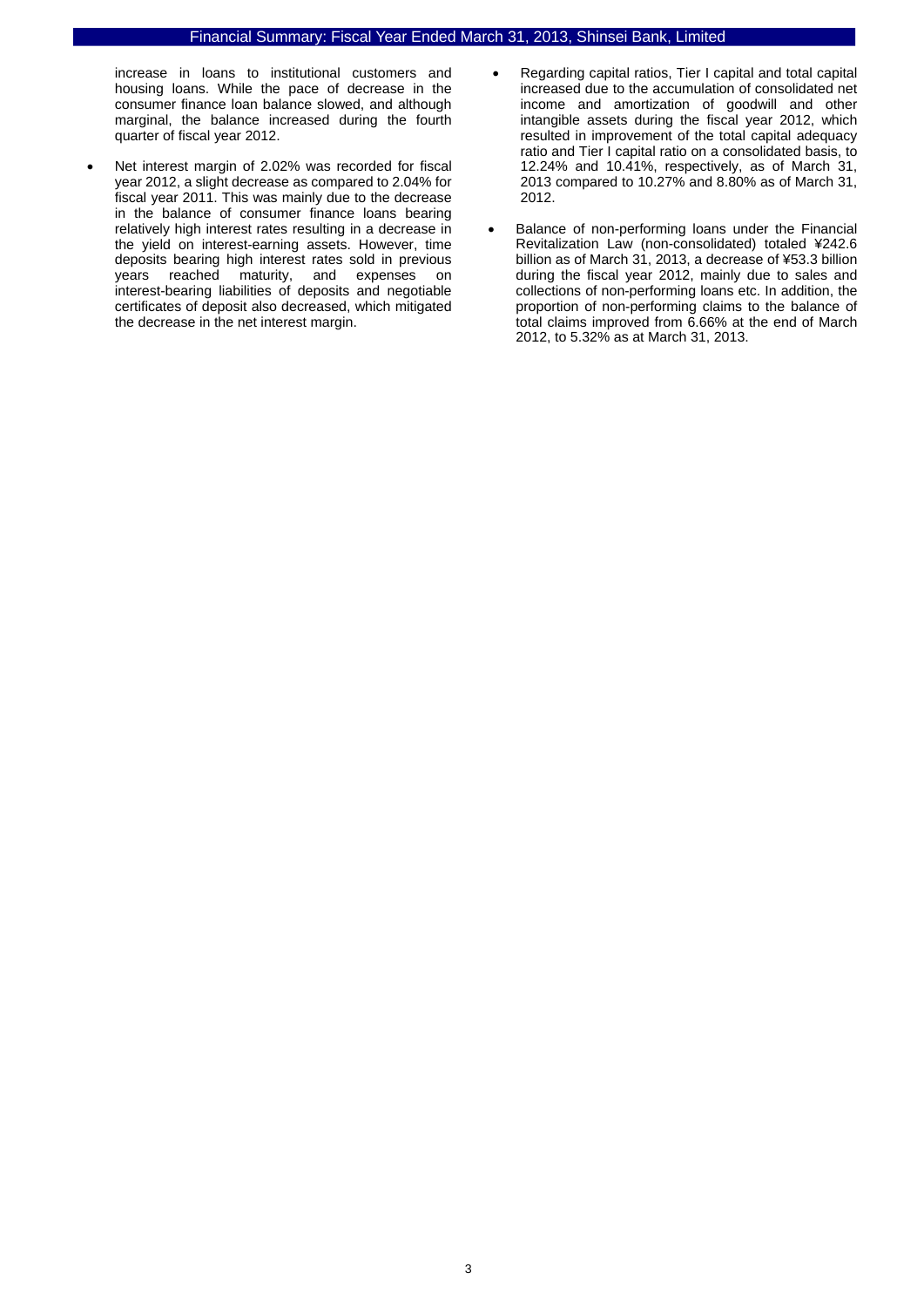# **Items included in Results of Operations (Consolidated)**  (1)

|                                                                                  |                              | (Billions of yen)     |
|----------------------------------------------------------------------------------|------------------------------|-----------------------|
|                                                                                  | <b>FY2012</b><br>(12 months) | FY2011<br>(12 months) |
| Gains included in revenue                                                        |                              |                       |
| Large gains from the sale of non-core assets / the redemption of non-core assets |                              | 6.3                   |
| <b>Others</b>                                                                    | 1.3                          | 1.1                   |
| Subtotal (i)                                                                     | 1.3                          | 7.4                   |
| Losses included in revenue                                                       |                              |                       |
| Impairment of major listed shares                                                |                              | (5.2)                 |
| Domestic real estate non-recourse finance (bonds)                                | (2.5)                        | (3.3)                 |
| <b>Others</b>                                                                    | (5.0)                        | (3.3)                 |
| Subtotal (ii)                                                                    | (7.5)                        | (11.9)                |
|                                                                                  |                              |                       |
| Items included in net credit costs                                               |                              |                       |
| Reversal of major institutional credit reserve                                   |                              | 17.2                  |
| Specialty finance                                                                | (4.5)                        | (18.8)                |
| Domestic real estate non-recourse finance                                        | (3.7)                        | (8.0)                 |
| Large net credit costs related to non-core assets                                | (4.0)                        | (2.2)                 |
| <b>Others</b>                                                                    | 6.6                          | 1.6                   |
| Subtotal (iii)                                                                   | (5.6)                        | (10.1)                |
|                                                                                  |                              |                       |
| Other gains (losses)                                                             |                              |                       |
| Grey zone related provisions                                                     |                              | (32.8)                |
| <b>Others</b>                                                                    |                              | (0.2)                 |
| Subtotal (iv)                                                                    |                              | (33.1)                |
| Corporate tax adjustment due to tax reform (v)                                   |                              | (1.3)                 |
| Total (i) + (ii) + (iii) + (iv) + (v)                                            | (11.8)                       | (49.1)                |
| <b>Breakdown by Category</b>                                                     |                              |                       |
| Grey zone related provisions                                                     | $\overline{\phantom{a}}$     | (32.8)                |
| Specialty finance                                                                | (4.5)                        | (18.8)                |
| Domestic real estate non-recourse finance                                        | (6.2)                        | (11.3)                |
| Impairment of major listed shares                                                |                              | (5.2)                 |
| Corporate tax adjustment due to tax reform                                       |                              | (1.3)                 |
| Reversal of major institutional credit reserve                                   |                              | 17.2                  |
| Non-core assets related                                                          | (4.0)                        | 4.0                   |
| <b>Others</b>                                                                    | 2.9                          | (0.8)                 |
| <b>Total</b>                                                                     | (11.8)                       | (49.1)                |

(1) This table shows items which are considered to be largely non-recurring.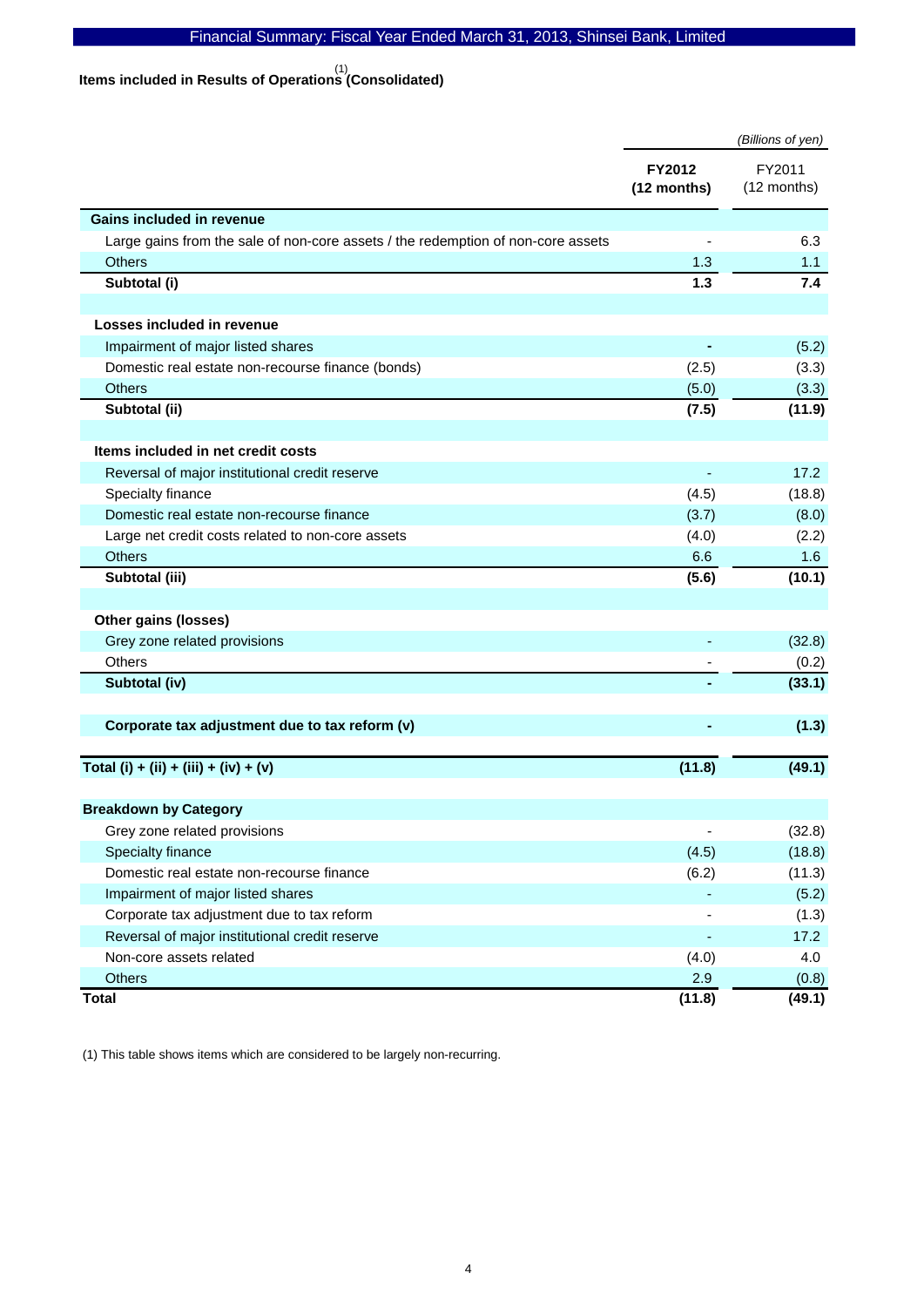### **Section 1. Consolidated Information**

# *Results of Operations -Table 1- (Consolidated)*  (1)

|                                                                     | (Billions of yen, except percentages) |                       |                         |                        |  |
|---------------------------------------------------------------------|---------------------------------------|-----------------------|-------------------------|------------------------|--|
|                                                                     | FY2012<br>$(12$ months)               | FY2011<br>(12 months) | $\frac{0}{0}$<br>Change | 1HFY2012<br>(6 months) |  |
| Net interest income                                                 | 111.6                                 | 116.9                 | (4.5)                   | 56.1                   |  |
| Non-interest income                                                 | 87.3                                  | 86.0                  | 1.5                     | 47.9                   |  |
| Net fees and commissions                                            | 19.1                                  | 25.2                  | (23.9)                  | 8.7                    |  |
| Net trading income                                                  | 20.0                                  | 13.6                  | 46.9                    | 9.5                    |  |
| Net other business income                                           | 48.1                                  | 47.2                  | 1.9                     | 29.5                   |  |
| Total revenue                                                       | 199.0                                 | 202.9                 | (1.9)                   | 104.1                  |  |
| General and administrative expenses                                 | 128.6                                 | 127.9                 | 0.5                     | 63.7                   |  |
| <b>Ordinary business profit</b>                                     | 70.3                                  | 74.9                  | (6.1)                   | 40.3                   |  |
| <b>Net credit costs</b>                                             | 5.5                                   | 12.2                  | (55.0)                  | 6.2                    |  |
| Ordinary business profit after net credit costs                     | 64.8                                  | 62.7                  | 3.4                     | 34.0                   |  |
| Amortization of goodwill and other intangible assets <sup>(2)</sup> | 10.7                                  | 11.9                  | (9.7)                   | 5.6                    |  |
| Other gains (losses)                                                | (0.1)                                 | (35.4)                | 99.5                    | (0.4)                  |  |
| Income before income taxes and minority interests                   | 53.8                                  | 15.3                  | 251.1                   | 27.9                   |  |
| <b>Current income tax</b>                                           | 0.5                                   | 2.9                   | (79.7)                  | 0.8                    |  |
| Deferred income tax                                                 | (1.3)                                 | 2.4                   | (154.8)                 | (0.4)                  |  |
| Minority interests in net income of subsidiaries                    | 3.5                                   | 3.5                   | (0.6)                   | 1.7                    |  |
| Net income                                                          | 51.0                                  | 6.4                   | 694.3                   | 25.7                   |  |
| Cash basis net income <sup>(3)</sup>                                | 60.4                                  | 16.0                  | 276.2                   | 30.6                   |  |

(1) Represents results based on management accounting basis.

(2) In our consolidated financial statements, amortization of goodwill and other intangible assets is recorded in total general and administrative expenses. (3) Excludes amortization of goodwill and other intangible assets, net of tax benefit, related to the acquisition of consumer and commercial finance companies.

Note 1: Quarterly information is available in the Quarterly Data Book

- Shinsei Bank reported total revenue of ¥199.0 billion for fiscal year 2012, which represents a slight decrease as compared to ¥202.9 billion for fiscal year 2011. While net interest income decreased due to the reduction in non-core assets and the lower balance of consumer finance loans, non-interest income increased as compared to fiscal year 2011.
- Net interest income of ¥111.6 billion recorded for fiscal year 2012 decreased by ¥5.2 billion from ¥116.9 billion recorded for fiscal year 2011. This was mainly due to compression of non-core assets, and the lower balance of consumer finance loans. However, the pace of decrease in consumer finance loans has slowed, and although marginal, the balance increased during the fourth quarter of fiscal year 2012. In addition, steady accumulation was recorded in loans for institutional customers and housing loans, resulting in an increase in the loan balance as of March 31, 2013. As a result, quarterly net interest income has been trending stably in fiscal year 2012, although a decrease in the balance of consumer finance loans with higher interest rates had a considerable impact.

.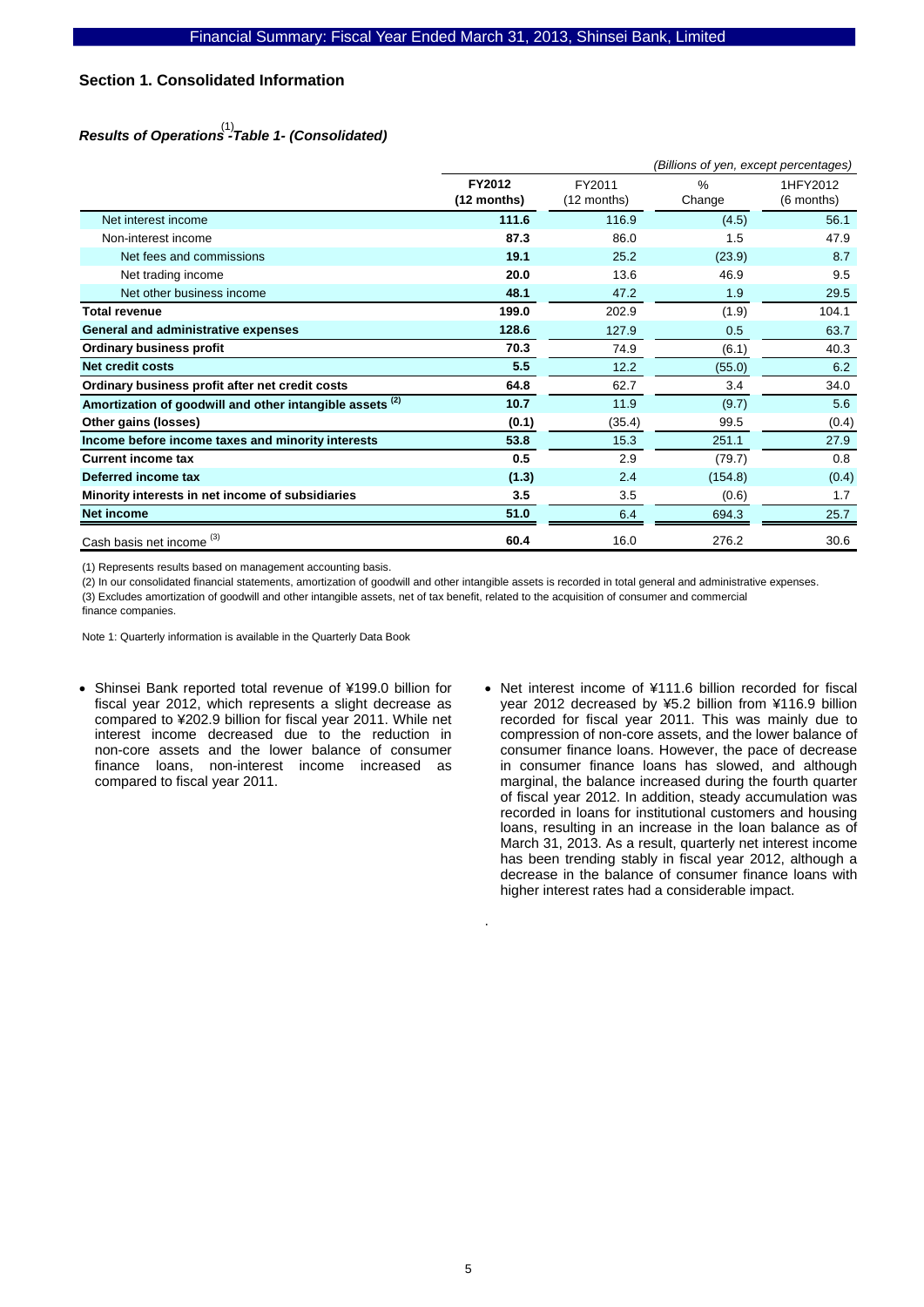#### *Interest-Earning Assets and Interest-Bearing Liabilities -Table 2- (Consolidated)*

|                                                                                         |                       |          |                       |                          |                          |                   |                          |                          | (Billions of yen, except percentages) |
|-----------------------------------------------------------------------------------------|-----------------------|----------|-----------------------|--------------------------|--------------------------|-------------------|--------------------------|--------------------------|---------------------------------------|
|                                                                                         | FY2012<br>(12 months) |          | FY2011<br>(12 months) |                          | 1HFY2012<br>(6 months)   |                   |                          |                          |                                       |
|                                                                                         | Average<br>Balance    | Interest | Yield/rate<br>(%)     | Average<br>Balance       | Interest                 | Yield/rate<br>(%) | Average<br>Balance       | Interest                 | Yield/rate<br>$(\% )$                 |
| Interest-earning assets (1):                                                            |                       |          |                       |                          |                          |                   |                          |                          |                                       |
| Loans and bills discounted                                                              | 4,246.2               | 128.5    | 3.03                  | 4,159.8                  | 140.3                    | 3.37              | 4,185.6                  | 64.7                     | 3.08                                  |
| Lease receivables and leased investment assets / installment receivables (1)            | 568.4                 | 35.6     | 6.26                  | 545.6                    | 36.6                     | 6.72              | 563.4                    | 17.6                     | 6.24                                  |
| Securities                                                                              | 2,014.3               | 17.0     | 0.85                  | 2,394.6                  | 17.8                     | 0.74              | 1,886.7                  | 8.6                      | 0.91                                  |
| Other interest-earning assets (2)(3)                                                    | 420.8                 | 2.2      | $n.m.$ $(5)$          | 351.3                    | 1.5                      | $n.m.$ $(5)$      | 376.5                    | 0.8                      | $n.m.$ (5)                            |
| Total revenue on interest-earning assets (A) <sup>(1)</sup>                             | 7,249.9               | 183.4    | 2.53                  | 7,451.4                  | 196.4                    | 2.64              | 7,012.4                  | 91.7                     | 2.61                                  |
| Interest-bearing liabilities:                                                           |                       |          |                       |                          |                          |                   |                          |                          |                                       |
| Deposits, including negotiable certificates of deposit                                  | 5.450.2               | 23.4     | 0.43                  | 5,623.5                  | 29.0                     | 0.52              | 5,345.7                  | 11.8                     | 0.44                                  |
| Debentures                                                                              | 281.5                 | 0.9      | 0.35                  | 320.5                    | 1.4                      | 0.46              | 289.2                    | 0.5                      | 0.38                                  |
| Borrowed money                                                                          | 654.4                 | 5.2      | 0.80                  | 647.2                    | 5.5                      | 0.86              | 608.8                    | 2.6                      | 0.85                                  |
| Subordinated debt                                                                       | 92.5                  | 1.9      | 2.08                  | 94.5                     | 1.7                      | 1.86              | 93.0                     | 0.9                      | 2.07                                  |
| Other borrowed money                                                                    | 561.8                 | 3.3      | 0.59                  | 552.7                    | 3.8                      | 0.69              | 515.8                    | 1.6                      | 0.64                                  |
| Corporate bonds                                                                         | 176.9                 | 5.4      | 3.09                  | 170.1                    | 5.7                      | 3.38              | 164.0                    | 2.5                      | 3.09                                  |
| Subordinated bonds                                                                      | 153.7                 | 5.0      | 3.30                  | 145.6                    | 5.3                      | 3.67              | 140.2                    | 2.3                      | 3.40                                  |
| Other corporate bonds                                                                   | 23.2                  | 0.3      | 1.70                  | 24.5                     | 0.4                      | 1.67              | 23.7                     | 0.1                      | 1.25                                  |
| Other interest-bearing liabilities <sup>(2)</sup>                                       | 490.8                 | 0.9      | n.m. <sup>(5)</sup>   | 476.0                    | 0.9                      | $n.m.$ $(5)$      | 383.6                    | 0.4                      | $n.m.$ $(5)$                          |
| Total expense on interest-bearing liabilities (B)                                       | 7,054.0               | 36.1     | 0.51                  | 7,237.5                  | 42.8                     | 0.59              | 6,791.5                  | 17.9                     | 0.53                                  |
| Net interest margin (A)-(B) <sup>(1)</sup>                                              | $\blacksquare$        | 147.2    | 2.02                  | $\overline{\phantom{a}}$ | 153.5                    | 2.04              | $\overline{\phantom{a}}$ | 73.8                     | 2.08                                  |
| Non interest-bearing sources of funds:                                                  |                       |          |                       |                          |                          |                   |                          |                          |                                       |
| Non interest-bearing (assets) liabilities, net                                          | (397.8)               |          | $\overline{a}$        | (342.8)                  |                          |                   | (355.4)                  |                          |                                       |
| Total equity excluding minority interests in subsidiaries (4)                           | 593.7                 | ٠        | ٠                     | 556.7                    | $\blacksquare$           |                   | 576.4                    | ٠                        |                                       |
| Total non interest-bearing sources of funds (C)                                         | 195.8                 | ٠        | $\blacksquare$        | 213.8                    | $\overline{\phantom{a}}$ | $\sim$            | 220.9                    | $\overline{\phantom{a}}$ | $\overline{\phantom{a}}$              |
| Sum of total expense on interest-bearing liabilities and                                |                       |          |                       |                          |                          |                   |                          |                          |                                       |
| non-interest-bearing sources of funds (D)=(B)+(C)                                       | 7,249.9               | 36.1     | 0.50                  | 7,451.4                  | 42.8                     | 0.57              | 7,012.4                  | 17.9                     | 0.51                                  |
| Net revenue/yield on interest-earning assets (A)-(D) <sup>(1)</sup>                     |                       | 147.2    | 2.03                  |                          | 153.5                    | 2.06              |                          | 73.8                     | 2.10                                  |
| Reconciliation of total revenue on interest-earning<br>assets to total interest income: |                       |          |                       |                          |                          |                   |                          |                          |                                       |
| Total revenue on interest-earning assets                                                | 7,249.9               | 183.4    | 2.53                  | 7,451.4                  | 196.4                    | 2.64              | 7,012.4                  | 91.7                     | 2.61                                  |
| Less: Income on lease transactions and installment receivables                          | 568.4                 | 35.6     | 6.26                  | 545.6                    | 36.6                     | 6.72              | 563.4                    | 17.6                     | 6.24                                  |
| Total interest income                                                                   | 6,681.4               | 147.8    | 2.21                  | 6,905.7                  | 159.7                    | 2.31              | 6,448.9                  | 74.1                     | 2.29                                  |
| Total interest expense                                                                  |                       | 36.1     |                       |                          | 42.8                     |                   |                          | 17.9                     |                                       |
| Net interest income                                                                     | $\blacksquare$        | 111.6    | $\blacksquare$        |                          | 116.9                    |                   | $\blacksquare$           | 56.1                     |                                       |
|                                                                                         |                       |          |                       |                          |                          |                   |                          |                          |                                       |

(1) Includes lease transactions and installment receivables and related yields.

(2) Other interest-earning assets and other interest-bearing liabilities include interest swaps and funding swaps. (3) Excludes average balance of non interest-earning assets.

(4) Represents a simple average of the balance at the end of the current period and the balance at the end of the previous period.

(5) n.m. is not meaningful.

Note 1: Quarterly information is available in the Quarterly Data Book

- Net revenue on interest-earning assets includes net interest income as well as revenue earned on lease receivables and leased investment assets and installment receivables. The Bank considers income on lease transactions and installment receivables to be a component of interest income, but Japanese GAAP does not include income on lease transactions and installment receivables in net interest income. Under Japanese GAAP, therefore, income on lease transactions and installment receivables is reported in net other business income in our consolidated statements of operations.
- The net interest margin decreased slightly to 2.02% for fiscal year 2012, compared to 2.04% for fiscal year 2011.
	- ¾ This reflects the decrease in the yield on interest-earning assets caused by the lower balance of high-yield consumer finance loans. However, the decrease in the rate on interest-bearing liabilities

caused by a decrease in the rate on deposits including negotiable certificates of deposit, from 0.52% for fiscal year 2011 to 0.43% for fiscal year 2012, caused by maturities of relatively high-yield time deposits, mitigated the decrease in the net interest margin.

- The revenue on interest-earning assets for fiscal year 2012 was ¥147.2 billion, decreasing from ¥153.5 billion for fiscal year 2011.
	- $\triangleright$  While the total expense on interest-bearing liabilities decreased ¥6.7 billion from ¥42.8 billion for fiscal year 2011 to ¥36.1 billion for fiscal year 2012, this was offset by a ¥13.0 billion decrease in total revenue on interest-earning assets. The decrease in total revenue on interest-earning assets was due to the lower yield on loans and bills discounted, and a decrease in the balance of securities.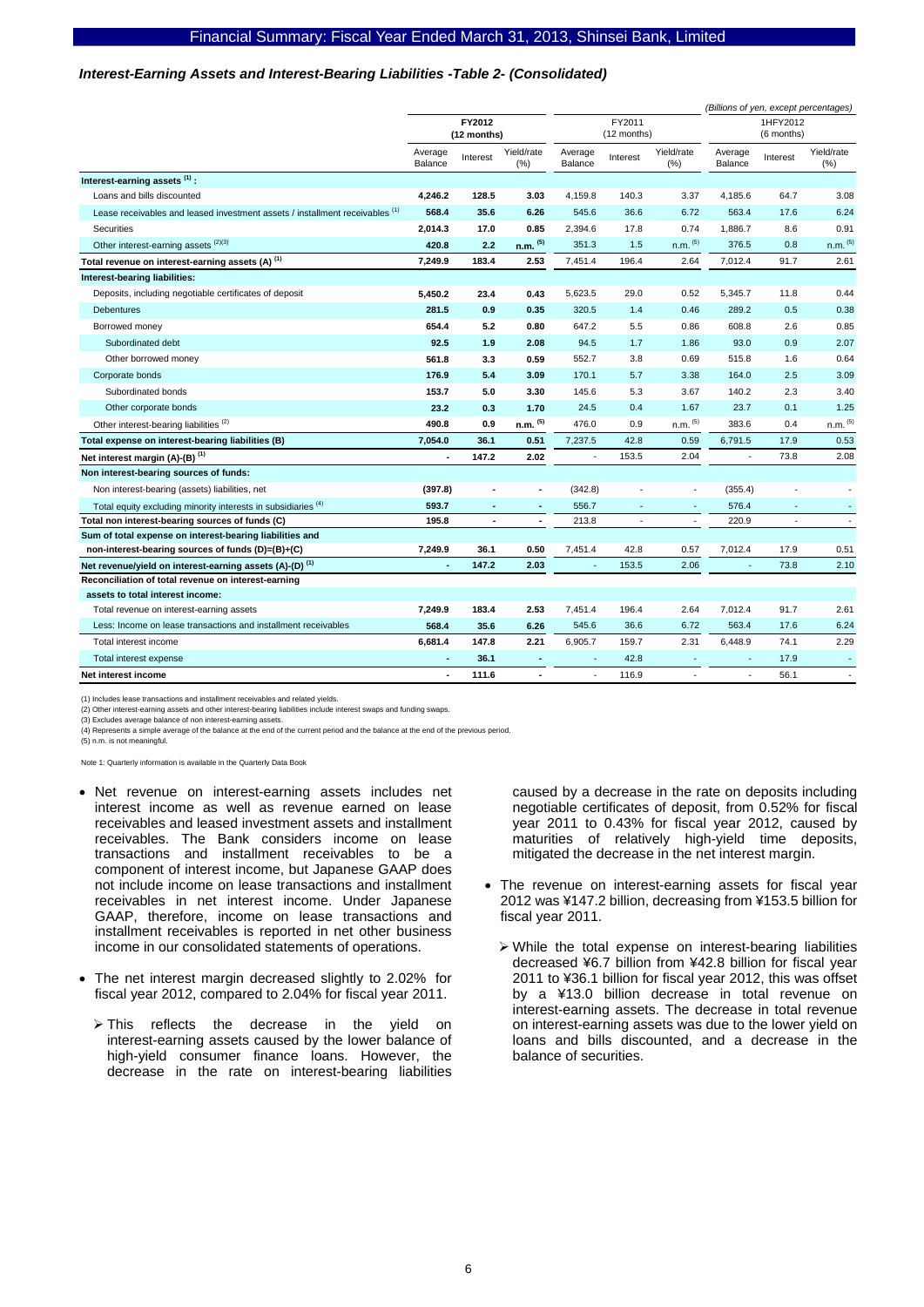#### *Non-Interest Income -Table 3- (Consolidated)*

|                                                          |                       | (Billions of yen, except percentages) |               |                        |  |  |
|----------------------------------------------------------|-----------------------|---------------------------------------|---------------|------------------------|--|--|
|                                                          | FY2012<br>(12 months) | FY2011<br>(12 months)                 | %<br>Change   | 1HFY2012<br>(6 months) |  |  |
| Net fees and commissions                                 | 19.1                  | 25.2                                  | (23.9)        | 8.7                    |  |  |
| Net trading income                                       | 20.0                  | 13.6                                  | 46.9          | 9.5                    |  |  |
| Net other business income                                | 48.1                  | 47.2                                  | 1.9           | 29.5                   |  |  |
| Income on lease transactions and installment receivables | 35.6                  | 36.6                                  | (3.0)         | 17.6                   |  |  |
| Total non-interest income                                | 87.3                  | 86.0                                  | $1.5^{\circ}$ | 47.9                   |  |  |

Note 1: Quarterly information is available in the Quarterly Data Book

- Non-interest income consists of fees and commissions, trading income and other business income such as income from leased assets and installment receivables and gains and losses on sales of available-for-sale securities.
- Total non-interest income of ¥87.3 billion for fiscal year 2012 increased as compared to ¥86.0 billion for fiscal year 2011. In previous fiscal years, results were impacted significantly by substantial non-recurring investment-related losses, and gains realized from sales of non-core assets and repurchase of subordinated debt. However, during the fiscal year 2012 the impact of such non-recurring factors was limited. Also, efforts were made towards expansion of the customer base, and development and provision of products tailored to the needs of customers was implemented, which yielded results, and resulted in an increase of ¥1.2 billion as compared to fiscal year 2011.
- Net fees and commissions were mainly from non-recourse finance on domestic real estate, servicing fees in specialty finance and principal transactions, guarantee and other businesses operated by consumer finance subsidiaries, and sales of mutual funds and variable annuities. Net fees and commissions of ¥19.1 billion were recorded for fiscal year 2012, as compared to ¥25.2 billion for fiscal year 2011, mainly due to the decrease in servicing fee income of subsidiaries, while fees increased from mutual funds and structured bonds in retail banking.
- Net trading income includes revenues from derivatives with customer-driven transactions and those from proprietary trading. Net trading income of ¥20.0 billion

was recorded for fiscal year 2012, an increase of ¥6.3 billion as compared to ¥13.6 billion for fiscal year 2011.

• Net other business income of ¥48.1 billion was recorded for fiscal year 2012, an increase of ¥0.8 billion as compared to ¥47.2 billion for fiscal year 2011. Income on installment receivables of ¥25.2 billion was recorded, an increase as compared to ¥23.7 billion for fiscal year 2011, combining the amount at APLUS FINANCIAL which steadily increased, and the results at Showa Leasing. Income from monetary trust management at the principal transactions business, which focuses on credit trading, was recorded at ¥8.2 billion, at approximately the same level as the ¥8.1 billion recorded in the fiscal year 2011. In ALM operations, net income from sales of Japanese national government bonds was recorded at ¥4.9 billion for fiscal year 2012, an increase as compared to ¥1.8 billion for fiscal year 2011. On the other hand, income from leased assets was recorded at ¥10.3 billion, a decrease as compared to ¥12.9 billion.

In addition, fiscal year 2011 included gains of ¥6.3 billion, net of withholding tax, on sales of foreign equities that had been classified as non-core assets, ¥5.2 billion of impairment of major listed securities, ¥3.3 billion of impairment of bonds related to domestic real estate non-recourse finance, and ¥1.5 billion of impairment of private equity investments. However, during the fiscal year 2012, no major gains on sales or impairments of securities were recorded; impairment of bonds related to domestic real estate non-recourse finance of ¥2.5 billion, and impairment of private equity investments of ¥1.0 billion were limited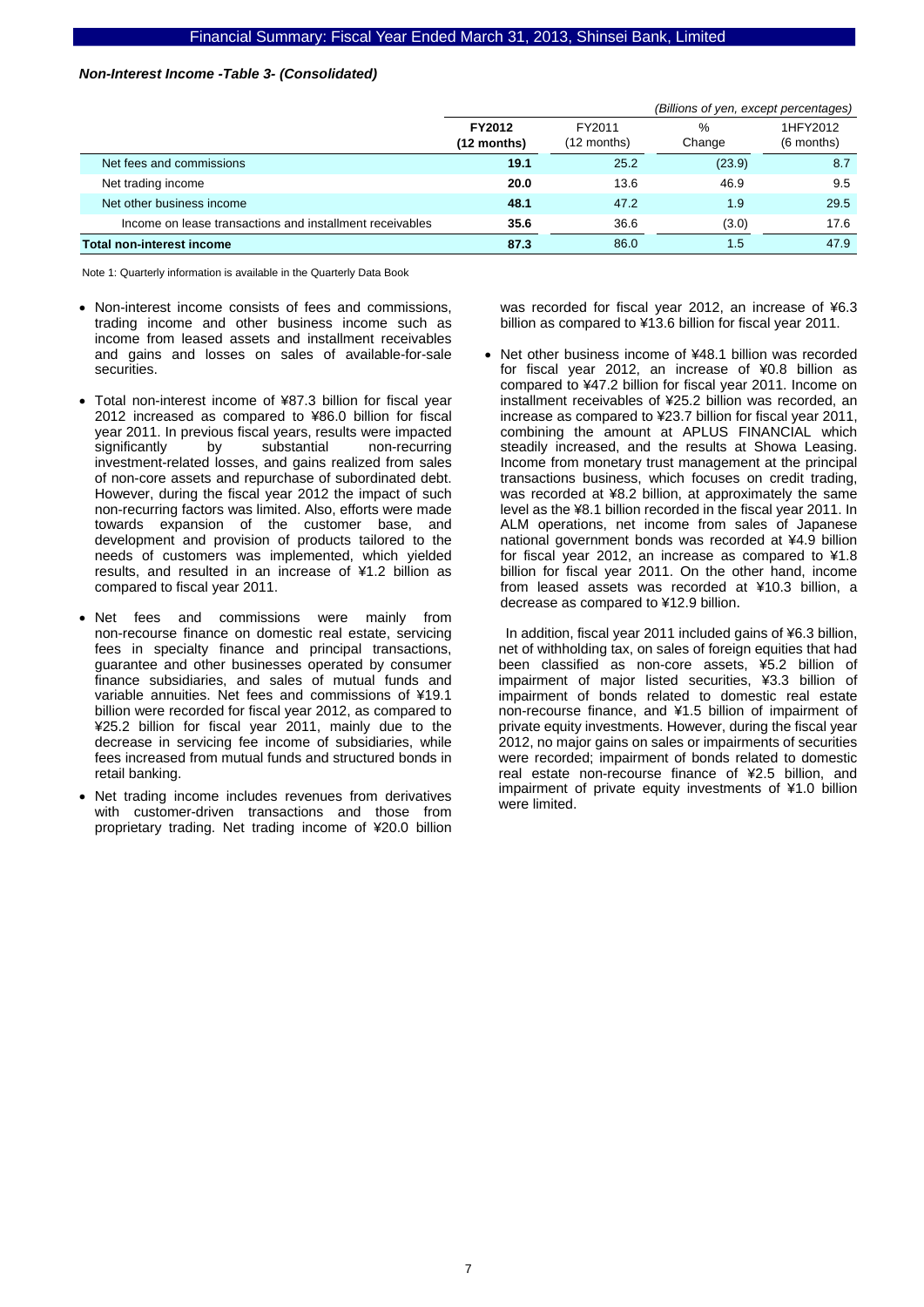### *General and Administrative Expenses -Table 4- (Consolidated)*

|                                           | (Billions of yen, except percentages) |                         |                |                          |  |
|-------------------------------------------|---------------------------------------|-------------------------|----------------|--------------------------|--|
|                                           | FY2012<br>$(12$ months)               | FY2011<br>$(12$ months) | $\%$<br>Change | 1HFY2012<br>$(6$ months) |  |
| Personnel expenses                        | 51.5                                  | 51.0                    | 1.0            | 25.2                     |  |
| Non-personnel expenses <sup>(1)</sup>     | 77.0                                  | 76.9                    | 0.2            | 38.5                     |  |
| Premises expenses                         | 19.4                                  | 20.4                    | (4.8)          | 9.6                      |  |
| Technology and data processing expenses   | 17.6                                  | 17.2                    | 2.0            | 8.9                      |  |
| Advertising expenses                      | 9.2                                   | 9.1                     | 0.6            | 4.3                      |  |
| Consumption and property taxes            | 6.5                                   | 6.3                     | 2.1            | 3.3                      |  |
| Deposit insurance premium                 | 3.5                                   | 4.6                     | (23.7)         | 2.1                      |  |
| Other general and administrative expenses | 20.6                                  | 18.9                    | 9.0            | 10.0                     |  |
| General and administrative expenses       | 128.6                                 | 127.9                   | 0.5            | 63.7                     |  |

(1) Items included in non-personnel expenses have been reclassified from 3Q FY2012.

- General and administrative expenses of ¥128.6 billion for fiscal year 2012 increased slightly from ¥127.9 billion for fiscal year 2011. With the aim of expanding our customer base and stabilizing our earnings, we prioritized the allocation of management resources to relevant business areas while promoting business rationalization and streamlining by practicing strict expense management for each expense category.
- Personnel expenses of ¥51.5 billion for fiscal year 2012 increased slightly from ¥51.0 billion for fiscal year 2011. Although we have allocated additional personnel to relevant business areas with the aim of expanding our customer base and stabilizing our earnings, we ensured there was not any excessive increase in personnel expense<br>expenses by implementing personnel expense implementing personnel expense streamlining across our businesses.
- Non-personnel expenses were ¥77.0 billion for fiscal year 2012, almost at the same level of ¥76.9 billion for fiscal year 2011, as we have worked to rationalize expenses across all of our business lines through strict expense control discipline, while also enhancing our business infrastructure.
- ¾ Premises expenses of ¥19.4 billion for fiscal year 2012 decreased from ¥20.4 billion for fiscal year 2011, reflecting our continuous efforts at expense streamlining.
- ¾ Technology and data processing expenses of ¥17.6 billion for fiscal year 2012 increased from ¥17.2 billion for fiscal year 2011, mainly due to additional depreciation from capital expenditures related to system development.
- $\triangleright$  Advertising expenses of ¥9.2 billion for fiscal year 2012 were almost at the same level as compared to ¥9.1 billion for fiscal year 2011, as we have promoted advertising activities with the aim to expand our customer base in concurrence with lowering of respective unit costs.
- ¾ Consumption and property taxes of ¥6.5 billion for fiscal year 2012 increased from ¥6.3 billion for fiscal year 2011 due to the enhancement of business infrastructure including capital expenditures related to system development.
- $\geq$  Deposit insurance premium expenses of ¥3.5 billion for fiscal year 2012 decreased from ¥4.6 billion for fiscal year 2011, mainly due to the reduction of the insurance premium rate.
- ¾ Other general and administrative expenses of ¥20.6 billion for fiscal year 2012 increased from ¥18.9 billion for fiscal year 2011, including an increase in temporary staff expenses as we began operating a new IT system in parallel with the old system.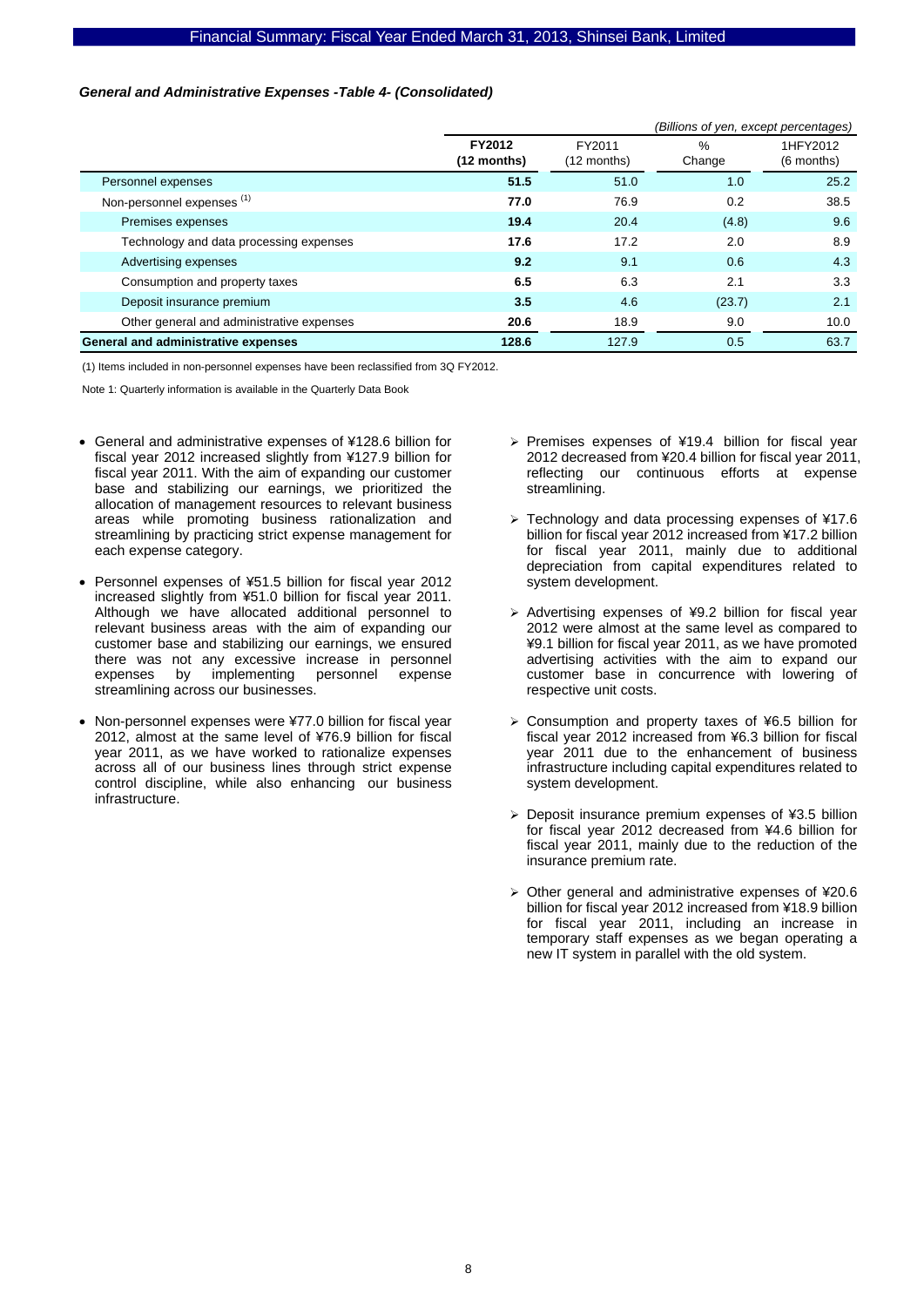### *Net Credit Costs -Table 5- (Consolidated)*

|                                                                                   |                         |                       | (Billions of yen, except percentages) |                        |
|-----------------------------------------------------------------------------------|-------------------------|-----------------------|---------------------------------------|------------------------|
|                                                                                   | FY2012<br>$(12$ months) | FY2011<br>(12 months) | %<br>Change                           | 1HFY2012<br>(6 months) |
| Losses on write-off of loans/Losses on sale of loans                              | 8.4                     | 5.7                   | 46.6                                  | 3.2                    |
| Net provision of reserve for loan losses:                                         | 13.7                    | 36.3                  | (62.0)                                | 9.0                    |
| Net provision (reversal) of general reserve for loan losses                       | (5.3)                   | (5.9)                 | 10.0                                  | 0.7                    |
| Net provision of specific reserve for loan losses                                 | 19.1                    | 42.2                  | (54.7)                                | 8.3                    |
| Net provision (reversal) of reserve for loan losses to<br>restructuring countries |                         | (0.0)                 | 100.0                                 |                        |
| Net provision (reversal) of specific reserve for<br>other credit losses           | (0.0)                   | (17.2)                | 99.9                                  | (0.0)                  |
| Other credit costs (reversal) relating to leasing business                        | (0.4)                   | (1.6)                 | 70.7                                  | (0.4)                  |
| Recoveries of written-off claims                                                  | (16.2)                  | (10.8)                | (49.9)                                | (5.6)                  |
| Net credit costs (recoveries)                                                     | 5.5                     | 12.2                  | (55.0)                                | 6.2                    |

Note 1: Quarterly information is available in the Quarterly Data Book

• Net credit costs of ¥5.5 billion were recorded for fiscal year 2012, a significant improvement as compared to ¥12.2 billion for fiscal year 2011. We have been able to achieve this significant improvement because although the balance of loans and bills discounted increased due to accumulation of institutional business loans and housing loans, large reserves for credit losses were not recorded as in previous years as a result of reduction of non-core assets aimed at limiting potential risks, and strict credit management. There was also an improvement in the creditworthiness of some institutional accounts.

¥16.2 billion, compared to ¥10.8 billion of recoveries of written-off claims for fiscal year 2011. This shows that the performance of ¥21.7 billion recorded for fiscal year 2012 has improved as compared to ¥23.1 billion recorded for fiscal year 2011, even when excluding recoveries of written-off claims from net credit costs.

- The recoveries of written-off claims for fiscal year 2012 of ¥16.2 billion included ¥8.5 billion at Shinsei Bank (non-consolidated basis), ¥6.5 billion at Shinsei Financial, and ¥1.0 billion at SHINKI.
- For fiscal year 2012, recoveries of written-off claims were

#### *Amortization of Goodwill and Other Intangible Assets -Table 6- (Consolidated)*

|                                                      |                       |                       | (Billions of yen, except percentages) |                        |
|------------------------------------------------------|-----------------------|-----------------------|---------------------------------------|------------------------|
|                                                      | FY2012<br>(12 months) | FY2011<br>(12 months) | $\frac{0}{0}$<br>Change               | 1HFY2012<br>(6 months) |
| Shinsei Financial                                    | 7.4                   | 8.5                   | (13.1)                                | 3.9                    |
| <b>SHINKI</b>                                        | (0.3)                 | (0.3)                 | 0.0                                   | (0.1)                  |
| <b>APLUS FINANCIAL</b>                               | 0.8                   | 0.8                   | (0.0)                                 | 0.4                    |
| Showa Leasing                                        | 2.8                   | 2.9                   | (1.1)                                 | 1.4                    |
| <b>Others</b>                                        | (0.0)                 | (0.0)                 | 0.0                                   | (0.0)                  |
| Amortization of goodwill and other intangible assets | 10.7                  | 11.9                  | (9.7)                                 | 5.6                    |

- Amortization of goodwill and other intangible assets associated with the acquisition of consumer and commercial finance companies totaled ¥10.7 billion for fiscal year 2012 compared to ¥11.9 billion for fiscal year 2011.
- The lower amount is attributable to factors including the sum-of-the-years' digits method for amortization of goodwill and intangible assets related to Shinsei Financial.
- Amortization of goodwill and other intangible assets of APLUS FINANCIAL was ¥0.8 billion for fiscal year 2012 related to the amortization of goodwill for Zen-Nichi Shinpan, a subsidiary of APLUS FINANCIAL. Full impairment of goodwill and intangible assets for APLUS FINANCIAL was taken at the end of fiscal year 2009.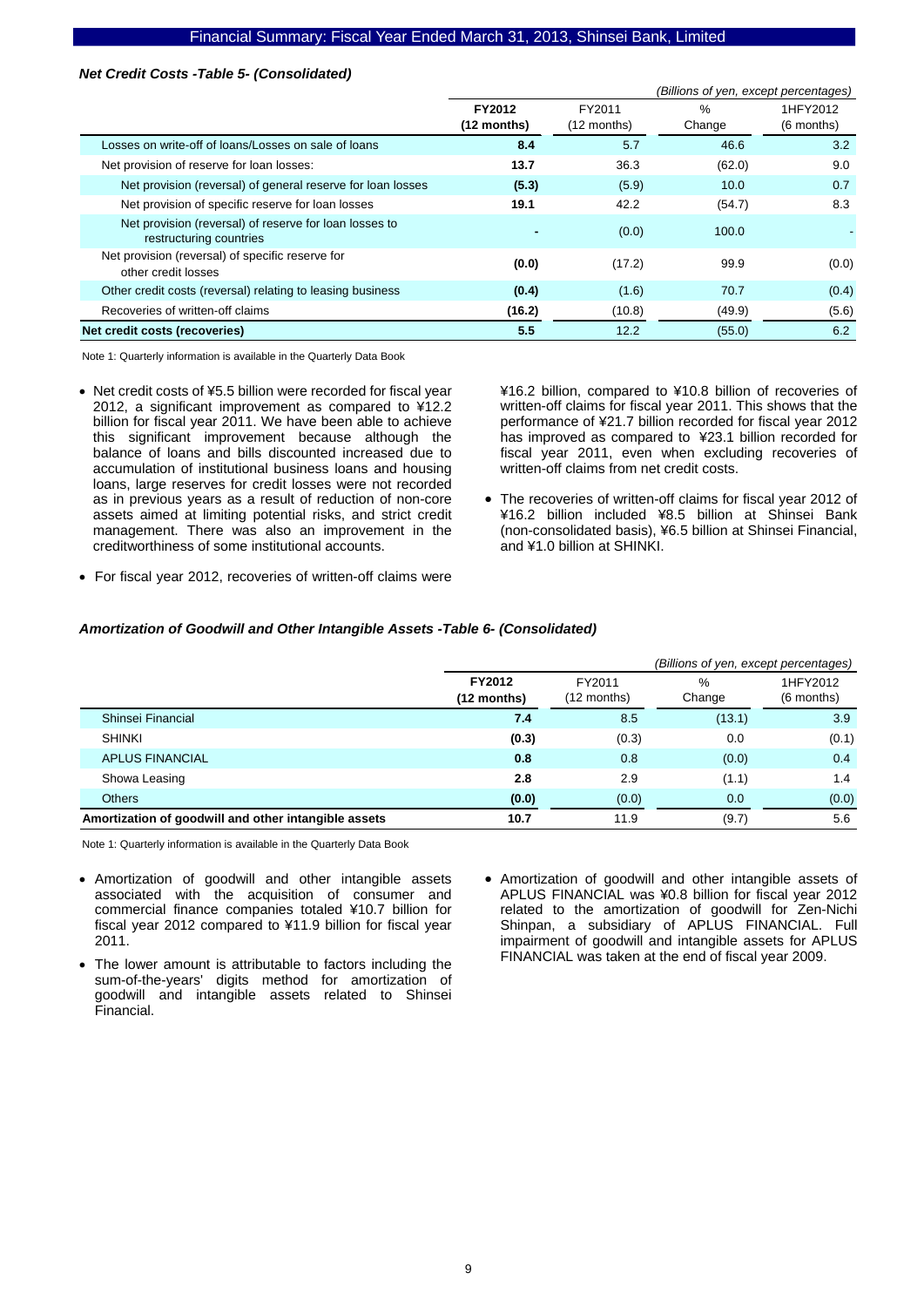### *Other Gains (Losses) -Table 7- (Consolidated)*

|                                                        |                       |                         | (Billions of yen, except percentages) |                        |
|--------------------------------------------------------|-----------------------|-------------------------|---------------------------------------|------------------------|
|                                                        | FY2012<br>(12 months) | FY2011<br>$(12$ months) | $\%$<br>Change                        | 1HFY2012<br>(6 months) |
| Extraordinary income (loss)                            | (0.6)                 | (1.4)                   | 55.9                                  | (0.2)                  |
| Net gain on disposal of premises and equipment         | 0.1                   | (0.5)                   | 135.4                                 | 0.2                    |
| Other extraordinary income (loss)                      | (0.8)                 | (0.8)                   | 9.3                                   | (0.4)                  |
| Provisions of reserve for losses on interest repayment |                       | (32.8)                  | 100.0                                 | ۰                      |
| Shinsei Financial                                      |                       | (15.9)                  | 100.0                                 |                        |
| Shinki                                                 | $\blacksquare$        | (11.5)                  | 100.0                                 |                        |
| <b>APLUS FINANCIAL</b>                                 |                       | (5.3)                   | 100.0                                 |                        |
| Other                                                  | $\blacksquare$        |                         |                                       |                        |
| Other                                                  | 0.4                   | (1.1)                   | 138.8                                 | (0.2)                  |
| Other gains (losses)                                   | (0.1)                 | (35.4)                  | 99.5                                  | (0.4)                  |

Note 1: Quarterly information is available in the Quarterly Data Book

• Other losses of ¥0.1 billion were recorded for fiscal year 2012, a significant improvement as compared to ¥35.4 billion for fiscal year 2011, which was mainly due to an absence of additional provisions for losses on interest repayment in fiscal year 2012, as provisions for losses on interest repayment of ¥32.8 billion, which were taken upfront as a measure to cover future costs, were recorded during fiscal year 2011. From fiscal year 2011, recoveries

of written-off claims are categorized into net credit costs and not included in other gains (losses), according to revised Report No.14 "Practical Guidelines on Accounting Standards for Financial Instruments" issued by the Accounting Practice Committee of the Japanese Institute of Certified Public Accountants (JICPA), on March 29, 2011.

#### *Minority Interests in Net Income of Subsidiaries -Table 8- (Consolidated)*

|                                                                                               |                         |                       | (Billions of yen, except percentages) |                          |  |  |  |
|-----------------------------------------------------------------------------------------------|-------------------------|-----------------------|---------------------------------------|--------------------------|--|--|--|
|                                                                                               | FY2012<br>$(12$ months) | FY2011<br>(12 months) | %<br>Change                           | 1HFY2012<br>$(6$ months) |  |  |  |
| Dividends on perpetual preferred securities (hybrid Tier I<br>capital) issued by foreign SPCs | 3.1                     | 3.0                   | 1.6                                   | 1.5                      |  |  |  |
| Others                                                                                        | 0.4                     | 0.4                   | (14.5)                                | 0.2                      |  |  |  |
| Minority interests in net income of subsidiaries                                              | 3.5                     | 3.5                   | (0.6)                                 |                          |  |  |  |

Note 1: Quarterly information is available in the Quarterly Data Book

• Minority interests in net income of subsidiaries for fiscal year 2012 were ¥3.5 billion. Minority interests in net income of subsidiaries largely reflect dividends accrued on perpetual preferred securities issued by the bank's subsidiaries, and minority interests in the net income of

other consolidated subsidiaries for fiscal year 2012. Minority interests in net income of subsidiaries for fiscal year 2012 were the same as the ¥3.5 billion recorded for fiscal year 2011.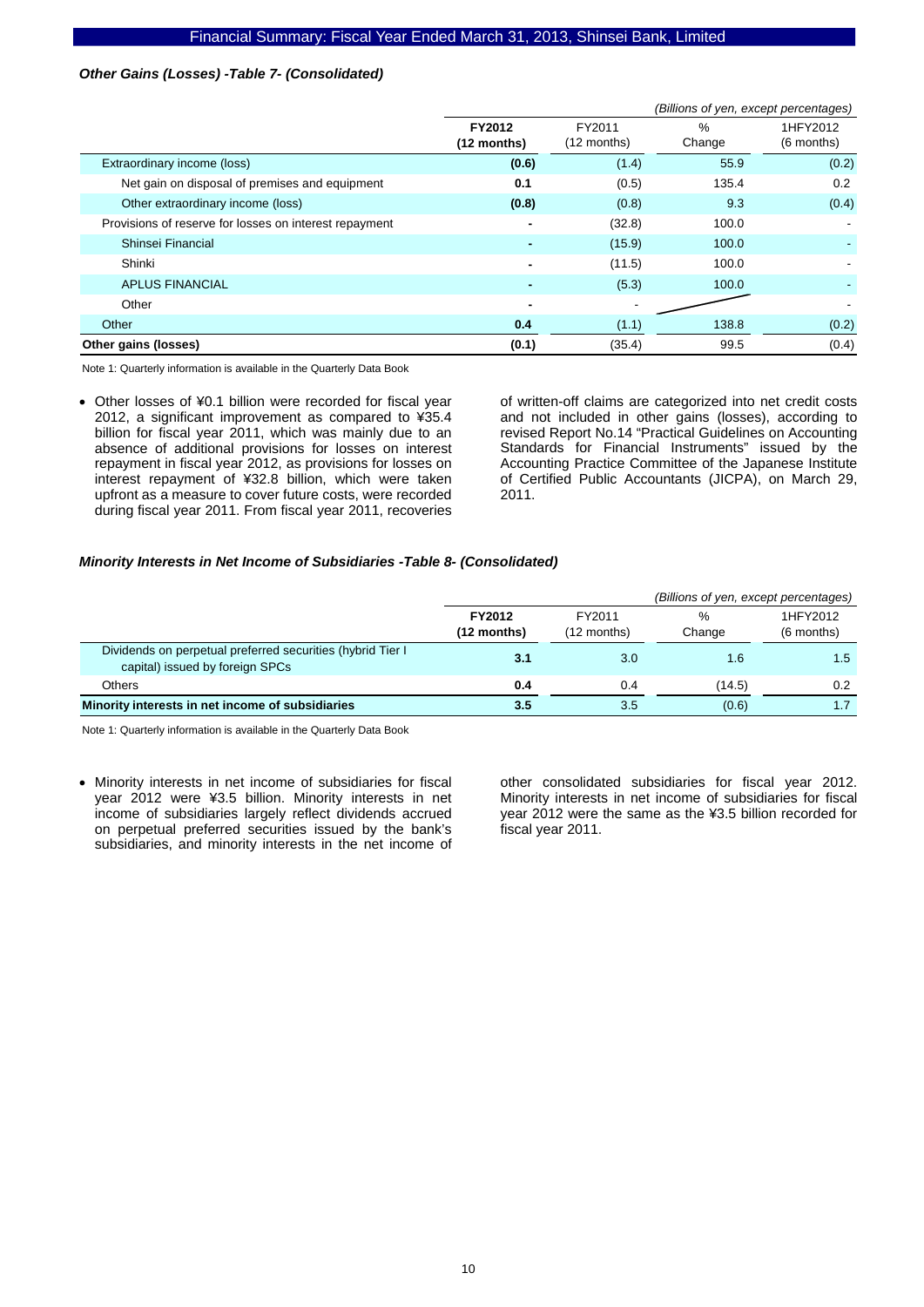### *Major Balance Sheet Data -Table 9- (Consolidated)*

|                                                               |               |               |           |             | (Billions of yen) |
|---------------------------------------------------------------|---------------|---------------|-----------|-------------|-------------------|
|                                                               | <b>Mar 31</b> | <b>Mar 31</b> | Change    | Sep 30      | Change            |
|                                                               | 2013<br>(a)   | 2012<br>(b)   | $(a)-(b)$ | 2012<br>(c) | $(a)-(c)$         |
| Loans and bills discounted                                    | 4,292.4       | 4,136.8       | 155.6     | 4,281.9     | 10.5              |
| Installment receivables                                       | 365.8         | 347.9         | 17.8      | 356.0       | 9.7               |
| Leased assets, lease receivables and leased investment assets | 222.5         | 214.7         | 7.8       | 216.6       | 5.8               |
| Securities                                                    | 1,842.3       | 1,873.4       | (31.1)    | 2,003.4     | (161.0)           |
| Other monetary claims purchased                               | 112.3         | 130.9         | (18.6)    | 120.3       | (8.0)             |
| Other interest earning assets <sup>(1)</sup>                  | 765.2         | 561.9         | 203.3     | 484.4       | 280.8             |
| <b>Trading assets</b>                                         | 287.9         | 202.6         | 85.2      | 217.9       | 69.9              |
| Monetary assets held in trust                                 | 233.8         | 267.6         | (33.7)    | 260.1       | (26.3)            |
| Goodwill, net                                                 | 35.3          | 41.9          | (6.5)     | 38.2        | (2.8)             |
| Other intangible assets <sup>(2)</sup>                        | 12.4          | 16.2          | (3.7)     | 14.2        | (1.7)             |
| Other assets                                                  | 509.6         | 433.3         | 76.3      | 510.7       | (1.1)             |
| Customer's liabilities for acceptances and guarantees         | 511.0         | 562.6         | (51.5)    | 550.2       | (39.2)            |
| Reserve for credit losses                                     | (161.8)       | (180.6)       | 18.8      | (171.9)     | 10.1              |
| <b>Total assets</b>                                           | 9,029.3       | 8,609.6       | 419.6     | 8,882.5     | 146.8             |
| Deposits and negotiable certificates of deposit               | 5,457.5       | 5,362.4       | 95.1      | 5,374.6     | 82.8              |
| <b>Debentures</b>                                             | 262.3         | 294.1         | (31.7)    | 277.6       | (15.2)            |
| Borrowed money                                                | 719.2         | 476.7         | 242.5     | 718.3       | 0.9               |
| Corporate bonds                                               | 174.2         | 168.7         | 5.4       | 163.5       | 10.7              |
| Other interest bearing liabilities <sup>(3)</sup>             | 300.1         | 409.4         | (109.3)   | 432.8       | (132.7)           |
| <b>Trading liabilities</b>                                    | 240.0         | 176.0         | 64.0      | 158.2       | 81.8              |
| Reserve for losses on interest repayments                     | 34.9          | 50.9          | (15.9)    | 41.5        | (6.5)             |
| Other liabilities                                             | 645.9         | 480.8         | 165.0     | 518.1       | 127.7             |
| Acceptances and guarantees                                    | 511.0         | 562.6         | (51.5)    | 550.2       | (39.2)            |
| <b>Total liabilities</b>                                      | 8,345.6       | 7,982.0       | 363.6     | 8,235.2     | 110.3             |
| <b>Total equity</b>                                           | 683.6         | 627.6         | 55.9      | 647.2       | 36.4              |

(1) Includes cash and due from banks, call loans, receivables under resale agreements and collateral related to securities borrowing transactions

(2) Intangible assets recorded through consolidation of Shinsei Financial and Showa Leasing

(3) Includes call money, collateral related to securities lending transactions and short-term corporate bonds

Note: Quarterly information is available in the Quarterly Data Book

- Balance of Shinsei Bank's loans and bills discounted was ¥4,292.4 billion as of March 31, 2013, an increase of ¥155.6 billion from March 31, 2012.
	- ¾ The Institutional Group grew their balance of loans and bills discounted, due to efforts to make new loan disbursements, while housing loans increased in the Individual Group. On the other hand, we saw continued reduction of our non-core assets, and a lower loan balance within our consumer finance business due to the impact of the revised Money-Lending Business Control and Regulation Law. However, the pace of decrease in the consumer finance loan balance has gradually become less pronounced, mainly due to the commencement of the Bank-based consumer finance business from October 2011. The loan balance within our consumer finance business has increased slightly on a quarterly basis in the fourth quarter. The total loans and bills discounted increased due to an increase in core business loans and bills discounted which

exceeded the negative factors.

- Securities balance as of March 31, 2013 was ¥1,842.3 billion, almost the same of ¥1,873.4 billion as of March 31, 2012.
	- $\triangleright$  This consists mainly of Japanese national government bonds for ALM purposes, including liquidity reserves, resulting in a total balance of Japanese national government bonds of ¥1,337.3 billion as of March 31, 2013, as compared to ¥1,285.1 as of March 31, 2012.
- Balance of total deposits and negotiable certificates of deposits was ¥5,457.5 billion as of March 31, 2013, compared to ¥5,362.4 billion as of March 31, 2012.
	- $\triangleright$  Shinsei Bank continues to optimize its funding base by focusing on deposits from retail customers.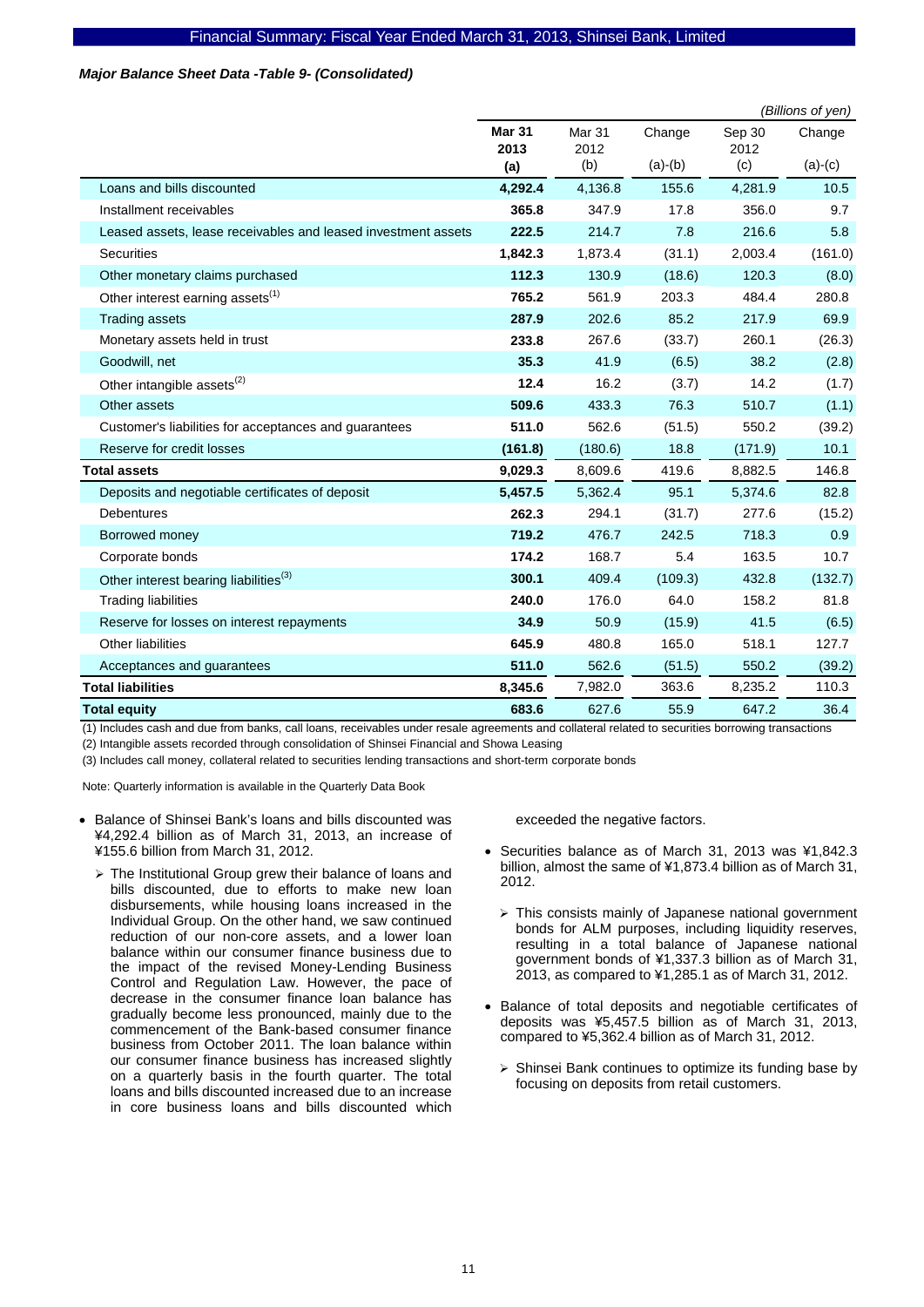### *Risk-Monitored Loans -Table 10- (Consolidated)*

|                                                               |                       |                |           |                | (Billions of yen) |
|---------------------------------------------------------------|-----------------------|----------------|-----------|----------------|-------------------|
|                                                               | <b>Mar 31</b><br>2013 | Mar 31<br>2012 | Change    | Sep 30<br>2012 | Change            |
|                                                               | (a)                   | (b)            | $(a)-(b)$ | (c)            | $(a)-(c)$         |
| Loans to bankrupt obligors                                    | 20.5                  | 8.1            | 12.4      | 18.9           | 1.6               |
| Non-accrual delinquent loans                                  | 252.9                 | 316.7          | (63.8)    | 284.6          | (31.7)            |
| Loans past due for three months or more                       | 1.2                   | 1.7            | (0.4)     | 1.7            | (0.4)             |
| Restructured loans                                            | 38.1                  | 45.3           | (7.2)     | 40.8           | (2.6)             |
| Total (A)                                                     | 312.8                 | 371.9          | (59.0)    | 346.0          | (33.2)            |
| Loans and bills discounted (B)                                | 4,292.4               | 4,136.8        | 155.6     | 4.281.9        | 10.5              |
| Ratio to total loans and bills discounted $(A / B X 100)$ (%) | 7.29%                 | 8.99%          |           | 8.08%          |                   |
| Reserve for credit losses (C)                                 | 161.8                 | 180.6          | (18.8)    | 171.9          | (10.1)            |
| Reserve ratio (C / A X 100)                                   | 51.7%                 | 48.6%          |           | 49.7%          |                   |

Note 1: Quarterly information is available in the Quarterly Data Book

• In accordance with the Bank's First Medium-Term Management Plan, we have worked to decrease potential losses as a key priority, including the reduction of non-core assets. Risk monitored loans totaled ¥312.8 billion as of March 31 2013, compared to ¥371.9 billion as of March 31, 2012, ¥395.0 billion as of March 31, 2011 and ¥432.3 billion as of March 31, 2010 at the start of the Bank's First Medium-Term Management Plan. During

fiscal year 2012, risk monitored loans decreased by ¥59.0 billion.

• The ratio of risk monitored loans to total loans and bills discounted was 7.29% as of March 31, 2013 and declined 170 basis points compared to March 31, 2012.

### *Reserve for Credit Losses -Table 11- (Consolidated)*

|                                              |                       |                |                          |                | (Billions of yen) |
|----------------------------------------------|-----------------------|----------------|--------------------------|----------------|-------------------|
|                                              | <b>Mar 31</b><br>2013 | Mar 31<br>2012 | Change                   | Sep 30<br>2012 | Change            |
|                                              | (a)                   | (b)            | $(a)-(b)$                | (c)            | (a)-(c)           |
| General reserve for loan losses              | 67.7                  | 80.9           | (13.2)                   | 77.8           | (10.1)            |
| Specific reserve for loan losses             | 94.1                  | 99.6           | (5.5)                    | 94.1           | (0.0)             |
| Reserve for loans to restructuring countries | 0.0                   | 0.0            | $\overline{\phantom{a}}$ | 0.0            |                   |
| <b>Total reserve for credit losses</b>       | 161.8                 | 180.6          | (18.8)                   | 171.9          | (10.1)            |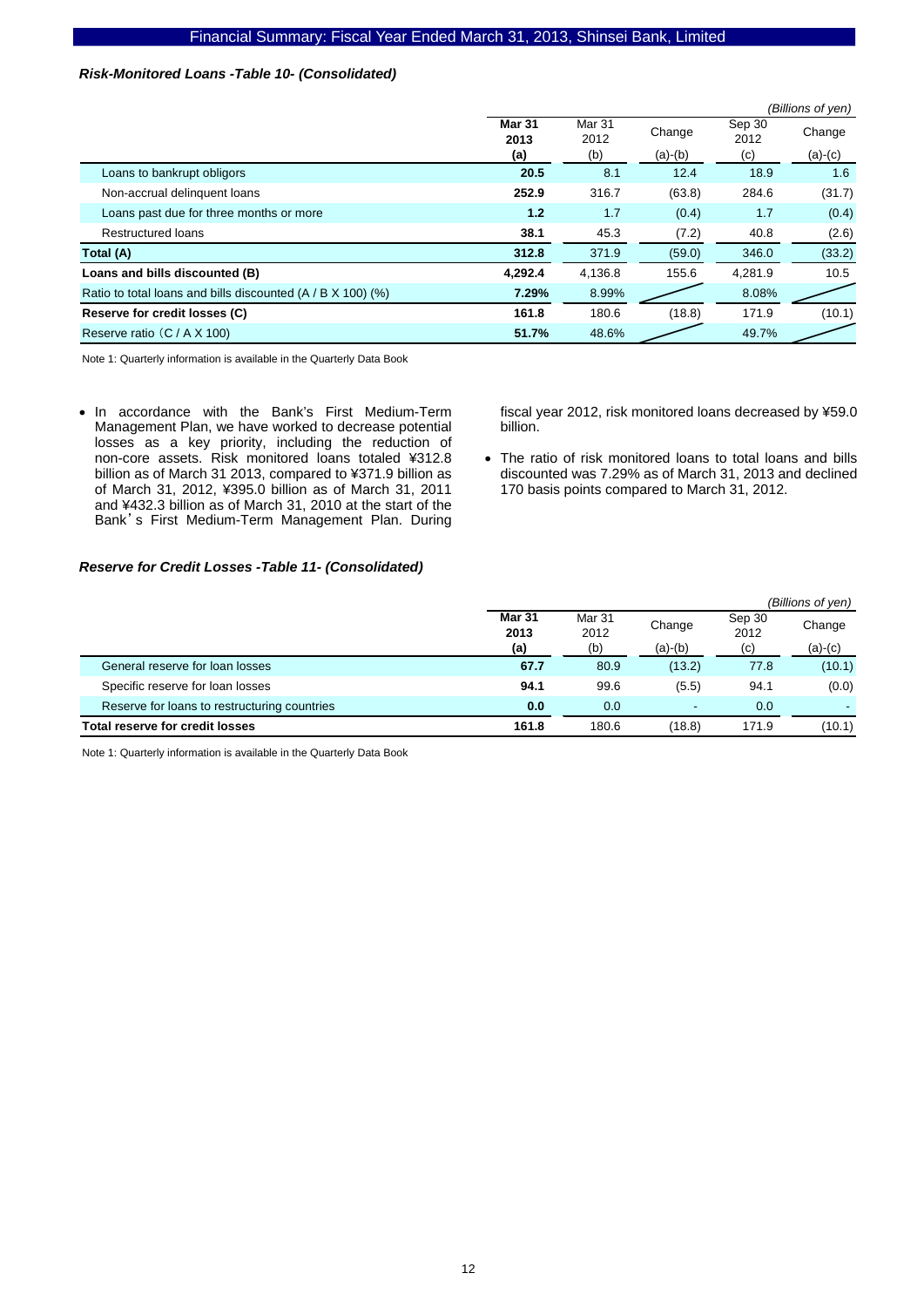### *Loans by Borrower Industry -Table 12- (Consolidated)*

|                                                                                                                     |                       |                           |           |                | (Billions of yen) |
|---------------------------------------------------------------------------------------------------------------------|-----------------------|---------------------------|-----------|----------------|-------------------|
|                                                                                                                     | <b>Mar 31</b><br>2013 | Mar <sub>31</sub><br>2012 | Change    | Sep 30<br>2012 | Change            |
|                                                                                                                     | (a)                   | (b)                       | $(a)-(b)$ | (c)            | $(a)-(c)$         |
| Domestic offices (excluding Japan offshore market account):                                                         |                       |                           |           |                |                   |
| Manufacturing                                                                                                       | 242.9                 | 244.5                     | (1.5)     | 234.6          | 8.3               |
| Agriculture and forestry                                                                                            | 0.2                   | 0.3                       | (0.0)     | 0.2            | (0.0)             |
| Fishery                                                                                                             |                       |                           |           |                |                   |
| Mining, quarrying and gravel extraction                                                                             | 0.1                   | 0.2                       | (0.1)     | 0.2            | (0.1)             |
| Construction                                                                                                        | 13.9                  | 15.9                      | (1.9)     | 16.8           | (2.9)             |
| Electric power, gas, heat supply and water supply                                                                   | 124.8                 | 48.6                      | 76.1      | 110.2          | 14.5              |
| Information and communications                                                                                      | 31.7                  | 39.9                      | (8.1)     | 40.0           | (8.2)             |
| Transportation and postal service                                                                                   | 230.0                 | 245.0                     | (15.0)    | 232.4          | (2.3)             |
| Wholesale and retail                                                                                                | 74.4                  | 86.0                      | (11.5)    | 83.0           | (8.6)             |
| Finance and insurance                                                                                               | 720.0                 | 694.7                     | 25.2      | 748.9          | (28.8)            |
| Real estate                                                                                                         | 597.7                 | 598.3                     | (0.6)     | 614.8          | (17.1)            |
| <b>Services</b>                                                                                                     | 314.2                 | 307.5                     | 6.7       | 309.8          | 4.4               |
| Local government                                                                                                    | 114.0                 | 139.5                     | (25.4)    | 118.0          | (3.9)             |
| <b>Others</b>                                                                                                       | 1,768.1               | 1,622.4                   | 145.7     | 1,687.2        | 80.9              |
| Loans to individual customers (retail banking, Shinsei Bank Lake,<br>Shinsei Financial, Shinki and APLUS FINANCIAL) | 1,561.3               | 1,439.4                   | 121.8     | 1,493.2        | 68.0              |
| Total domestic (A)                                                                                                  | 4,232.7               | 4,043.4                   | 189.2     | 4,196.7        | 35.9              |
| Overseas offices (including Japan offshore market accounts):                                                        |                       |                           |           |                |                   |
| Governments                                                                                                         | 1.8                   | 2.0                       | (0.1)     | 1.9            | (0.0)             |
| <b>Financial institutions</b>                                                                                       | 0.8                   | 1.0                       | (0.1)     | 0.8            | 0.0               |
| <b>Others</b>                                                                                                       | 56.9                  | 90.2                      | (33.2)    | 82.3           | (25.3)            |
| Total overseas (B)                                                                                                  | 59.7                  | 93.3                      | (33.6)    | 85.1           | (25.4)            |
| Total (A+B)                                                                                                         | 4,292.4               | 4,136.8                   | 155.6     | 4,281.9        | 10.5              |

*Securities by Category -Table 13- (Consolidated)* 

|                                                                              |                       |                | (Billions of yen) |
|------------------------------------------------------------------------------|-----------------------|----------------|-------------------|
|                                                                              | <b>Mar 31</b><br>2013 | Mar 31<br>2012 | Sep 30<br>2012    |
| Trading securities                                                           | 0.6                   | 0.6            | 0.5               |
| Securities being held to maturity                                            | 639.8                 | 658.5          | 653.9             |
| Securities available for sale                                                | 1,162.7               | 1.175.6        | 1,312.2           |
| Securities carried at fair value                                             | 1,094.8               | 1,092.3        | 1,249.1           |
| Securities carried at cost whose fair value cannot be<br>reliably determined | 67.8                  | 83.2           | 63.0              |
| Equity securities of unconsolidated subsidiaries and affiliates              | 39.1                  | 38.6           | 36.7              |
| <b>Securities</b>                                                            | 1,842.3               | 1.873.4        | 2.003.4           |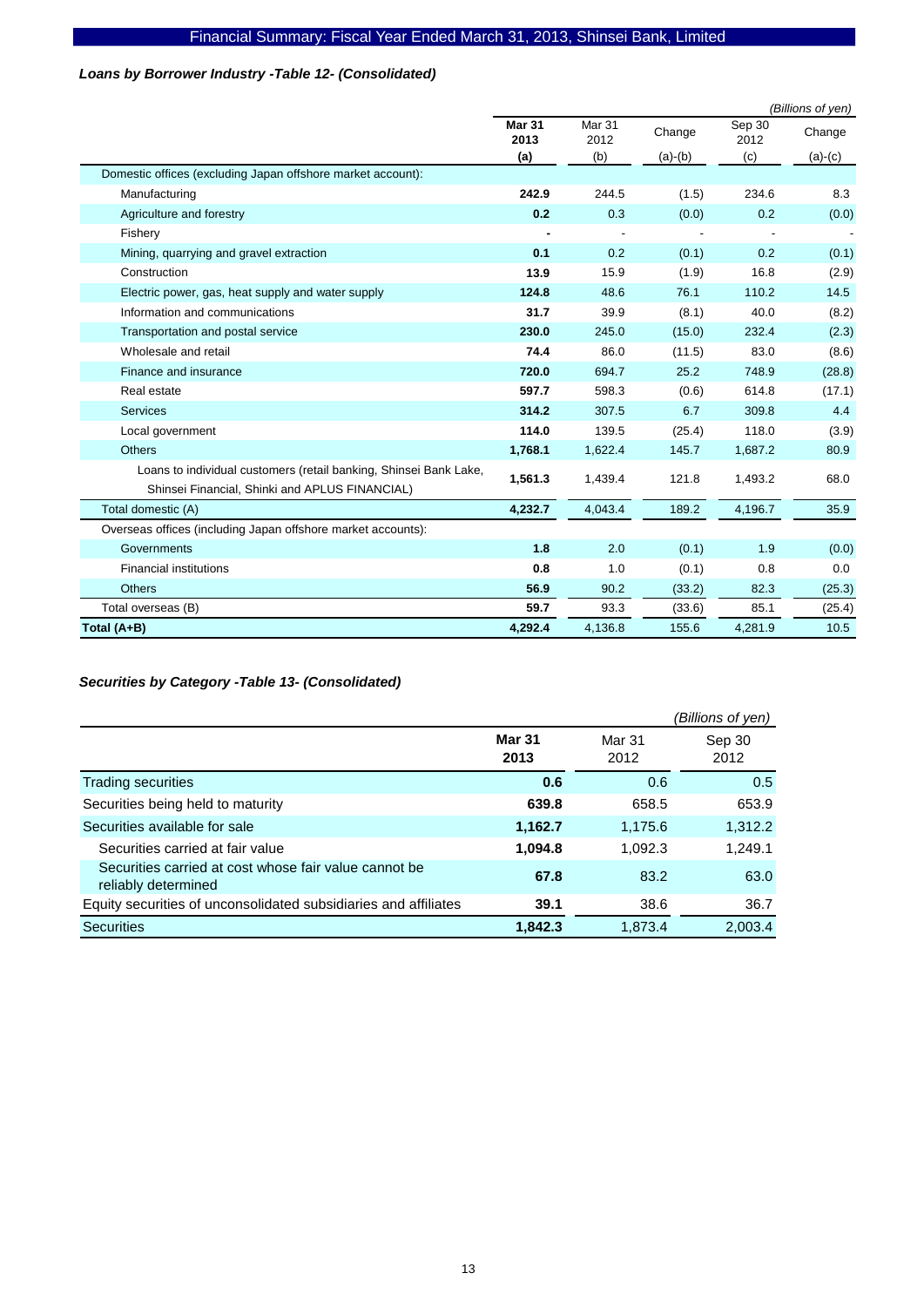### *Securities Being Held to Maturity -Table 14- (Consolidated)*

|                                            |                    |                |                                  |                    |                          |                           |                    |                    | (Billions of yen)         |  |
|--------------------------------------------|--------------------|----------------|----------------------------------|--------------------|--------------------------|---------------------------|--------------------|--------------------|---------------------------|--|
|                                            |                    | March 31, 2013 |                                  |                    | March 31, 2012           |                           |                    | September 30, 2012 |                           |  |
|                                            | Carrying<br>amount | Fair<br>value  | <b>Unrealized</b><br>gain (loss) | Carrying<br>amount | Fair<br>value            | Unrealized<br>gain (loss) | Carrying<br>amount | Fair<br>value      | Unrealized<br>gain (loss) |  |
| Fair value exceeds carrying amount         |                    |                |                                  |                    |                          |                           |                    |                    |                           |  |
| Japanese national government bonds         | 584.8              | 589.4          | 4.5                              | 585.6              | 590.9                    | 5.3                       | 585.2              | 590.4              | 5.2                       |  |
| Japanese corporate bonds                   |                    | ۰              | $\overline{\phantom{a}}$         | 22.8               | 23.0                     | 0.2                       | 21.5               | 21.7               | 0.1                       |  |
| Other                                      | 51.9               | 56.7           | 4.8                              | 40.2               | 44.2                     | 4.0                       | 40.9               | 44.9               | 3.9                       |  |
| Subtotal                                   | 636.7              | 646.1          | 9.3                              | 648.7              | 658.2                    | 9.5                       | 647.8              | 657.1              | 9.3                       |  |
| Fair value does not exceed carrying amount |                    |                |                                  |                    |                          |                           |                    |                    |                           |  |
| Japanese national government bonds         | ۰                  |                |                                  |                    |                          | ۰                         |                    |                    |                           |  |
| Japanese corporate bonds                   | ۰                  |                |                                  | ٠                  | $\overline{\phantom{a}}$ | ٠                         |                    |                    |                           |  |
| Other                                      | 3.0                | 3.0            | (0.0)                            | 9.8                | 9.2                      | (0.5)                     | 6.1                | 5.7                | (0.3)                     |  |
| Subtotal                                   | 3.0                | 3.0            | (0.0)                            | 9.8                | 9.2                      | (0.5)                     | 6.1                | 5.7                | (0.3)                     |  |
| Total                                      | 639.8              | 649.1          | 9.3                              | 658.5              | 667.5                    | 8.9                       | 653.9              | 662.9              | 9.0                       |  |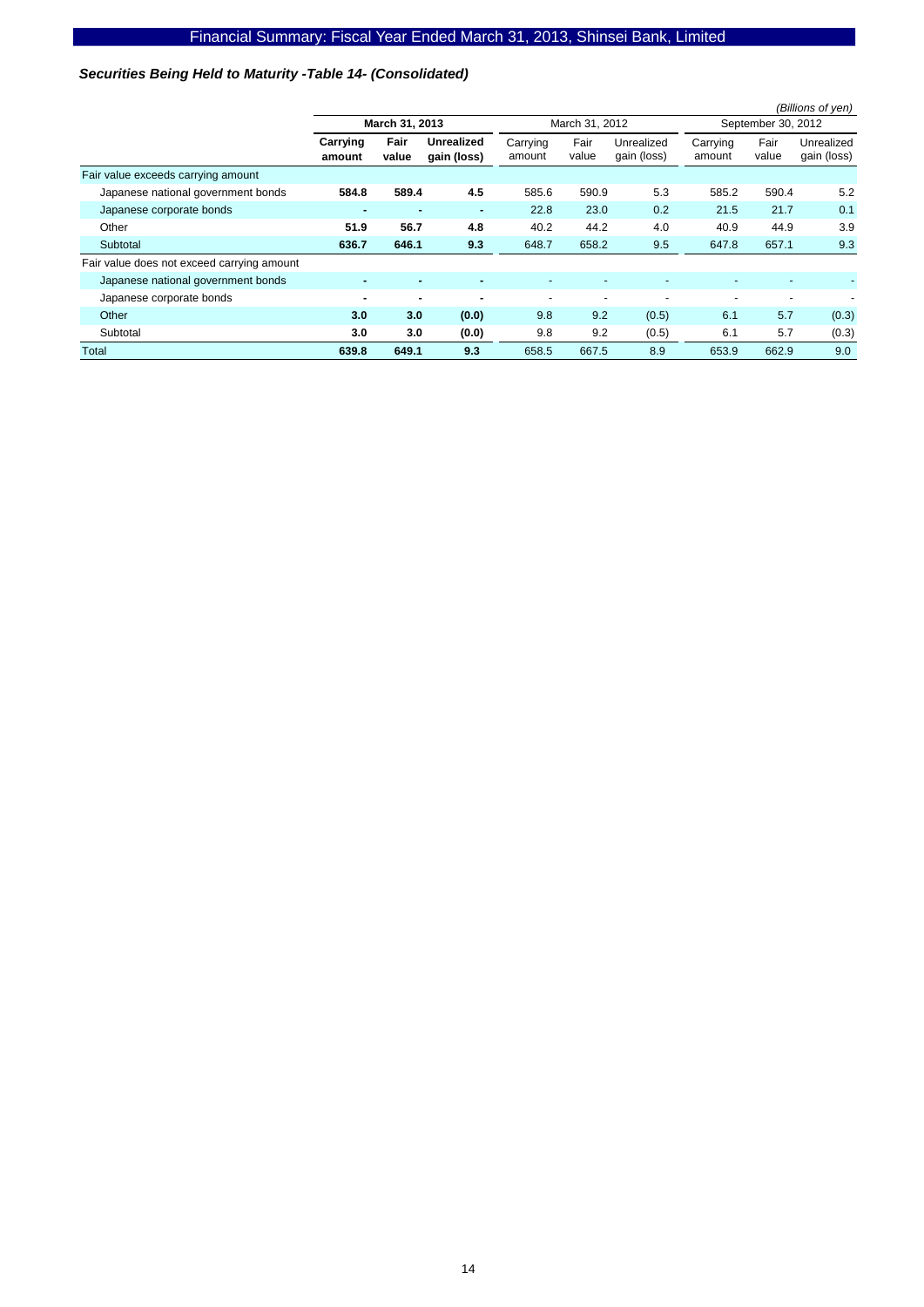### *Securities Available for Sale -Table 15- (Consolidated)*

|                                                                        |                                    |                                          |                                  |                                    |                                   |                           |                                    |                                   | (Billions of yen)         |
|------------------------------------------------------------------------|------------------------------------|------------------------------------------|----------------------------------|------------------------------------|-----------------------------------|---------------------------|------------------------------------|-----------------------------------|---------------------------|
|                                                                        |                                    | March 31, 2013                           |                                  |                                    | March 31, 2012                    |                           |                                    | September 30, 2012                |                           |
|                                                                        | Carrying<br>amount<br>(Fair value) | Amortized/<br><b>Acquisition</b><br>cost | <b>Unrealized</b><br>gain (loss) | Carrying<br>amount<br>(Fair value) | Amortized/<br>Acquisition<br>cost | Unrealized<br>gain (loss) | Carrying<br>amount<br>(Fair value) | Amortized/<br>Acquisition<br>cost | Unrealized<br>gain (loss) |
| Carrying amount exceeds amortized/acquisition cost                     |                                    |                                          |                                  |                                    |                                   |                           |                                    |                                   |                           |
| Equity securities                                                      | 16.4                               | 10.0                                     | 6.4                              | 17.1                               | 11.5                              | 5.5                       | 11.0                               | 7.7                               | 3.2                       |
| Domestic bonds                                                         | 80.6                               | 78.3                                     | 2.2                              | 681.8                              | 679.4                             | 2.3                       | 739.8                              | 736.9                             | 2.8                       |
| Japanese national government bonds                                     | 39.6                               | 38.1                                     | 1.4                              | 619.5                              | 617.6                             | 1.9                       | 671.4                              | 669.4                             | 1.9                       |
| Japanese local government bonds                                        | 0.5                                | 0.5                                      | 0.0                              | 1.7                                | 1.7                               | 0.0                       | 1.7                                | 1.7                               | 0.0                       |
| Japanese corporate bonds                                               | 40.4                               | 39.6                                     | 0.7                              | 60.4                               | 60.0                              | 0.3                       | 66.6                               | 65.7                              | 0.8                       |
| Other                                                                  | 89.1                               | 84.7                                     | 4.4                              | 71.2                               | 66.8                              | 4.4                       | 85.1                               | 81.7                              | 3.4                       |
| Foreign securities                                                     | 86.0                               | 81.9                                     | 4.1                              | 55.7                               | 51.5                              | 4.1                       | 71.3                               | 68.2                              | 3.1                       |
| Foreign currency denominated foreign<br>corporate and government bonds | 46.0                               | 43.4                                     | 2.5                              | 31.4                               | 28.6                              | 2.8                       | 40.3                               | 37.9                              | 2.3                       |
| Yen-denominated foreign corporate<br>and government bonds              | 37.9                               | 36.9                                     | 1.0                              | 19.6                               | 19.4                              | 0.2                       | 29.4                               | 28.9                              | 0.4                       |
| Foreign equity securities and others                                   | 2.0                                | 1.5                                      | 0.5                              | 4.6                                | 3.4                               | 1.1                       | 1.6                                | 1.2                               | 0.3                       |
| Other securities                                                       | 1.1                                | 0.9                                      | 0.2                              | 1.1                                | 0.9                               | 0.1                       | 1.1                                | 0.9                               | 0.2                       |
| Other monetary claims purchased                                        | 1.9                                | 1.9                                      | 0.0                              | 14.4                               | 14.4                              | 0.0                       | 12.6                               | 12.5                              | 0.0                       |
| Subtotal                                                               | 186.3                              | 173.1                                    | 13.1                             | 770.2                              | 757.9                             | 12.3                      | 835.9                              | 826.4                             | 9.5                       |
| Carrying amount does not exceed amortized/acquisition cost             |                                    |                                          |                                  |                                    |                                   |                           |                                    |                                   |                           |
| Equity securities                                                      | 2.9                                | 3.6                                      | (0.6)                            | 2.1                                | 2.7                               | (0.6)                     | 4.9                                | 6.2                               | (1.3)                     |
| Domestic bonds                                                         | 856.0                              | 859.1                                    | (3.0)                            | 247.7                              | 251.7                             | (3.9)                     | 368.5                              | 371.4                             | (2.8)                     |
| Japanese national government bonds                                     | 712.8                              | 713.8                                    | (0.9)                            | 79.9                               | 80.7                              | (0.7)                     | 219.5                              | 220.1                             | (0.5)                     |
| Japanese local government bonds                                        |                                    |                                          | $\blacksquare$                   |                                    |                                   | $\overline{\phantom{a}}$  |                                    | $\overline{\phantom{a}}$          | $\overline{\phantom{a}}$  |
| Japanese corporate bonds                                               | 143.1                              | 145.2                                    | (2.0)                            | 167.7                              | 170.9                             | (3.2)                     | 149.0                              | 151.3                             | (2.3)                     |
| Other                                                                  | 51.4                               | 51.9                                     | (0.5)                            | 88.1                               | 91.3                              | (3.1)                     | 52.2                               | 54.4                              | (2.1)                     |
| Foreign securities                                                     | 50.8                               | 51.4                                     | (0.5)                            | 86.1                               | 89.3                              | (3.1)                     | 51.7                               | 53.8                              | (2.1)                     |
| Foreign currency denominated foreign<br>corporate and government bonds | 46.8                               | 47.1                                     | (0.3)                            | 38.0                               | 40.6                              | (2.6)                     | 38.2                               | 39.7                              | (1.4)                     |
| Yen-denominated foreign corporate<br>and government bonds              | 2.9                                | 3.0                                      | (0.1)                            | 48.0                               | 48.5                              | (0.4)                     | 13.4                               | 14.0                              | (0.6)                     |
| Foreign equity securities and others                                   | 1.1                                | 1.1                                      | (0.0)                            | 0.0                                | 0.0                               | $\overline{\phantom{a}}$  | 0.0                                | 0.0                               |                           |
| Other securities                                                       | 0.5                                | 0.5                                      |                                  | 0.5                                | 0.5                               | ÷,                        | 0.5                                | 0.5                               |                           |
| Other monetary claims purchased                                        |                                    |                                          | $\blacksquare$                   | 1.4                                | 1.4                               | (0.0)                     |                                    | $\overline{\phantom{a}}$          |                           |
| Subtotal                                                               | 910.4                              | 914.7                                    | (4.2)                            | 338.0                              | 345.7                             | (7.7)                     | 425.8                              | 432.1                             | (6.3)                     |
| Total <sup>(1)(2)</sup>                                                | 1,096.7                            | 1,087.9                                  | 8.8                              | 1,108.3                            | 1,103.7                           | 4.6                       | 1,261.8                            | 1,258.5                           | 3.2                       |

(1) Includes a part of other monetary claims purchased in addition to securities available for sale. Total amounts of securities available for sale excluding such other monetary claims purchased as of March 31, 2013, March 31, 2012 and September 30, 2012 were ¥1,094.8 billion, ¥1,092.3 billion and ¥1,249.1 billion, respectively. (2) Securities whose fair value cannot be reliably determined are not included.

### *Unrealized Gain (Loss) on Available-for-Sale Securities (Consolidated)*

|                                                                                                                                                                              |                |                | (Billions of yen)  |
|------------------------------------------------------------------------------------------------------------------------------------------------------------------------------|----------------|----------------|--------------------|
|                                                                                                                                                                              | March 31, 2013 | March 31, 2012 | September 30, 2012 |
| Unrealized gain (loss) before deferred tax on:                                                                                                                               |                |                |                    |
| Available-for-sale securities                                                                                                                                                | 8.8            | 4.6            | 3.2                |
| The Bank's interests in available-for-sale securities held<br>by partnerships recorded as securities whose fair value<br>cannot be reliably determined and other adjustments | 0.0            | (0.0)          | 0.1                |
| Securities being held to maturity, reclassified from<br>available-for-sale in the past, under extremely<br>illiquid market conditions                                        | (4.9)          | (5.1)          | (4.5)              |
| Deferred tax assets (liabilities)                                                                                                                                            | (0.4)          | (0.1)          | (0.1)              |
| Unrealized gain (loss) on available-for-sale securities<br>before interest adjustments                                                                                       | 3.5            | (0.7)          | (1.2)              |
| Minority interests                                                                                                                                                           | (0.0)          | (0.0)          | 0.0                |
| The Bank's interests in unrealized gain (loss) on<br>available-for-sale securities held by affiliates to<br>which the equity method is applied                               | 0.3            | 0.0            | 0.2                |
| Unrealized gain (loss) on available-for-sale securities                                                                                                                      | 3.8            | (0.6)          | (1.0)              |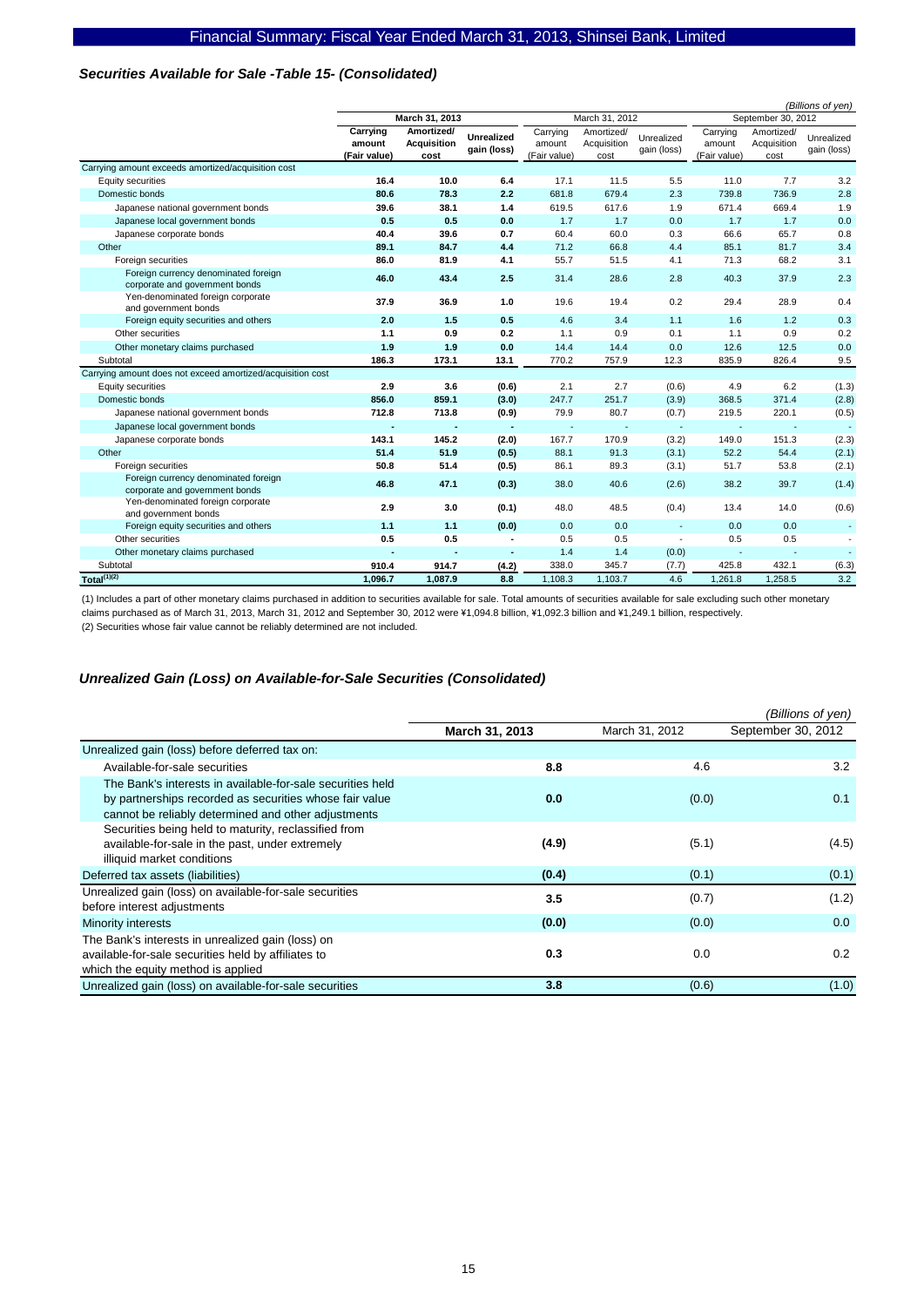### *Hedge-Accounting Derivative Transactions -Table 16- (Consolidated)*

|                                                 |                   |                           |                 | (Billions of yen) |
|-------------------------------------------------|-------------------|---------------------------|-----------------|-------------------|
|                                                 |                   | March 31, 2013            |                 |                   |
| <b>Notional Principal Amount (Consolidated)</b> | 1 year or<br>less | Over 1 year<br>to 5 years | Over<br>5 years | Total             |
| Interest rate swaps:                            |                   |                           |                 |                   |
| Receive fixed and pay floating                  | 209.5             | 315.2                     | 89.0            | 613.8             |
| Receive floating and pay fixed                  | 12.4              | 83.2                      | 141.3           | 237.1             |
| Receive floating and pay floating               |                   |                           |                 |                   |
| Total notional principal amount                 | 222.0             | 398.5                     | 230.3           | 850.9             |
| Currency swaps:                                 |                   |                           |                 |                   |
| Total notional principal amount                 | 23.8              | 9.4                       |                 | 33.3              |

### *Deposits, Including Negotiable Certificates of Deposit (NCDs) -Table 17- (Consolidated)*

|                                            |                       |                |           |                | (Billions of yen) |
|--------------------------------------------|-----------------------|----------------|-----------|----------------|-------------------|
|                                            | <b>Mar 31</b><br>2013 | Mar 31<br>2012 | Change    | Sep 30<br>2012 | Change            |
|                                            | (a)                   | (b)            | $(a)-(b)$ | (c)            | $(a)-(c)$         |
| <b>Deposits</b>                            | 5,252.9               | 5,184.3        | 68.6      | 5,058.2        | 194.7             |
| Liquid (current, ordinary, note) deposits  | 1,584.5               | 1,513.3        | 71.1      | 1,563.0        | 21.4              |
| Time deposits <sup>(1)</sup>               | 3,250.5               | 3,292.7        | (42.2)    | 3,112.1        | 138.3             |
| Other                                      | 417.8                 | 378.1          | 39.7      | 383.0          | 34.8              |
| Negotiable certificates of deposits (NCDs) | 204.6                 | 178.0          | 26.5      | 316.4          | (111.8)           |
| Total                                      | 5,457.5               | 5,362.4        | 95.1      | 5,374.6        | 82.8              |

(1) Includes two-week maturity deposits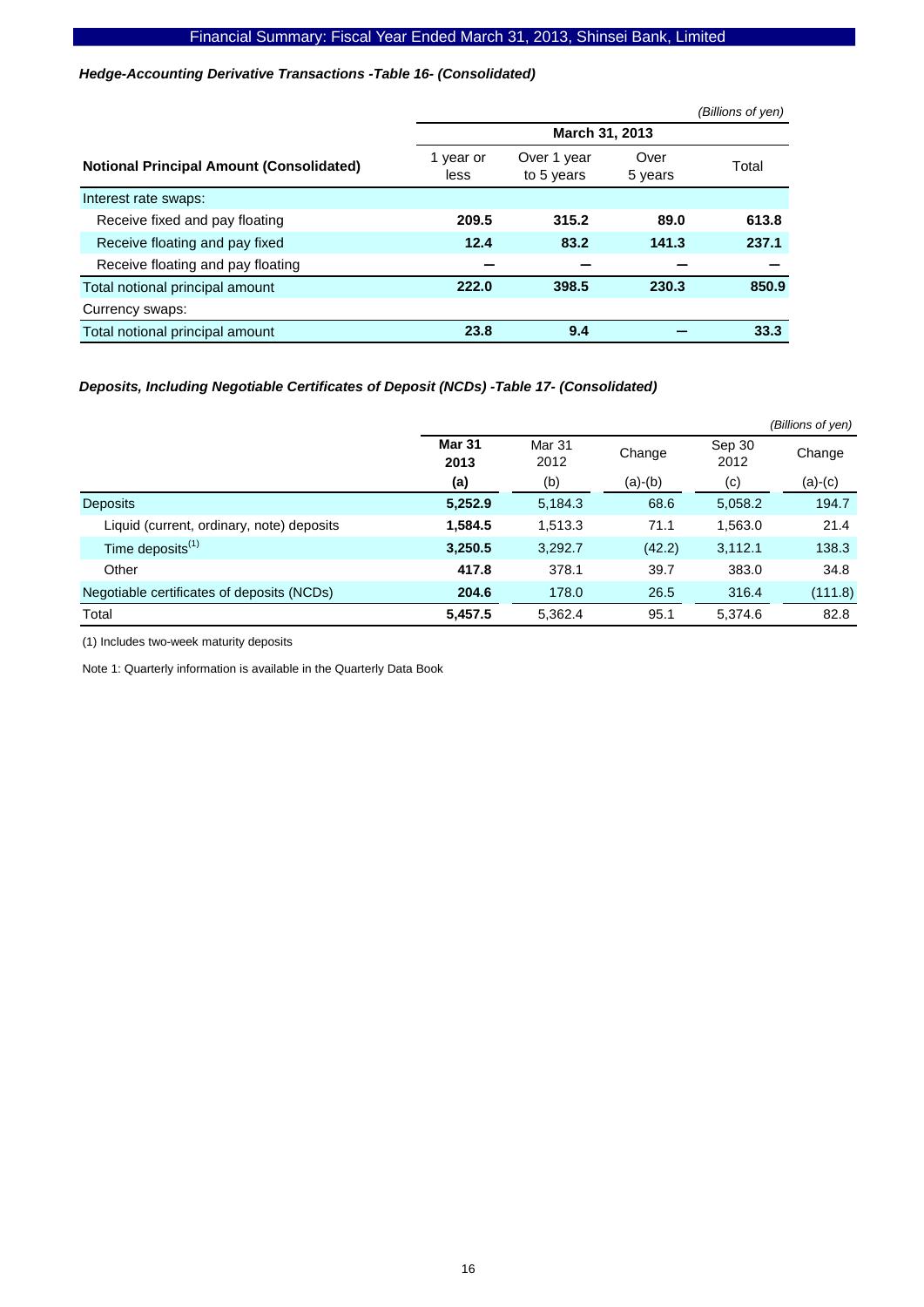### *Financial Ratios -Table 18- (Consolidated)*

|                                                    | FY2012<br>$(12$ months)  | FY2011<br>$(12$ months) | 1HFY2012<br>$(6$ months) |  |
|----------------------------------------------------|--------------------------|-------------------------|--------------------------|--|
| Return on assets <sup>(1)</sup>                    | 0.6%                     | 0.1%                    | $0.6\%$ <sup>(5)</sup>   |  |
| Return on equity <sup>(2)</sup>                    | 8.6%                     | 1.2%                    | $8.9\%$ <sup>(5)</sup>   |  |
| Return on equity (fully diluted) <sup>(3)</sup>    | 8.6%                     | 1.2%                    | 8.9% (5)                 |  |
|                                                    |                          |                         |                          |  |
| Cash basis return on assets (1)                    | 0.7%                     | 0.2%                    | $0.7\%$ <sup>(5)</sup>   |  |
| Cash basis return on equity (2)(4)                 | 11.1%                    | 3.2%                    | 11.6% (5)                |  |
| Cash basis return on equity (fully diluted) (3)(4) | 11.1%                    | 3.2%                    | 11.6% (5)                |  |
| Expense-to-revenue ratio $^{(6)(7)}$               | 64.6%                    | 63.1%                   | 61.3%                    |  |
| (1) Return on assets:                              |                          |                         |                          |  |
| Net income                                         | BOP: beginning of period |                         |                          |  |

(Total assets at the BOP + Total assets at the EOP) / 2

For the calculation of cash basis return on assets, goodwill and other intangibles are excluded from the amount of total assets.

(2) Return on equity:

Net income

EOP: end of period

(Total equity eligible for common shareholders at the BOP + Total equity eligible for common shareholders at the EOP) / 2

(3) Return on equity (fully diluted):

Net income

((Total equity at the BOP - Share warrants at the BOP - Minority interests at the BOP) +

(Total equity at the EOP - Share warrants at the EOP - Minority interests at the EOP)) / 2

(4) The denominator is calculated as:

((Total capital – goodwill – intangible assets acquired in business combinations (net of associated deferred tax liability) at the beginning of the period) + (the same values at the end of the period)) / 2.

(5) Annualized basis.

(6) Management accounting basis.

(7) Expense denotes general and administrative expenses.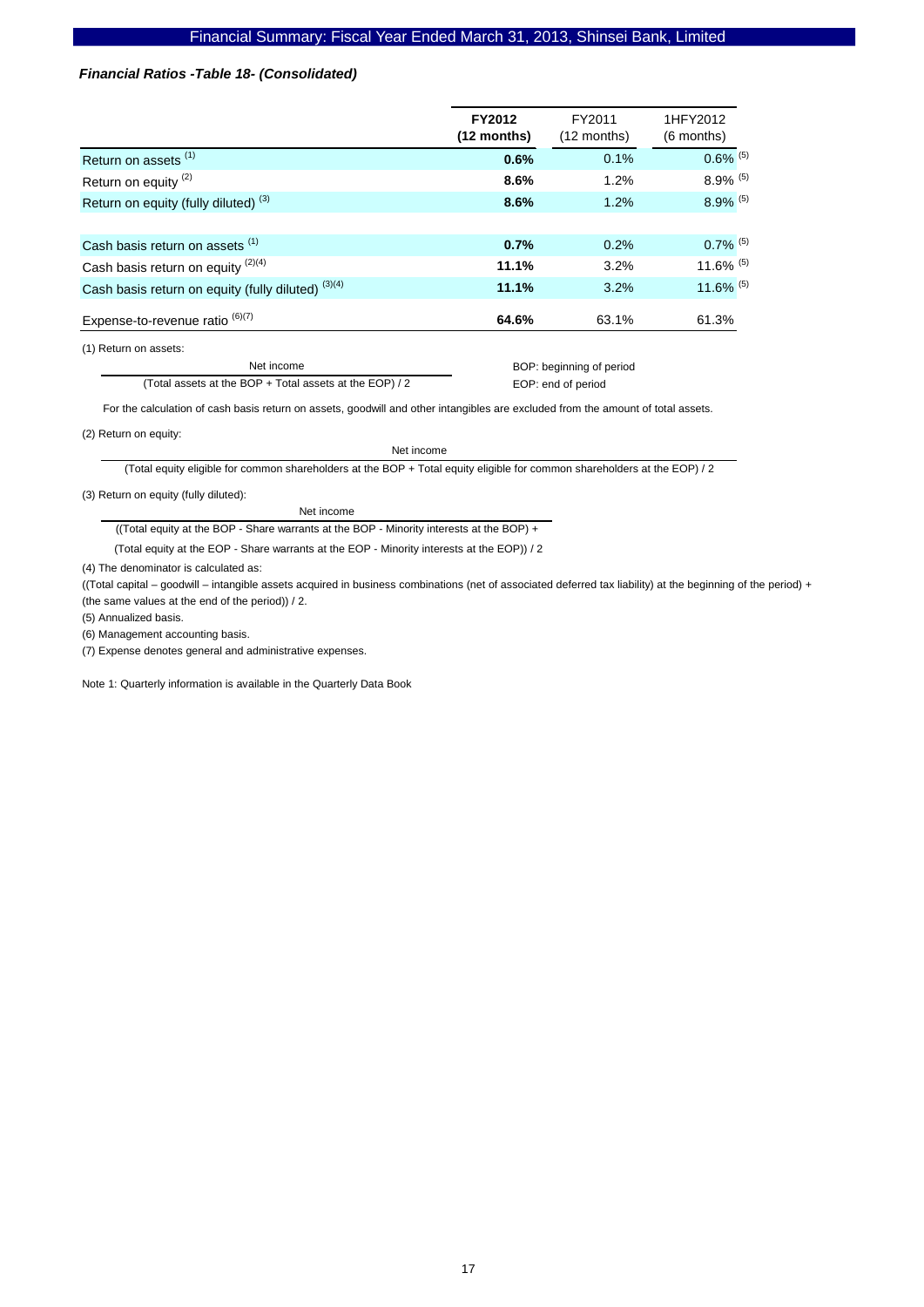# *Capital Adequacy Data -Table 19- (Consolidated)*  (1)

|                                                     |                       |                |           | (Billions of yen, except percentages) |           |
|-----------------------------------------------------|-----------------------|----------------|-----------|---------------------------------------|-----------|
|                                                     | <b>Mar 31</b><br>2013 | Mar 31<br>2012 | Change    | Sep 30<br>2012                        | Change    |
|                                                     | (a)                   | (b)            | $(a)-(b)$ | (c)                                   | $(a)-(c)$ |
| Basic items (Tier I)                                | 608.8                 | 537.1          | 71.6      | 573.8                                 | 34.9      |
| Amount eligible for inclusion in capital (Tier II)  | 178.7                 | 197.0          | (18.2)    | 186.4                                 | (7.6)     |
| General reserve for loan losses                     | 8.9                   | 9.1            | (0.2)     | 8.7                                   | 0.1       |
| Perpetual/non-perpetual preferred stocks and        | 169.7                 | 187.8          | (18.0)    | 177.6                                 | (7.8)     |
| perpetual/non-perpetual subordinated debt and bonds |                       |                |           |                                       |           |
| Deductions                                          | ٠                     |                |           |                                       |           |
| Deduction                                           | (71.7)                | (107.2)        | 35.5      | (72.4)                                | 0.6       |
| Total capital <sup>(2)</sup>                        | 715.8                 | 626.9          | 88.8      | 687.8                                 | 27.9      |
| Risk assets                                         | 5,847.7               | 6,102.5        | (254.7)   | 5,869.2                               | (21.4)    |
| Capital adequacy ratio                              | 12.24%                | 10.27%         |           | 11.71%                                |           |
| Tier I capital ratio                                | 10.41%                | 8.80%          |           | 9.77%                                 |           |

(1) Calculated according to Basel II, F-IRB. Figures are calculated in accordance with FSA Notification Number 79 issued in December 2008 and FSA Notification Number 56 issued in June 2012 (special treatment of FSA Notification Number 19 issued in 2006). As a result, ¥0.6 billion net unrealized losses on securities available-for-sale, net of taxes, as of March 31, 2012 and \1.0 billion as of September 30, 2012 are not included in BIS capital.

Net unrealized gains on securities available-for-sale were recorded as of March 31, 2013.

(2) Consolidated total required capital is \374.5 billion as of March 31, 2013, \440.3 billion as at March 31, 2012 and \383.9 billion as at September 30, 2012.

Note 1: Quarterly information is available in the Quarterly Data Book

#### *Per Share Data -Table 20- (Consolidated)*

|                      |                                                                        |                       |                       |                         |                        | (Yen, except percentages) |
|----------------------|------------------------------------------------------------------------|-----------------------|-----------------------|-------------------------|------------------------|---------------------------|
|                      |                                                                        | FY2012<br>(12 months) | FY2011<br>(12 months) | $\frac{0}{0}$<br>Change | 1HFY2012<br>(6 months) | %<br>Change               |
| Common equity        |                                                                        | 233.65                | 212.67                | 9.9                     | 220.70                 | 5.9                       |
| Fully diluted equity |                                                                        | 233.65                | 212.67                | 9.9                     | 220.70                 | 5.9                       |
| Basic net income     |                                                                        | 19.24                 | 2.42                  | 694.3                   | 9.70                   |                           |
| Diluted net income   |                                                                        | 19.24                 | 2.42                  | 694.3                   | 9.70                   |                           |
| Cash basis:          |                                                                        |                       |                       |                         |                        |                           |
| Basic net income     |                                                                        | 22.77                 | 6.05                  | 276.2                   | 11.56                  |                           |
| Diluted net income   |                                                                        | 22.77                 | 6.05                  | 276.2                   | 11.56                  |                           |
|                      | For calculation of per share data (Does not include treasury shares) : |                       |                       |                         |                        |                           |
| Equity:              | Number of common shares <sup>(1)</sup>                                 | 2,653,919,247         | 2,653,919,247         |                         | 2,653,919,247          |                           |
|                      | Fully diluted number of shares <sup>(1)</sup>                          | 2,653,919,247         | 2,653,919,247         |                         | 2,653,919,247          |                           |
| Net income:          | Number of common shares <sup>(2)</sup>                                 | 2,653,919,247         | 2,653,919,247         |                         | 2,653,919,247          |                           |
|                      | Fully diluted number of shares <sup>(2)</sup>                          | 2,653,919,247         | 2,653,919,247         |                         | 2,653,919,247          |                           |

(1) Outstanding shares at the end of the respective periods.

(2) Weighted average number of outstanding shares during the respective period.

Note 1: Quarterly information is available in the Quarterly Data Book

• We achieved ¥51.0 billion in consolidated net income for fiscal year 2012, a steady increase compared to fiscal year 2011, and the number of shares did not change from fiscal year 2011 to fiscal year 2012. As a result, the diluted

net income per share for fiscal year 2012 increased to ¥19.24 from ¥2.42 for fiscal year 2011. Cash basis diluted net income per share for fiscal year 2012 also increased to ¥22.77 from ¥6.05 for fiscal year 2011.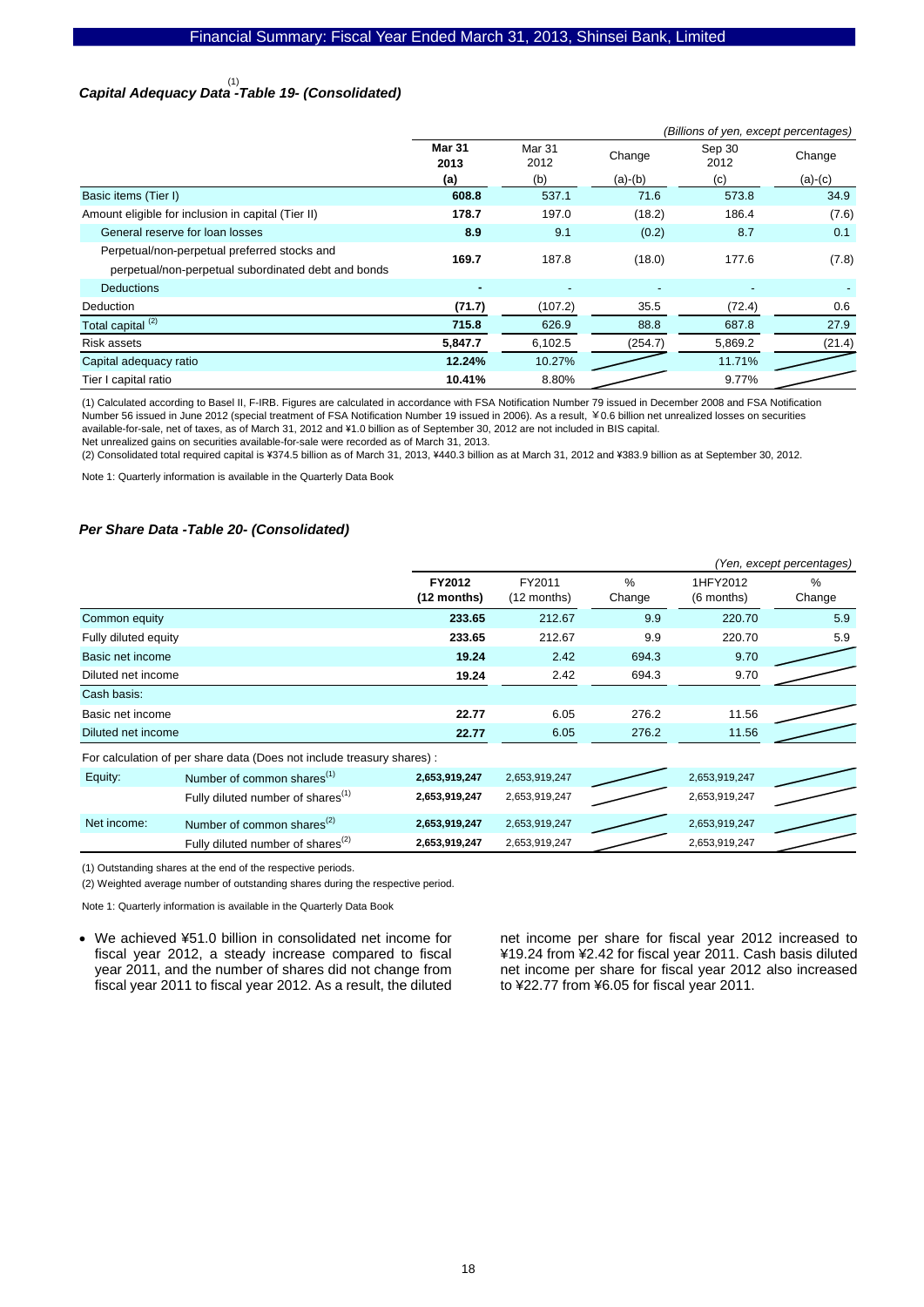### *Business Lines Results -Table 21- (Consolidated)*

|                                                                     | (Billions of yen, except percentages) |                       |             |                          |
|---------------------------------------------------------------------|---------------------------------------|-----------------------|-------------|--------------------------|
|                                                                     | FY2012<br>(12 months)                 | FY2011<br>(12 months) | %<br>Change | 1HFY2012<br>$(6$ months) |
| <b>Institutional Group:</b>                                         |                                       |                       |             |                          |
| Net interest income                                                 | 29.8                                  | 27.2                  | 9.3         | 14.5                     |
| Non-interest income                                                 | 27.0                                  | 35.0                  | (22.7)      | 16.9                     |
| <b>Total revenue</b>                                                | 56.8                                  | 62.3                  | (8.7)       | 31.4                     |
| General and administrative expenses                                 | 24.2                                  | 25.0                  | (3.0)       | 12.0                     |
| <b>Ordinary business profit</b>                                     | 32.6                                  | 37.3                  | (12.5)      | 19.4                     |
| <b>Net credit costs</b>                                             | 6.3                                   | 17.8                  | (64.5)      | 3.3                      |
| Ordinary business profit after net credit costs                     | 26.3                                  | 19.4                  | 35.0        | 16.1                     |
| <b>Global Markets Group:</b>                                        |                                       |                       |             |                          |
| Net interest income                                                 | 2.9                                   | 3.0                   | (3.0)       | 1.5                      |
| Non-interest income                                                 | 11.2                                  | 8.1                   | 37.2        | 6.0                      |
| <b>Total revenue</b>                                                | 14.2                                  | 11.2                  | 26.2        | 7.6                      |
| General and administrative expenses                                 | 9.0                                   | 9.7                   | (7.1)       | 4.5                      |
| <b>Ordinary business profit</b>                                     | 5.2                                   | 1.5                   | 233.8       | 3.0                      |
| Net credit costs (recoveries)                                       | (7.5)                                 | (2.6)                 | (181.6)     | (1.7)                    |
| Ordinary business profit after net credit costs (recoveries)        | 12.7                                  | 4.2                   | 200.8       | 4.7                      |
| <b>Individual Group:</b>                                            |                                       |                       |             |                          |
| Net interest income                                                 | 84.4                                  | 98.7                  | (14.5)      | 43.0                     |
| Non-interest income                                                 | 42.0                                  | 39.3                  | 6.7         | 20.3                     |
| <b>Total revenue</b>                                                | 126.4                                 | 138.1                 | (8.4)       | 63.4                     |
| General and administrative expenses                                 | 93.3                                  | 92.6                  | 0.7         | 46.9                     |
| <b>Ordinary business profit</b>                                     | 33.1                                  | 45.4                  | (27.0)      | 16.5                     |
| Net credit costs (recoveries)                                       | 6.2                                   | (1.7)                 | 450.4       | 4.3                      |
| Ordinary business profit after net credit costs (recoveries)        | 26.9                                  | 47.2                  | (43.0)      | 12.1                     |
| Corporate/Other <sup>(1)</sup> :                                    |                                       |                       |             |                          |
| Net interest income                                                 | (5.6)                                 | (12.2)                | 54.2        | (2.9)                    |
| Non-interest income                                                 | 6.9                                   | 3.4                   | 103.6       | 4.5                      |
| <b>Total revenue</b>                                                | 1.3                                   | (8.8)                 | 115.6       | 1.5                      |
| <b>General and administrative expenses</b>                          | 2.0                                   | 0.5                   | 257.0       | 0.2                      |
| <b>Ordinary business profit (loss)</b>                              | (0.6)                                 | (9.3)                 | 93.1        | 1.3                      |
| Net credit costs (recoveries)                                       | 0.5                                   | (1.0)                 | 147.4       | 0.2                      |
| Ordinary business profit (loss) after net credit costs (recoveries) | (1.1)                                 | (8.2)                 | 86.0        | 1.0                      |
| Total:                                                              |                                       |                       |             |                          |
| Net interest income                                                 | 111.6                                 | 116.9                 | (4.5)       | 56.1                     |
| Non-interest income                                                 | 87.3                                  | 86.0                  | 1.5         | 47.9                     |
| <b>Total revenue</b>                                                | 199.0                                 | 202.9                 | (1.9)       | 104.1                    |
| General and administrative expenses                                 | 128.6                                 | 127.9                 | 0.5         | 63.7                     |
| <b>Ordinary business profit</b>                                     | 70.3                                  | 74.9                  | (6.1)       | 40.3                     |
| Net credit costs                                                    | 5.5                                   | 12.2                  | (55.0)      | 6.2                      |
| Ordinary business profit after net credit costs                     | 64.8                                  | 62.7                  | 3.4         | 34.0                     |

(1) "Corporate/Other" includes company-wide accounts which are not included in our reportable segments, allocation variance of indirect expense and elimination amount of inter-segment transactions.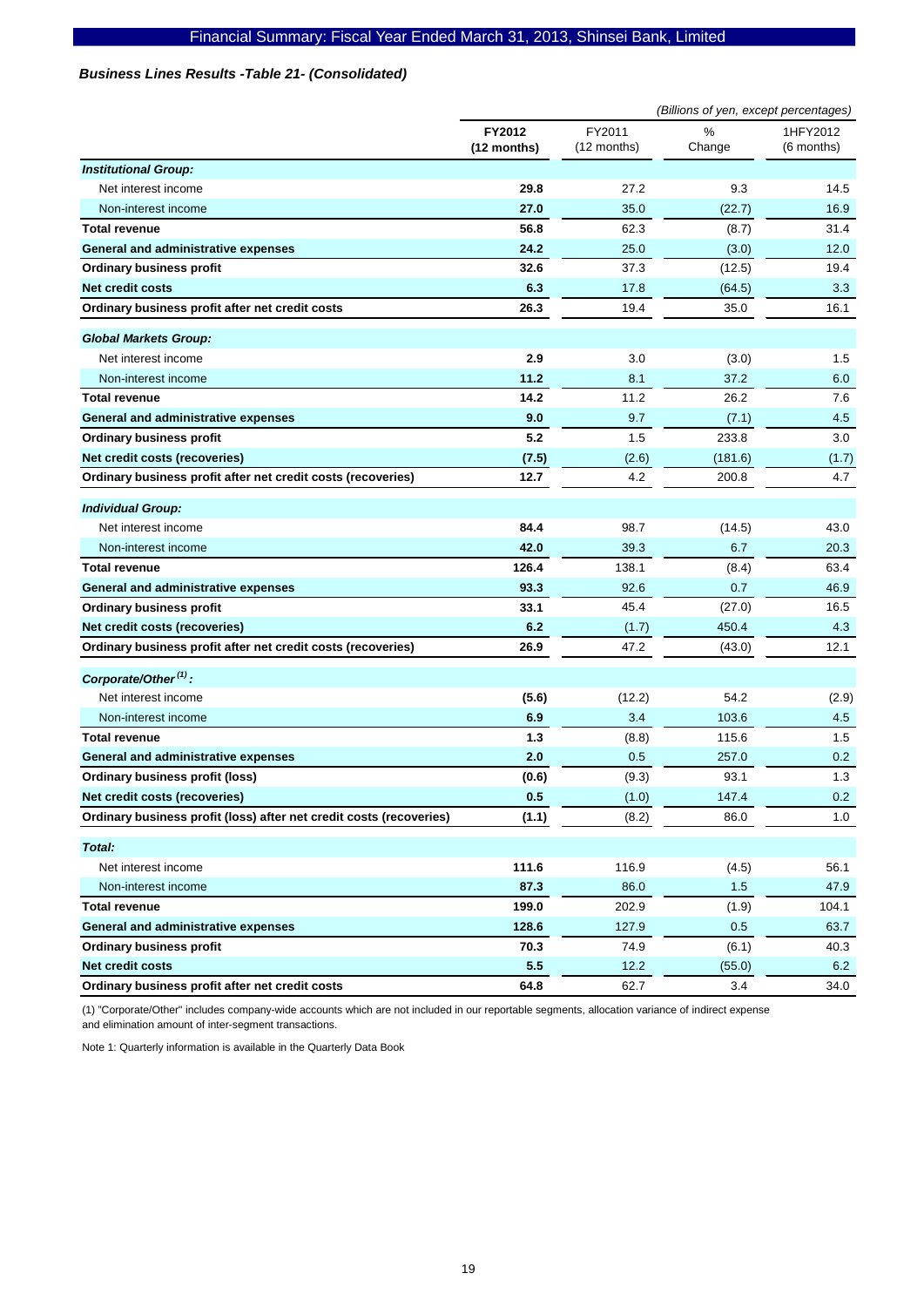# *Institutional Group -Table 22- (Consolidated)*  (1)

|                                                              |                       |                       | (Billions of yen, except percentages) |                        |
|--------------------------------------------------------------|-----------------------|-----------------------|---------------------------------------|------------------------|
|                                                              | FY2012<br>(12 months) | FY2011<br>(12 months) | %<br>Change                           | 1HFY2012<br>(6 months) |
| <b>Institutional Business Sub-Group: (2)</b>                 |                       |                       |                                       |                        |
| Net interest income                                          | 10.1                  | 9.2                   | 9.2                                   | 5.2                    |
| Non-interest income                                          | 4.7                   | 0.3                   | 1,110.1                               | 1.5                    |
| <b>Total revenue</b>                                         | 14.8                  | 9.6                   | 54.3                                  | 6.7                    |
| General and administrative expenses                          | 6.3                   | 6.9                   | (8.3)                                 | 3.2                    |
| <b>Ordinary business profit</b>                              | 8.5                   | 2.6                   | 215.6                                 | 3.5                    |
| Net credit costs (recoveries)                                | (3.2)                 | 1.4                   | (331.3)                               | (0.9)                  |
| Ordinary business profit after net credit costs (recoveries) | 11.7                  | 1.2                   | 820.6                                 | 4.5                    |
| <b>Structured Finance Sub-Group:</b>                         |                       |                       |                                       |                        |
| Net interest income                                          | 16.3                  | 16.9                  | (3.2)                                 | 8.8                    |
| Non-interest income                                          | 4.0                   | 4.1                   | (0.9)                                 | 1.4                    |
| <b>Total revenue</b>                                         | 20.4                  | 21.0                  | (2.7)                                 | 10.2                   |
| General and administrative expenses                          | 4.6                   | 4.8                   | (4.0)                                 | 2.3                    |
| <b>Ordinary business profit</b>                              | 15.8                  | 16.2                  | (2.4)                                 | 7.9                    |
| <b>Net credit costs</b>                                      | 6.0                   | 14.1                  | (57.1)                                | 3.2                    |
| Ordinary business profit after net credit costs              | 9.7                   | 2.0                   | 374.0                                 | 4.6                    |
| <b>Principal Transactions Sub-Group:</b>                     |                       |                       |                                       |                        |
| Net interest income                                          | 5.0                   | 4.5                   | 10.1                                  | 1.9                    |
| Non-interest income                                          | 6.3                   | 6.6                   | (3.8)                                 | 5.6                    |
| <b>Total revenue</b>                                         | 11.4                  | 11.2                  | 1.9                                   | 7.6                    |
| General and administrative expenses                          | 3.8                   | 3.8                   | (1.1)                                 | 1.9                    |
| <b>Ordinary business profit</b>                              | 7.5                   | 7.3                   | 3.4                                   | 5.7                    |
| Net credit costs (recoveries)                                | (0.5)                 | 0.9                   | (157.5)                               | 0.0                    |
| Ordinary business profit after net credit costs (recoveries) | 8.1                   | 6.4                   | 26.7                                  | 5.6                    |
| <b>Showa Leasing:</b>                                        |                       |                       |                                       |                        |
| Net interest income                                          | (1.6)                 | (2.5)                 | 37.5                                  | (1.4)                  |
| Non-interest income                                          | 15.7                  | 15.0                  | 4.4                                   | 7.7                    |
| <b>Total revenue</b>                                         | 14.0                  | 12.4                  | 13.1                                  | 6.3                    |
| General and administrative expenses                          | 7.8                   | 7.8                   | 0.7                                   | 3.8                    |
| <b>Ordinary business profit</b>                              | 6.2                   | 4.6                   | 33.8                                  | 2.5                    |
| Net credit costs (recoveries)                                | (0.0)                 | (1.3)                 | 93.8                                  | (0.3)                  |
| Ordinary business profit after net credit costs (recoveries) | 6.3                   | 6.0                   | 4.8                                   | 2.9                    |
| Others: (2)                                                  |                       |                       |                                       |                        |
| Net interest income                                          | (0.0)                 | (0.8)                 | 92.3                                  | (0.1)                  |
| Non-interest income                                          | (3.8)                 | 8.8                   | (144.1)                               | 0.5                    |
| <b>Total revenue</b>                                         | (3.9)                 | 7.9                   | (149.6)                               | 0.3                    |
| General and administrative expenses                          | $1.5$                 | 1.5                   | (0.6)                                 | 0.7                    |
| Ordinary business profit (loss)                              | (5.4)                 | 6.4                   | (185.4)                               | (0.3)                  |
| <b>Net credit costs</b>                                      | 4.1                   | 2.7                   | 52.8                                  | 1.3                    |
| Ordinary business profit (loss) after net credit costs       | (9.6)                 | 3.7                   | (359.4)                               | (1.7)                  |
| <b>Institutional Group:</b>                                  |                       |                       |                                       |                        |
| Net interest income                                          | 29.8                  | 27.2                  | 9.3                                   | 14.5                   |
| Non-interest income                                          | 27.0                  | 35.0                  | (22.7)                                | 16.9                   |
| <b>Total revenue</b>                                         | 56.8                  | 62.3                  | (8.7)                                 | 31.4                   |
| General and administrative expenses                          | 24.2                  | 25.0                  | (3.0)                                 | 12.0                   |
| <b>Ordinary business profit</b>                              | 32.6                  | 37.3                  | (12.5)                                | 19.4                   |
| <b>Net credit costs</b>                                      | 6.3                   | 17.8                  | (64.5)                                | 3.3                    |
| Ordinary business profit after net credit costs              | 26.3                  | 19.4                  | 35.0                                  | 16.1                   |

(1) Net of consolidation adjustments, if applicable.

(2) Results for Advisory business are included in the Institutional Business Sub-Group on a management accounting basis from 1Q FY2012.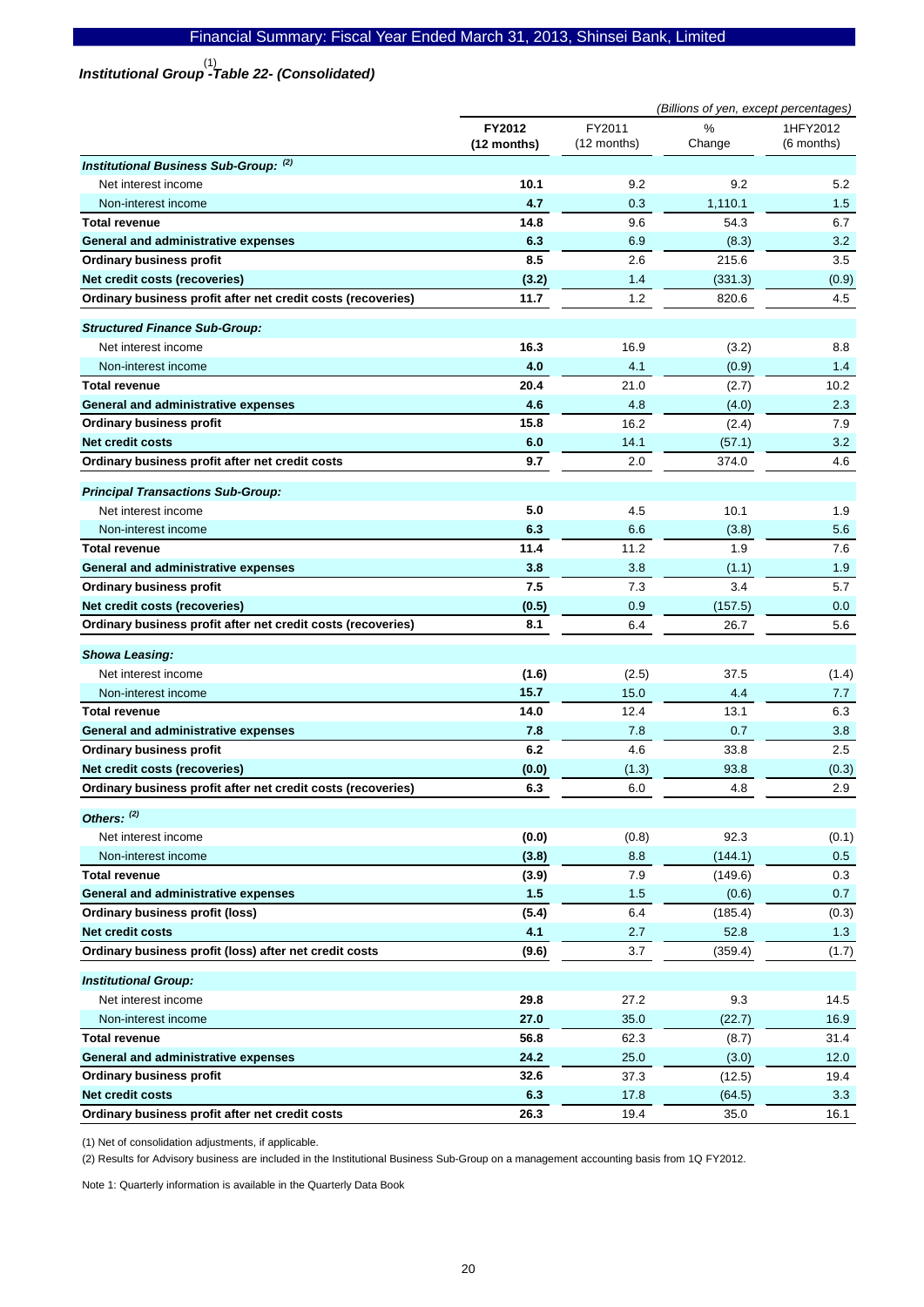Shinsei Bank Group provides various financial products and services to our institutional and individual customers through the Institutional Group, the Global Markets Group and the Individual Group. Concerning business for institutional customers, the Institutional Group primarily undertakes corporate and public sector finance and advisory business, and the Global Markets Group mainly undertakes financial markets business and serves financial institution clients.

#### **Institutional Group:**

• The Institutional Group reporting segments consist of: 1) Institutional Business Sub-Group which provides financial products and services for the corporate and public sectors, 2) Structured Finance Sub-Group which includes businesses such as real estate finance and specialty finance, 3) Principal Transactions Sub-Group which covers credit trading and private equity business, 4) Showa Leasing and 5) others including asset-backed investment. From April 1, 2013 onwards, the Structured Finance Sub-Group will be integrated into the Institutional Business Sub-Group, as per the Institutional Business organizational changes.

#### **Total revenue**

- The Institutional Group business recorded net interest income of ¥29.8 billion for fiscal year 2012, an increase from ¥27.2 billion for fiscal year 2011, as the progress made in rebuilding our customer franchise led to an increase in the loan balance. Non-interest income was ¥27.0 billion for fiscal year 2012, a decline from ¥35.0 billion for fiscal year 2011. However, the amount recorded in fiscal year 2011 included gains of ¥6.3 billion, net of withholding tax, from sales of foreign equities categorized as non-core assets.
- Regarding sub-groups in the Institutional Group, the Institutional Business Sub-Group put efforts into identifying new outlets for corporate lending and increasing the loan balance as well as strengthening relationships with existing customers, in order to rebuild our client base. As a result, net interest income grew steadily to ¥10.1 billion for fiscal year 2012 from ¥9.2 billion for fiscal year 2011. In addition, non-interest income also increased to ¥4.7 billion for fiscal year 2012 from ¥0.3 billion for fiscal year 2011 which included ¥3.9 billion of impairment on listed shares.
- The Structured Finance Sub-Group recorded total revenue of ¥20.4 billion for fiscal year 2012, a decrease from ¥21.0 billion for fiscal year 2011. Reduction of non-performing loans in real estate finance and new loan disbursements in specialty finance and other businesses led to higher quality asset replacement. As a result, revenue was almost at the same level as compared to fiscal year 2011.
- The Principal Transactions Sub-Group recorded total revenue of ¥11.4 billion for fiscal year 2012, an increase

from ¥11.2 billion for fiscal year 2011. The performance continued to be stable mainly due to continued domestic credit trading operations efforts. In addition, ¥1.0 billion of impairment on private equity investment was recognized for fiscal year 2012, compared to ¥1.5 billion for fiscal year 2011.

• Total revenue at Others was a loss of ¥3.9 billion for fiscal year 2012. Total revenue for fiscal year 2011 included gains of ¥6.3 billion, net of withholding tax, from sales of foreign equities categorized as non-core assets.

### **Expenses**

• General and administrative expenses were ¥24.2 billion for fiscal year 2012, marking a slight decrease from ¥25.0 billion for fiscal year 2011. This small decrease was due to the scale-down and exit from non-core businesses and efficiency improvements in each business, while the group focused on areas where the Bank can demonstrate its strengths to improve profitability.

#### **Net credit costs**

• Net credit costs were ¥6.3 billion for fiscal year 2012, a decrease from ¥17.8 billion for fiscal year 2011. This significant improvement of net credit costs reflects the absence of large credit reserves recorded in previous years, as a result of continued divestiture of non-core assets to mitigate potential risks, and also an improvement in the creditworthiness of some accounts during fiscal year 2012 in the Institutional Group, despite an increase in the loan balance due to an expansion of new financing and additional reserves for real estate finance.

#### **Ordinary business profit after net credit costs**

• As a result, the Institutional Group recorded an ordinary business profit after net credit costs of ¥26.3 billion for fiscal year 2012, an increase from ¥19.4 billion for fiscal year 2011. In addition, we believe this performance to be relatively stable and steady, as there was limited impact of non-recurring factors during fiscal year 2012, while net interest income increased in line with the increase in the loan balance.

#### **Showa Leasing**

• Showa Leasing recorded ¥6.3 billion of ordinary business profit after net credit costs for fiscal year 2012, a marginal increase as compared to ¥6.0 billion for fiscal year 2011. Revenue recorded was ¥14.0 billion for fiscal year 2012, an increase as compared to ¥12.4 billion for fiscal year 2011 which included impairment recorded on equity holdings. However, net credit recoveries were ¥85 million for fiscal year 2012, compared to recoveries of ¥1.3 billion for fiscal year 2011, resulting in a marginal increase in ordinary business profit after net credit costs (recoveries).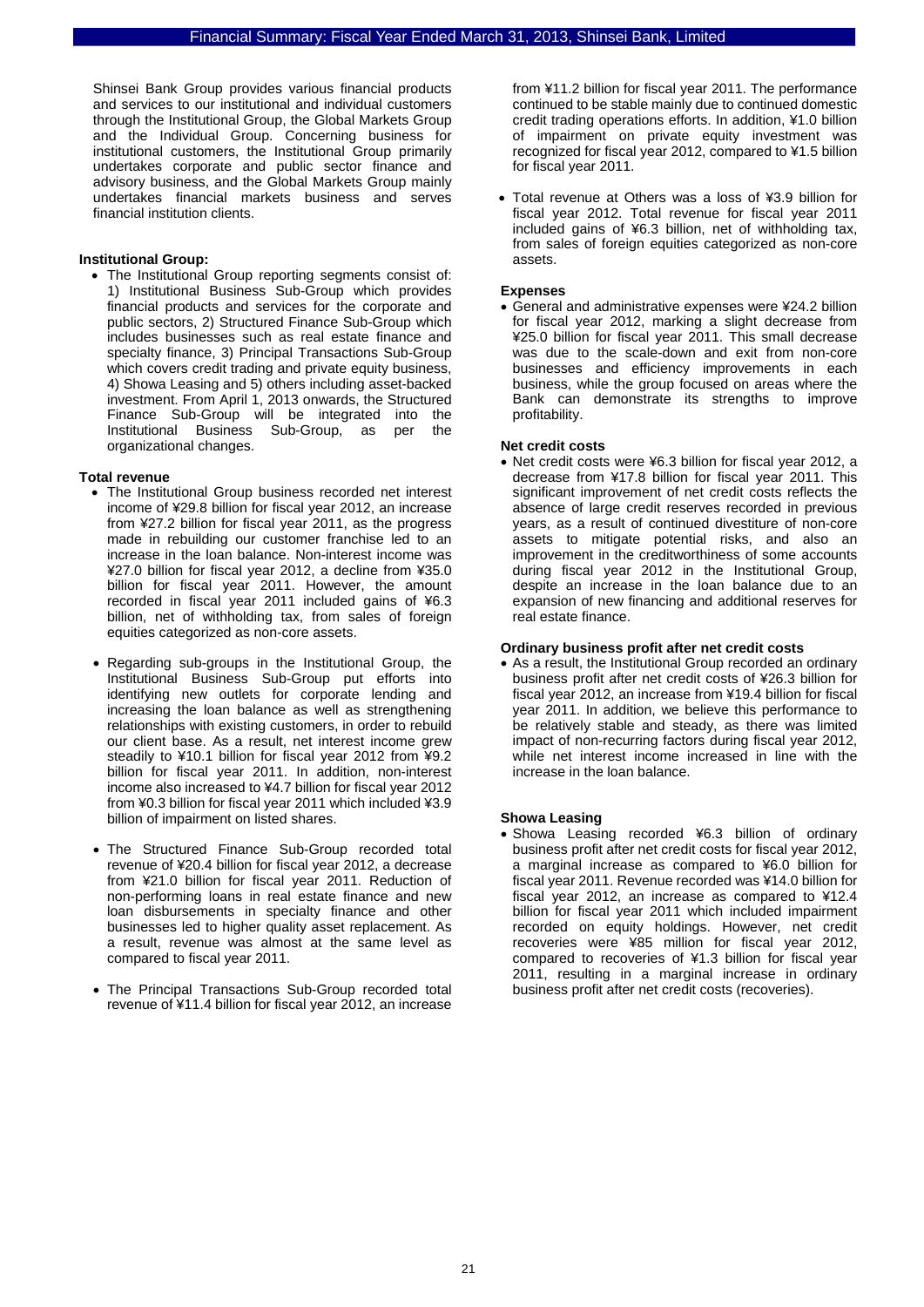# *Global Markets Group -Table 23- (Consolidated)*  (1)

|                                                                                               | (Billions of yen, except percentages) |                       |                  |                        |
|-----------------------------------------------------------------------------------------------|---------------------------------------|-----------------------|------------------|------------------------|
|                                                                                               | FY2012<br>(12 months)                 | FY2011<br>(12 months) | $\%$<br>Change   | 1HFY2012<br>(6 months) |
| <b>Financial Institutions Sub-Group:</b>                                                      |                                       |                       |                  |                        |
| Net interest income                                                                           | 1.6                                   | 1.4                   | 10.3             | 0.8                    |
| Non-interest income                                                                           | 2.9                                   | 1.9                   | 54.7             | 1.6                    |
| <b>Total revenue</b>                                                                          | 4.5                                   | 3.3                   | 35.5             | 2.4                    |
| General and administrative expenses                                                           | 2.3                                   | 2.3                   | (1.4)            | 1.1                    |
| <b>Ordinary business profit</b>                                                               | 2.2                                   | 1.0                   | 119.4            | 1.2                    |
| Net credit costs (recoveries)                                                                 | (6.2)                                 | (0.4)                 | (1, 180.3)       | (1.3)                  |
| Ordinary business profit after net credit costs (recoveries)                                  | 8.5                                   | 1.5                   | 461.7            | 2.6                    |
| <b>Markets Sub-Group:</b>                                                                     |                                       |                       |                  |                        |
| Net interest income                                                                           | 1.2                                   | 1.1                   | 11.5             | 0.6                    |
| Non-interest income                                                                           | 5.9                                   | 5.1                   | 16.7             | 3.3                    |
| <b>Total revenue</b>                                                                          | 7.2                                   | 6.2                   | 15.8             | 4.0                    |
| General and administrative expenses                                                           | 3.1                                   | 3.2                   | (1.9)            | 1.6                    |
| <b>Ordinary business profit</b>                                                               | 4.0                                   | 2.9                   | 35.2             | 2.4                    |
| Net credit costs (recoveries)                                                                 | (1.0)                                 | (1.4)                 | 28.6             | (0.1)                  |
| Ordinary business profit after net credit costs (recoveries)                                  | 5.0                                   | 4.4                   | 14.1             | 2.5                    |
| Others:                                                                                       |                                       |                       |                  |                        |
| Net interest income                                                                           | 0.1                                   | 0.5                   | (73.4)           | 0.0                    |
| Non-interest income                                                                           | 2.3                                   | 1.1                   | 98.0             | 1.0                    |
| <b>Total revenue</b>                                                                          | 2.4                                   | 1.6                   | 46.2             | 1.1                    |
| General and administrative expenses                                                           | 3.5                                   | 4.1                   | (14.5)           | 1.7                    |
| Ordinary business profit (loss)                                                               | (1.0)                                 | (2.4)                 | 56.4             | (0.6)                  |
| Net credit costs (recoveries)                                                                 | (0.2)                                 | (0.7)                 | 66.8             | (0.2)                  |
| Ordinary business profit (loss) after net credit costs (recoveries)                           | (0.8)                                 | (1.7)                 | 52.0             | (0.4)                  |
| Global Markets Group: (2)                                                                     |                                       |                       |                  |                        |
| Net interest income                                                                           | 2.9                                   | 3.0                   | (3.0)            | 1.5                    |
| Non-interest income                                                                           | 11.2                                  | 8.1                   | 37.2             | 6.0                    |
| <b>Total revenue</b>                                                                          | 14.2                                  | 11.2                  | 26.2             | 7.6                    |
| <b>General and administrative expenses</b>                                                    | 9.0<br>5.2                            | 9.7                   | (7.1)            | 4.5                    |
| <b>Ordinary business profit</b>                                                               |                                       | 1.5                   | 233.8            | 3.0                    |
| Net credit costs (recoveries)<br>Ordinary business profit after net credit costs (recoveries) | (7.5)<br>12.7                         | (2.6)<br>4.2          | (181.6)<br>200.8 | (1.7)<br>4.7           |
|                                                                                               |                                       |                       |                  |                        |

(1) Net of consolidation adjustments, if applicable.

(2) From the FY2012 interim period, financial results for the Treasury Sub-Group have been transferred from the "Global Markets Group" to the "Corporate/Other" account.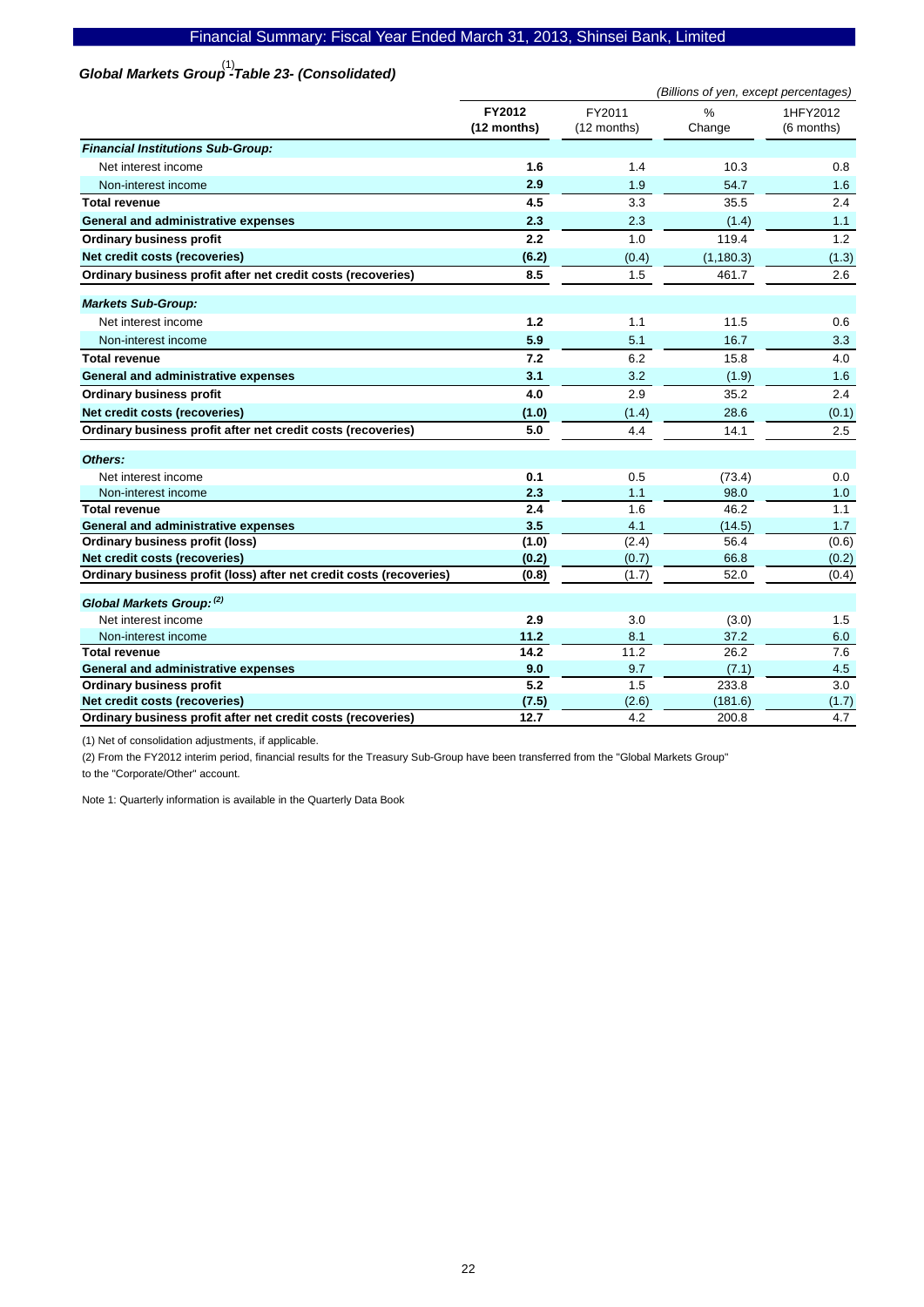#### **Global Markets Group:**

The Global Markets Group reporting segments consist of: 1) Financial Institutions Sub-Group which provides financial products and services for financial institutions, 2) Markets Sub-Group which deals with foreign exchange, derivatives and other capital markets business and 3) others which covers asset management, wealth management, and Shinsei Securities' businesses. The Treasury Sub-Group, which governs the ALM for the Bank overall, was transferred to the Finance Group as part of organizational changes implemented on July 1, 2012, and its results are now included in the Corporate/Other segment.

#### **Total revenue**

- The Global Markets Group generated total revenue of ¥14.2 billion for fiscal year 2012, an increase from ¥11.2 billion for fiscal year 2011. The total revenue improved because of continuous efforts to rebuild the client base, as well as development and provision of financial products which meet customers' needs.
- The Financial Institutions Sub-Group's total revenue was ¥4.5 billion for fiscal year 2012, increasing from ¥3.3 billion for fiscal year 2011. The sub-group deepened cooperation with the Markets Sub-Group to reinforce its sales promotion efforts, and strived to provide various products and transactions in line with customers' needs. The strong performance reflects solid revenues from transactions with customers.
- The Markets Sub-Group earned total revenue of ¥7.2 billion for fiscal year 2012, increasing from ¥6.2 billion for fiscal year 2011. The volume of customer transactions in fiscal year 2011 was low. However, the volume of customer transactions increased during fiscal year 2012, and total revenue rose due to the sub-group's efforts to

improve its business structure and enhance its capabilities to meet customers' needs.

• Others earned total revenue of ¥2.4 billion for fiscal year 2012, compared to ¥1.6 billion for fiscal year 2011.

#### **Expenses**

• The Global Markets Group recorded ¥9.0 billion of general and administrative expenses for fiscal year 2012, a billion for fiscal year 2011. Continuous cost rationalization was implemented across the group, while the allocation of resources to relevant business areas for rebuilding the client base was prioritized. As a result, expenses decreased as compared to fiscal year 2011.

#### **Net credit costs**

• Net credit recoveries of ¥7.5 billion were recorded for fiscal year 2012, compared to recoveries of ¥2.6 billion for the fiscal year 2011. The Global Markets Group has continued to reduce non-core assets, recording a reversal of reserve for these assets and recoveries of written-off claims during fiscal year 2011. The group proceeded to collect on written-off claims and recorded recoveries of written-off claims during fiscal year 2012 as well, thereby recording net credit recoveries.

#### **Ordinary business profit after net credit costs**

• As a result, the Global Markets Group recorded ¥12.7 billion of ordinary business profit after net credit costs for fiscal year 2012, a significant increase from ¥4.2 billion for fiscal year 2011. This significant increase at the Global Markets Group is mainly due to the earnings derived from transactions with customers and continuous efforts to rebuild the client base, in addition to recoveries of written-off claims being recorded.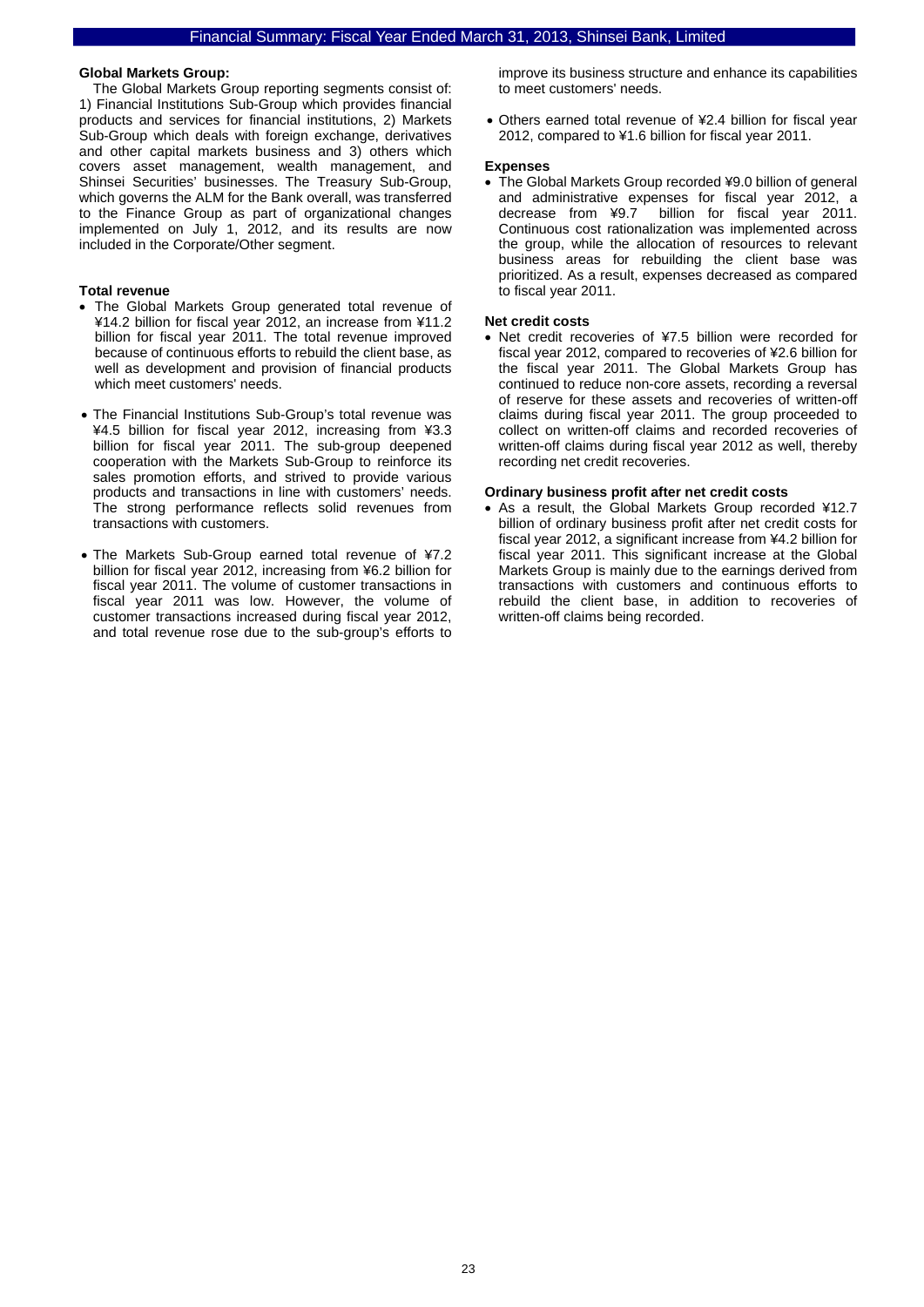# *Individual Group -Table 24- (Consolidated)*  (1)

|                                                                                               | (Billions of yen, except percentages) |              |                |              |
|-----------------------------------------------------------------------------------------------|---------------------------------------|--------------|----------------|--------------|
|                                                                                               | FY2012                                | FY2011       | %              | 1HFY2012     |
|                                                                                               | (12 months)                           | (12 months)  | Change         | $(6$ months) |
| <b>Retail banking:</b>                                                                        |                                       |              |                |              |
| Net interest income                                                                           | 26.0                                  | 29.1         | (10.8)         | 13.1         |
| Non-interest income                                                                           | 7.0                                   | 6.9          | 2.2            | 3.5          |
| <b>Total revenue</b>                                                                          | 33.1                                  | 36.0         | (8.3)          | 16.7         |
| General and administrative expenses                                                           | 30.2                                  | 31.3         | (3.6)          | 15.3         |
| <b>Ordinary business profit</b>                                                               | 2.8                                   | 4.7          | (39.3)         | 1.3          |
| Net credit costs (recoveries)                                                                 | 0.0                                   | $1.2$        | (98.6)         | (0.0)        |
| Ordinary business profit after net credit costs (recoveries)                                  | 2.8                                   | 3.5          | (18.6)         | 1.3          |
| Shinsei Financial and Shinsei Bank Lake <sup>(2)</sup> :                                      |                                       |              |                |              |
| Net interest income                                                                           | 40.9                                  | 47.0         | (13.0)         | 20.7         |
| Non-interest income                                                                           | (3.2)                                 | (3.0)        | (7.1)          | (1.6)        |
| <b>Total revenue</b>                                                                          | 37.6                                  | 43.9         | (14.4)         | 19.0         |
| General and administrative expenses                                                           | 25.2                                  | 27.2         | (7.2)          | 12.6         |
| <b>Ordinary business profit</b>                                                               | 12.3                                  | 16.7         | (26.1)         | 6.4          |
| Net credit costs (recoveries)                                                                 | (0.1)                                 | (8.0)        | 98.5           | 0.9          |
| Ordinary business profit after net credit costs (recoveries)                                  | 12.4                                  | 24.7         | (49.6)         | 5.4          |
|                                                                                               |                                       |              |                |              |
| Shinki:                                                                                       |                                       |              |                |              |
| Net interest income                                                                           | 6.9                                   | 8.4          | (18.4)         | 3.5          |
| Non-interest income                                                                           | (0.5)                                 | (0.6)        | 9.1            | (0.3)        |
| <b>Total revenue</b>                                                                          | 6.3                                   | 7.8          | (19.1)         | 3.2          |
| General and administrative expenses                                                           | 4.0<br>2.2                            | 3.4<br>4.3   | 17.3           | 1.9          |
| <b>Ordinary business profit</b>                                                               |                                       |              | (48.5)         | 1.3          |
| Net credit costs (recoveries)<br>Ordinary business profit after net credit costs (recoveries) | (0.0)<br>2.2                          | (0.4)<br>4.7 | 88.8<br>(52.1) | 0.0<br>1.2   |
|                                                                                               |                                       |              |                |              |
| <b>APLUS FINANCIAL:</b>                                                                       |                                       |              |                |              |
| Net interest income                                                                           | 9.2                                   | 12.5         | (26.5)         | 4.9          |
| Non-interest income                                                                           | 38.5                                  | 35.9         | 7.3            | 18.6         |
| <b>Total revenue</b>                                                                          | 47.8                                  | 48.5         | (1.5)          | 23.5         |
| <b>General and administrative expenses</b>                                                    | 33.2                                  | 30.2         | 9.8            | 16.6         |
| <b>Ordinary business profit</b>                                                               | 14.6                                  | 18.2         | (20.1)         | 6.8          |
| <b>Net credit costs</b>                                                                       | 6.4                                   | 5.2          | 24.8           | 3.4          |
| Ordinary business profit after net credit costs                                               | 8.1                                   | 13.0         | (38.0)         | 3.4          |
| Others $^{(3)}$ :                                                                             |                                       |              |                |              |
| Net interest income                                                                           | 1.4                                   | 1.5          | (10.4)         | 0.6          |
| Non-interest income                                                                           | 0.1                                   | 0.1          | 9.3            | 0.1          |
| <b>Total revenue</b>                                                                          | 1.6                                   | 1.7          | (8.4)          | 0.8          |
| <b>General and administrative expenses</b>                                                    | 0.5                                   | 0.3          | 38.2           | 0.2          |
| <b>Ordinary business profit</b>                                                               | 1.1                                   | 1.3          | (20.5)         | $0.5\,$      |
| Net credit costs (recoveries)                                                                 | (0.0)                                 | 0.2          | (138.5)        | (0.0)        |
| Ordinary business profit after net credit costs (recoveries)                                  | 1.1                                   | 1.1          | 3.0            | 0.5          |
| <b>Individual Group:</b>                                                                      |                                       |              |                |              |
| Net interest income                                                                           | 84.4                                  | 98.7         | (14.5)         | 43.0         |
| Non-interest income                                                                           | 42.0                                  | 39.3         | 6.7            | 20.3         |
| <b>Total revenue</b>                                                                          | 126.4                                 | 138.1        | (8.4)          | 63.4         |
| General and administrative expenses                                                           | 93.3                                  | 92.6         | 0.7            | 46.9         |
| <b>Ordinary business profit</b>                                                               | 33.1                                  | 45.4         | (27.0)         | 16.5         |
| Net credit costs (recoveries)                                                                 | 6.2                                   | (1.7)        | 450.4          | 4.3          |
| Ordinary business profit after net credit costs (recoveries)                                  | 26.9                                  | 47.2         | (43.0)         | 12.1         |
|                                                                                               |                                       |              |                |              |

(1) Net of consolidation adjustments, if applicable.

(2) Results for Shinsei Financial and "Shinsei Bank Card Loan – Lake" in the Lake business (started on October 1, 2011) are combined on a management accounting basis from 3Q FY2011.

(3) Includes Shinsei Property Finance and unallocated Consumer Finance Sub-Group financials.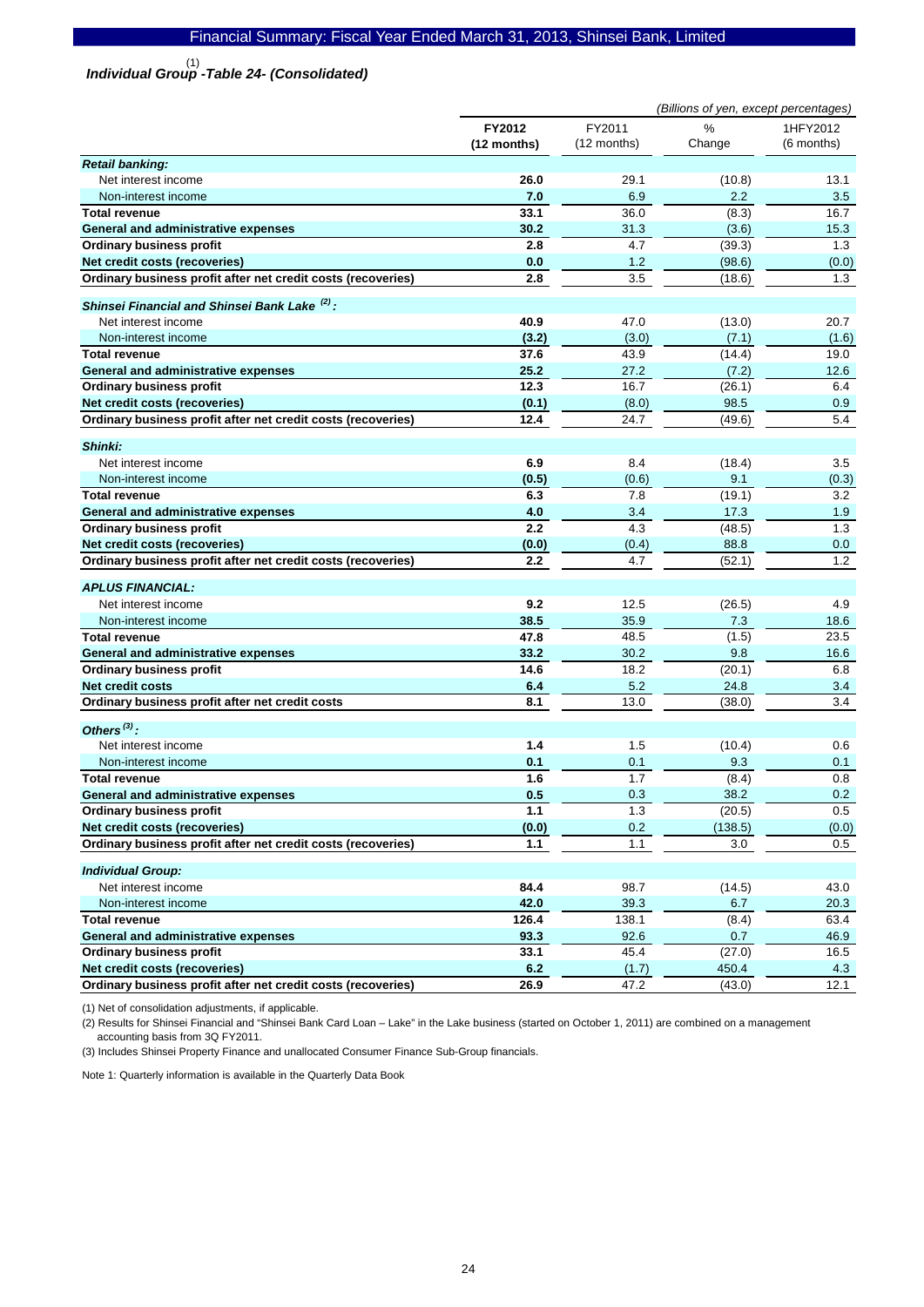# *Individual Group Revenue by Product/Entity -Table 25- (Consolidated)*  (1)

|                                             |                         |                       | (Billions of yen, except percentages) |                        |
|---------------------------------------------|-------------------------|-----------------------|---------------------------------------|------------------------|
|                                             | FY2012<br>$(12$ months) | FY2011<br>(12 months) | $\%$<br>Change                        | 1HFY2012<br>(6 months) |
| Retail Banking:                             | 33.1                    | 36.0                  | (8.3)                                 | 16.7                   |
| Deposits and debentures net interest income | 17.6                    | 21.3                  | (17.2)                                | 9.1                    |
| Deposits and debentures non-interest income | 3.6                     | 4.1                   | (12.6)                                | 1.9                    |
| Asset management                            | 4.3                     | 4.3                   | 1.5                                   | 2.0                    |
| Loans                                       | 7.4                     | 6.3                   | 17.8                                  | 3.4                    |
| Shinsei Financial and Shinsei Bank Lake (2) | 37.6                    | 43.9                  | (14.4)                                | 19.0                   |
| <b>SHINKI</b>                               | 6.3                     | 7.8                   | (19.1)                                | 3.2                    |
| <b>APLUS FINANCIAL</b>                      | 47.8                    | 48.5                  | (1.5)                                 | 23.5                   |
| Others <sup>(3)</sup>                       | 1.6                     | 1.7                   | (8.4)                                 | 0.8                    |
| Total revenue                               | 126.4                   | 138.1                 | (8.4)                                 | 63.4                   |

(1) Net of consolidation adjustments, if applicable.

(2) Results for Shinsei Financial and "Shinsei Bank Card Loan – Lake" in the Lake business (started on October 1, 2011) are combined on a management accounting basis from 3Q FY2011.

(3) Includes Shinsei Property Finance and unallocated Consumer Finance Sub-Group financials.

Note 1: Quarterly information is available in the Quarterly Data Book

- The Individual Group consists of the Retail Banking business as well as Shinsei Bank Card Loan – Lake, and the subsidiaries Shinsei Financial, SHINKI, APLUS FINANCIAL and Shinsei Property Finance. In addition, the foreign remittance service "GoRemit Shinsei Overseas Remittance Service" which was acquired from Lloyds TSB Bank on March 1, 2013, is included in Retail Banking.
- Individual Group's ordinary business profit after net credit costs decreased to ¥26.9 billion for fiscal year 2012 from ¥47.2 billion for fiscal year 2011.

#### **Retail Banking**

- Total revenue of retail banking decreased to ¥33.1 billion for fiscal year 2012, from ¥36.0 billion for fiscal year 2011. Net interest income increased in tandem with the increase in the net loan balance due to a focus on new housing loan disbursements. However, net interest income from deposits including liquid deposits decreased due to prevailing low interest rates. As a result, net interest income decreased to ¥26.0 billion for fiscal year 2012, from ¥29.1 billion for fiscal year 2011. Non-interest income was ¥7.0 billion for fiscal year 2012, as compared to ¥6.9 billion for fiscal year 2011. Non-interest income was at the same level of fiscal year 2011, due to the efforts undertaken to accrue fee income from other investment products by developing and offering products which meet customer's needs, such as products with a limited risk range, despite the sale of structured yen deposits being temporarily discontinued.
- Due to the implementation of various rationalization and efficiency measures, such as reconsidering the unit price for advertising or the impact of a substantial reduction of deposit insurance premium rates, general and administrative expenses decreased to ¥30.2 billion for fiscal year 2012 compared to ¥31.3 billion for fiscal year 2011.
- Net credit costs totaled ¥16 million for fiscal year 2012, compared to ¥1.2 billion for fiscal year 2011. As a result, ordinary business profit after net credit costs was ¥2.8 billion for fiscal year 2012, compared to ordinary business profit after net credit costs of ¥3.5 billion for fiscal year 2011.

#### **Shinsei Financial and Shinsei Bank Card Loan - Lake**

- The ordinary business profit after net credit costs of Shinsei Financial and Shinsei Bank Card Loan - Lake after related consolidation adjustments was ¥12.4 billion for fiscal year 2012, compared to ¥24.7 billion for fiscal year 2011.
- Total revenue was ¥37.6 billion for fiscal year 2012, compared to ¥43.9 billion for fiscal year 2011, as the loan balance continued to decrease due to the ongoing effects of the revised Money-Lending Business Control and Regulation Law. However, the declining pace of the combined loan balances at Shinsei Financial and Shinsei Bank Card Loan – Lake has slowed, due to the commencement of the Bank-based consumer finance business from October 2011, and although marginal, there has been an increase in the fourth quarter of fiscal year 2012. Specifically, the loan balance decreased by ¥64.8 billion in the fiscal year 2011, however the decrease was ¥16.6 billion in the first nine months of fiscal year 2012, and an increase of ¥2.3 billion was recorded in the fourth quarter of fiscal year 2012 (after including the loan balance of the Bank's consumer finance business).
- Consumer finance is expected to incur a certain amount of net credit costs due to the inherent nature of the business. However, we are implementing strict credit management and have established a strong structure for loan collections, while credit quality continues to improve due to the income-linked borrowing limitation regulation implemented in 2010. Combined with the decline in loan balance, this resulted in net credit recoveries of ¥0.1 billion in fiscal year 2012. Also, the fact that net credit recoveries of ¥8.0 billion were recorded for fiscal year 2011 reflects the impact of a significant decrease in the loan balance of fiscal year 2011.

#### **SHINKI**

The ordinary business profit after net credit costs of SHINKI after related consolidation adjustments was ¥2.2 billion for fiscal year 2012, compared to ¥4.7 billion for fiscal year 2011. Similar to Shinsei Financial, SHINKI's total revenue also decreased due to the revised Money-Lending Business Control and Regulation Law. However, the pace of decline has slowed.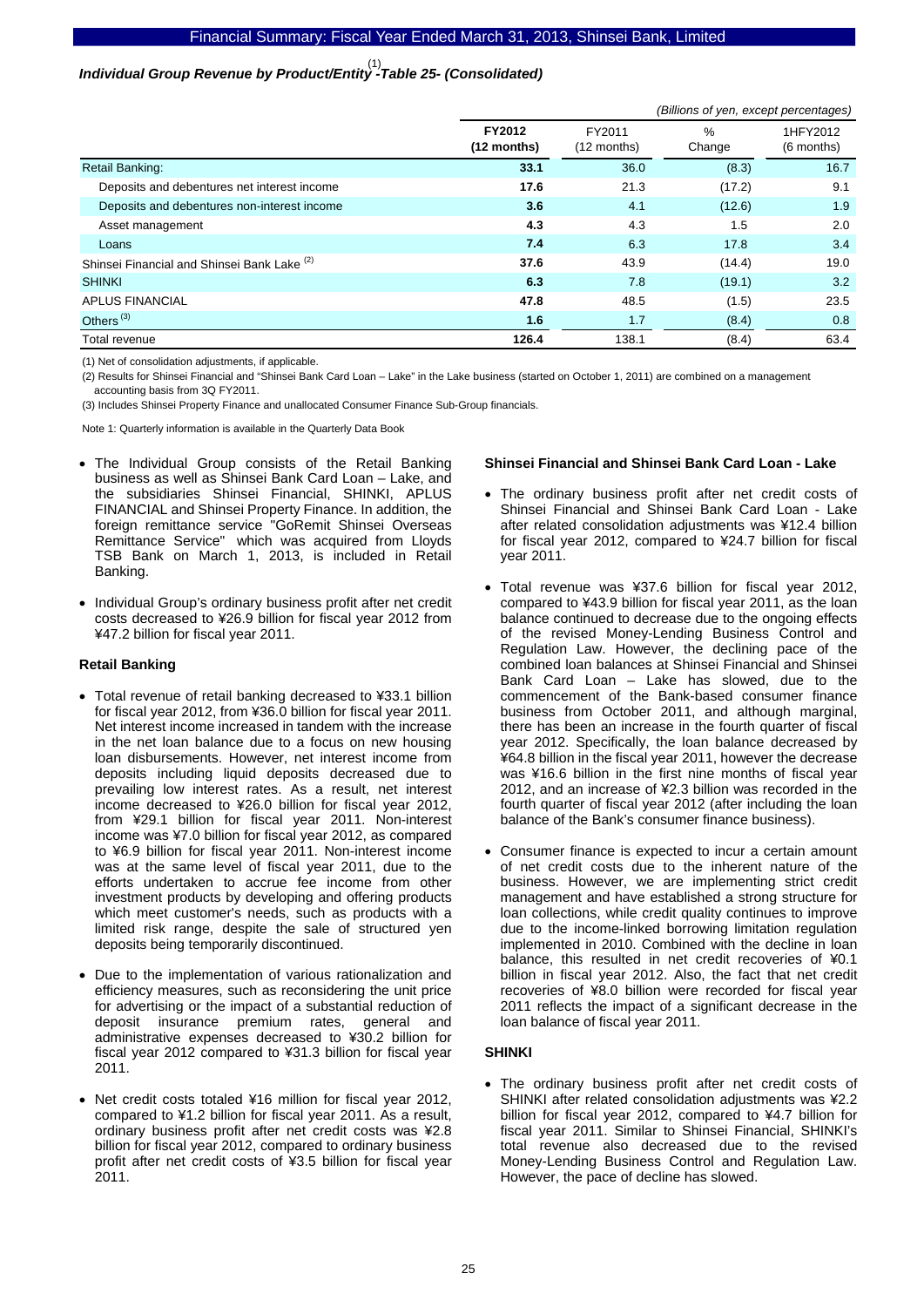#### **APLUS FINANCIAL**

- The ordinary business profit after net credit costs of APLUS FINANCIAL after the related consolidation adjustments amounted to ¥8.1 billion for fiscal year 2012, compared to ¥13.0 billion for fiscal year 2011. Net interest income decreased to ¥9.2 billion for fiscal year 2012, compared to ¥12.5 billion for fiscal year 2011 due to the decrease in loan balance following implementation of the revised Money-Lending Business Control and Regulation Law. However, non-interest income increased to ¥38.5 billion for fiscal year 2012, compared to ¥35.9 billion for fiscal year 2011 due to the steady increase in volume in the installment sales credit and settlement business. General and administrative expenses increased to ¥33.2 billion for fiscal year 2012, from ¥30.2 billion for fiscal year 2011, due to an increase in depreciation for technology, despite continued rationalization and efficient business processes. Net credit costs increased to ¥6.4 billion for fiscal year 2012, from ¥5.2 billion for fiscal year 2011.
- Others include the financial results of Shinsei Property Finance Co., Ltd and the Consumer Finance Sub-Group.

#### **Interest Repayment**

• Regarding reserve for losses on interest repayment, following provision of additional reserves of ¥32.8 billion in fiscal year 2011, no additional reserves were made in fiscal year 2012. The usage of reserve for losses on interest repayment for fiscal year 2012 decreased, compared to fiscal year 2011 at Shinsei Financial, SHINKI and APLUS FINANCIAL.

- Shinsei Financial's usage of reserve for losses on interest repayment and others amounted to ¥4.8 billion for fiscal year 2012, from ¥7.7 billion for fiscal year 2011. Additional reserves were not made resulting in a total balance of ¥21.3 billion in reserves for losses on interest repayment as of March 31, 2013, compared to ¥26.2 billion as of March 31, 2012. Losses on interest repayment at Shinsei Financial have been recorded for the portion of the portfolio not covered by the GE indemnity included in the purchase agreement of Shinsei Financial from GE.
- SHINKI's usage of reserve for losses on interest repayment amounted to ¥6.2 billion for fiscal year 2012, from ¥11.0 billion for fiscal year 2011. Additional reserves were not made resulting in a total balance of ¥7.8 billion in reserves for losses on interest repayment as of March 31, 2013, compared to ¥14.0 billion as of March 31, 2012.
- APLUS FINANCIAL and its consolidated subsidiaries' usage of reserve for losses on interest repayment amounted to ¥4.8 billion for fiscal year 2012, from ¥6.4 billion for fiscal year 2011. Additional reserves were not made resulting in a total balance of ¥5.7 billion in reserves for losses on interest repayment as of March 31, 2013, compared to ¥10.6 billion as of March 31, 2012.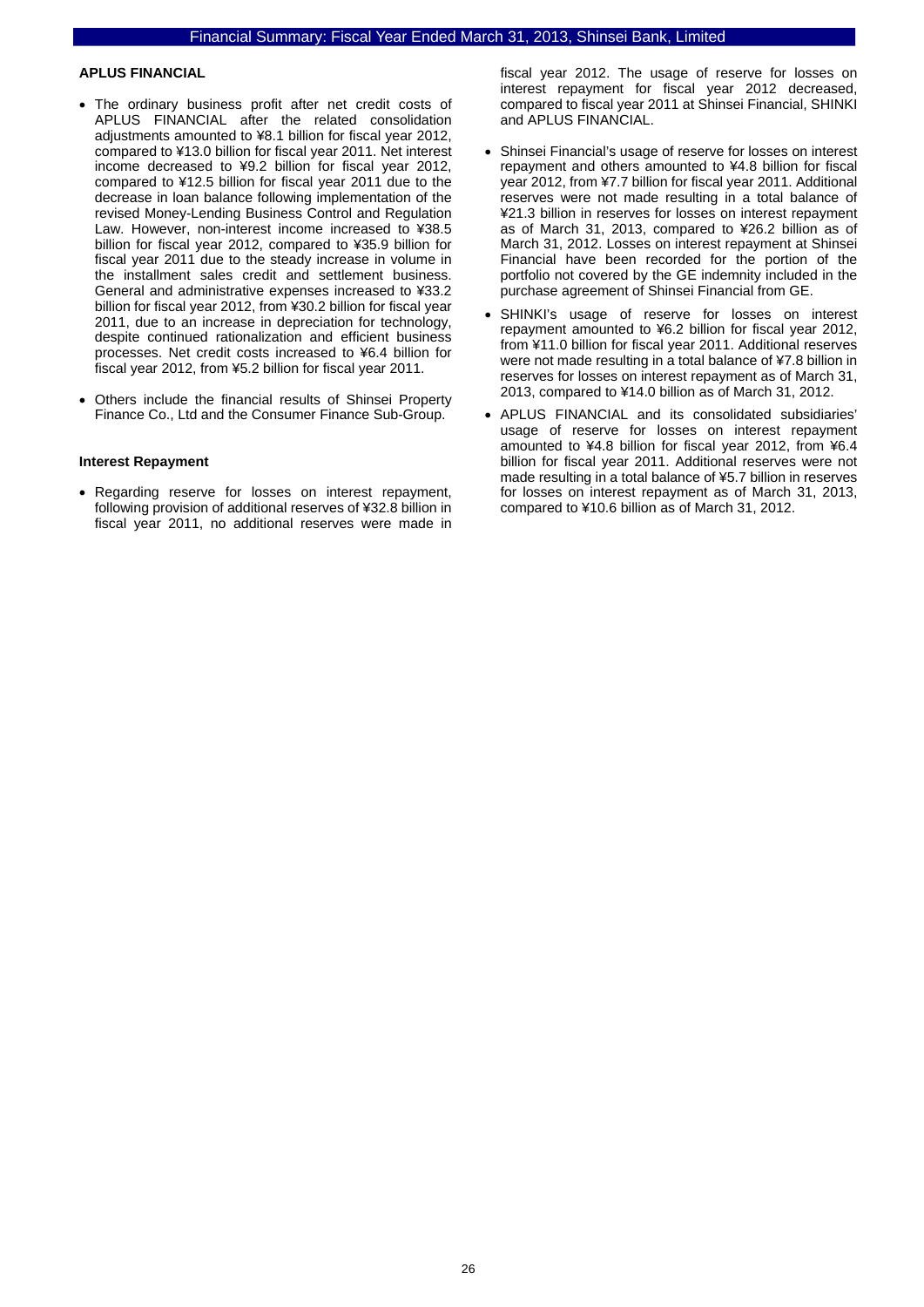#### *Corporate/Other -Table 26- (Consolidated)*

|                                                                     | (Billions of yen, except percentages) |                       |             |                        |
|---------------------------------------------------------------------|---------------------------------------|-----------------------|-------------|------------------------|
|                                                                     | FY2012<br>(12 months)                 | FY2011<br>(12 months) | %<br>Change | 1HFY2012<br>(6 months) |
| Treasury Sub-Group <sup>(2)</sup> :                                 |                                       |                       |             |                        |
| Net interest income                                                 | (2.7)                                 | (9.2)                 | 70.8        | (1.6)                  |
| Non-interest income                                                 | 7.2                                   | 3.1                   | 129.1       | 4.3                    |
| <b>Total revenue</b>                                                | 4.4                                   | (6.1)                 | 173.4       | 2.6                    |
| General and administrative expenses                                 | 1.2                                   | 1.0                   | 17.0        | 0.6                    |
| Ordinary business profit (loss)                                     | 3.2                                   | (7.2)                 | 144.9       | 1.9                    |
| <b>Net credit costs</b>                                             |                                       |                       |             |                        |
| Ordinary business profit (loss) after net credit costs              | 3.2                                   | (7.2)                 | 144.9       | 1.9                    |
| Corporate/Other (excluding Treasury Sub-Group): (1)                 |                                       |                       |             |                        |
| Net interest income                                                 | (2.8)                                 | (2.9)                 | 2.9         | (1.2)                  |
| Non-interest income                                                 | (0.2)                                 | 0.2                   | (176.6)     | 0.2                    |
| <b>Total revenue</b>                                                | (3.1)                                 | (2.6)                 | (15.6)      | (1.0)                  |
| General and administrative expenses                                 | 0.7                                   | (0.5)                 | 249.2       | (0.3)                  |
| Ordinary business profit (loss)                                     | (3.8)                                 | (2.1)                 | (77.6)      | (0.6)                  |
| Net credit costs (recoveries)                                       | 0.5                                   | (1.0)                 | 147.4       | 0.2                    |
| Ordinary business profit (loss) after net credit costs (recoveries) | (4.3)                                 | (1.0)                 | (300.6)     | (0.9)                  |
| Corporate/Other: (1)                                                |                                       |                       |             |                        |
| Net interest income                                                 | (5.6)                                 | (12.2)                | 54.2        | (2.9)                  |
| Non-interest income                                                 | 6.9                                   | 3.4                   | 103.6       | 4.5                    |
| <b>Total revenue</b>                                                | 1.3                                   | (8.8)                 | 115.6       | 1.5                    |
| General and administrative expenses                                 | 2.0                                   | 0.5                   | 257.0       | 0.2                    |
| Ordinary business profit (loss)                                     | (0.6)                                 | (9.3)                 | 93.1        | 1.3                    |
| Net credit costs (recoveries)                                       | 0.5                                   | (1.0)                 | 147.4       | 0.2                    |
| Ordinary business profit (loss) after net credit costs (recoveries) | (1.1)                                 | (8.2)                 | 86.0        | 1.0                    |

(1) "Corporate/Other" includes company-wide accounts which are not included in our reportable segments, allocation variance of indirect expense

and elimination amount of inter-segment transactions.

(2) From the FY2012 interim period, financial results for the Treasury Sub-Group have been transferred from the "Global Markets Group"

to the "Corporate/Other" account.

Note 1: Quarterly information is available in the Quarterly Data Book

The Treasury Sub-Group, which governs the ALM for the Bank overall, was transferred to the Finance Group as part of organizational changes implemented on July 1, 2012, and its results are now included in the Corporate/Other segment. Treasury Sub-Group's total revenue was a profit of ¥4.4 billion for fiscal year 2012, compared to a loss of ¥6.1 billion for fiscal year 2011. The sub-group holds liquidity reserves

and Japanese national government bonds for ALM purposes, and during fiscal year 2012 the sub-group also traded Japanese national government bonds to facilitate liquidity management and earned sales gains at the same time. Net sales gains increased from ¥1.8 billion for fiscal year 2011 to ¥4.9 billion for fiscal year 2012.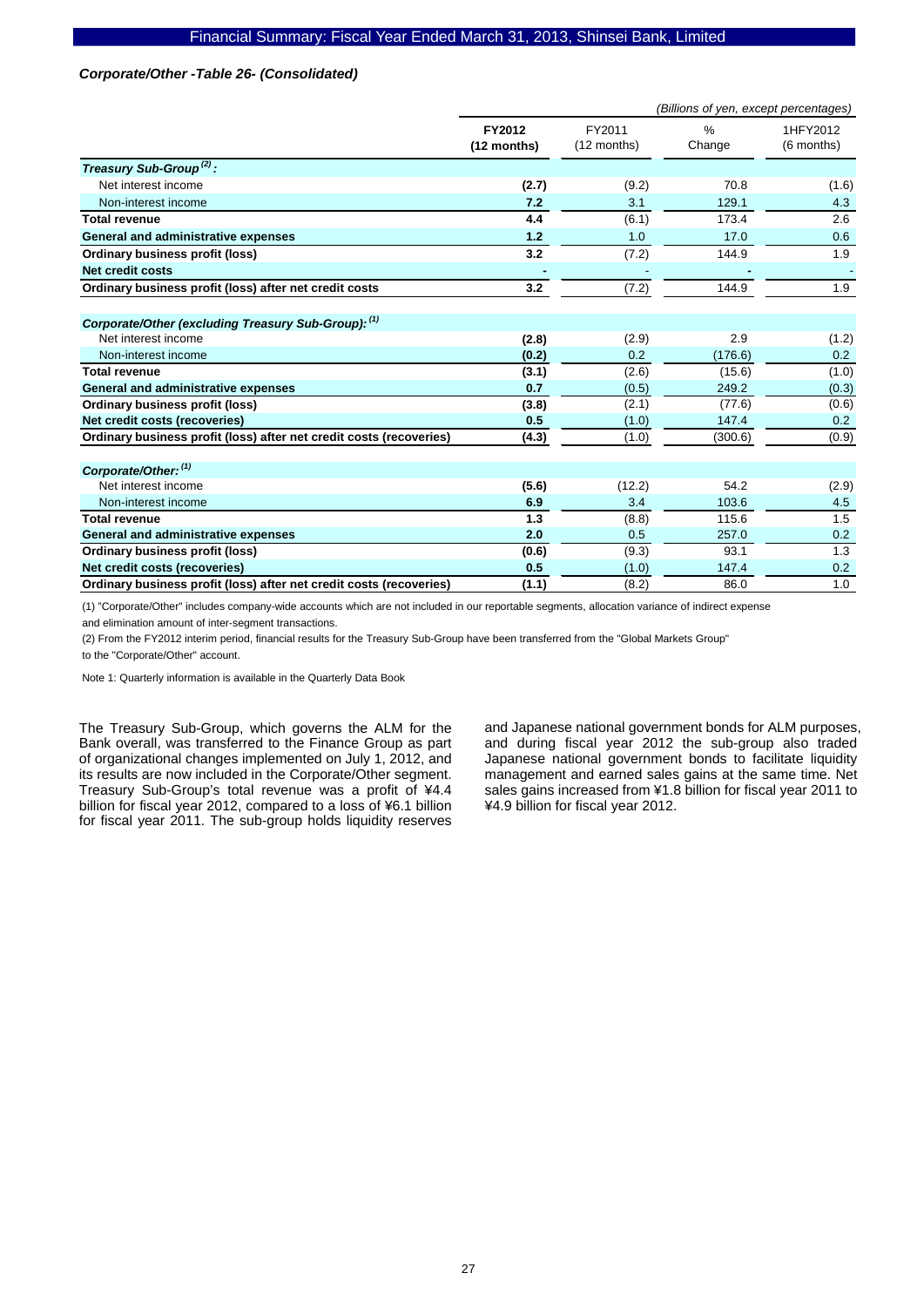*Segment Information* 

| <b>Institutional Group:</b>             | Focuses primarily on corporate and public sector finance and advisory business.                                                                                                                                                                                                                                       |
|-----------------------------------------|-----------------------------------------------------------------------------------------------------------------------------------------------------------------------------------------------------------------------------------------------------------------------------------------------------------------------|
| <b>Institutional Business</b>           | The "Institutional Business Sub-Group" provides financial products and services,<br>including healthcare finance for corporations and the public sector, and advisory<br>business.                                                                                                                                    |
| <b>Structured Finance</b>               | The "Structured Finance Sub-Group" comprises real estate-related non-recourse and<br>corporate finance, M&A and other specialty finance, corporate restructuring, and trust<br>businesses.                                                                                                                            |
| <b>Principal</b><br><b>Transactions</b> | The "Principal Transactions Sub-Group" comprises the credit trading and private equity<br>businesses.                                                                                                                                                                                                                 |
| <b>Showa Leasing</b>                    | "Showa Leasing" primarily provides leasing related financial products and services.                                                                                                                                                                                                                                   |
| <b>Other Institutional</b><br>Group     | The "Other Institutional Group" consists of the asset-backed investment business and<br>other businesses.                                                                                                                                                                                                             |
| <b>Global Markets Group:</b>            | Focuses primarily on financial markets business and serving financial institution clients.                                                                                                                                                                                                                            |
| <b>Financial Institutions</b>           | The "Financial Institutions Sub-Group" provides financial products and services for<br>financial institutions.                                                                                                                                                                                                        |
| <b>Markets</b>                          | The "Markets Sub-Group" is engaged in foreign exchange, derivatives, equity related,<br>alternative investment and other capital markets transactions.                                                                                                                                                                |
| <b>Other Global Markets</b><br>Group    | The "Other Global Markets Group" consists of the profit and loss attributable to Shinsei<br>Securities, asset management, wealth management, and other products and services in<br>the Global Markets Group.                                                                                                          |
| <b>Individual Group:</b>                | Focuses on retail financial products and services.                                                                                                                                                                                                                                                                    |
| <b>Retail Banking</b>                   | The "Retail Banking Sub-Group" provides financial products and services for retail<br>customers such as yen/foreign currency/structured deposit services, investment trusts,<br>brokerage services (through a partner institution), life and non-life insurance (through<br>partner institutions) and home mortgages. |
| <b>Shinsei Financial</b>                | "Shinsei Financial" provides consumer finance products and services and guarantee<br>services (Shinsei Financial, Shinsei Bank Lake, SHINKI).                                                                                                                                                                         |
| <b>APLUS FINANCIAL</b>                  | "APLUS FINANCIAL" provides installment sales credit, credit cards, guarantees,<br>financing and settlement services.                                                                                                                                                                                                  |
| <b>Other Individual</b><br>Group        | The "Other Individual Group" consists of profit and loss attributable to the Consumer<br>Finance Sub-Group and other subsidiaries.                                                                                                                                                                                    |
| Corporate/Other:                        | "Corporate/Other" includes company-wide accounts which are not included in our<br>reportable segments, allocation variance of indirect expense and elimination amount of<br>inter-segment transactions.                                                                                                               |
| <b>Treasury</b>                         | The "Treasury Sub-Group" undertakes ALM related operations and includes gains and<br>losses from equity and subordinated debt financing activities.                                                                                                                                                                   |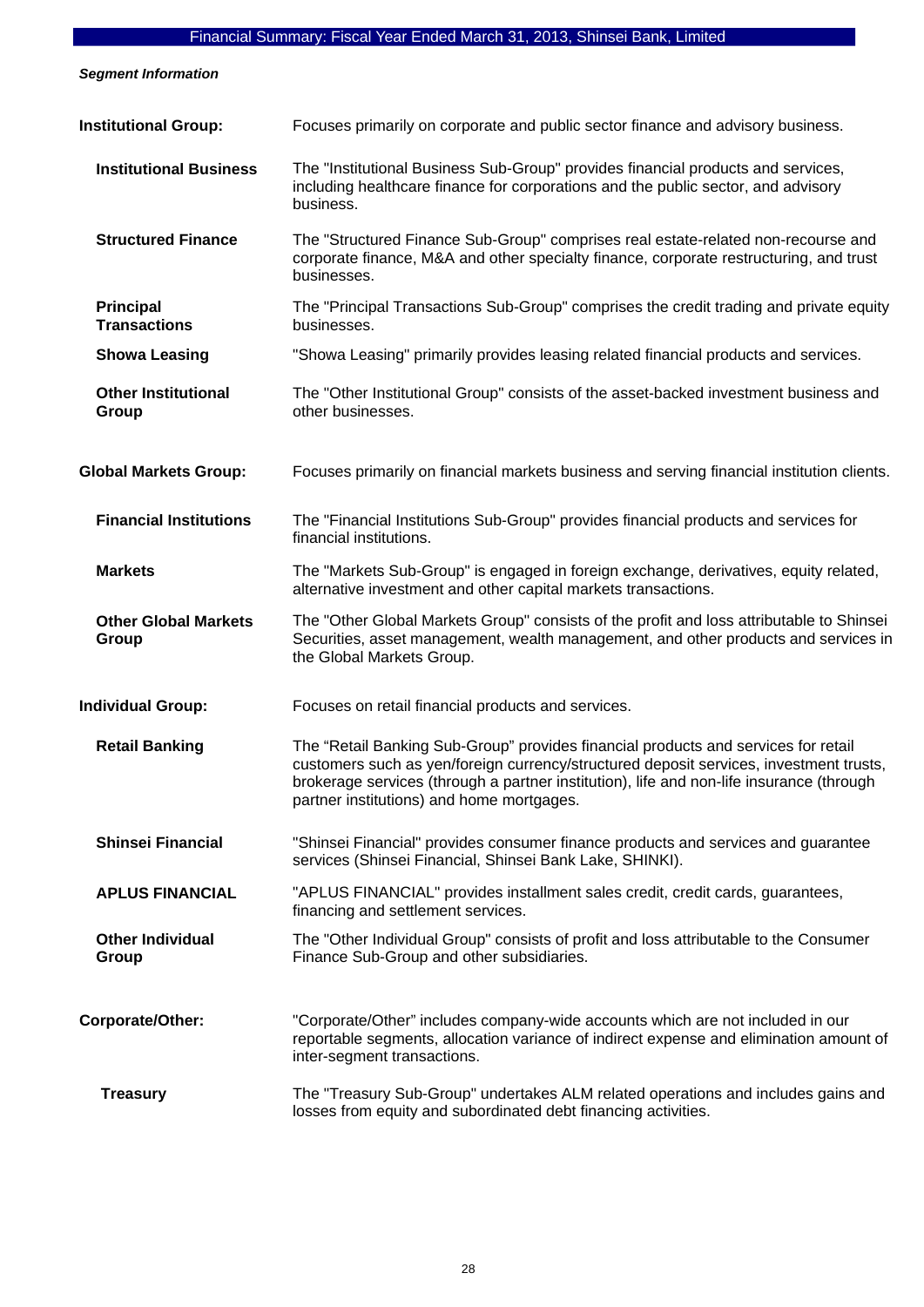### *Consolidated Balance Sheets (Consolidated)*

**Assets** 

|                                                       |                       |                | (Millions of yen) |
|-------------------------------------------------------|-----------------------|----------------|-------------------|
|                                                       | <b>Mar 31</b><br>2013 | Mar 31<br>2012 | Change            |
|                                                       | (a)                   | (b)            | $(a)-(b)$         |
| < <assets>&gt;</assets>                               |                       |                |                   |
| Cash and due from banks                               | 648,897               | 413,721        | 235,175           |
| Call loans and bills bought                           | 18,806                | 15,745         | 3,060             |
| Receivables under resale agreements                   | 78,507                | 18,362         | 60,145            |
| Receivables under securities borrowing transactions   | 19,083                | 114,080        | (94, 996)         |
| Other monetary claims purchased                       | 112,318               | 130,943        | (18, 625)         |
| <b>Trading assets</b>                                 | 287,907               | 202,675        | 85,231            |
| Monetary assets held in trust                         | 233,847               | 267,628        | (33, 781)         |
| <b>Securities</b>                                     | 1,842,344             | 1,873,493      | (31, 148)         |
| Loans and bills discounted                            | 4,292,464             | 4,136,827      | 155,637           |
| Foreign exchanges                                     | 33,857                | 18,896         | 14,961            |
| Lease receivables and leased investment assets        | 203,590               | 197,432        | 6,158             |
| Other assets                                          | 770,905               | 686,716        | 84,189            |
| Premises and equipment                                | 52,716                | 54,131         | (1, 415)          |
| Intangible assets                                     | 68,429                | 81,053         | (12, 623)         |
| Goodwill                                              | 35,394                | 41,951         | (6, 556)          |
| Deferred issuance expenses for debentures             | 95                    | 135            | (40)              |
| Deferred tax assets                                   | 16,339                | 15,834         | 504               |
| Customers' liabilities for acceptances and guarantees | 511,032               | 562,624        | (51, 591)         |
| Reserve for credit losses                             | (161, 810)            | (180, 633)     | 18,822            |
| <b>Total assets</b>                                   | 9,029,335             | 8,609,672      | 419,663           |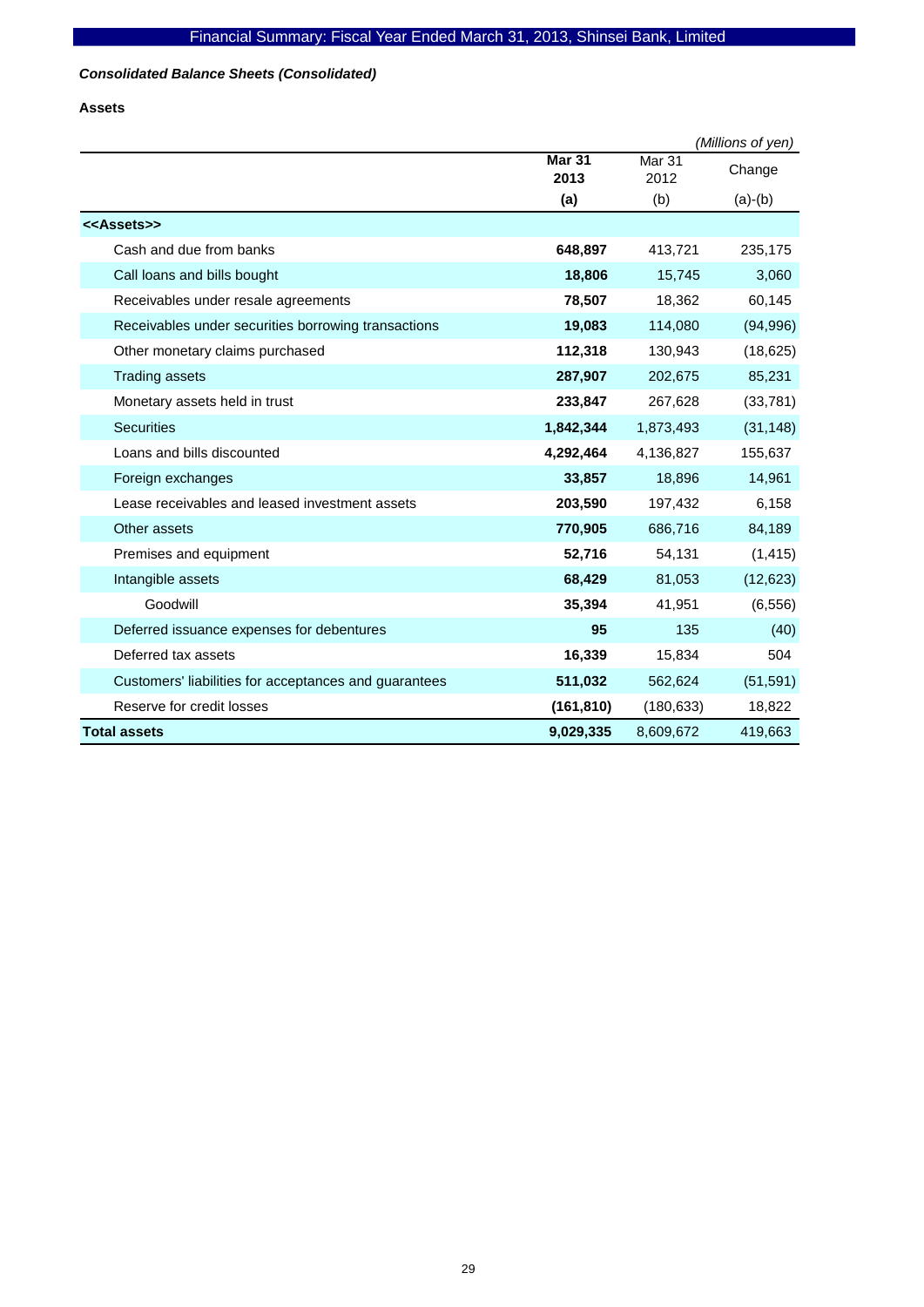**Liabilities and Equity** 

|                                                            |                       |                | (Millions of yen) |
|------------------------------------------------------------|-----------------------|----------------|-------------------|
|                                                            | <b>Mar 31</b><br>2013 | Mar 31<br>2012 | Change            |
|                                                            | (a)                   | (b)            | $(a)-(b)$         |
| < <liabilities>&gt;</liabilities>                          |                       |                |                   |
| Deposits                                                   | 5,252,935             | 5,184,326      | 68,609            |
| Negotiable certificates of deposit                         | 204,600               | 178,084        | 26,515            |
| <b>Debentures</b>                                          | 262,342               | 294,139        | (31, 797)         |
| Call money and bills sold                                  | 170,094               | 210,163        | (40,069)          |
| Payables under securities lending transactions             | 47,069                | 148,590        | (101, 521)        |
| <b>Trading liabilities</b>                                 | 240,099               | 176,044        | 64,055            |
| Borrowed money                                             | 719,292               | 476,731        | 242,561           |
| Foreign exchanges                                          | 174                   | 11             | 162               |
| Short-term corporate bonds                                 | 82,800                | 50,700         | 32,100            |
| Corporate bonds                                            | 174,286               | 168,797        | 5,488             |
| <b>Other liabilities</b>                                   | 630,759               | 465,698        | 165,060           |
| Accrued employees' bonuses                                 | 7,604                 | 7,262          | 342               |
| Accrued directors' bonuses                                 | 54                    | 40             | 14                |
| Reserve for employees' retirement benefits                 | 7,309                 | 7,027          | 282               |
| Reserve for directors' retirement benefits                 | 245                   | 231            | 14                |
| Reserve for losses on interest repayments                  | 34,983                | 50,913         | (15,930)          |
| Reserve under special law                                  | $\pmb{0}$             | 1              | (0)               |
| Deferred tax liabilities                                   | $\overline{7}$        | 626            | (619)             |
| Acceptances and guarantees                                 | 511,032               | 562,624        | (51, 591)         |
| <b>Total liabilities</b>                                   | 8,345,690             | 7,982,014      | 363,675           |
| < <equity>&gt;</equity>                                    |                       |                |                   |
| Shareholders' equity:                                      |                       |                |                   |
| Common stock                                               | 512,204               | 512,204        |                   |
| Capital surplus                                            | 79,461                | 79,461         |                   |
| Retained earnings                                          | 107,288               | 58,863         | 48,425            |
| Treasury stock, at cost                                    | (72, 558)             | (72, 558)      |                   |
| Total shareholders' equity                                 | 626,395               | 577,970        | 48,425            |
| Accumulated other comprehensive income :                   |                       |                |                   |
| Unrealized gain (loss) on available-for-sale securities    | 3,825                 | (674)          | 4,499             |
| Deferred gain (loss) on derivatives under hedge accounting | (11,605)              | (11, 754)      | 148               |
| Foreign currency translation adjustments                   | 1,475                 | (1, 117)       | 2,592             |
| Total accumulated other comprehensive income               | (6, 305)              | (13, 545)      | 7,240             |
| Stock acquisition rights                                   | 1,238                 | 1,354          | (115)             |
| Minority interests                                         | 62,315                | 61,877         | 438               |
| <b>Total equity</b>                                        | 683,644               | 627,657        | 55,987            |
| <b>Total liabilities and equity</b>                        | 9,029,335             | 8,609,672      | 419,663           |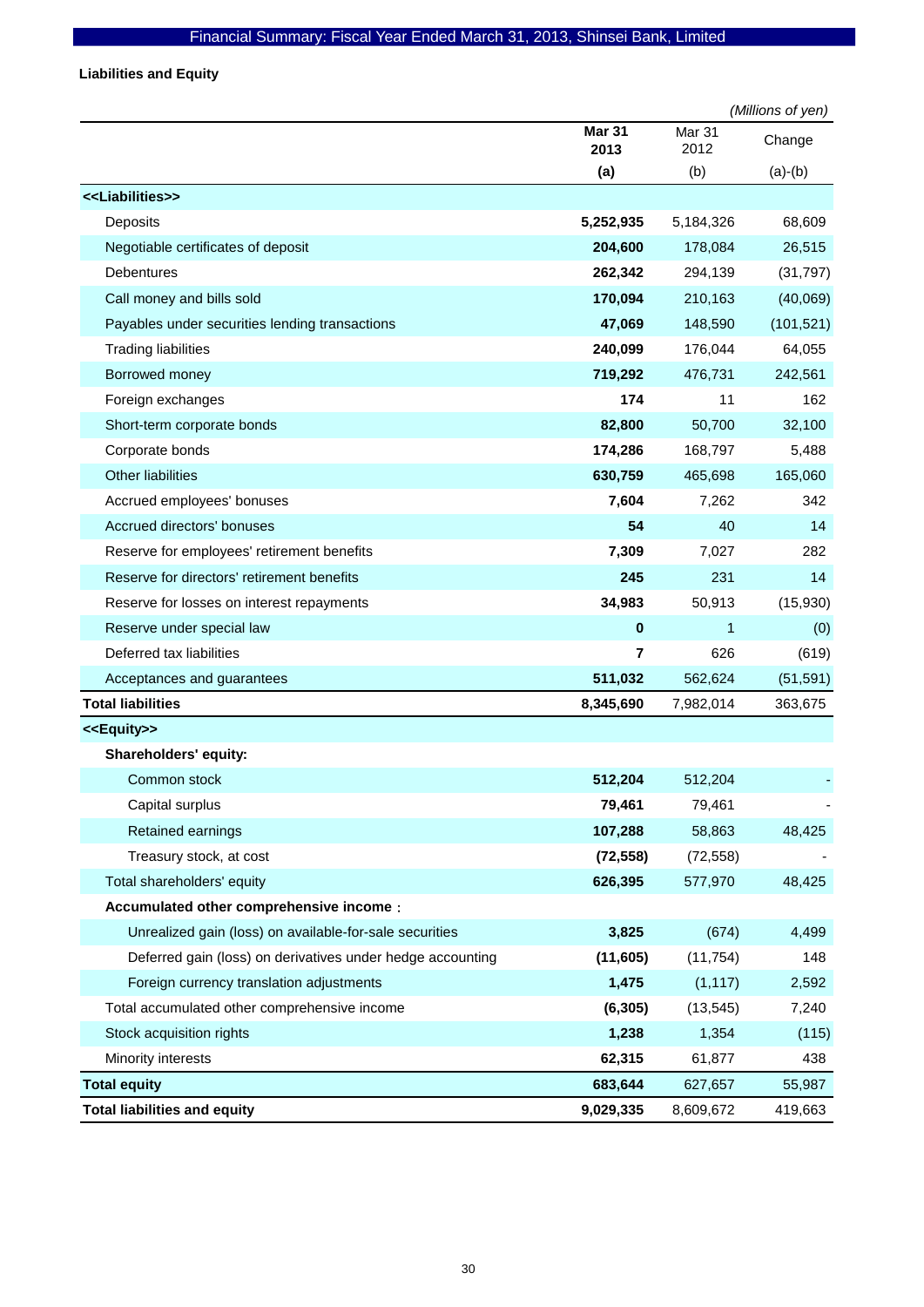### *Consolidated Statements of Income (Consolidated)*

|                                                                     |             |               | (Millions of yen, except percentages) |         |
|---------------------------------------------------------------------|-------------|---------------|---------------------------------------|---------|
|                                                                     | FY2012      | FY2011        | Change                                |         |
|                                                                     | (12 months) | $(12$ months) | Amount                                | %       |
| <b>Ordinary income</b>                                              | 386,079     | 413,232       | (27, 153)                             | (6.6)   |
| Interest income                                                     | 147,834     | 159,722       | (11, 887)                             | (7.4)   |
| Interest on loans and bills discounted                              | 128,560     | 140,336       | (11, 776)                             | (8.4)   |
| Interest and dividends on securities                                | 17,028      | 17,811        | (783)                                 | (4.4)   |
| Other interest income                                               | 2,246       | 1,573         | 672                                   | 42.7    |
| Fees and commissions income                                         | 40,309      | 46,915        | (6,605)                               | (14.1)  |
| Trading income                                                      | 22,698      | 16,730        | 5,968                                 | 35.7    |
| Other business income                                               | 141,266     | 150,212       | (8,946)                               | (6.0)   |
| Other ordinary income                                               | 33,969      | 39,652        | (5,682)                               | (14.3)  |
| <b>Ordinary expenses</b>                                            | 331,584     | 396,481       | (64, 897)                             | (16.4)  |
| Interest expenses                                                   | 36,149      | 42,821        | (6,672)                               | (15.6)  |
| Interest on deposits                                                | 23,066      | 28,664        | (5,598)                               | (19.5)  |
| Interest on borrowings                                              | 5,264       | 5,582         | (318)                                 | (5.7)   |
| Interest on corporate bonds                                         | 5,467       | 5,749         | (281)                                 | (4.9)   |
| Other interest expenses                                             | 2,351       | 2,825         | (474)                                 | (16.8)  |
| Fees and commissions expenses                                       | 21,134      | 21,723        | (589)                                 | (2.7)   |
| <b>Trading losses</b>                                               | 2,669       | 3,094         | (425)                                 | (13.7)  |
| Other business expenses                                             | 99,833      | 112,336       | (12,502)                              | (11.1)  |
| General and administrative expenses                                 | 141,798     | 142,354       | (555)                                 | (0.4)   |
| Amortization of goodwill                                            | 7,036       | 7,697         | (660)                                 | (8.6)   |
| Amortization of intangible assets acquired in business combinations | 3,774       | 4,258         | (483)                                 | (11.3)  |
| Other general and administrative expenses                           | 130,987     | 130,399       | 588                                   | 0.5     |
| Other ordinary expenses                                             | 29,998      | 74,150        | (44, 151)                             | (59.5)  |
| Provision of reserve for credit losses                              | 13,785      | 19,020        | (5,235)                               | (27.5)  |
| Other                                                               | 16,213      | 55,130        | (38, 916)                             | (70.6)  |
| <b>Ordinary profit</b>                                              | 54,495      | 16,750        | 37,744                                | 225.3   |
| Extraordinary gains                                                 | 1,162       | 3,014         | (1,851)                               | (61.4)  |
| <b>Extraordinary losses</b>                                         | 1,782       | 4,419         | (2,636)                               | (59.7)  |
| Income before income taxes and minority interests                   | 53,875      | 15,345        | 38,529                                | 251.1   |
| Income taxes (benefit):                                             |             |               |                                       |         |
| Income taxes (benefit) - current                                    | 595         | 2,925         | (2, 330)                              | (79.7)  |
| Income taxes (benefit) - deferred                                   | (1, 334)    | 2,433         | (3,767)                               | (154.8) |
| Total income taxes (benefit)                                        | (738)       | 5,359         | (6,098)                               | (113.8) |
| Income before minority interests                                    | 54,614      | 9,986         | 44,627                                | 446.9   |
| Minority interests in net income of subsidiaries                    | 3,534       | 3,555         | (20)                                  | (0.6)   |
| Net income                                                          | 51,079      | 6,430         | 44,648                                | 694.4   |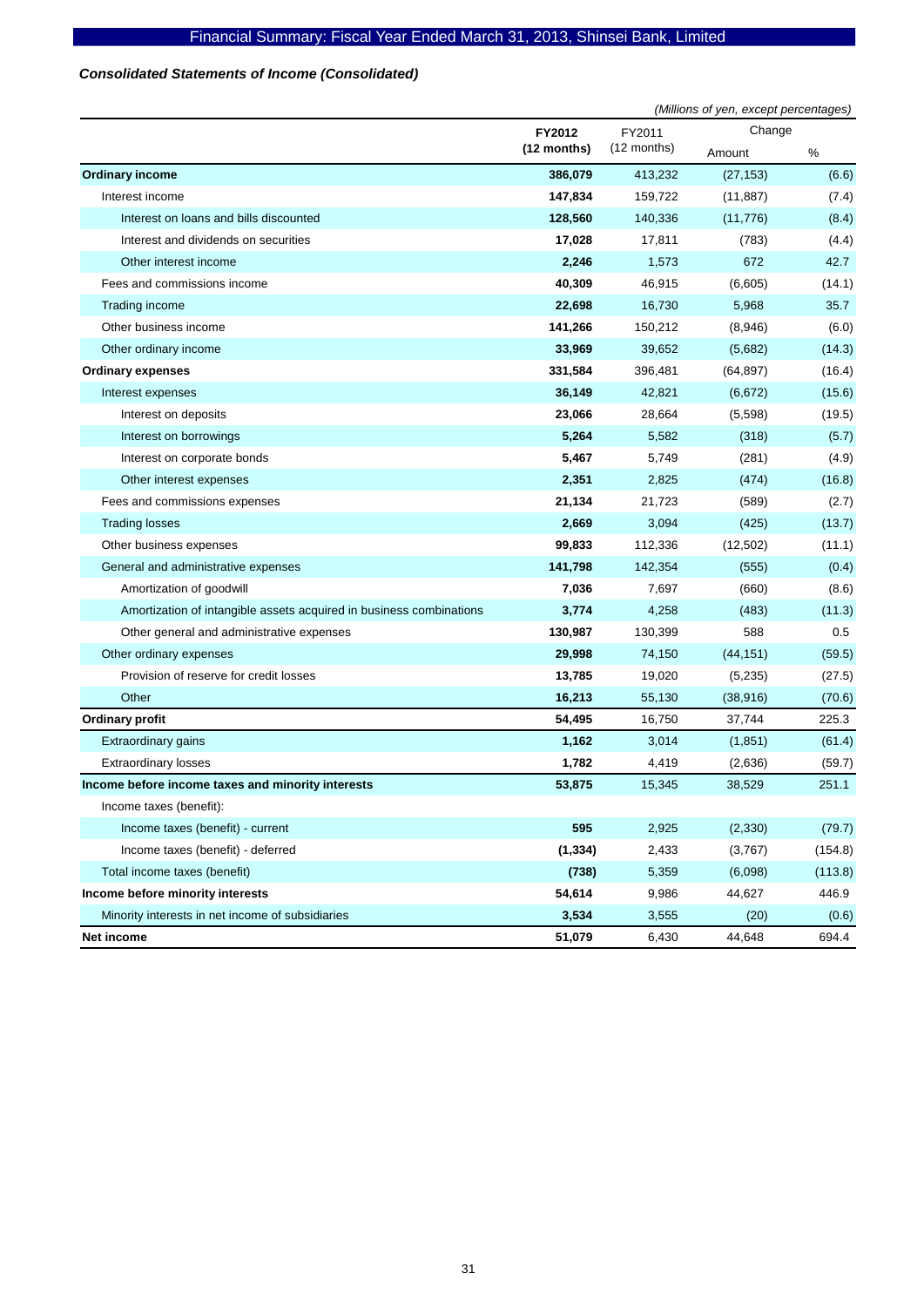### *Consolidated Statements of Comprehensive Income (Consolidated)*

|                                                            |               | (Millions of yen, except percentages) |           |         |  |  |
|------------------------------------------------------------|---------------|---------------------------------------|-----------|---------|--|--|
|                                                            | <b>FY2012</b> | FY2011                                | Change    |         |  |  |
|                                                            | $(12$ months) | $(12$ months)                         | Amount    | %       |  |  |
| Income before minority interests                           | 54,614        | 9,986                                 | 44,627    | 446.9   |  |  |
| Other comprehensive income                                 |               |                                       |           |         |  |  |
| Unrealized gain (loss) on available-for-sale securities    | 4,266         | 14,516                                | (10, 250) | (70.6)  |  |  |
| Deferred gain (loss) on derivatives under hedge accounting | 148           | (1,556)                               | 1,704     | 109.5   |  |  |
| Foreign currency translation adjustments                   | 2,889         | 1,027                                 | 1,862     | 181.3   |  |  |
| Share of other comprehensive income in affiliates          | 794           | 32                                    | 762       | 2,361.0 |  |  |
| Other comprehensive income                                 | 8,098         | 14,019                                | (5,920)   | (42.2)  |  |  |
| Comprehensive income                                       | 62,713        | 24,006                                | 38,707    | 161.2   |  |  |
| (Breakdown)                                                |               |                                       |           |         |  |  |
| Attributable to:                                           |               |                                       |           |         |  |  |
| Owners of the parent                                       | 58,319        | 20,820                                | 37,499    | 180.1   |  |  |
| Minority interests                                         | 4,393         | 3,185                                 | 1,207     | 37.9    |  |  |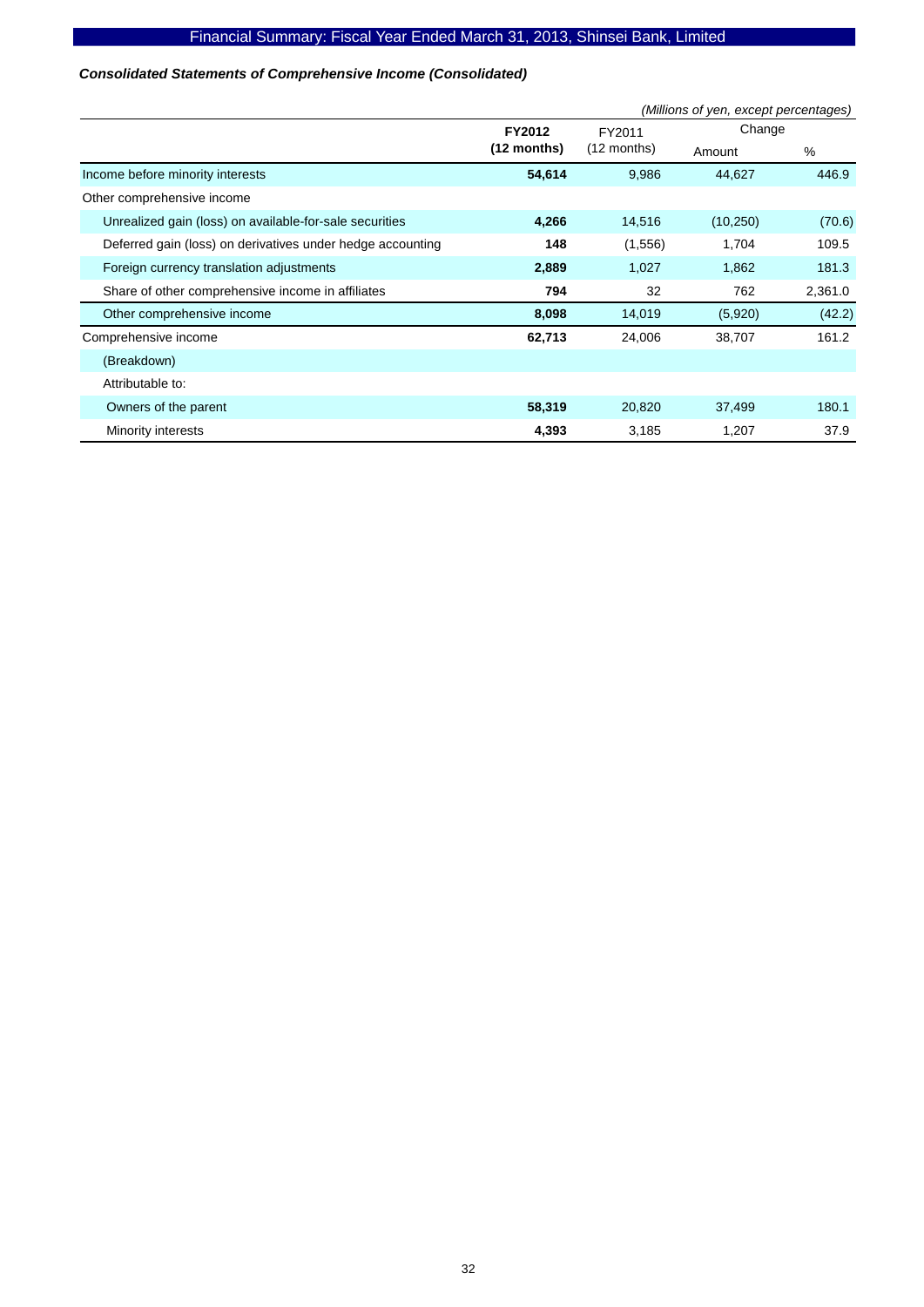### *Consolidated Statements of Changes in Equity (Consolidated)*

|                                                    |             | (Millions of yen) |
|----------------------------------------------------|-------------|-------------------|
|                                                    | FY2012      | FY2011            |
|                                                    | (12 months) | (12 months)       |
| <b>Shareholders' equity</b>                        |             |                   |
| Common stock:                                      |             |                   |
| Balance at beginning of the year                   | 512,204     | 512,204           |
| Changes during the year                            |             |                   |
| Total changes during the year                      |             |                   |
| Balance at end of the year                         | 512,204     | 512,204           |
| Capital surplus :                                  |             |                   |
| Balance at beginning of the year                   | 79,461      | 79,461            |
| Changes during the year                            |             |                   |
| Total changes during the year                      |             |                   |
| Balance at end of the year                         | 79,461      | 79,461            |
| Retained earnings :                                |             |                   |
| Balance at beginning of the year                   | 58,863      | 55,087            |
| Changes during the year                            |             |                   |
| <b>Dividends</b>                                   | (2,653)     | (2,653)           |
| Net income                                         | 51,079      | 6,430             |
| Increase by inclusion of consolidated subsidiaries | $\bf{0}$    |                   |
| Decrease by inclusion of consolidated subsidiaries | (0)         | (0)               |
| Decrease by exclusion of consolidated subsidiaries | (0)         | (0)               |
| Total changes during the year                      | 48,425      | 3,775             |
| Balance at end of the year                         | 107,288     | 58,863            |
| Treasury stock at cost:                            |             |                   |
| Balance at beginning of the year                   | (72, 558)   | (72, 558)         |
| Changes during the year                            |             |                   |
| Total changes during the year                      |             |                   |
| Balance at end of the year                         | (72, 558)   | (72, 558)         |
| Total shareholders' equity :                       |             |                   |
| Balance at beginning of the year                   | 577,970     | 574,195           |
| Changes during the year                            |             |                   |
| <b>Dividends</b>                                   | (2,653)     | (2,653)           |
| Net income                                         | 51,079      | 6,430             |
| Increase by inclusion of consolidated subsidiaries | 0           |                   |
| Decrease by inclusion of consolidated subsidiaries | (0)         | (0)               |
| Decrease by exclusion of consolidated subsidiaries | (0)         | (0)               |
| Total changes during the year                      | 48,425      | 3,775             |
| Balance at end of the year                         | 626,395     | 577,970           |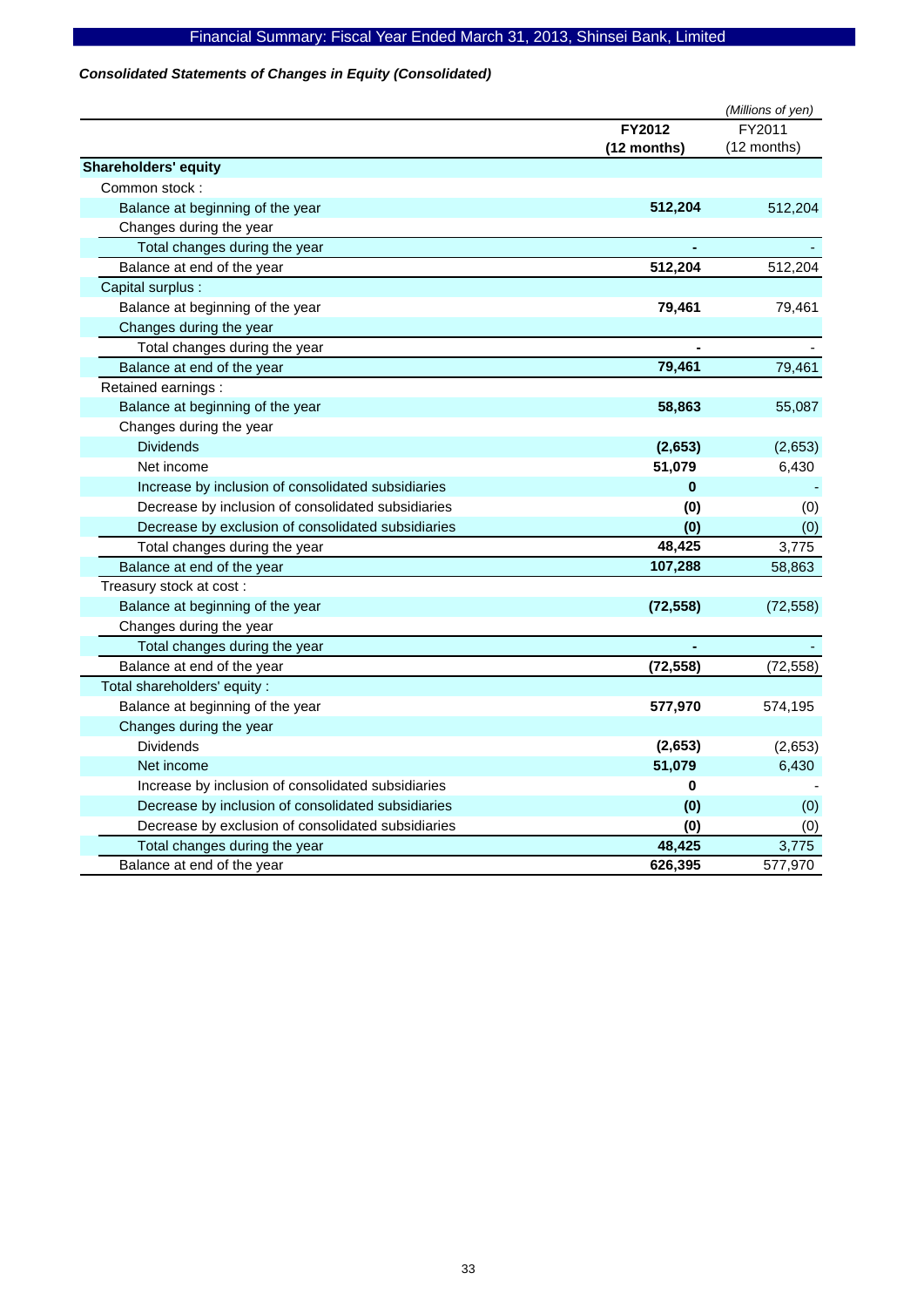|                                                              |             | (Millions of yen) |
|--------------------------------------------------------------|-------------|-------------------|
|                                                              | FY2012      | FY2011            |
|                                                              | (12 months) | (12 months)       |
| Accumulated other comprehensive income                       |             |                   |
| Unrealized gain (loss) on available-for-sale securities :    |             |                   |
| Balance at beginning of the year                             | (674)       | (15, 225)         |
| Changes during the year                                      |             |                   |
| Net changes during the year excluding shareholders' equity   | 4,499       | 14,551            |
| Total changes during the year                                | 4,499       | 14,551            |
| Balance at end of the year                                   | 3,825       | (674)             |
| Deferred gain (loss) on derivatives under hedge accounting : |             |                   |
| Balance at beginning of the year                             | (11, 754)   | (10, 197)         |
| Changes during the year                                      |             |                   |
| Net changes during the year excluding shareholders' equity   | 148         | (1, 556)          |
| Total changes during the year                                | 148         | (1, 556)          |
| Balance at end of the year                                   | (11, 605)   | (11, 754)         |
| Foreign currency translation adjustments :                   |             |                   |
| Balance at beginning of the year                             | (1, 117)    | (2,511)           |
| Changes during the year                                      |             |                   |
| Net changes during the year excluding shareholders' equity   | 2,592       | 1,394             |
| Total changes during the year                                | 2,592       | 1,394             |
| Balance at end of the year                                   | 1,475       | (1, 117)          |
| Total accumulated other comprehensive income :               |             |                   |
| Balance at beginning of the year                             | (13, 545)   | (27, 935)         |
| Changes during the year                                      |             |                   |
| Net changes during the year excluding shareholders' equity   | 7,240       | 14,389            |
| Total changes during the year                                | 7,240       | 14,389            |
| Balance at end of the year                                   | (6, 305)    | (13, 545)         |
| <b>Stock acquisition rights</b>                              |             |                   |
| Balance at beginning of the year                             | 1,354       | 1,413             |
| Changes during the year                                      |             |                   |
| Net changes during the year excluding shareholders' equity   | (115)       | (58)              |
| Total changes during the year                                | (115)       | (58)              |
| Balance at end of the year                                   | 1,238       | 1,354             |
| <b>Minority interests</b>                                    |             |                   |
| Balance at beginning of the year                             | 61,877      | 63,481            |
| Changes during the year                                      |             |                   |
| Net changes during the year excluding shareholders' equity   | 438         | (1,603)           |
| Total changes during the year                                | 438         | (1,603)           |
| Balance at end of the year                                   | 62,315      | 61,877            |
| <b>Total equity</b>                                          |             |                   |
| Balance at beginning of the year                             | 627,657     | 611,154           |
| Changes during the year                                      |             |                   |
| <b>Dividends</b>                                             | (2,653)     | (2,653)           |
| Net income                                                   | 51,079      | 6,430             |
| Increase by inclusion of consolidated subsidiaries           | 0           |                   |
| Decrease by inclusion of consolidated subsidiaries           | (0)         | (0)               |
| Decrease by exclusion of consolidated subsidiaries           | (0)         | (0)               |
| Net changes during the year excluding shareholders' equity   | 7,562       | 12,727            |
| Total changes during the year                                | 55,987      | 16,502            |
| Balance at end of the year                                   | 683,644     | 627,657           |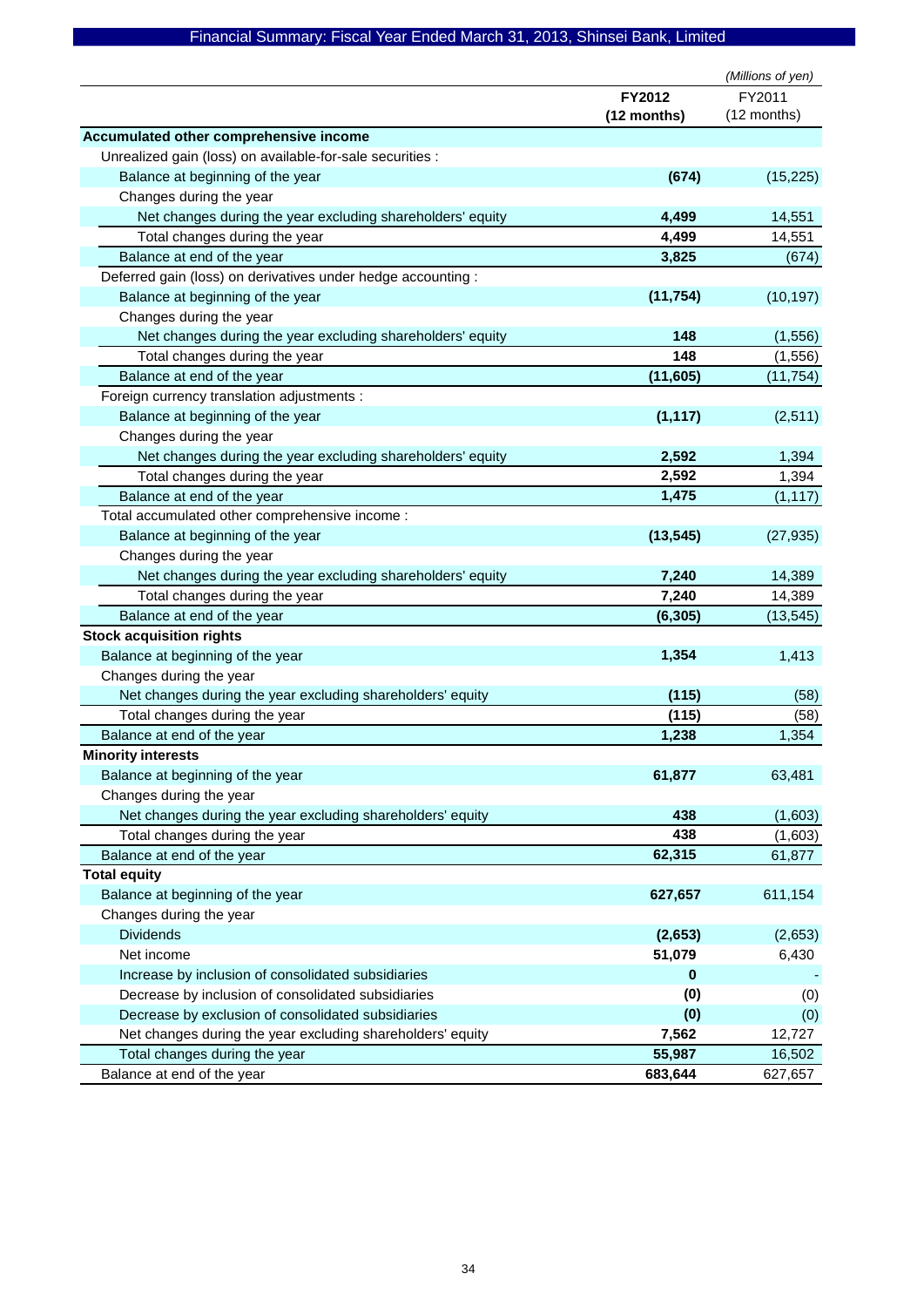### *Consolidated Statements of Cash Flows (Consolidated)*

|                                                                                                                                        | (Millions of yen)     |                           |                     |
|----------------------------------------------------------------------------------------------------------------------------------------|-----------------------|---------------------------|---------------------|
|                                                                                                                                        | FY2012<br>(12 months) | FY2011<br>$(12$ months)   | Change              |
|                                                                                                                                        |                       |                           |                     |
| I. Cash flows from operating activities:<br>Income (loss) before income taxes and minority interests                                   | 53.875                | 15,345                    | 38,529              |
| Depreciation (other than leased assets as lessor)                                                                                      | 10,502                | 10,130                    | 372                 |
| Amortization of goodwill                                                                                                               | 7,036                 | 7,697                     | (660)               |
| Amortization of intangible assets acquired in business combinations                                                                    | 3,774                 | 4,258                     | (483)               |
| Impairment losses                                                                                                                      | 916                   | 1,092                     | (175)               |
| Equity in net (income) loss of affiliates                                                                                              | 1,309                 | (3, 429)                  | 4,739               |
| Net change in reserve for credit losses                                                                                                | (18, 942)             | (11, 946)                 | (6,996)             |
| Net change in accrued employees' bonuses                                                                                               | 336                   | (833)                     | 1,169               |
| Net change in reserve for employees' retirement benefits                                                                               | 291                   | (3,988)                   | 4,279               |
| Net change in reserve for losses on interest repayments                                                                                | (15,930)              | 7,714                     | (23, 644)           |
| Net change in other reserves<br>Interest income                                                                                        | 29                    | (52)                      | 81<br>11,887        |
| Interest expenses                                                                                                                      | (147, 834)<br>36,149  | (159, 722)<br>42,821      | (6, 672)            |
| (Gain) loss on securities sold                                                                                                         | (5, 324)              | 1,971                     | (7, 295)            |
| (Gain) loss on monetary assets held in trust                                                                                           | (5,027)               | (5,685)                   | 658                 |
| Net exchange (gain) loss                                                                                                               | (31, 199)             | 9,216                     | (40, 415)           |
| Net (gain) loss on disposal of premises and equipment                                                                                  | (183)                 | 518                       | (702)               |
| Net change in trading assets                                                                                                           | (85, 231)             | (7, 279)                  | (77, 951)           |
| Net change in trading liabilities                                                                                                      | 64,055                | 28,257                    | 35,797              |
| Net change in loans and bills discounted                                                                                               | (153, 821)            | 128,328                   | (282, 150)          |
| Net change in deposits                                                                                                                 | 68,609                | (251,086)                 | 319,695             |
| Net change in negotiable certificates of deposit                                                                                       | 26,515                | 4,038                     | 22,477              |
| Net change in debentures                                                                                                               | (31, 797)<br>243,287  | (54, 131)                 | 22,333<br>1,425,446 |
| Net change in borrowed money (other than subordinated debt)<br>Net change in corporate bonds (other than subordinated corporate bonds) | (2,510)               | (1, 182, 159)<br>(6, 546) | 4,035               |
| Net change in deposits (other than non-interest-bearing deposits)                                                                      | 8,776                 | 69,883                    | (61, 106)           |
| Net change in call loans                                                                                                               | (63, 205)             | (34, 108)                 | (29,097)            |
| Net change in other monetary claims purchased                                                                                          | 22,312                | 23,991                    | (1,678)             |
| Net change in receivables under securities borrowing transactions                                                                      | 94,996                | (103, 692)                | 198,689             |
| Net change in call money and bills sold                                                                                                | (40,069)              | 49,833                    | (89,903)            |
| Net change in payables under securities lending transactions                                                                           | (101, 521)            | (121, 106)                | 19,584              |
| Net change in foreign exchange assets and liabilities                                                                                  | (14, 798)             | 23,144                    | (37, 943)           |
| Net change in short-term corporate bonds (liabilities)                                                                                 | 32,100                | 27,900                    | 4,200               |
| Net change in net trust account                                                                                                        | (7, 146)              | 139                       | (7, 286)            |
| Interest received                                                                                                                      | 149,077               | 163,093                   | (14, 015)           |
| Interest paid<br>Net change in trading securities                                                                                      | (26, 279)<br>(49)     | (39, 870)<br>438          | 13,591<br>(487)     |
| Net change in monetary assets held in trust                                                                                            | 33,743                | 31,937                    | 1,805               |
| Net change in leased receivables and leased investment assets                                                                          | (5, 499)              | 9,629                     | (15, 128)           |
| Others, net                                                                                                                            | 59,437                | 6,078                     | 53,358              |
| Subtotal                                                                                                                               | 160,762               | (1,318,177)               | 1,478,939           |
| Income taxes paid                                                                                                                      | (696)                 | (3,092)                   | 2,396               |
| Net cash provided by (used in) operating activities                                                                                    | 160,065               | (1,321,270)               | 1,481,335           |
| II. Cash flows from investing activities:                                                                                              |                       |                           |                     |
| Purchase of securities                                                                                                                 | (8,549,411)           | (699, 368)                | (7,850,042)         |
| Proceeds from sale of securities                                                                                                       | 8,200,931             | 1,232,903                 | 6,968,027           |
| Proceeds from maturity of securities                                                                                                   | 423,914               | 883,190                   | (459, 276)          |
| Investment in monetary assets held in trust<br>Proceeds from disposition of monetary assets held in trust                              | (85, 270)<br>90,342   | (87, 433)<br>46,006       | 2,163<br>44,336     |
| Purchase of premises and equipment (other than leased assets as lessor)                                                                | (3,209)               | (5,944)                   | 2,734               |
| Purchase of intangible assets (other than leased assets as lessor)                                                                     | (4,249)               | (6, 702)                  | 2,452               |
| Proceeds from sales of investments in subsidiaries resulting in change in scope of consolidation                                       | 14,588                | 4,912                     | 9,675               |
| Others, net                                                                                                                            | 133                   | 1,006                     | (873)               |
| Net cash provided by (used in) investing activities                                                                                    | 87,769                | 1,368,571                 | (1,280,801)         |
| III. Cash flows from financing activities:                                                                                             |                       |                           |                     |
| Proceeds from subordinated debt                                                                                                        | $\blacksquare$        | 38,600                    | (38,600)            |
| Repayment of subordinated debt                                                                                                         | (1,000)               | (47,000)                  | 46,000              |
| Proceeds from issuance of subordinated corporate bonds                                                                                 | 6,349                 |                           | 6,349               |
| Payment for redemption of subordinated corporate bonds                                                                                 | (5,000)               |                           | (5,000)             |
| Proceeds from minority shareholders of subsidiaries                                                                                    | 262                   | 91                        | 171                 |
| Repayments to minority shareholders<br>Dividends paid                                                                                  | (1,043)<br>(2,653)    | (760)<br>(2,653)          | (283)               |
| Dividends paid to minority shareholders of subsidiaries                                                                                | (3, 145)              | (3,297)                   | 151                 |
| Net cash provided by (used in) financing activities                                                                                    | (6, 230)              | (15,019)                  | 8,788               |
| IV. Foreign currency translation adjustments on cash and cash equivalents                                                              | 68                    | 43                        | 25                  |
| V. Net change in cash and cash equivalents                                                                                             | 241,672               | 32,324                    | 209,347             |
| VI. Cash and cash equivalents at beginning of the year                                                                                 | 332,798               | 300,474                   | 32,324              |
| VII. Cash and cash equivalents at end of the year                                                                                      | 574,470               | 332,798                   | 241,672             |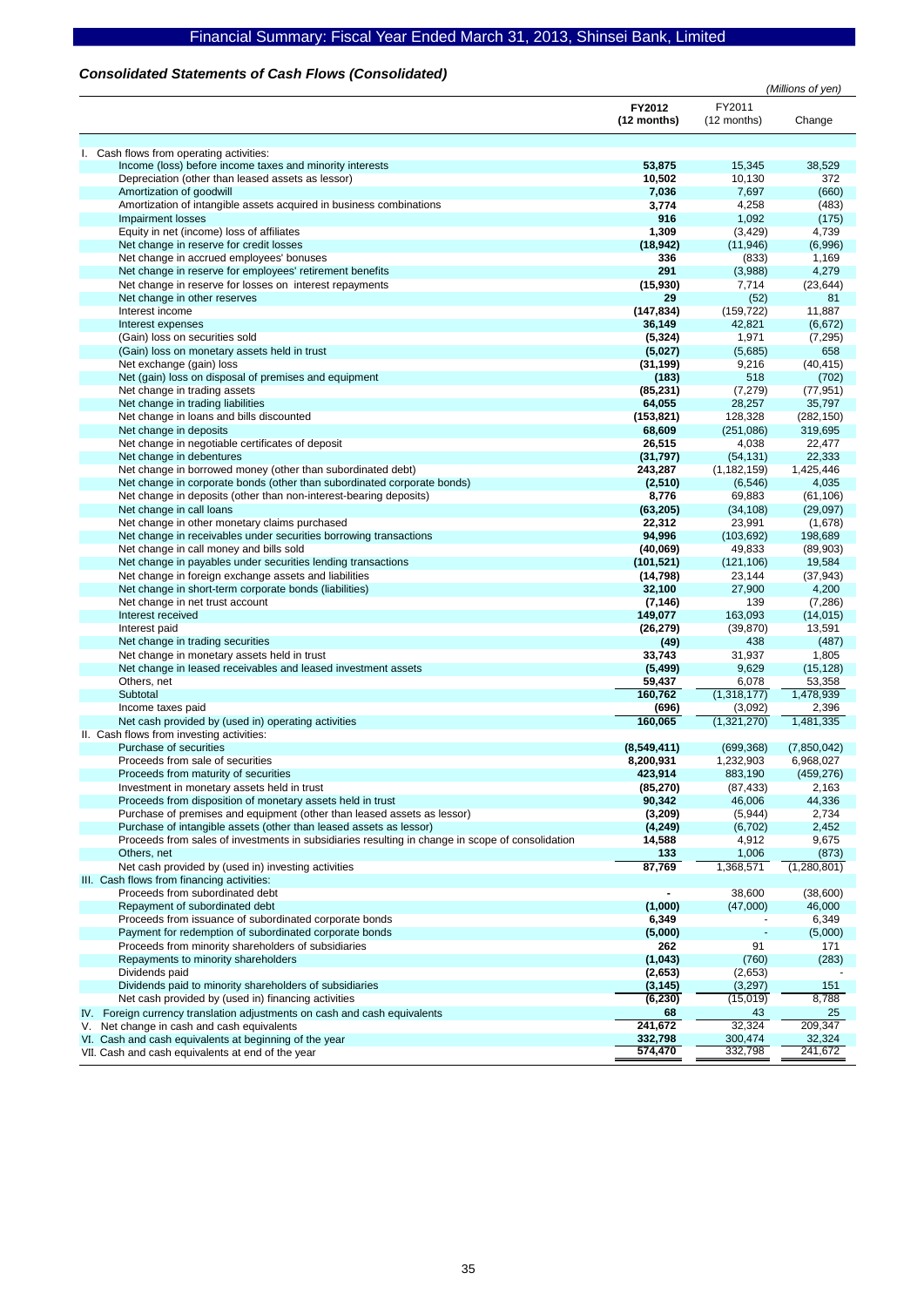### **Section 2. Non-Consolidated Information**

### *Results of Operations -Table 27- (Non-Consolidated)*

|                                                                                  | (Billions of yen, except percentages) |                       |             |                        |  |  |
|----------------------------------------------------------------------------------|---------------------------------------|-----------------------|-------------|------------------------|--|--|
|                                                                                  | FY2012<br>(12 months)                 | FY2011<br>(12 months) | %<br>Change | 1HFY2012<br>(6 months) |  |  |
| Net interest income                                                              | 62.0                                  | 70.3                  | (11.7)      | 34.8                   |  |  |
| Non-interest income                                                              | 31.2                                  | 24.5                  | 27.2        | 17.3                   |  |  |
| Net fees and commissions <sup>(1)</sup>                                          | 10.3                                  | 18.0                  | (42.7)      | 7.5                    |  |  |
| Net trading income                                                               | 14.5                                  | 13.4                  | 8.1         | 8.5                    |  |  |
| Net other business income                                                        | 6.3                                   | (6.9)                 | 191.7       | 1.2                    |  |  |
| Total revenue <sup>(1)</sup>                                                     | 93.3                                  | 94.8                  | (1.6)       | 52.1                   |  |  |
| Personnel expenses                                                               | 21.1                                  | 19.9                  | 6.2         | 10.1                   |  |  |
| Non-personnel expenses                                                           | 42.9                                  | 39.2                  | 9.4         | 21.5                   |  |  |
| <b>Taxes</b>                                                                     | 3.2                                   | 3.5                   | (8.8)       | 1.6                    |  |  |
| General and administrative expenses                                              | 67.3                                  | 62.6                  | 7.4         | 33.3                   |  |  |
| Net business profit <sup>(1)</sup>                                               | 25.9                                  | 32.1                  | (19.2)      | 18.7                   |  |  |
| Other gains (losses)                                                             |                                       |                       |             |                        |  |  |
| Gains (losses) on the sales of equities                                          | 1.7                                   | 1.5                   | 15.1        | 0.1                    |  |  |
| Net reversal of reserve for credit losses (Provision of reserve for loan losses) | (0.4)                                 | (14.0)                | 97.0        | (0.6)                  |  |  |
| Losses on write-off of loans                                                     | (6.8)                                 | (2.1)                 | (220.8)     | (2.5)                  |  |  |
| Recoveries of written-off claims                                                 | 8.5                                   | 5.2                   | 63.0        | 1.6                    |  |  |
| Expenses for employees' retirement benefits                                      | (2.3)                                 | (2.7)                 | 12.2        | (0.9)                  |  |  |
| Other losses, expenses                                                           | (0.9)                                 | (1.9)                 | 51.5        | (0.7)                  |  |  |
| Net ordinary income                                                              | 25.7                                  | 18.1                  | 41.9        | 15.6                   |  |  |
| <b>Special gains (losses)</b>                                                    |                                       |                       |             |                        |  |  |
| Gains (losses) from sales of fixed assets                                        | (0.8)                                 | (1.7)                 | 53.4        | (0.2)                  |  |  |
| Other special gains (losses)                                                     | (1.4)                                 | (0.1)                 | (986.6)     | (0.3)                  |  |  |
| Income before income taxes                                                       | 23.4                                  | 16.2                  | 44.1        | 15.1                   |  |  |
| Income taxes (benefit)                                                           |                                       |                       |             |                        |  |  |
| Current                                                                          | (0.7)                                 | 0.1                   | (583.9)     | (0.1)                  |  |  |
| Deferred                                                                         | (0.4)                                 | 2.1                   | (121.1)     | (0.4)                  |  |  |
| <b>Net income</b>                                                                | 24.6                                  | 13.8                  | 77.4        | 15.6                   |  |  |

(1) Includes income from monetary assets held in trust of \5.1billion in FY2012, \12.2 billion in FY2011 and \5.1 billion in 1HFY2012.

Note 1: Quarterly information is available in the Quarterly Data Book

- The gap between net income on non-consolidated basis and consolidated basis results derives from the profits or losses at our consolidated subsidiaries including Showa Leasing, Shinsei Financial, APLUS FINANCIAL and SHINKI, gains or losses on our investment in our equity method affiliate, Jih Sun Financial Holding Co., Ltd., and whether or not dividends are received from our major consolidated subsidiaries.
- In addition, gains (losses) on the sale of equities and impairments are recorded as other business income in the consolidated financial statement, reflecting the nature of the transaction. However, in the above non-consolidated statement, the same transactions are recorded as other gains (losses) in accordance with the reporting requirements on a Revitalization Plan basis.
- Net income of Shinsei Bank on non-consolidated basis, increased significantly to ¥24.6 billion for fiscal year 2012 from ¥13.8 billion for fiscal year 2011. Total revenue on a non-consolidated basis was ¥93.3 billion for fiscal year 2012, a decrease as compared to ¥94.8 billion for fiscal year 2011. Net interest income on a non-consolidated basis was ¥62.0 billion for fiscal year 2012, a decrease as compared to ¥70.3 billion for fiscal year 2011. This was mainly due to the dividends received from subsidiaries

including Shinsei Financial of ¥7.1 billion for fiscal year 2012, as compared to ¥20.5 billion for fiscal year 2011. Net interest income excluding dividends received from subsidiaries, was an increase of ¥5.1 billion. This was mainly due to efforts undertaken to expand the customer base in the institutional business and the commencement of the consumer finance business in October 2011, at the Bank. Non interest income on a non-consolidated basis was ¥31.2 billion for fiscal year 2012, an increase as compared to ¥24.5 billion for fiscal year 2011. This was due to efforts undertaken to provide various products and transactions in line with customers' needs, accumulating stable income from transactions with customers, also with no major impairment recorded.

• Despite continued rationalization and efficient business processes across business groups, general and administrative expenses were ¥67.3 billion on a non-consolidated basis for fiscal year 2012, compared to ¥62.6 billion for fiscal year 2011. This was due to the inclusion of expenses related to the Bank's consumer finance business, starting from October 2011, on a full year basis; which were included for only six months in fiscal year 2011.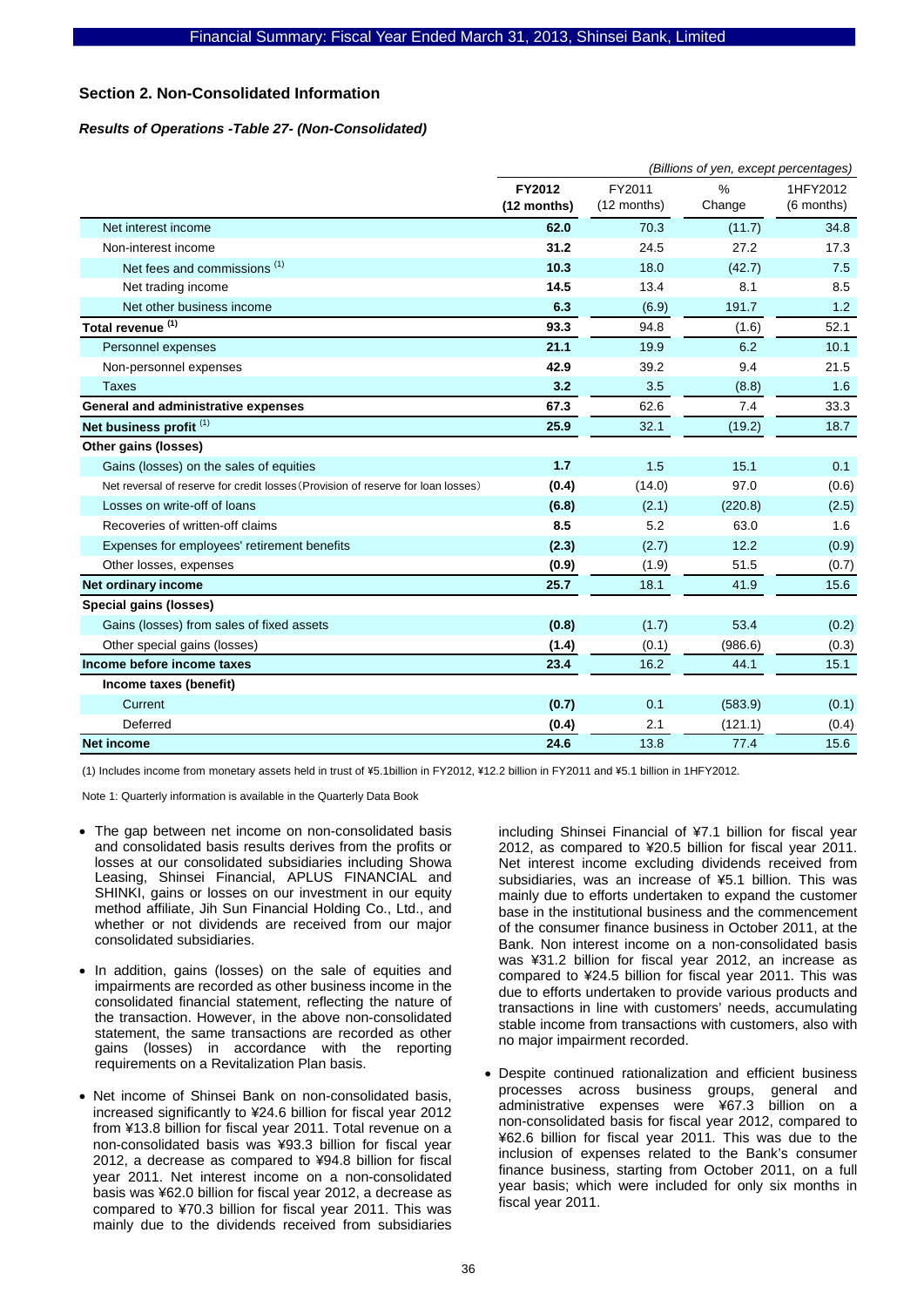• Net income increased significantly, due to continuous efforts to reduce potential risks like compression of non-core assets, resulting in the elimination of non-recurring factors in impairment and credit costs, and the core earnings capacity becoming steady and firm.

### *Net Credit Costs -Table 28- (Non-Consolidated)*

|                                                             | (Billions of yen, except percentages) |               |          |               |  |
|-------------------------------------------------------------|---------------------------------------|---------------|----------|---------------|--|
|                                                             | FY2012                                | FY2011        | 1HFY2012 |               |  |
|                                                             | (12 months)                           | $(12$ months) | Change   | $(6$ months)  |  |
| Losses on write-off of loans                                | 6.8                                   | 2.1           | 217.0    | $2.5^{\circ}$ |  |
| Net provision (reversal) of reserve for loan losses         | 0.4                                   | 14.0          | (97.0)   | 0.6           |  |
| Net provision (reversal) of general reserve for loan losses | (10.0)                                | (5.3)         | (89.2)   | (5.0)         |  |
| Net provision of specific reserve for loan losses           | 10.4                                  | 19.3          | (46.0)   | 5.6           |  |
| Net provision (reversal) of reserve for loan losses to      |                                       | (0.0)         | 100.0    |               |  |
| restructuring countries                                     |                                       |               |          |               |  |
| Recoveries of written-off claims                            | (8.5)                                 | (5.2)         | (63.0)   | (1.6)         |  |
| Net credit costs (recoveries)                               | (1.2)                                 | 10.9          | (111.4)  | 1.5           |  |

Note 1: Quarterly information is available in the Quarterly Data Book

### *Interest-Earning Assets and Interest-Bearing Liabilities -Table 29- (Non-Consolidated)*

|                                                         |         |                       |                       |         |                       |              | (Billions of yen, except percentages) |                        |                |  |
|---------------------------------------------------------|---------|-----------------------|-----------------------|---------|-----------------------|--------------|---------------------------------------|------------------------|----------------|--|
|                                                         |         | FY2012<br>(12 months) |                       |         | FY2011<br>(12 months) |              |                                       | 1HFY2012<br>(6 months) |                |  |
|                                                         | Average | Interest              | Yield/rate            | Average | Interest              | Yield/rate   | Average                               | Interest               | Yield/rate     |  |
|                                                         | balance |                       | (%)                   | balance |                       | (%)          | balance                               |                        | $(\% )$        |  |
| Interest-earning assets:                                |         |                       |                       |         |                       |              |                                       |                        |                |  |
| Cash and due from banks                                 | 20.5    | 0.2                   | 1.21                  | 24.6    | 0.2                   | 1.05         | 21.2                                  | 0.1                    | 1.08           |  |
| Call loans                                              | 60.4    | 0.0                   | 0.12                  | 38.4    | 0.0                   | 0.22         | 44.9                                  | 0.0                    | 0.13           |  |
| Receivables under resale agreements                     | 46.8    | 0.1                   | 0.39                  | 6.2     | 0.0                   | 0.38         | 30.1                                  | 0.0                    | 0.39           |  |
| Collateral related to securities borrowing transactions | 15.7    | 0.0                   | 0.11                  | 9.7     | 0.0                   | 0.10         | 16.2                                  | 0.0                    | 0.11           |  |
| <b>Securities</b>                                       | 2.382.7 | 26.1                  | 1.09                  | 2.790.5 | 42.8                  | 1.53         | 2,303.3                               | 17.6                   | 1.52           |  |
| Loans and bills discounted                              | 4,169.6 | 67.0                  | 1.60                  | 4,022.2 | 63.9                  | 1.59         | 4,123.9                               | 32.7                   | 1.58           |  |
| Other interest-earning assets                           | 239.6   | 2.0                   | 0.84                  | 269.2   | 2.7                   | 1.01         | 242.6                                 | 1.0                    | 0.86           |  |
| Interest rate and funding swaps                         |         | 0.2                   |                       |         | 0.0                   |              |                                       | 0.0                    | $\blacksquare$ |  |
| <b>Total interest-earning assets</b>                    | 6,935.6 | 96.0                  | 1.38                  | 7,161.0 | 109.9                 | 1.53         | 6,782.6                               | 51.6                   | 1.51           |  |
| Interest-bearing liabilities:                           |         |                       |                       |         |                       |              |                                       |                        |                |  |
| Deposits                                                | 5,407.6 | 23.0                  | 0.42                  | 5,576.6 | 28.6                  | 0.51         | 5,431.0                               | 11.6                   | 0.42           |  |
| Negotiable certificates of deposit                      | 257.8   | 0.3                   | 0.14                  | 229.2   | 0.3                   | 0.16         | 236.8                                 | 0.1                    | 0.14           |  |
| Debentures                                              | 282.0   | 0.9                   | 0.34                  | 321.2   | 1.4                   | 0.46         | 289.7                                 | 0.5                    | 0.37           |  |
| Call money                                              | 141.4   | 0.1                   | 0.10                  | 147.8   | 0.1                   | 0.11         | 130.9                                 | 0.0                    | 0.10           |  |
| Payable under repurchase agreements                     | 5.5     | 0.0                   | 0.19                  |         | ÷                     |              | 0.5                                   | 0.0                    | 0.23           |  |
| Collateral related to securities lending transactions   | 222.7   | 0.2                   | 0.11                  | 252.3   | 0.3                   | 0.15         | 144.8                                 | 0.0                    | 0.11           |  |
| Borrowed money                                          | 401.1   | 2.6                   | 0.66                  | 390.0   | 2.3                   | 0.60         | 350.0                                 | 1.2                    | 0.73           |  |
| Corporate bonds                                         | 211.8   | 8.3                   | 3.95                  | 214.0   | 8.6                   | 4.02         | 207.1                                 | 4.0                    | 3.86           |  |
| Other interest-bearing liabilities                      | 0.2     | 0.0                   | $n.m.$ <sup>(1)</sup> | 0.1     | 0.0                   | $n.m.$ $(1)$ | 0.1                                   | 0.0                    | $n.m.$ $(1)$   |  |
| Interest rate and funding swaps                         |         | ÷,                    |                       | ä,      | $\omega$              |              |                                       | ä,                     |                |  |
| <b>Total interest-bearing liabilities</b>               | 6,930.5 | 35.8                  | 0.51                  | 7,131.5 | 42.0                  | 0.59         | 6,791.3                               | 17.8                   | 0.52           |  |
| Net interest income/yield on interest-earning assets    | 6,935.6 | 60.1                  | 0.86                  | 7,161.0 | 67.8                  | 0.94         | 6,782.6                               | 33.8                   | 0.99           |  |

(1) n.m. is not meaningful.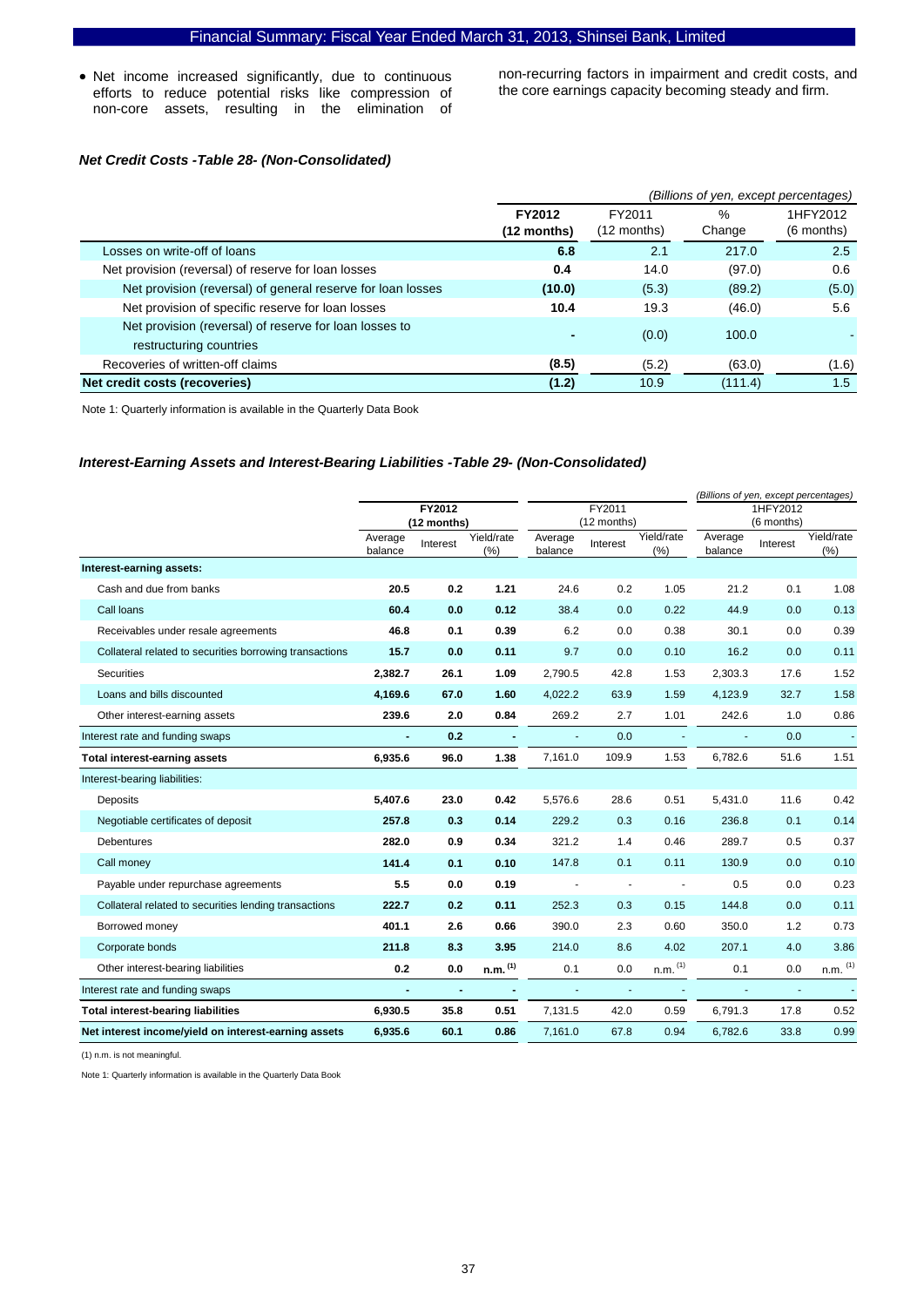### *Risk-Monitored Loans -Table 30- (Non-Consolidated)*

|                                                         |                       |                |           |                | (Billions of yen) |
|---------------------------------------------------------|-----------------------|----------------|-----------|----------------|-------------------|
|                                                         | <b>Mar 31</b><br>2013 | Mar 31<br>2012 | Change    | Sep 30<br>2012 | Change            |
|                                                         | (a)                   | (b)            | $(a)-(b)$ | (c)            | $(a)-(c)$         |
| Loans to bankrupt obligors                              | 8.1                   | 3.5            | 4.5       | 5.3            | 2.8               |
| Non-accrual delinquent loans                            | 211.2                 | 263.3          | (52.0)    | 241.7          | (30.5)            |
| Loans past due for three months or more                 | 1.1                   | 0.7            | 0.4       | 0.7            | 0.4               |
| <b>Restructured loans</b>                               | 4.5                   | 0.8            | 3.6       | 1.9            | 2.5               |
| Total (A)                                               | 225.0                 | 268.4          | (43.3)    | 249.8          | (24.7)            |
| Loans and bills discounted (B)                          | 4,224.4               | 4,102.6        | 121.7     | 4,264.1        | (39.6)            |
| Ratio to total loans and bills discounted $(A / B)$ (%) | 5.33%                 | 6.54%          |           | 5.86%          |                   |
| Reserve for credit losses (C)                           | 106.5                 | 121.1          | (14.6)    | 113.5          | (6.9)             |
| Reserve ratio $(C / A)$ (%)                             | 47.3%                 | 45.1%          |           | 45.4%          |                   |

Note 1: Quarterly information is available in the Quarterly Data Book

### *Loans by Borrower Industry -Table 31- (Non-Consolidated)*

|                                                              | (Billions of yen)     |                |           |                |           |
|--------------------------------------------------------------|-----------------------|----------------|-----------|----------------|-----------|
|                                                              | <b>Mar 31</b><br>2013 | Mar 31<br>2012 | Change    | Sep 30<br>2012 | Change    |
|                                                              | (a)                   | (b)            | $(a)-(b)$ | (c)            | $(a)-(c)$ |
| Domestic offices (excluding Japan offshore market account):  |                       |                |           |                |           |
| Manufacturing                                                | 232.0                 | 241.4          | (9.3)     | 222.5          | 9.4       |
| Agriculture and forestry                                     | 0.2                   | 0.2            | (0.0)     | 0.2            | (0.0)     |
| Fisherv                                                      |                       |                |           |                |           |
| Mining, quarrying and gravel extraction                      | 0.1                   | 0.2            | (0.1)     | 0.2            | (0.1)     |
| Construction                                                 | 10.6                  | 10.5           | 0.1       | 13.7           | (3.0)     |
| Electric power, gas, heat supply and water supply            | 124.7                 | 48.6           | 76.0      | 110.2          | 14.5      |
| Information and communications                               | 30.4                  | 38.4           | (8.0)     | 38.6           | (8.2)     |
| Transportation and postal service                            | 219.0                 | 236.7          | (17.6)    | 222.7          | (3.7)     |
| Wholesale and retail                                         | 70.2                  | 82.6           | (12.4)    | 80.1           | (9.9)     |
| Finance and insurance                                        | 1,098.8               | 1,178.4        | (79.5)    | 1,205.6        | (106.7)   |
| Real estate                                                  | 581.1                 | 578.8          | 2.2       | 594.7          | (13.6)    |
| Services                                                     | 369.5                 | 371.0          | (1.5)     | 372.7          | (3.1)     |
| Local government                                             | 114.0                 | 139.5          | (25.4)    | 118.0          | (3.9)     |
| Individual                                                   | 1,166.1               | 966.8          | 199.2     | 1,065.5        | 100.6     |
| Overseas yen loan and overseas loans booked domestically     | 160.6                 | 131.9          | 28.6      | 145.3          | 15.2      |
| <b>Total domestic</b>                                        | 4,178.0               | 4,025.8        | 152.1     | 4,190.6        | (12.6)    |
| Overseas offices (including Japan offshore market accounts): |                       |                |           |                |           |
| Governments                                                  | 1.8                   | 2.0            | (0.1)     | 1.9            | (0.0)     |
| <b>Financial institutions</b>                                | 0.8                   | 1.0            | (0.1)     | 0.8            | 0.0       |
| Commerce and industry                                        | 43.6                  | 73.6           | (30.0)    | 70.6           | (27.0)    |
| <b>Others</b>                                                |                       |                |           |                |           |
| <b>Total overseas</b>                                        | 46.4                  | 76.8           | (30.3)    | 73.5           | (27.0)    |
| Total                                                        | 4,224.4               | 4,102.6        | 121.7     | 4,264.1        | (39.6)    |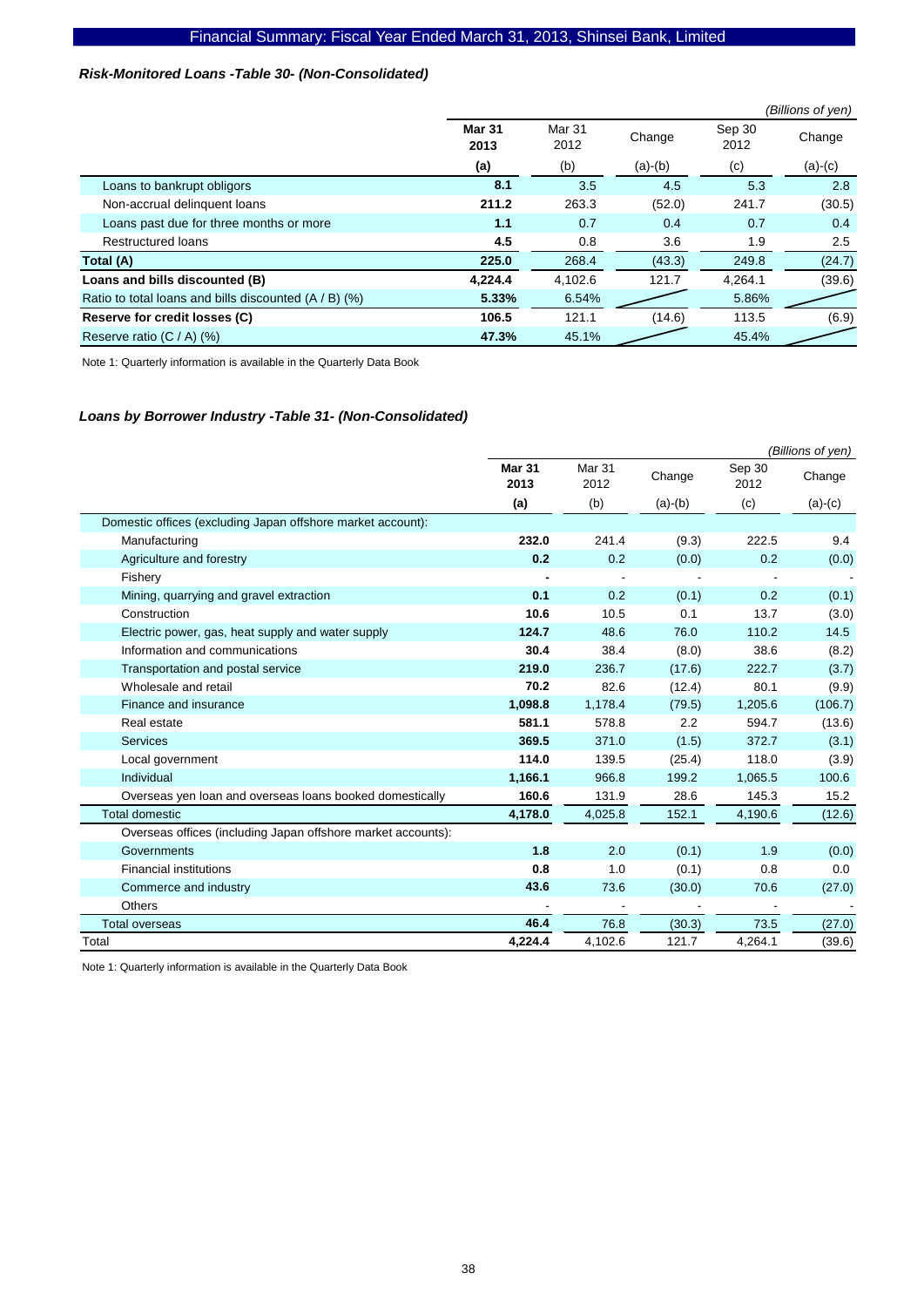### *Risk Monitored Loans by Borrower Industry -Table 32 - (Non-Consolidated)*

|                                                              | (Billions of yen)     |                |           |                |           |  |  |
|--------------------------------------------------------------|-----------------------|----------------|-----------|----------------|-----------|--|--|
|                                                              | <b>Mar 31</b><br>2013 | Mar 31<br>2012 | Change    | Sep 30<br>2012 | Change    |  |  |
|                                                              | (a)                   | (b)            | $(a)-(b)$ | (c)            | $(a)-(c)$ |  |  |
| Domestic offices (excluding Japan offshore market account):  |                       |                |           |                |           |  |  |
| Manufacturing                                                | 7.5                   | 10.8           | (3.3)     | 7.4            | 0.0       |  |  |
| Agriculture and forestry                                     |                       |                |           |                |           |  |  |
| Fishery                                                      |                       |                | ٠         |                |           |  |  |
| Mining, quarrying and gravel extraction                      |                       |                |           |                |           |  |  |
| Construction                                                 |                       |                |           | 0.0            | (0.0)     |  |  |
| Electric power, gas, heat supply and water supply            |                       |                |           |                |           |  |  |
| Information and communications                               | 2.1                   |                | 2.1       |                | 2.1       |  |  |
| Transportation and postal service                            | 2.9                   | 5.5            | (2.5)     | 2.9            | 0.0       |  |  |
| Wholesale and retail                                         |                       |                |           |                |           |  |  |
| Finance and insurance                                        | 41.9                  | 43.7           | (1.7)     | 43.3           | (1.3)     |  |  |
| Real estate                                                  | 128.4                 | 158.5          | (30.0)    | 151.6          | (23.1)    |  |  |
| <b>Services</b>                                              | 28.2                  | 26.2           | 2.0       | 26.2           | 2.0       |  |  |
| Local government                                             |                       |                |           |                |           |  |  |
| Individual                                                   | 4.1                   | 3.6            | 0.5       | 3.5            | 0.6       |  |  |
| Overseas yen loan and overseas loans booked domestically     | 9.4                   | 19.9           | (10.4)    | 14.6           | (5.1)     |  |  |
| <b>Total domestic</b>                                        | 225.0                 | 268.4          | (43.3)    | 249.8          | (24.7)    |  |  |
| Overseas offices (including Japan offshore market accounts): |                       |                |           |                |           |  |  |
| Governments                                                  |                       |                |           |                |           |  |  |
| <b>Financial institutions</b>                                |                       |                | ٠         |                |           |  |  |
| Commerce and industry                                        |                       |                |           |                |           |  |  |
| <b>Others</b>                                                |                       |                |           |                |           |  |  |
| <b>Total overseas</b>                                        |                       |                |           |                |           |  |  |
| Total                                                        | 225.0                 | 268.4          | (43.3)    | 249.8          | (24.7)    |  |  |

Note 1: Quarterly information is available in the Quarterly Data Book

### *Overseas and Offshore Loans by Region -Table 33- (Non-Consolidated)*

|                                                   |                       |                |           |                | (Billions of yen) |
|---------------------------------------------------|-----------------------|----------------|-----------|----------------|-------------------|
|                                                   | <b>Mar 31</b><br>2013 | Mar 31<br>2012 | Change    | Sep 30<br>2012 | Change            |
|                                                   | (a)                   | (b)            | $(a)-(b)$ | (c)            | $(a)-(c)$         |
| US                                                | 8.3                   | 40.2           | (31.8)    | 44.0           | (35.6)            |
| Asset-backed investments <sup>(1)</sup> in US     | $\blacksquare$        | 5.2            | (5.2)     | 5.3            | (5.3)             |
| Europe                                            | 43.6                  | 50.3           | (6.7)     | 43.9           | (0.3)             |
| Asset-backed investments <sup>(1)</sup> in Europe | 18.5                  | 27.6           | (9.0)     | 22.3           | (3.7)             |
| <b>Others</b>                                     | 155.0                 | 118.1          | 36.8      | 130.8          | 24.1              |
| Total overseas and offshore loans                 | 207.0                 | 208.7          | (1.7)     | 218.8          | (11.7)            |
| Total asset-backed investments <sup>(1)</sup>     | 18.5                  | 32.9           | (14.3)    | 27.6           | (9.1)             |

(1) "Asset-backed investments" is another term for the Asset-Backed Investments Program, one of our old product programs. Under this program, loans backed mainly by collateral (including infrastructure related assets or equipment, real estate, business and operating assets) are referred to as "asset-backed investments" for disclosure purposes.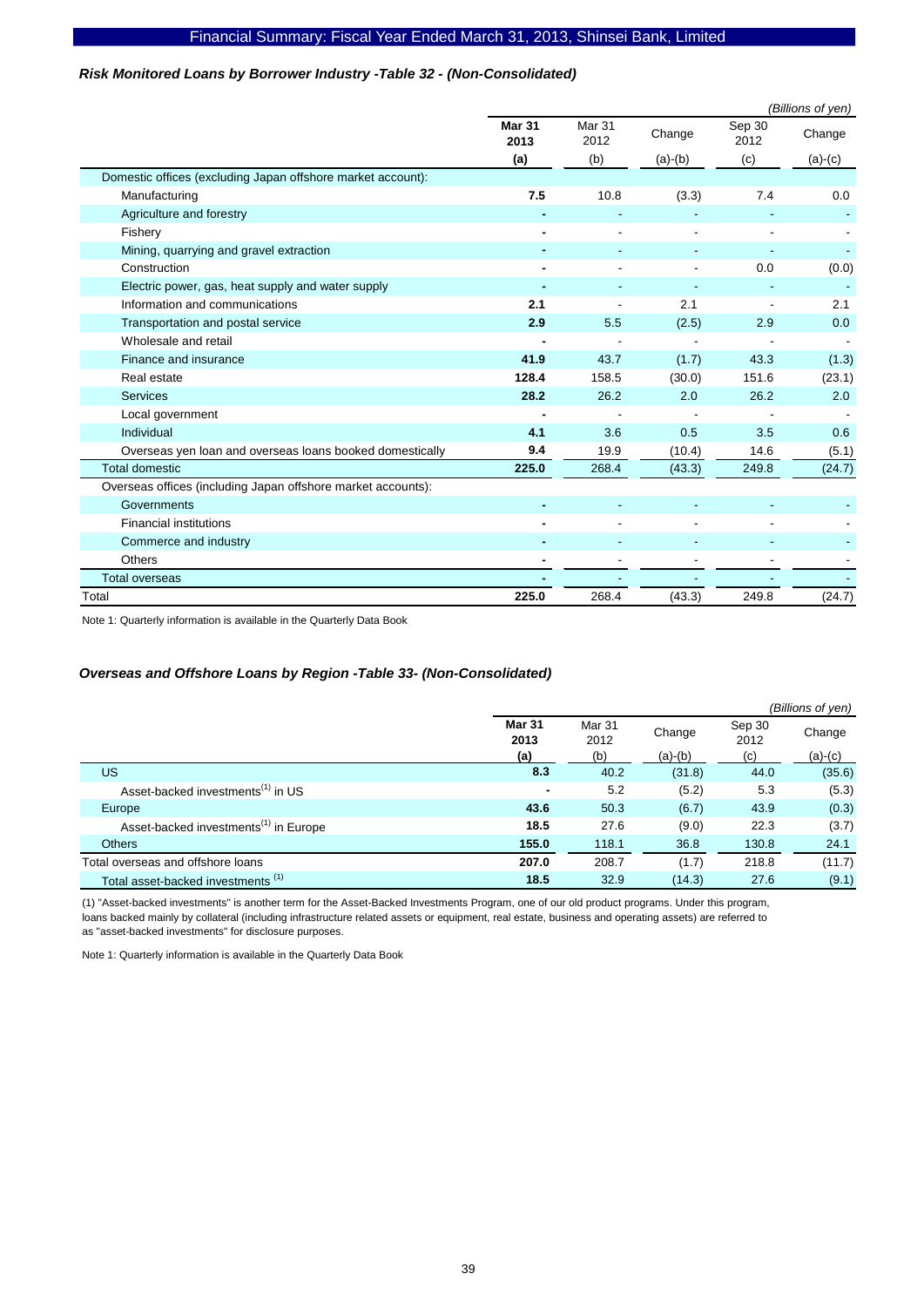### *Risk-Monitored Overseas and Offshore Loans by Region -Table 34- (Non-Consolidated)*

|                                                   |                              |                          |                     |                       | (Billions of yen)   |
|---------------------------------------------------|------------------------------|--------------------------|---------------------|-----------------------|---------------------|
|                                                   | <b>Mar 31</b><br>2013<br>(a) | Mar 31<br>2012<br>(b)    | Change<br>$(a)-(b)$ | Sep 30<br>2012<br>(c) | Change<br>$(a)-(c)$ |
| US                                                |                              |                          | ٠                   |                       |                     |
| Asset-backed investments <sup>(1)</sup> in US     | $\blacksquare$               | $\overline{\phantom{a}}$ | $\blacksquare$      | -                     |                     |
| Europe                                            | 5.9                          | 16.1                     | (10.1)              | 11.2                  | (5.2)               |
| Asset-backed investments <sup>(1)</sup> in Europe | 5.9                          | 15.9                     | (9.9)               | 11.2                  | (5.2)               |
| <b>Others</b>                                     | 3.5                          | 3.7                      | (0.2)               | 3.3                   | 0.1                 |
| Total overseas and offshore loans                 | 9.4                          | 19.9                     | (10.4)              | 14.6                  | (5.1)               |
| Total asset-backed investments (1)(2)             | 5.9                          | 15.9                     | (9.9)               | 11.2                  | (5.2)               |

(1) "Asset-backed investments" is another term for the Asset-Backed Investments Program, one of our old product programs. Under this program, loans backed mainly by collateral (including infrastructure related assets or equipment, real estate, business and operating assets) are referred to as "asset-backed investments" for disclosure purposes.

(2) As of March 31, 2013, reserve for loan losses and collateral/guarantees for risk monitored loans related to asset-backed investments were \0.3billion and \5.0billion, respectively, and the coverage ratio was 91.6%.

Note 1: Quarterly information is available in the Quarterly Data Book

#### *Claims Classified under the Financial Revitalization Law -Table 35- (Non-Consolidated)*

|                                                     |                       |                |           |                | (Billions of yen) |
|-----------------------------------------------------|-----------------------|----------------|-----------|----------------|-------------------|
|                                                     | <b>Mar 31</b><br>2013 | Mar 31<br>2012 | Change    | Sep 30<br>2012 | Change            |
|                                                     | (a)                   | (b)            | $(a)-(b)$ | (c)            | $(a)-(c)$         |
| Claims against bankrupt and quasi-bankrupt obligors | 38.6                  | 49.1           | (10.4)    | 51.0           | (12.3)            |
| Doubtful claims                                     | 198.3                 | 245.2          | (46.9)    | 221.0          | (22.6)            |
| Substandard claims                                  | 5.7                   | 1.6            | 4.1       | 2.7            | 2.9               |
| Total (A)                                           | 242.6                 | 295.9          | (53.3)    | 274.6          | (32.0)            |
| Coverage ratio                                      | 95.9%                 | 96.7%          |           | 97.2%          |                   |
| Total claims (B)                                    | 4,560.5               | 4,445.8        | 114.6     | 4,457.8        | 102.6             |
| Loans and bills discounted                          | 4,224.4               | 4,102.6        | 121.7     | 4,264.1        | (39.6)            |
| <b>Others</b>                                       | 336.0                 | 343.2          | (7.1)     | 193.7          | 142.3             |
| Ratio to total claims $(A / B)$ X 100 (%)           | 5.32%                 | 6.66%          |           | 6.16%          |                   |
| (Ref. 1) Amount of write-off                        | 58.2                  | 75.0           | (16.7)    | 69.0           | (10.7)            |
| (Ref. 2) Below need caution level                   | 438.6                 | 589.8          | (151.1)   | 529.9          | (91.2)            |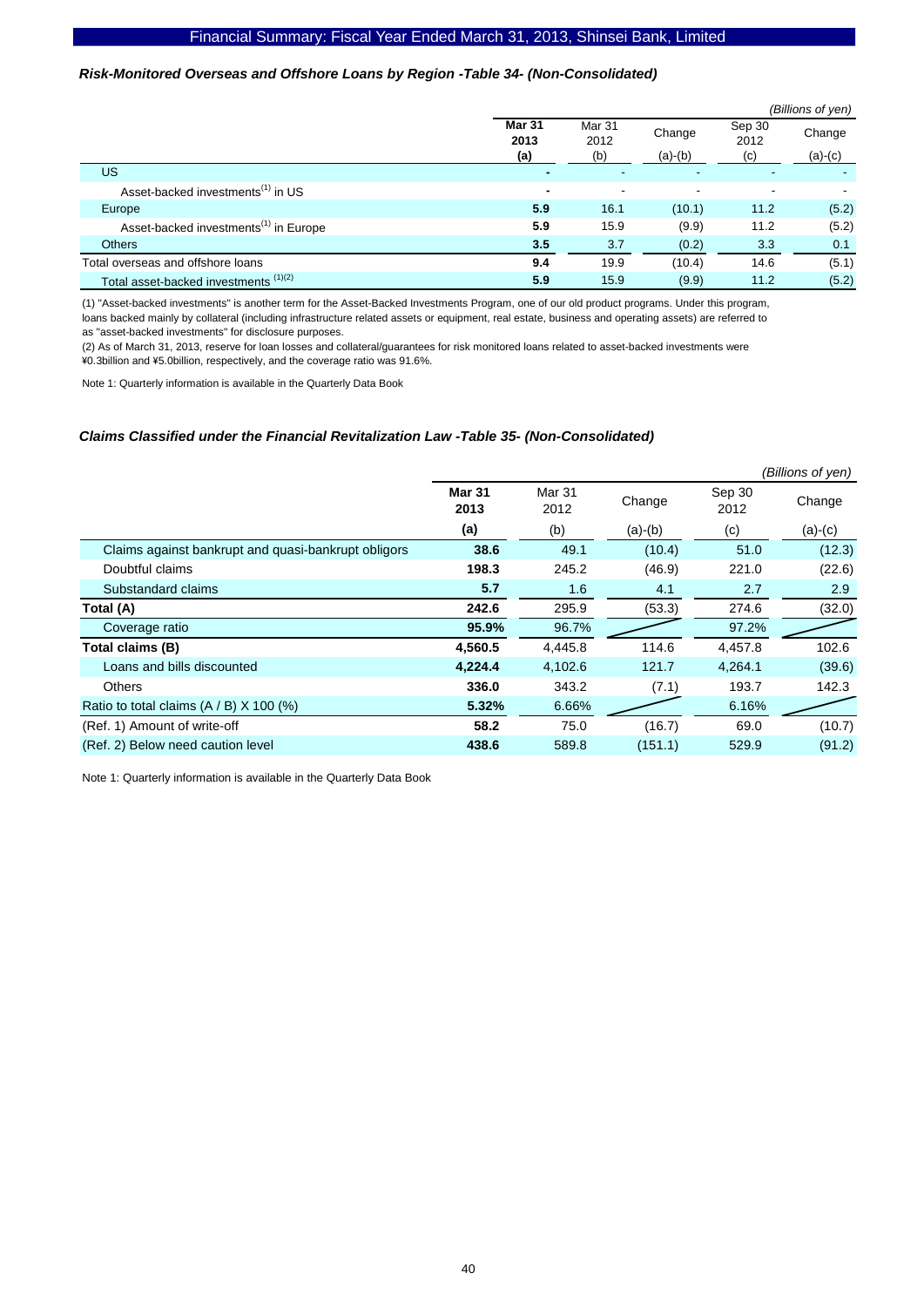*Coverage Ratios for Non-Performing Claims Classified under the Financial Revitalization Law -Table 36- (Non-Consolidated)* 

|                             | (Billions of yen, except percentages) |       |                            |                                 |                   |  |  |  |  |
|-----------------------------|---------------------------------------|-------|----------------------------|---------------------------------|-------------------|--|--|--|--|
|                             |                                       |       | <b>March 31, 2013</b>      |                                 |                   |  |  |  |  |
|                             |                                       |       | Amounts of coverage        |                                 |                   |  |  |  |  |
|                             | Amounts<br>of claims                  | Total | Reserve for<br>loan losses | Collateral<br>and<br>quarantees | Coverage<br>ratio |  |  |  |  |
| Claims against bankrupt and |                                       |       |                            |                                 |                   |  |  |  |  |
| quasi-bankrupt obligors     | 38.6                                  | 38.6  |                            | 38.6                            | 100.0%            |  |  |  |  |
| Doubtful claims             | 198.3                                 | 191.0 | 72.9                       | 118.0                           | 96.3%             |  |  |  |  |
| Substandard claims          | 5.7                                   | 3.1   | 1.1                        | 2.0                             | 55.1%             |  |  |  |  |
| Total                       | 242.6                                 | 232.7 | 74.1                       | 158.7                           | 95.9%             |  |  |  |  |

| (Billions of yen, except percentages) |                      |       |                            |                                 |                   |                      |                     |                            |                                 |                   |
|---------------------------------------|----------------------|-------|----------------------------|---------------------------------|-------------------|----------------------|---------------------|----------------------------|---------------------------------|-------------------|
|                                       |                      |       | March 31, 2012             |                                 |                   |                      |                     | September 30, 2012         |                                 |                   |
|                                       |                      |       | Amounts of coverage        |                                 |                   |                      | Amounts of coverage |                            |                                 |                   |
|                                       | Amounts<br>of claims | Total | Reserve for<br>loan losses | Collateral<br>and<br>quarantees | Coverage<br>ratio | Amounts<br>of claims | Total               | Reserve for<br>loan losses | Collateral<br>and<br>quarantees | Coverage<br>ratio |
| Claims against bankrupt and           |                      |       |                            |                                 |                   |                      |                     |                            |                                 |                   |
| quasi-bankrupt obligors               | 49.1                 | 49.1  | 3.6                        | 45.5                            | 100.0%            | 51.0                 | 51.0                | 3.9                        | 47.0                            | 100.0%            |
| Doubtful claims                       | 245.2                | 235.4 | 72.5                       | 162.9                           | 96.0%             | 221.0                | 213.8               | 70.2                       | 143.5                           | 96.7%             |
| Substandard claims                    | 1.6                  | 1.6   | 0.5                        | 1.1                             | 99.0%             | 2.7                  | 2.1                 | 0.8                        | 1.3                             | 78.3%             |
| <b>Total</b>                          | 295.9                | 286.1 | 76.6                       | 209.5                           | 96.7%             | 274.6                | 266.8               | 75.0                       | 191.9                           | 97.2%             |

Note 1: Quarterly information is available in the Quarterly Data Book

### *Reserve for Credit Losses -Table 37- (Non-Consolidated)*

|                                              |                       |                |                |                | (Billions of yen) |
|----------------------------------------------|-----------------------|----------------|----------------|----------------|-------------------|
|                                              | <b>Mar 31</b><br>2013 | Mar 31<br>2012 | Change         | Sep 30<br>2012 | Change            |
|                                              | (a)                   | (b)            | $(a)-(b)$      | (c)            | $(a)-(c)$         |
| Reserve for credit losses                    | 102.6                 | 117.2          | (14.6)         | 109.6          | (6.9)             |
| General reserve for loan losses              | 28.5                  | 39.6           | (11.1)         | 34.1           | (5.6)             |
| Specific reserve for loan losses             | 74.0                  | 77.6           | (3.5)          | 75.4           | (1.3)             |
| Reserve for loans to restructuring countries | 0.0                   | 0.0            | $\blacksquare$ | 0.0            |                   |
| Specific reserve for other credit losses     | 3.9                   | 3.9            | (0.0)          | 3.9            |                   |
| Total reserve for credit losses              | 106.5                 | 121.1          | (14.6)         | 113.5          | (6.9)             |

Note 1: Quarterly information is available in the Quarterly Data Book

### *Reserve Ratios for Borrowers' Category -Table 38- (Non-Consolidated)*

|                                |                     |                       |                |                | (Percentages)  |           |  |  |
|--------------------------------|---------------------|-----------------------|----------------|----------------|----------------|-----------|--|--|
|                                |                     | <b>Mar 31</b><br>2013 | Mar 31<br>2012 | Change         | Sep 30<br>2012 | Change    |  |  |
|                                |                     | (a)                   | (b)            | $(a)-(b)$      | (c)            | $(a)-(c)$ |  |  |
| Legally and virtually bankrupt | (unsecured portion) | 100.00                | 100.00         | $\blacksquare$ | 100.00         |           |  |  |
| Possibly bankrupt              | (unsecured portion) | 96.14                 | 95.42          | 0.72           | 97.72          | (1.58)    |  |  |
| Substandard                    | (unsecured portion) | 36.92                 | 240.86         | (203.94)       | 82.98          | (46.06)   |  |  |
| Need caution                   | (total claims)      | 5.55                  | 5.76           | (0.21)         | 5.86           | (0.31)    |  |  |
|                                | (unsecured portion) | 27.41                 | 15.08          | 12.33          | 18.65          | 8.76      |  |  |
| Normal                         | (total claims)      | 0.40                  | 0.55           | (0.15)         | 0.45           | (0.05)    |  |  |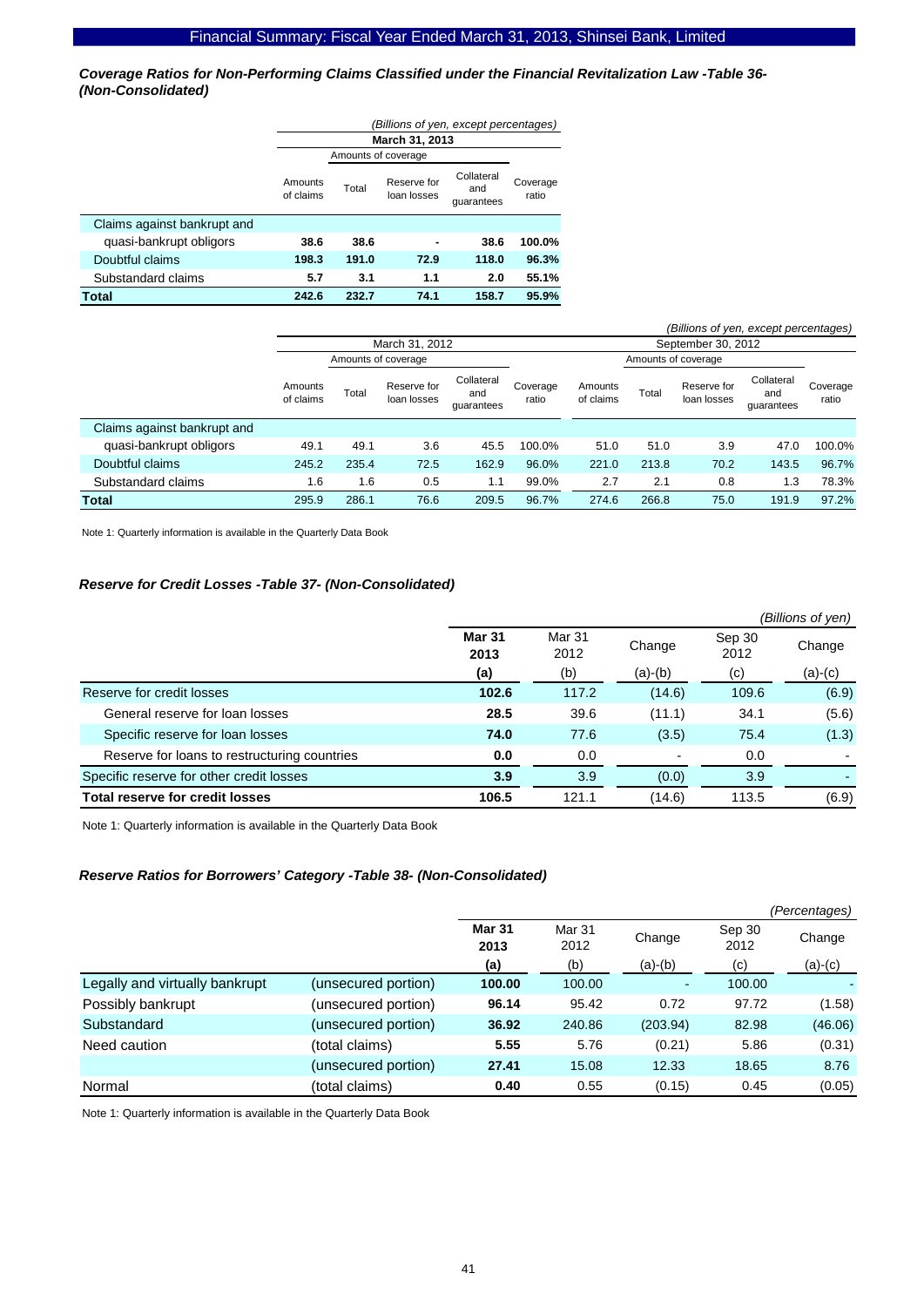### *Housing Loans -Table 39- (Non-Consolidated)*

|               |                |                |         |                | (Billions of yen) |
|---------------|----------------|----------------|---------|----------------|-------------------|
|               | Mar 31<br>2013 | Mar 31<br>2012 | Change  | Sep 30<br>2012 | Change            |
|               | (a)            | (b)            | (a)-(b) | (C)            | $(a)-(c)$         |
| Housing loans | 1,085.1        | 931.0          | 154.0   | 1,011.2        | 73.9              |

Note 1: Quarterly information is available in the Quarterly Data Book

### *Loans to Small- and Medium Sized Entities -Table 40- (Non-Consolidated)*

|                                                  |                       |                |         |                | (Billions of ven) |
|--------------------------------------------------|-----------------------|----------------|---------|----------------|-------------------|
|                                                  | <b>Mar 31</b><br>2013 | Mar 31<br>2012 | Change  | Sep 30<br>2012 | Change            |
|                                                  | (a)                   | (b)            | (a)-(b) | (C)            | (a)-(c)           |
| Loans to small- and medium-sized entities (SMEs) | 2.749.7               | 2,624.9        | 124.7   | 2,706.3        | 43.4              |
| % of loans to small- and medium-sized entities   | 65.8%                 | 65.2%          |         | 64.6%          |                   |

Note: Small- and medium-sized enterprises in this table refer to companies with ¥300 million or fewer in capital (¥100 million for wholesale and ¥50 millio for retail and services) as well as companies or individuals with 300 employees or less (100 for wholesale and services and 50 for retail). Note 1: Quarterly information is available in the Quarterly Data Book

## *Securities Being Held to Maturity -Table 41- (Non-Consolidated)*

|                                            | (Billions of yen)  |               |                           |                          |                |                           |                    |                |                           |
|--------------------------------------------|--------------------|---------------|---------------------------|--------------------------|----------------|---------------------------|--------------------|----------------|---------------------------|
|                                            | March 31, 2013     |               |                           |                          | March 31, 2012 |                           | September 30, 2012 |                |                           |
|                                            | Carrying<br>amount | Fair<br>value | Unrealized<br>gain (loss) | Carrying<br>amount       | Fair<br>value  | Unrealized<br>gain (loss) | Carrying<br>amount | Fair<br>value  | Unrealized<br>gain (loss) |
| Fair value exceeds carrying amount         |                    |               |                           |                          |                |                           |                    |                |                           |
| Japanese national government bonds         | 584.8              | 589.4         | 4.5                       | 585.6                    | 590.9          | 5.3                       | 585.2              | 590.4          | 5.2                       |
| Japanese corporate bonds                   |                    | ۰             | ۰                         | 22.8                     | 23.0           | 0.2                       | 21.5               | 21.7           | 0.1                       |
| Other                                      | 51.9               | 56.7          | 4.8                       | 40.2                     | 44.2           | 4.0                       | 40.9               | 44.9           | 3.9                       |
| Subtotal                                   | 636.7              | 646.1         | 9.3                       | 648.7                    | 658.2          | 9.5                       | 647.8              | 657.1          | 9.3                       |
| Fair value does not exceed carrying amount |                    |               |                           |                          |                |                           |                    |                |                           |
| Japanese national government bonds         |                    |               |                           |                          |                |                           |                    | $\overline{a}$ |                           |
| Japanese corporate bonds                   | ٠                  | ٠             | ٠                         | $\overline{\phantom{a}}$ |                | $\overline{\phantom{a}}$  |                    |                |                           |
| Other                                      | 3.0                | 3.0           | (0.0)                     | 9.8                      | 9.2            | (0.5)                     | 6.1                | 5.7            | (0.3)                     |
| Subtotal                                   | 3.0                | 3.0           | (0.0)                     | 9.8                      | 9.2            | (0.5)                     | 6.1                | 5.7            | (0.3)                     |
| Total                                      | 639.8              | 649.1         | 9.3                       | 658.5                    | 667.5          | 8.9                       | 653.9              | 662.9          | 9.0                       |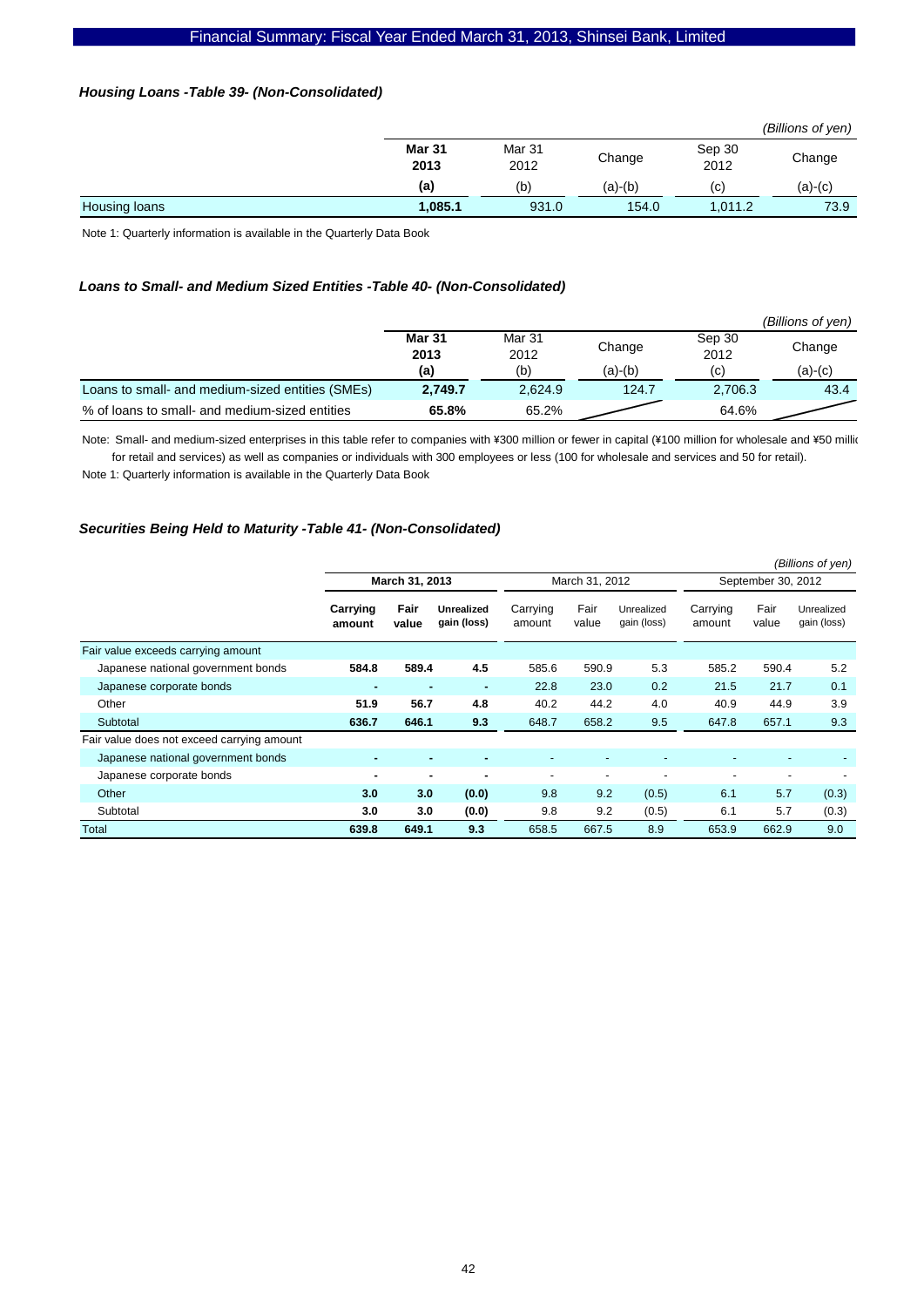### *Securities Available for Sale -Table 42- (Non-Consolidated)*

|                                                            |              |                |                   |                          |                |                          |                          | (Billions of yen)  |                |
|------------------------------------------------------------|--------------|----------------|-------------------|--------------------------|----------------|--------------------------|--------------------------|--------------------|----------------|
|                                                            |              | March 31, 2013 |                   |                          | March 31, 2012 |                          |                          | September 30, 2012 |                |
|                                                            | Carrying     | Amortized/     | <b>Unrealized</b> | Carrying                 | Amortized/     | Unrealized               | Carrying                 | Amortized/         | Unrealized     |
|                                                            | amount       | Acquisition    | gain (loss)       | amount                   | Acquisition    | gain (loss)              | amount                   | Acquisition        | gain (loss)    |
|                                                            | (Fair value) | cost           |                   | (Fair value)             | cost           |                          | (Fair value)             | cost               |                |
| Carrying amount exceeds amortized/acquisition cost         |              |                |                   |                          |                |                          |                          |                    |                |
| Equity securities                                          | 12.4         | 7.4            | 4.9               | 13.4                     | 8.7            | 4.6                      | 8.0                      | 5.2                | 2.7            |
| Domestic bonds                                             | 80.5         | 78.2           | 2.2               | 681.8                    | 679.4          | 2.3                      | 739.7                    | 736.8              | 2.8            |
| Japanese national government bonds                         | 39.5         | 38.0           | 1.4               | 619.5                    | 617.5          | 1.9                      | 671.3                    | 669.4              | 1.9            |
| Japanese local government bonds                            | 0.5          | 0.5            | 0.0               | 1.7                      | 1.7            | 0.0                      | 1.7                      | 1.7                | 0.0            |
| Japanese corporate bonds                                   | 40.4         | 39.6           | 0.7               | 60.4                     | 60.0           | 0.3                      | 66.6                     | 65.7               | 0.8            |
| Other                                                      | 87.7         | 82.9           | 4.7               | 66.4                     | 62.0           | 4.4                      | 83.6                     | 80.1               | 3.4            |
| Foreign securities                                         | 84.6         | 80.1           | 4.4               | 55.7                     | 51.5           | 4.1                      | 71.9                     | 68.7               | 3.1            |
| Foreign currency denominated foreign                       | 44.5         | 41.6           | 2.9               | 31.4                     | 28.6           | 2.8                      | 40.9                     | 38.5               | 2.3            |
| corporate and government bonds                             |              |                |                   |                          |                |                          |                          |                    |                |
| Yen-denominated foreign corporate<br>and government bonds  | 37.9         | 36.9           | 1.0               | 19.6                     | 19.4           | 0.2                      | 29.4                     | 28.9               | 0.4            |
| Foreign equity securities and others                       | 2.0          | 1.5            | 0.5               | 4.6                      | 3.4            | 1.1                      | 1.6                      | 1.2                | 0.3            |
| Other securities                                           | 1.1          | 0.9            | 0.2               | 1.1                      | 0.9            | 0.1                      | 1.1                      | 0.9                | 0.2            |
| Other monetary claims purchased                            | 1.9          | 1.9            | 0.0               | 9.6                      | 9.6            | 0.0                      | 10.4                     | 10.4               | 0.0            |
| Subtotal                                                   | 180.8        | 168.7          | 12.0              | 761.7                    | 750.2          | 11.4                     | 831.4                    | 822.2              | 9.1            |
| Carrying amount does not exceed amortized/acquisition cost |              |                |                   |                          |                |                          |                          |                    |                |
| Equity securities                                          | 2.1          | 2.6            | (0.5)             | 1.2                      | 1.5            | (0.3)                    | 3.8                      | 4.9                | (1.0)          |
| Domestic bonds                                             | 858.7        | 861.8          | (3.0)             | 250.4                    | 254.4          | (4.0)                    | 371.3                    | 374.2              | (2.9)          |
| Japanese national government bonds                         | 712.8        | 713.8          | (0.9)             | 79.9                     | 80.7           | (0.7)                    | 219.5                    | 220.1              | (0.5)          |
| Japanese local government bonds                            |              |                | ٠                 | $\overline{\phantom{a}}$ |                | $\blacksquare$           |                          | $\blacksquare$     | $\blacksquare$ |
| Japanese corporate bonds                                   | 145.9        | 147.9          | (2.0)             | 170.4                    | 173.7          | (3.2)                    | 151.7                    | 154.1              | (2.3)          |
| Other                                                      | 50.3         | 50.8           | (0.5)             | 92.9                     | 95.9           | (3.0)                    | 50.3                     | 52.3               | (2.0)          |
| Foreign securities                                         | 49.7         | 50.2           | (0.5)             | 91.0                     | 94.0           | (3.0)                    | 49.8                     | 51.8               | (2.0)          |
| Foreign currency denominated foreign                       |              |                |                   | 42.8                     | 45.4           | (2.5)                    | 36.3                     | 37.7               |                |
| corporate and government bonds                             | 46.7         | 47.1           | (0.3)             |                          |                |                          |                          |                    | (1.3)          |
| Yen-denominated foreign corporate                          | 2.9          | 3.0            | (0.1)             | 48.0                     | 48.5           | (0.4)                    | 13.4                     | 14.0               | (0.6)          |
| and government bonds                                       |              |                |                   |                          |                |                          |                          |                    |                |
| Foreign equity securities and others                       | 0.0          | 0.0            | (0.0)             | 0.0                      | 0.0            | $\overline{\phantom{a}}$ | 0.0                      | 0.0                |                |
| Other securities                                           | 0.5          | 0.5            |                   | 0.5                      | 0.5            | $\overline{a}$           | 0.5                      | 0.5                |                |
| Other monetary claims purchased                            |              |                | ٠                 | 1.3                      | 1.3            | (0.0)                    | $\overline{\phantom{a}}$ | $\sim$             |                |
| Subtotal                                                   | 911.2        | 915.3          | (4.1)             | 344.6                    | 351.9          | (7.3)                    | 425.5                    | 431.5              | (6.0)          |
| Total <sup>(1)(2)</sup>                                    | 1,092.0      | 1,084.1        | 7.9               | 1,106.3                  | 1,102.1        | 4.1                      | 1,256.9                  | 1,253.8            | 3.1            |

(1) Includes a part of other monetary claims purchased in addition to securities available for sale.

(2) Securities whose fair value cannot be reliably determined are not included.

### *Unrealized Gain (Loss) on Available-for-Sale Securities (Non-Consolidated)*

|                                                         |                |                | (Billions of yen)  |
|---------------------------------------------------------|----------------|----------------|--------------------|
|                                                         | March 31, 2013 | March 31, 2012 | September 30, 2012 |
| Unrealized gain (loss) before deferred tax on:          |                |                |                    |
| Available-for-sale securities                           | 7.9            | 4.1            | 3.1                |
| Interests in available-for-sale securities held by      |                |                |                    |
| partnerships recorded as securities whose fair value    | 0.0            | 0.0            | 0.1                |
| cannot be reliably determined                           |                |                |                    |
| Securities being held to maturity, reclassified from    |                |                |                    |
| available-for-sale in the past, under extremely         | (4.9)          | (5.1)          | (4.5)              |
| illiquid market conditions                              |                |                |                    |
| Deferred tax assets (liabilities)                       |                | ٠              |                    |
| Unrealized gain (loss) on available-for-sale securities | 2.9            | (1.0)          | (1.3)              |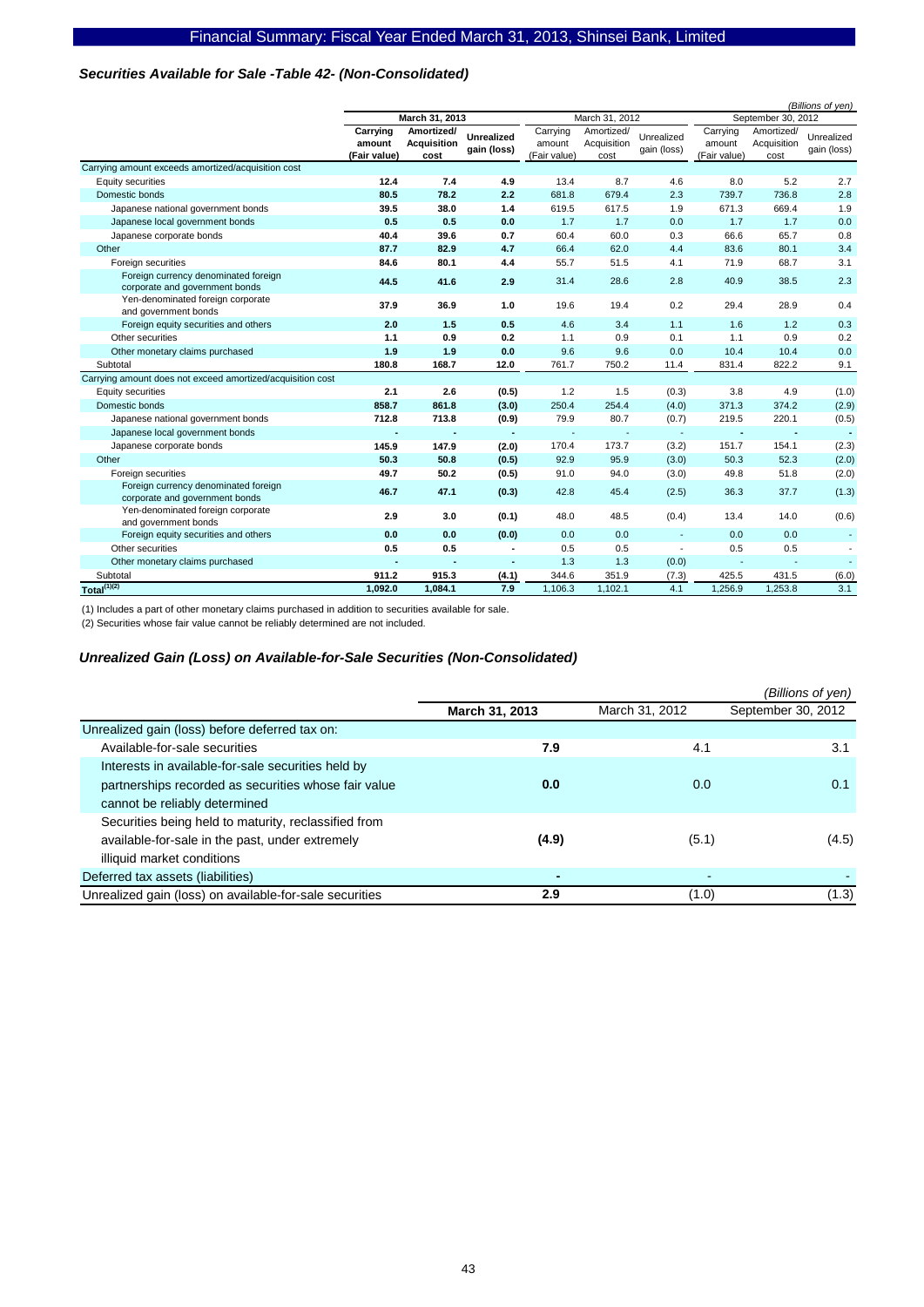### *Hedge-Accounting Derivative Transactions -Table 43- (Non-Consolidated)*

|                                   |                   |                           |                 | (Billions of yen) |  |  |  |
|-----------------------------------|-------------------|---------------------------|-----------------|-------------------|--|--|--|
|                                   | March 31, 2013    |                           |                 |                   |  |  |  |
| <b>Notional Principal Amount</b>  | 1 year<br>or less | Over 1 year to<br>5 years | Over<br>5 years | Total             |  |  |  |
| Interest rate swaps:              |                   |                           |                 |                   |  |  |  |
| Receive fixed and pay floating    | 209.5             | 315.2                     | 89.0            | 613.8             |  |  |  |
| Receive floating and pay fixed    | 12.4              | 83.2                      | 141.3           | 237.1             |  |  |  |
| Receive floating and pay floating |                   |                           |                 |                   |  |  |  |
| Total notional principal amount   | 222.0             | 398.5                     | 230.3           | 850.9             |  |  |  |
| Currency swaps                    |                   |                           |                 |                   |  |  |  |
| Total notional principal amount   | 23.8              | 9.4                       |                 | 33.3              |  |  |  |

### *Employees' Retirement Benefit -Table 44- (Non-Consolidated)*

### **Projected Benefit Obligation (Non-Consolidated)**

|                                                     |                 | (Billions of yen) |
|-----------------------------------------------------|-----------------|-------------------|
|                                                     |                 | Mar 31, 2013      |
| Projected benefit obligation                        | (A)             | 58.5              |
| Discount rate                                       |                 | 1.2%              |
| Fair value of plan assets                           | (B)             | 51.2              |
| Prepaid pension cost                                | (C)             | (1.5)             |
| Unrecognized prior service cost                     | (D)             | (1.3)             |
| Unrecognized net actuarial losses                   | (E)             | 8.9               |
| Other (Unrecognized obligation at transition, etc.) | (F)             | 1.2               |
| Reserve for retirement benefits                     | $(A-B-C-D-E-F)$ |                   |

### **Pension Expenses (Non-Consolidated)**

|                                                       | (Billions of yen) |
|-------------------------------------------------------|-------------------|
|                                                       | FY2012            |
|                                                       | $(12$ months)     |
| Service cost                                          | 1.9               |
| Interest                                              | 1.1               |
| Expected return on plan assets                        | (1.0)             |
| Amortization of prior service cost                    | (0.3)             |
| Amortization of net actuarial losses                  | 2.0               |
| Amortization of unrecognized obligation at transition | 0.6               |
| Other (extraordinary severance benefit expense, etc.) | 0.1               |
| Net periodic retirement benefit cost                  | 4.6               |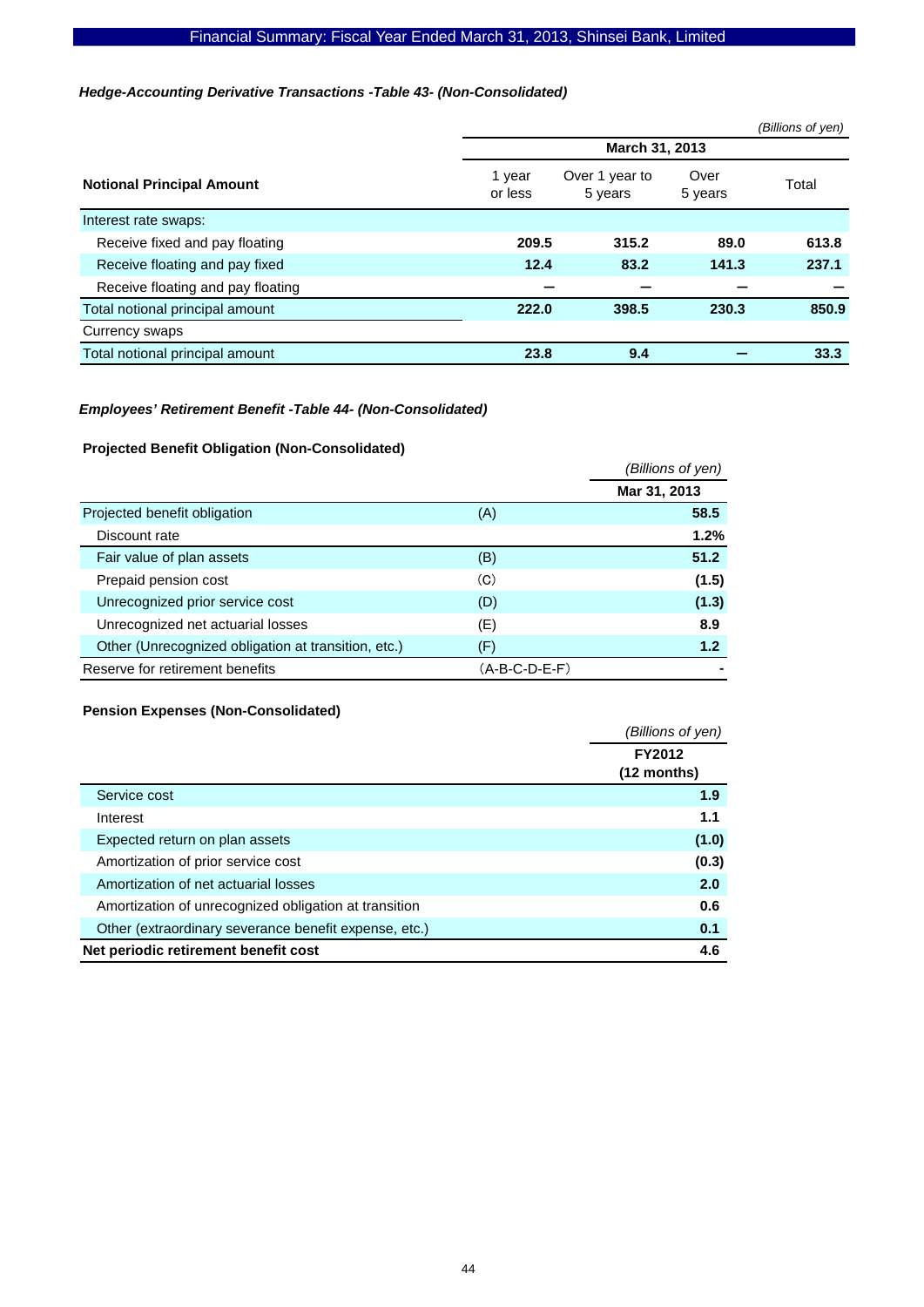# *Capital Adequacy Data-Table 45- (Non-Consolidated)*  (1)

|                               | (Billions of yen, except percentages) |                           |           |                |           |  |
|-------------------------------|---------------------------------------|---------------------------|-----------|----------------|-----------|--|
|                               | <b>Mar 31</b><br>2013                 | Mar <sub>31</sub><br>2012 | Change    | Sep 30<br>2012 | Change    |  |
|                               | (a)                                   | (b)                       | $(a)-(b)$ | (c)            | $(a)-(c)$ |  |
| Basic items (Tier I)          | 690.4                                 | 662.3                     | 28.1      | 679.5          | 10.9      |  |
| Supplementary items (Tier II) | 172.2                                 | 189.9                     | (17.7)    | 179.8          | (7.6)     |  |
| <b>Deduction</b>              | (39.0)                                | (76.1)                    | 37.1      | (44.2)         | 5.2       |  |
| Total capital <sup>(2)</sup>  | 823.7                                 | 776.1                     | 47.5      | 815.1          | 8.5       |  |
| <b>Risk assets</b>            | 5,754.6                               | 5,923.6                   | (168.9)   | 5,786.7        | (32.1)    |  |
| Capital adequacy ratio        | 14.31%                                | 13.10%                    |           | 14.08%         |           |  |
| Tier I capital ratio          | 11.99%                                | 11.18%                    |           | 11.74%         |           |  |

(1) Calculated according to Basel II, F-IRB. Figures are calculated in accordance with FSA Notification Number 79 issued in December 2008 and FSA Notification Number 56 issued in June 2012 (special treatment of FSA Notification Number 19 issued in 2006). As a result, ¥1.0 billion of net unrealized losses on securities available-for-sale, net of taxes, as of March 31, 2012 and ¥1.3 billion as of September 30, 2012 are not included in BIS capital. Net unrealized gains on securities available-for-sale were recorded as of March 31, 2013.

(2) Non-Consolidated total required capital is ¥302.7 billion as at March 31, 2013, ¥352.5 billion as at March 31, 2012 and ¥313.1 billion as at September 30, 2012.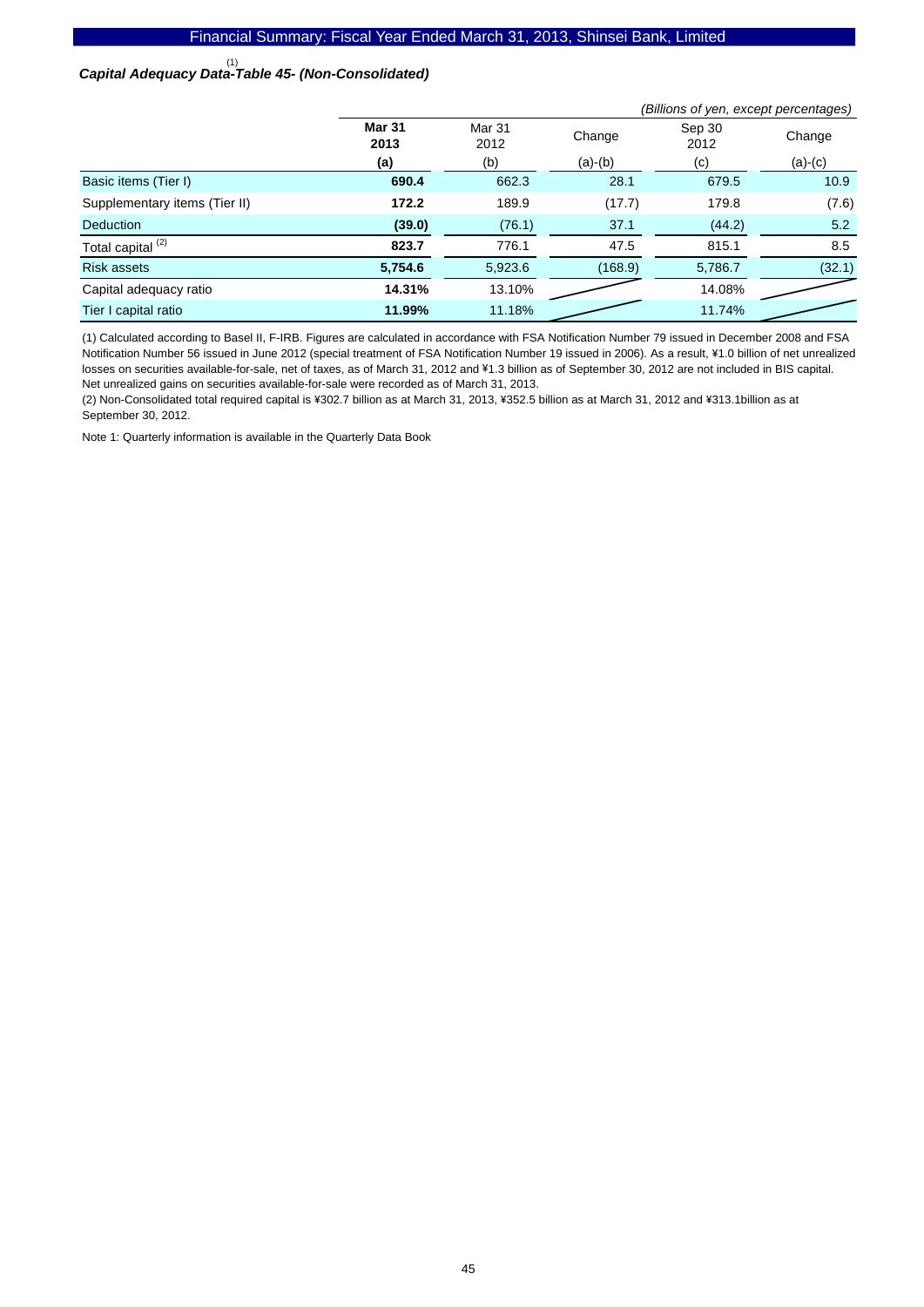*Non-Consolidated Balance Sheets (Non-Consolidated)* 

**Assets** 

|                                                       |                       |                           | (Millions of yen) |
|-------------------------------------------------------|-----------------------|---------------------------|-------------------|
|                                                       | <b>Mar 31</b><br>2013 | Mar <sub>31</sub><br>2012 | Change            |
|                                                       | (a)                   | (b)                       | $(a)-(b)$         |
| < <assets>&gt;</assets>                               |                       |                           |                   |
| Cash and due from banks                               | 546,411               | 330,047                   | 216,363           |
| Call loans                                            | 18,806                | 15,745                    | 3,060             |
| Receivables under resale agreements                   | 78,507                | 18,362                    | 60,145            |
| Receivables under securities borrowing transactions   |                       | 57,647                    | (57, 647)         |
| Other monetary claims purchased                       | 198,768               | 210,693                   | (11, 925)         |
| <b>Trading assets</b>                                 | 258,902               | 156,661                   | 102,240           |
| Monetary assets held in trust                         | 255,505               | 307,526                   | (52,020)          |
| <b>Securities</b>                                     | 2,282,624             | 2,286,669                 | (4,045)           |
| Valuation allowance for investments                   | (3, 370)              | (3,370)                   |                   |
| Loans and bills discounted                            | 4,224,433             | 4,102,638                 | 121,795           |
| Foreign exchanges                                     | 33,857                | 18,896                    | 14,961            |
| Other assets                                          | 476,920               | 450,254                   | 26,665            |
| Other                                                 | 476,920               | 450,254                   | 26,665            |
| Premises and equipment                                | 19,600                | 21,471                    | (1, 871)          |
| Intangible assets                                     | 9,333                 | 10,650                    | (1, 316)          |
| Deferred issuance expenses for debentures             | 95                    | 135                       | (40)              |
| Deferred tax assets                                   | 1,210                 |                           | 1,210             |
| Customers' liabilities for acceptances and guarantees | 12,566                | 11,600                    | 966               |
| Reserve for credit losses                             | (106, 518)            | (121, 193)                | 14,674            |
| <b>Total assets</b>                                   | 8,307,655             | 7,874,437                 | 433,217           |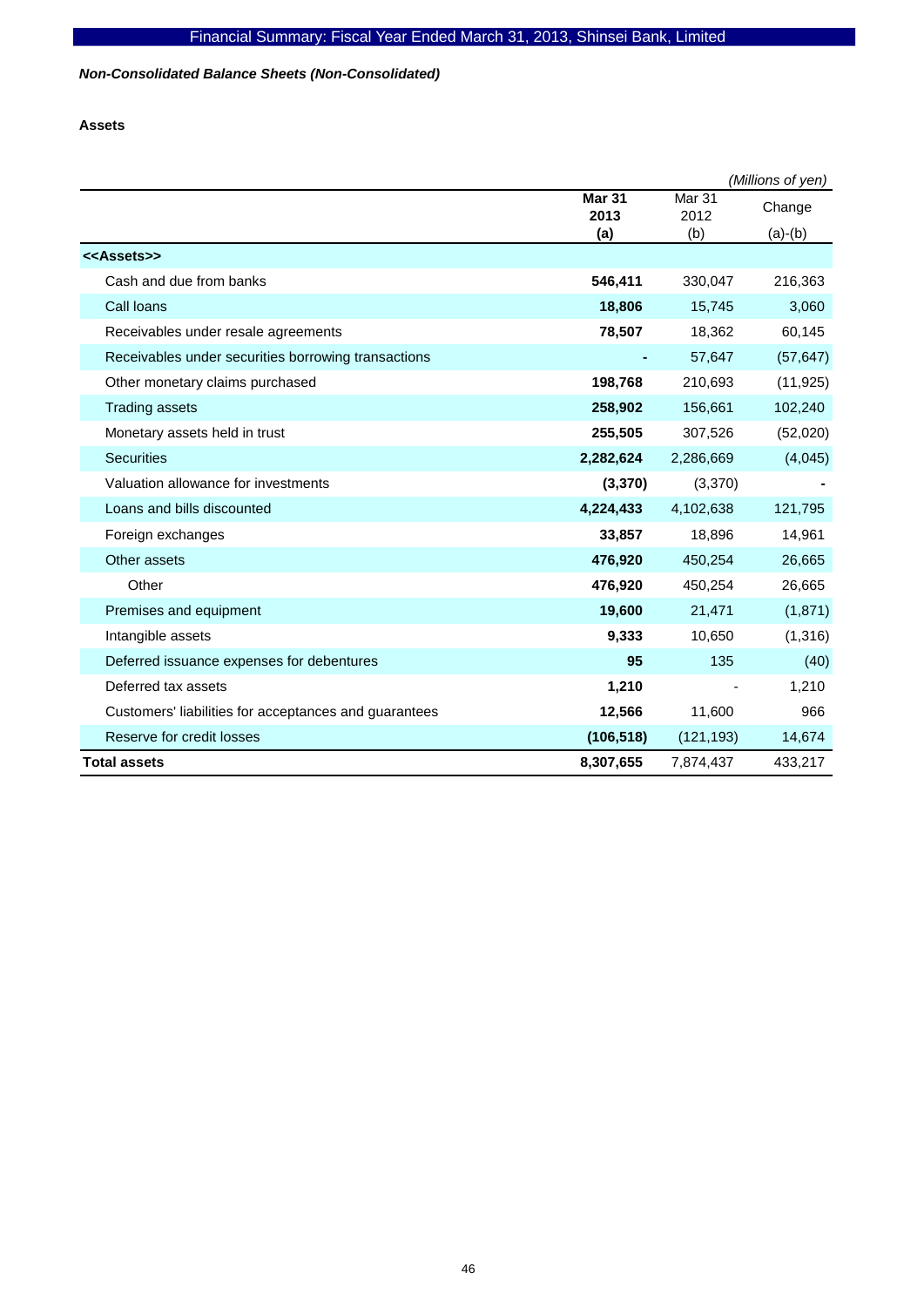**Liabilities and Equity** 

|                                                              |                       |                | (Millions of yen) |
|--------------------------------------------------------------|-----------------------|----------------|-------------------|
|                                                              | <b>Mar 31</b><br>2013 | Mar 31<br>2012 | Change            |
|                                                              | (a)                   | (b)            | $(a)-(b)$         |
| < <liabilities>&gt;</liabilities>                            |                       |                |                   |
| Deposits                                                     | 5,631,651             | 5,610,134      | 21,516            |
| Negotiable certificates of deposit                           | 204,600               | 178,084        | 26,515            |
| <b>Debentures</b>                                            | 265,042               | 296,839        | (31, 797)         |
| Call money                                                   | 170,094               | 210,163        | (40,069)          |
| Payables under securities lending transactions               | 28,377                | 91,805         | (63, 428)         |
| <b>Trading liabilities</b>                                   | 226,202               | 127,697        | 98,505            |
| Borrowed money                                               | 479,854               | 245,728        | 234,126           |
| Foreign exchanges                                            | 368                   | 184            | 184               |
| Corporate bonds                                              | 220,713               | 212,235        | 8,477             |
| <b>Other liabilities</b>                                     | 398,199               | 240,790        | 157,409           |
| Income taxes payable                                         | 317                   | 369            | (52)              |
| Lease obligations                                            | 1                     | $\overline{2}$ | (1)               |
| Asset retirement obligations                                 | 6,986                 | 6,751          | 234               |
| Other                                                        | 390,894               | 233,666        | 157,228           |
| Accrued employees' bonuses                                   | 4,091                 | 3,728          | 363               |
| Deferred tax liabilities                                     |                       | 1,265          | (1, 265)          |
| Acceptances and guarantees                                   | 12,566                | 11,600         | 966               |
| <b>Total liabilities</b>                                     | 7,641,761             | 7,230,258      | 411,503           |
| < <equity>&gt;</equity>                                      |                       |                |                   |
| Shareholders' equity:                                        |                       |                |                   |
| Common stock                                                 | 512,204               | 512,204        |                   |
| Capital surplus                                              | 79,465                | 79,465         |                   |
| Additional paid-in capital                                   | 79,465                | 79,465         |                   |
| Retained earnings                                            | 151,223               | 129,221        | 22,002            |
| Legal reserve                                                | 12,097                | 11,566         | 530               |
| Other retained earnings                                      | 139,126               | 117,654        | 21,471            |
| Unappropriated retained earnings                             | 139,126               | 117,654        | 21,471            |
| Treasury stock, at cost                                      | (72, 558)             | (72, 558)      |                   |
| Total shareholders' equity                                   | 670,335               | 648,332        | 22,002            |
| Net unrealized gain (loss) and translation adjustments       |                       |                |                   |
| Unrealized gain (loss) on available-for-sale securities      | 2,976                 | (1,031)        | 4,008             |
| Deferred gain (loss) on derivatives under hedge accounting   | (8,657)               | (4, 476)       | (4, 180)          |
| Total net unrealized gain (loss) and translation adjustments | (5,680)               | (5,508)        | (172)             |
| Stock acquisition rights                                     | 1,238                 | 1,354          | (115)             |
| <b>Total equity</b>                                          | 665,893               | 644,178        | 21,714            |
| <b>Total liabilities and equity</b>                          | 8,307,655             | 7,874,437      | 433,217           |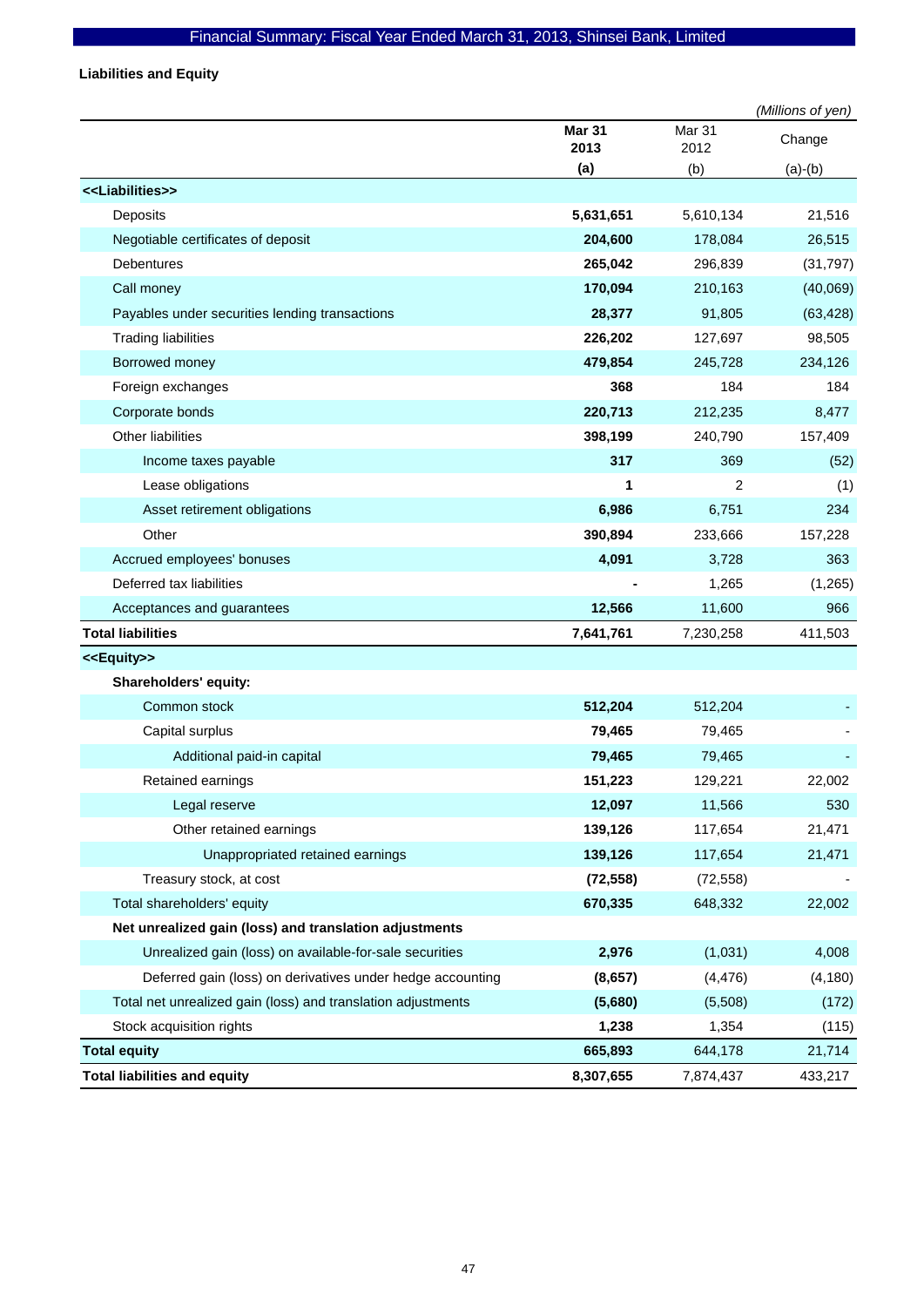### *Non-Consolidated Statements of Operations (Non-Consolidated)*

|                                        | (Millions of yen, except percentages) |             |           |         |
|----------------------------------------|---------------------------------------|-------------|-----------|---------|
|                                        | FY2012                                | FY2011      | Change    |         |
|                                        | (12 months)                           | (12 months) | Amount    | %       |
| <b>Ordinary income</b>                 | 161,220                               | 175,252     | (14, 031) | (8.0)   |
| Interest income                        | 96,029                                | 109,976     | (13,946)  | (12.7)  |
| Interest on loans and bills discounted | 67,040                                | 63,986      | 3,053     | 4.8     |
| Interest and dividends on securities   | 26,144                                | 42,800      | (16, 656) | (38.9)  |
| Other interest income                  | 2,845                                 | 3,189       | (344)     | (10.8)  |
| Fees and commissions income            | 17,004                                | 15,447      | 1,557     | 10.1    |
| Trading income                         | 17,006                                | 16,697      | 309       | 1.9     |
| Other business income                  | 11,925                                | 4,521       | 7,403     | 163.7   |
| Other ordinary income                  | 19,254                                | 28,610      | (9, 355)  | (32.7)  |
| <b>Ordinary expenses</b>               | 135,510                               | 157,132     | (21, 621) | (13.8)  |
| Interest expenses                      | 35,895                                | 42,078      | (6, 182)  | (14.7)  |
| Interest on deposits                   | 23,085                                | 28,682      | (5,596)   | (19.5)  |
| Interest on corporate bonds            | 8,381                                 | 8,613       | (231)     | (2.7)   |
| Other interest expenses                | 4,428                                 | 4,783       | (354)     | (7.4)   |
| Fees and commissions expenses          | 11,865                                | 9,673       | 2,191     | 22.7    |
| <b>Trading losses</b>                  | 2,427                                 | 3,209       | (782)     | (24.4)  |
| Other business expenses                | 5,551                                 | 11,447      | (5,895)   | (51.5)  |
| General and administrative expenses    | 69,701                                | 65,101      | 4,600     | 7.1     |
| Other ordinary expenses                | 10,068                                | 25,621      | (15, 552) | (60.7)  |
| <b>Ordinary profit</b>                 | 25,710                                | 18,119      | 7,590     | 41.9    |
| Extraordinary gains                    | 107                                   | 72          | 34        | 47.2    |
| <b>Extraordinary losses</b>            | 2,410                                 | 1,949       | 461       | 23.7    |
| Income before income taxes             | 23,406                                | 16,243      | 7,163     | 44.1    |
| Income taxes (benefit):                |                                       |             |           |         |
| Income taxes (benefit) - current       | (789)                                 | 163         | (952)     | (584.0) |
| Income taxes (benefit) - deferred      | (460)                                 | 2,185       | (2,645)   | (121.1) |
| Total income taxes (benefit)           | (1, 249)                              | 2,348       | (3,597)   | (153.2) |
| Net income                             | 24,656                                | 13,894      | 10,761    | 77.5    |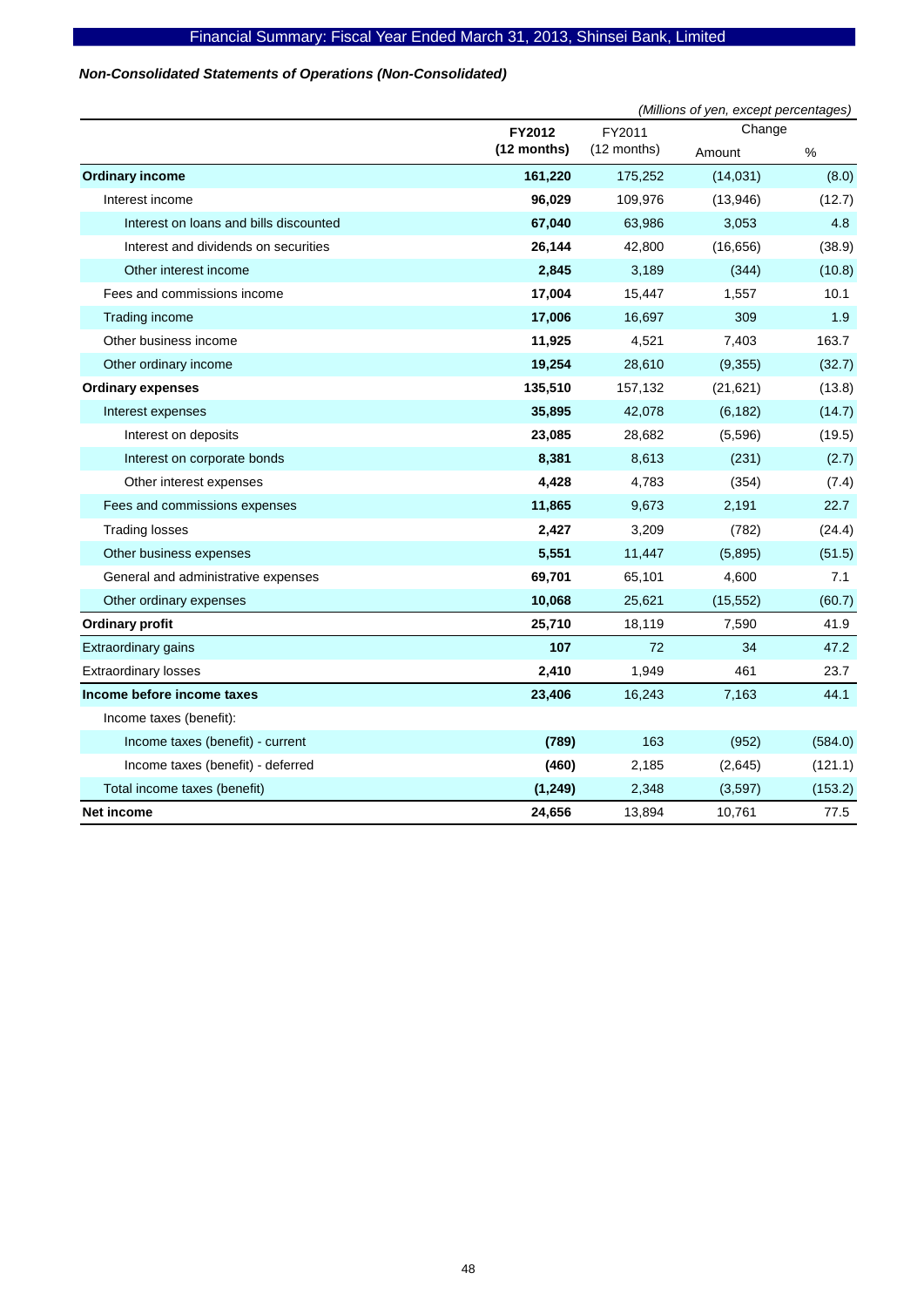### *Non-Consolidated Statements of Changes in Equity (Non-Consolidated)*

|                                   |             | (Millions of yen) |
|-----------------------------------|-------------|-------------------|
|                                   | FY2012      | FY2011            |
|                                   | (12 months) | (12 months)       |
| <b>Shareholders' equity</b>       |             |                   |
| Common stock:                     |             |                   |
| Balance at beginning of the year  | 512,204     | 512,204           |
| Changes during the year           |             |                   |
| Total changes during the year     |             |                   |
| Balance at end of the year        | 512,204     | 512,204           |
| Capital surplus:                  |             |                   |
| Additional paid-in capital:       |             |                   |
| Balance at beginning of the year  | 79,465      | 79,465            |
| Changes during the year           |             |                   |
| Total changes during the year     |             |                   |
| Balance at end of the year        | 79,465      | 79,465            |
| Total capital surplus:            |             |                   |
| Balance at beginning of the year  | 79,465      | 79,465            |
| Changes during the year           |             |                   |
| Total changes during the year     |             |                   |
| Balance at end of the year        | 79,465      | 79,465            |
| Retained earnings:                |             |                   |
| Legal reserve:                    |             |                   |
| Balance at beginning of the year  | 11,566      | 11,035            |
| Changes during the year           |             |                   |
| <b>Dividends</b>                  | 530         | 530               |
| Total changes during the year     | 530         | 530               |
| Balance at end of the year        | 12,097      | 11,566            |
| Other retained earnings:          |             |                   |
| Unappropriated retained earnings: |             |                   |
| Balance at beginning of the year  | 117,654     | 106,944           |
| Changes during the year           |             |                   |
| <b>Dividends</b>                  | (3, 184)    | (3, 184)          |
| Net income                        | 24,656      | 13,894            |
| Total changes during the year     | 21,471      | 10,710            |
| Balance at end of the year        | 139,126     | 117,654           |
| Total retained earnings:          |             |                   |
| Balance at beginning of the year  | 129,221     | 117,980           |
| Changes during the year           |             |                   |
| <b>Dividends</b>                  | (2,653)     | (2,653)           |
| Net income                        | 24,656      | 13,894            |
| Total changes during the year     | 22,002      | 11,240            |
| Balance at end of the year        | 151,223     | 129,221           |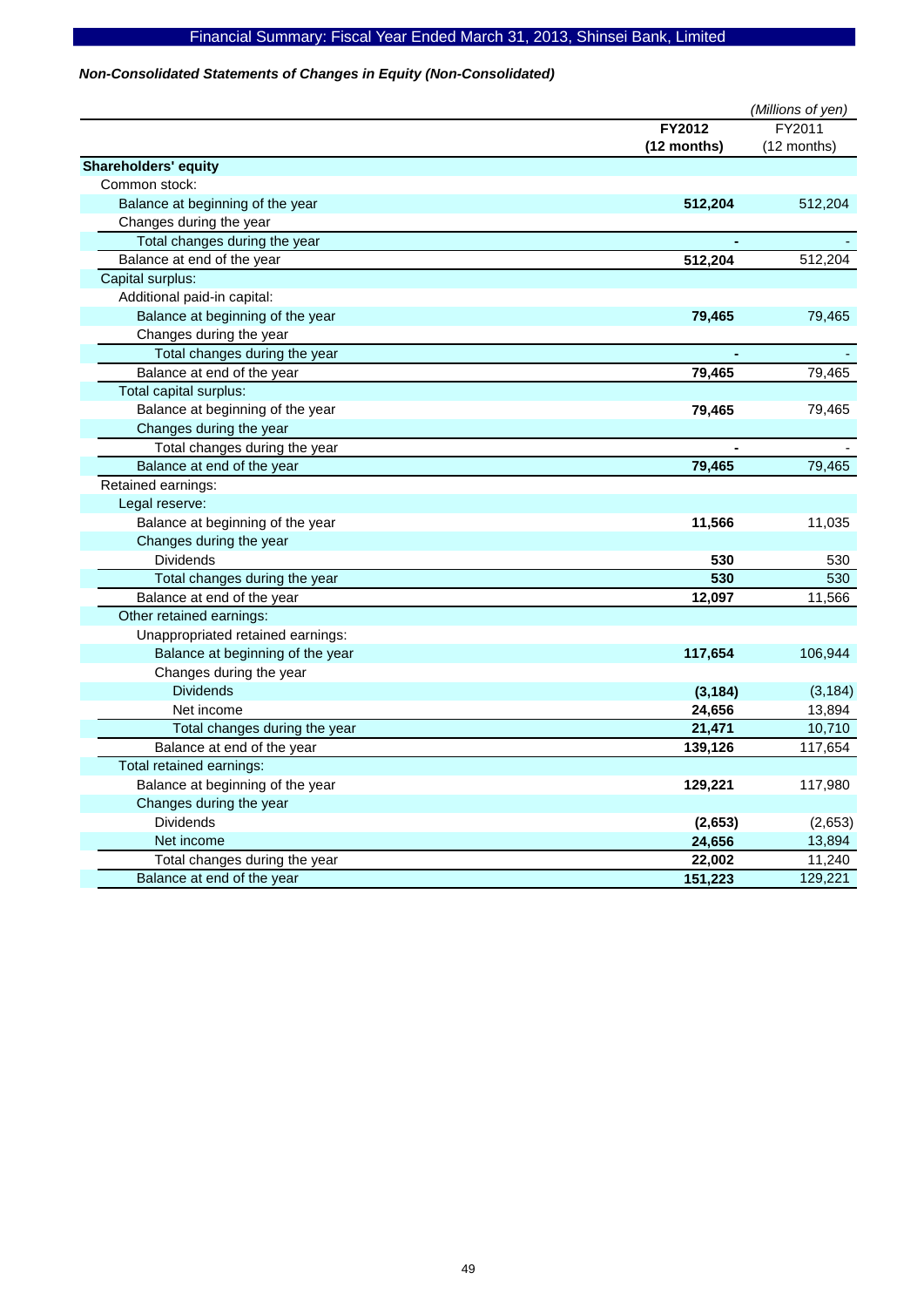|                                                               |             | (Millions of yen) |
|---------------------------------------------------------------|-------------|-------------------|
|                                                               | FY2012      | FY2011            |
|                                                               | (12 months) | (12 months)       |
| Treasury stock, at cost:                                      |             |                   |
| Balance at beginning of the year                              | (72, 558)   | (72, 558)         |
| Changes during the year                                       |             |                   |
| Total changes during the year                                 |             |                   |
| Balance at end of the year                                    | (72, 558)   | (72, 558)         |
| Total shareholders' equity:                                   |             |                   |
| Balance at beginning of the year                              | 648,332     | 637,091           |
| Changes during the year                                       |             |                   |
| <b>Dividends</b>                                              | (2,653)     | (2,653)           |
| Net income                                                    | 24,656      | 13,894            |
| Total changes during the year                                 | 22,002      | 11,240            |
| Balance at end of the year                                    | 670,335     | 648,332           |
| Net unrealized gain (loss) and translation adjustments        |             |                   |
| Unrealized gain (loss) on available-for-sale securities:      |             |                   |
| Balance at beginning of the year                              | (1,031)     | (15, 346)         |
| Changes during the year                                       |             |                   |
| Net changes during the year excluding shareholders' equity    | 4,008       | 14,314            |
| Total changes during the year                                 | 4,008       | 14,314            |
| Balance at end of the year                                    | 2,976       | (1,031)           |
| Deferred gain (loss) on derivatives under hedge accounting:   |             |                   |
| Balance at beginning of the year                              | (4, 476)    | (4, 452)          |
| Changes during the year                                       |             |                   |
| Net changes during the year excluding shareholders' equity    | (4, 180)    | (24)              |
| Total changes during the year                                 | (4, 180)    | (24)              |
| Balance at end of the year                                    | (8,657)     | (4, 476)          |
| Total net unrealized gain (loss) and translation adjustments: |             |                   |
| Balance at beginning of the year                              | (5,508)     | (19, 799)         |
| Changes during the year                                       |             |                   |
| Net changes during the year excluding shareholders' equity    | (172)       | 14,290            |
| Total changes during the year                                 | (172)       | 14,290            |
| Balance at end of the year                                    | (5,680)     | (5,508)           |
| <b>Stock acquisition rights</b>                               |             |                   |
| Balance at beginning of the year                              | 1,354       | 1,413             |
| Changes during the year                                       |             |                   |
| Net changes during the year excluding shareholders' equity    | (115)       | (58)              |
| Total changes during the year                                 | (115)       | (58)              |
| Balance at end of the year                                    | 1,238       | 1,354             |
| <b>Total equity</b>                                           |             |                   |
| Balance at beginning of the year                              | 644,178     | 618,705           |
| Changes during the year                                       |             |                   |
| <b>Dividends</b>                                              | (2,653)     | (2,653)           |
| Net income                                                    | 24,656      | 13,894            |
| Net changes during the year excluding shareholders' equity    | (288)       | 14,232            |
| Total changes during the year                                 | 21,714      | 25,473            |
| Balance at end of the year                                    | 665,893     | 644,178           |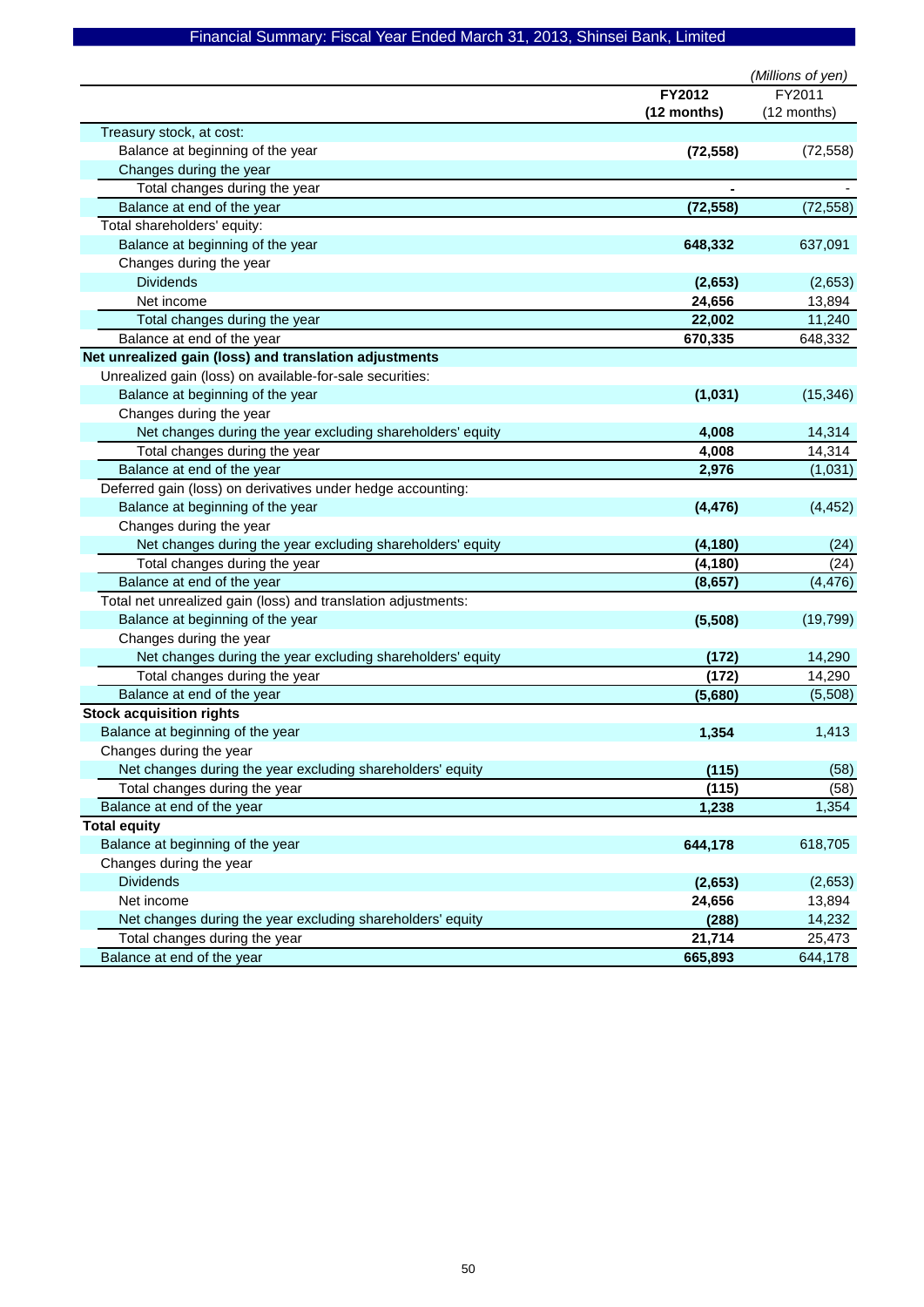### **Section 3. Earnings Forecast -Table 46- (Consolidated and Non-Consolidated)**

|                               |                           | (Billions of yen) |  |  |
|-------------------------------|---------------------------|-------------------|--|--|
| (Consolidated)                | <b>Fiscal year ending</b> | Fiscal year ended |  |  |
|                               | <b>March 2014</b>         | <b>March 2013</b> |  |  |
|                               | (FY2013)                  | (FY2012)          |  |  |
|                               | <b>Forecast</b>           | Actual            |  |  |
| Net income                    | 48.0                      | 51.0              |  |  |
| Cash basis net income *       | 56.0                      | 60.4              |  |  |
|                               |                           |                   |  |  |
| (Non-Consolidated)            | <b>Fiscal year ending</b> | Fiscal year ended |  |  |
|                               | <b>March 2014</b>         | <b>March 2013</b> |  |  |
|                               | (FY2013)                  | (FY2012)          |  |  |
|                               | <b>Forecast</b>           | Actual            |  |  |
| Net business profit           | 36.2                      | 25.9              |  |  |
| Net income                    | 26.0                      | 24.6              |  |  |
| Dividends (per share in yen): |                           |                   |  |  |

**Common stock** 1.00 1.00

Above forecasts are based on current assumptions of future events and trends, which may be incorrect.

Actual results may differ materially from those in the statements as a result of various factors.

\*Cash-basis figures are calculated by excluding amortization of goodwill and other intangible assets, net of tax benefit

Full fiscal year 2013 consolidated reported basis net income forecast at 48.0 billion yen, and consolidated cash basis net income forecast at 56.0 billion yen, as we envisage achieving stable normal earnings, free from the impact of non-recurring items going forward as a result of the measures taken to date in previous fiscal years. Non-consolidated net income forecast at 26.0 billion yen as outlined in our Revitalization Plan. Dividends on common shares forecast at 1 yen per share, also as outlined in our Revitalization Plan.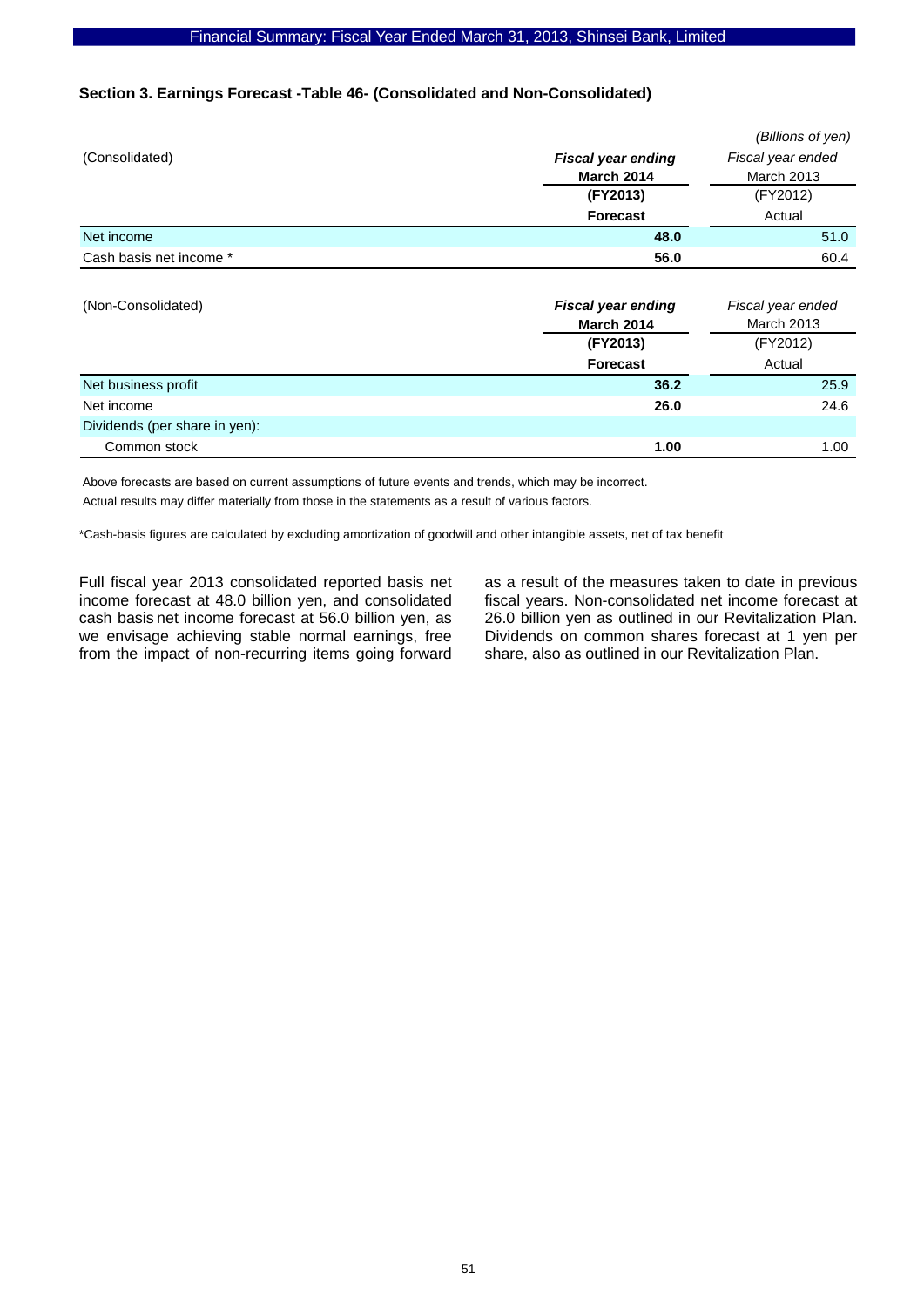### **Section 4. Exposure to Securitized Products and Related Investments (Non-Consolidated)**

# *Balance of Securitized Products (Breakdown by Region and Type of Securities) -Table 47- (Non-Consolidated)*  (1)

|                                                |                          |                                                                           |                          |                          |                              |                       |                     |                        | (Billions of yen)        |
|------------------------------------------------|--------------------------|---------------------------------------------------------------------------|--------------------------|--------------------------|------------------------------|-----------------------|---------------------|------------------------|--------------------------|
|                                                |                          | <b>Credit Ratings</b><br>of Securities <sup>(2)</sup><br>(March 31, 2013) | A or                     |                          | <b>Mar 31</b><br>2013<br>(a) | Mar 31<br>2012<br>(b) | Change<br>$(a)-(b)$ | Sept 30<br>2012<br>(c) | Change<br>$(a)-(c)$      |
|                                                | AAA                      | AA                                                                        | lower                    | N/A                      |                              |                       |                     |                        |                          |
| <b>RMBS</b>                                    | 22%                      | 3%                                                                        | 2%                       | 73%                      | 33.0                         | 36.3                  | (3.3)               | 34.8                   | (1.7)                    |
| Japan                                          | 22%                      | 3%                                                                        | 2%                       | 73%                      | 33.0                         | 36.3                  | (3.3)               | 34.8                   | (1.7)                    |
| <b>U.S.</b>                                    | $\sim$                   | L.                                                                        | L,                       | L,                       | $0.0^{(4)}$                  | 0.0                   | 0.0                 | 0.0                    | 0.0                      |
| Europe                                         |                          |                                                                           |                          | $\overline{a}$           | $\overline{\phantom{a}}$     | $\overline{a}$        |                     |                        | $\overline{\phantom{a}}$ |
| Other                                          | $\sim$                   | ÷,                                                                        | ä,                       | ÷.                       | $\blacksquare$               | $\blacksquare$        | ä,                  | $\blacksquare$         | $\blacksquare$           |
| <b>CMBS</b>                                    |                          |                                                                           |                          | ÷,                       | $\blacksquare$               | 0.0                   | 0.0                 | 0.0                    | 0.0                      |
| Japan                                          | ÷,                       |                                                                           | L,                       | ÷,                       | $\blacksquare$               | 0.0                   | 0.0                 | 0.0                    | 0.0                      |
| U.S.                                           | $\overline{a}$           | $\overline{a}$                                                            | $\overline{a}$           | $\overline{a}$           | $\blacksquare$               | $\overline{a}$        |                     | $\overline{a}$         | $\blacksquare$           |
| Europe                                         |                          |                                                                           |                          |                          | $\blacksquare$               | ÷,                    | $\blacksquare$      | $\blacksquare$         | $\blacksquare$           |
| Other                                          | $\sim$                   | $\overline{a}$                                                            | $\overline{a}$           | ÷,                       | $\blacksquare$               | $\Box$                | $\overline{a}$      | $\blacksquare$         | $\overline{\phantom{a}}$ |
| <b>CLO</b>                                     | 17%                      | 82%                                                                       | 0%                       | 1%                       | 45.1                         | 41.6                  | 3.5                 | 38.9                   | 6.1                      |
| Japan                                          | $\overline{\phantom{a}}$ | ÷,                                                                        | $\overline{\phantom{a}}$ | ÷,                       | $\overline{a}$               | $\overline{a}$        | $\overline{a}$      | ÷,                     | $\overline{\phantom{a}}$ |
| U.S.                                           | 22%                      | 77%                                                                       | 0%                       | 2%                       | 35.0                         | 31.7                  | 3.2                 | 30.1                   | 4.9                      |
| Europe                                         | 0%                       | 100%                                                                      | 0%                       | 0%                       | 10.0                         | 9.8                   | 0.2                 | 8.8                    | 1.2                      |
| Other                                          | ÷.                       | ÷.                                                                        | ÷.                       | ÷.                       | ÷,                           | ä,                    | ä,                  | ä,                     | $\mathbb{Z}$             |
| <b>ABS CDO (Resecuritized Products)</b>        | $\overline{\phantom{a}}$ | $\overline{a}$                                                            | $\overline{a}$           | $\overline{\phantom{a}}$ | $\blacksquare$               | $\overline{a}$        | ÷,                  | $\blacksquare$         | $\blacksquare$           |
| Japan                                          | ÷                        |                                                                           |                          | L.                       | $\blacksquare$               | ä,                    | L,                  | $\blacksquare$         |                          |
| U.S.                                           | $\overline{\phantom{a}}$ | $\overline{a}$                                                            | $\overline{a}$           | $\overline{a}$           | $\blacksquare$               | $\overline{a}$        | $\overline{a}$      | $\overline{a}$         | $\blacksquare$           |
| Europe                                         |                          |                                                                           |                          |                          |                              | ä,                    |                     |                        | ÷,                       |
| Other                                          | $\overline{a}$           | $\overline{a}$                                                            | $\mathbf{r}$             | ÷,                       | $\overline{\phantom{a}}$     | $\overline{a}$        | $\overline{a}$      | $\blacksquare$         | $\overline{\phantom{a}}$ |
| <b>Total</b>                                   | 19%                      | 48%                                                                       | 1%                       | 32%                      | 78.1                         | 77.9                  | 0.1                 | 73.7                   | 4.3                      |
| Japan                                          | 22%                      | 3%                                                                        | 2%                       | 73%                      | 33.0                         | 36.3                  | (3.3)               | 34.8                   | (1.7)                    |
| U.S.                                           | 22%                      | 77%                                                                       | 0%                       | 2%                       | 35.0                         | 31.7                  | 3.2                 | 30.1                   | 4.9                      |
| Europe                                         | 0%                       | 100%                                                                      | $0\%$                    | 0%                       | 10.0                         | 9.8                   | 0.2                 | 8.8                    | $1.2$                    |
| Other                                          | ÷.                       |                                                                           | ÷.                       | ÷                        | $\blacksquare$               | $\sim$                | ÷.                  | ÷.                     | $\sim$                   |
|                                                |                          |                                                                           |                          |                          |                              |                       |                     |                        |                          |
| <b>Securities</b>                              |                          |                                                                           |                          |                          | 45.1                         | 41.6                  | 3.5                 | 38.9                   | 6.1                      |
| <b>RMBS</b>                                    |                          |                                                                           |                          |                          | $0.0^{(4)}$                  | 0.0                   | (0.0)               | 0.0                    | 0.0                      |
| <b>CMBS</b>                                    |                          |                                                                           |                          |                          | ä,                           | 0.0                   | (0.0)               | 0.0                    | 0.0                      |
| CLO                                            |                          |                                                                           |                          |                          | 45.1                         | 41.6                  | 3.5                 | 38.9                   | 6.1                      |
| ABS CDO                                        |                          |                                                                           |                          |                          |                              | $\blacksquare$        |                     |                        | $\sim$                   |
| Other monetary claims purchased <sup>(3)</sup> |                          |                                                                           |                          |                          | 33.0                         | 36.3                  | (3.3)               | 34.8                   | (1.7)                    |
| RMBS (Japan)                                   |                          |                                                                           |                          |                          | 33.0                         | 36.3                  | (3.3)               | 34.8                   | (1.7)                    |
| CMBS (Japan)                                   |                          |                                                                           |                          |                          | $\blacksquare$               | 0.0                   | 0.0                 | 0.0                    | $0.0\,$                  |
| CLO (Japan)                                    |                          |                                                                           |                          |                          | $\blacksquare$               | ÷,                    | ä,                  | $\blacksquare$         | ÷                        |
| ABS CDO (Japan)                                |                          |                                                                           |                          |                          |                              | $\blacksquare$        |                     | $\blacksquare$         |                          |
| <b>Total</b>                                   |                          |                                                                           |                          |                          | 78.1                         | 77.9                  | 0.1                 | 73.7                   | 4.3                      |

(1) The amount is the outstanding balance, after mark-downs and other comprehensive income (OCI) adjustments, at the end of each period. This table excludes securitized products backed by consumer loans, credit card loans, and other similar exposure to individuals.

(2) Based on ratings by S&P or ratings equivalent to S&P ratings matrix as of March 31, 2013. The "N/A" rating for Japanese RMBS represents senior portions of other monetary claims purchased for the purpose of warehousing for future securitization.

(3) Includes Japanese RMBS recorded as monetary assets held in trust of \5.1 billion as at March 31, 2013.

(4) Residual value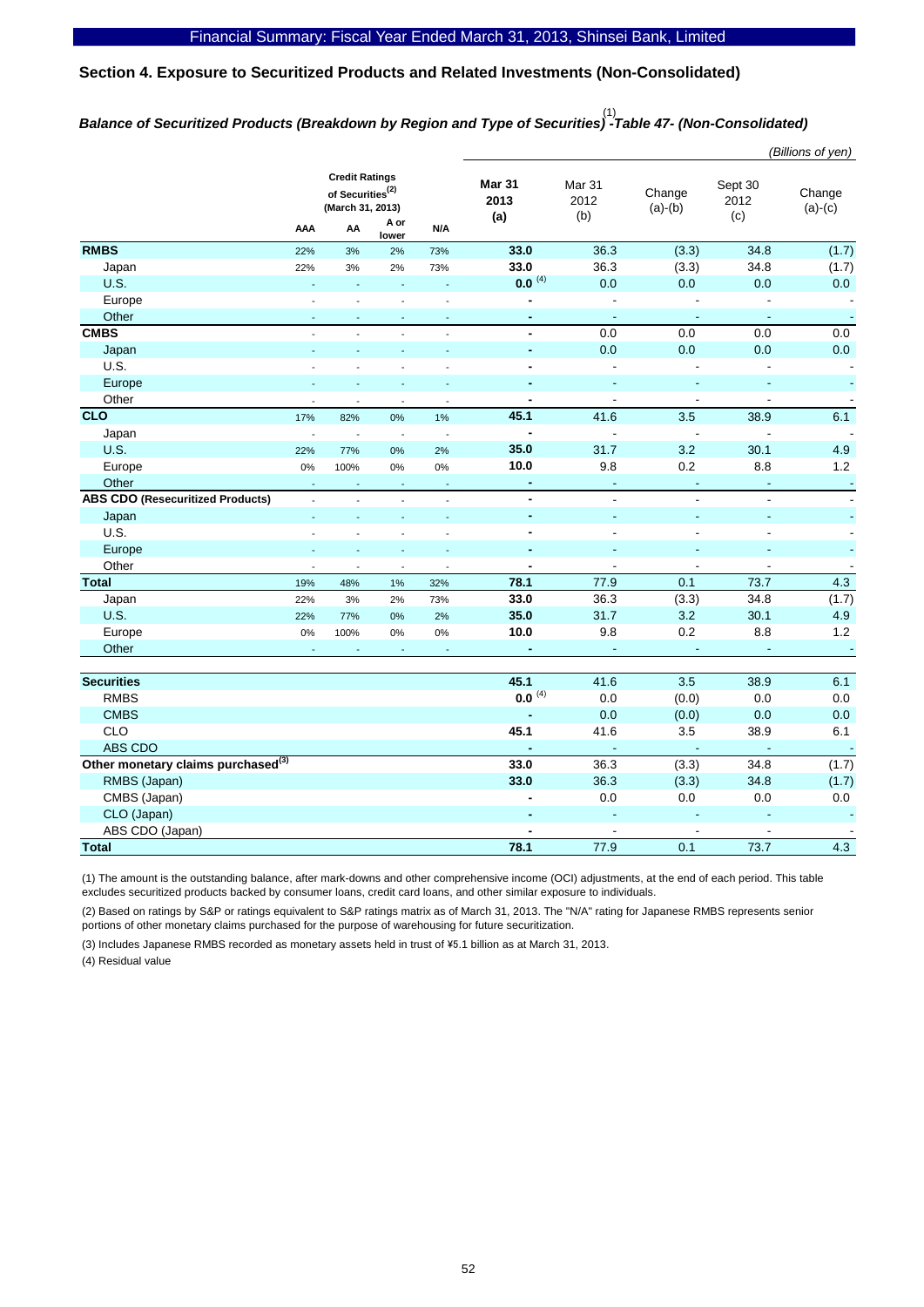Securitized Products, Recorded under "Securities" and "Other Monetary Claims Purchased" and OCI<sup>(1)</sup>-Table 48-*(Non-Consolidated)* 

|                                                                           |                                                       |                            |                                     | (Billions of yen, except percentages)      |  |
|---------------------------------------------------------------------------|-------------------------------------------------------|----------------------------|-------------------------------------|--------------------------------------------|--|
| <b>Securities</b>                                                         | As of March 31, 2013                                  |                            |                                     |                                            |  |
|                                                                           | <b>Balance before</b><br>Mark-to-Market<br>Evaluation | Market Value or<br>Balance | Unrealized<br>Gains/Losses<br>(OCI) | Price Increase<br>(Decrease) Ratio<br>(% ) |  |
| <b>Trading Securities</b>                                                 |                                                       | 0.5                        |                                     |                                            |  |
| RMBS (U.S.)                                                               |                                                       | $0.0^{(3)}$                |                                     |                                            |  |
| $CLO$ (U.S.)                                                              |                                                       | 0.5                        |                                     |                                            |  |
| Securities Being Held to Maturity with<br>Readily Determinable Fair Value |                                                       | 44.5                       |                                     |                                            |  |
| $CLO$ (U.S.)                                                              |                                                       | 34.5                       |                                     |                                            |  |
| CLO (Europe)                                                              |                                                       | 10.0                       |                                     |                                            |  |
| Securities Available for Sale                                             | 0.0                                                   | $0.0^{(3)}$                | 0.0                                 | 0.0                                        |  |
| Other                                                                     | 0.0                                                   | 0.0                        | 0.0                                 | 0.0                                        |  |
| <b>Foreign Securities</b>                                                 | 0.0                                                   | 0.0                        | 0.0                                 | 0.0                                        |  |
| Foreign Currency Denominated Foreign<br>Corporate and Government Bonds    | 0.0                                                   | 0.0                        | 0.0                                 | 0.0                                        |  |
| <b>CLO</b>                                                                | 0.0                                                   | 0.0                        | 0.0                                 | 0.0                                        |  |
| U.S.                                                                      | 0.0                                                   | 0.0                        | 0.0                                 | 0.0                                        |  |
| Securities                                                                |                                                       | 45.1                       |                                     |                                            |  |
| <b>RMBS</b>                                                               |                                                       | $0.0^{(3)}$                |                                     |                                            |  |
| <b>CLO</b>                                                                |                                                       | 45.1                       |                                     |                                            |  |

|                                                | (Billions of yen, except percentages)                 |                            |                                     |                                               |  |  |
|------------------------------------------------|-------------------------------------------------------|----------------------------|-------------------------------------|-----------------------------------------------|--|--|
| Other Monetary Claims Purchased <sup>(2)</sup> |                                                       | As of March 31, 2013       |                                     |                                               |  |  |
|                                                | <b>Balance before</b><br>Mark-to-Market<br>Evaluation | Market Value or<br>Balance | Unrealized<br>Gains/Losses<br>(OCI) | Price Increase<br>(Decrease) Ratio<br>$(\% )$ |  |  |
| <b>Trading Purposes</b>                        |                                                       | 7.7                        |                                     |                                               |  |  |
| RMBS (Japan) <sup>(2)</sup>                    |                                                       | 7.7                        |                                     |                                               |  |  |
| <b>Others</b>                                  | 25.2                                                  | 25.3                       | 0.0                                 | 0.1                                           |  |  |
| RMBS (Japan)                                   | 25.2                                                  | 25.3                       | 0.0                                 | 0.1                                           |  |  |
| Total                                          |                                                       | 33.0                       |                                     |                                               |  |  |
| RMBS (Japan)                                   |                                                       | 33.0                       |                                     |                                               |  |  |

| Total                           | 78.1 |  |
|---------------------------------|------|--|
| Securities                      | 45.1 |  |
| Other Monetary Claims Purchased | 33.0 |  |

(1) This table excludes securitized products backed by consumer loans, credit card loans, and other similar exposure to individuals.

(2) Includes Japanese RMBS recorded as monetary assets held in trust of \5.1 billion as at March 31, 2013.

(3) Residual value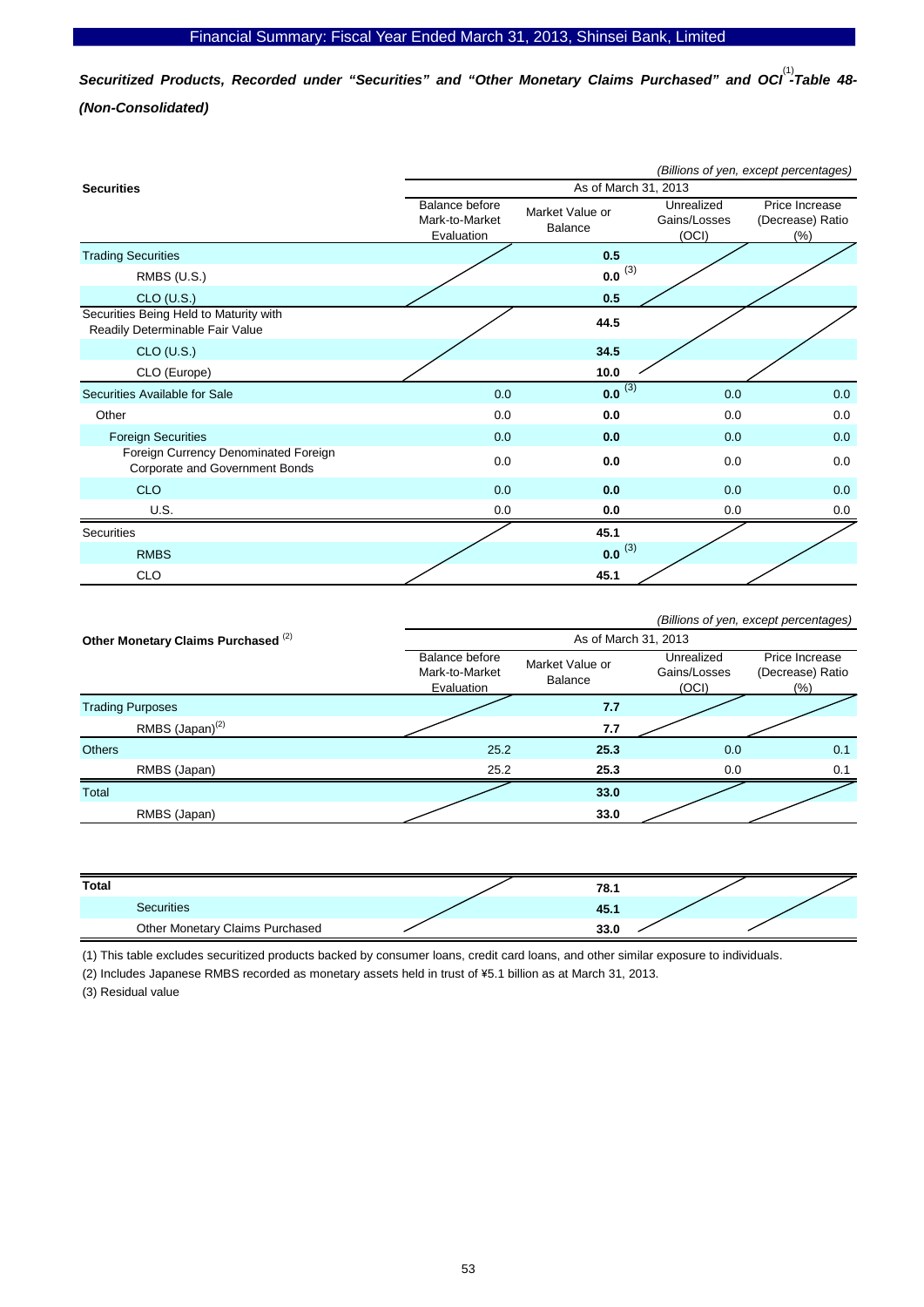### *LBO, Monoline, SIV, ABCP, CDS -Table 49- (Non-Consolidated)*

|                |                                |                         |                          |                     |                        | (Billions of yen)   |
|----------------|--------------------------------|-------------------------|--------------------------|---------------------|------------------------|---------------------|
|                |                                | March 31<br>2013<br>(a) | March 31<br>2012<br>(b)  | Change<br>$(a)-(b)$ | Sept 30<br>2012<br>(c) | Change<br>$(a)-(c)$ |
| $LBO^{(1)(3)}$ |                                | 169.7                   | 198.1                    | (28.4)              | 183.9                  | (14.2)              |
|                | Japan                          | 167.7 $(2)$             | 195.8                    | (28.1)              | 182.0                  | (14.3)              |
|                | <b>U.S.</b>                    | 1.4                     | 1.7                      | (0.3)               | 1.5                    | (0.1)               |
|                | Europe                         | ۰                       | $\overline{\phantom{a}}$ | $\blacksquare$      | $\blacksquare$         |                     |
|                | Other                          | 0.5                     | 0.4                      | 0.1                 | 0.5                    | 0.0                 |
|                |                                |                         |                          |                     |                        |                     |
|                | (Breakdown by Industry Sector) |                         |                          |                     |                        |                     |
|                | Manufacturing                  | 11.1%                   |                          |                     |                        |                     |
|                | Information and communications | 1.0%                    |                          |                     |                        |                     |
|                | Wholesale and retail           | 6.4%                    |                          |                     |                        |                     |
|                | Finance and Insurance          | 13.0%                   |                          |                     |                        |                     |
|                | <b>Services</b>                | 68.5%                   |                          |                     |                        |                     |
|                | Total                          | 100.0%                  |                          |                     |                        |                     |

(1) The amount includes unfunded commitment line.

(2) As of March 31, 2013, unfunded commitment line (only domestic) is ¥3.0 billion.

(3) This table includes deals made through foreign SPCs, but classification is by risk location.

#### **Monoline, SIV, ABCP**

We have no exposure to Monoline, SIV, ABCP.

### **Credit Default Swaps (CDS)(1)**

|             |                  |                              |                     |                      |                                                     |                       |                      | (Billions of yen) |
|-------------|------------------|------------------------------|---------------------|----------------------|-----------------------------------------------------|-----------------------|----------------------|-------------------|
|             |                  | As of March 31, 2013         |                     |                      |                                                     | FY2012<br>(12 months) |                      |                   |
|             |                  | Fair Value<br>Nominal Amount |                     |                      | Netted Nominal Amount and Fair Value <sup>(2)</sup> |                       |                      | Realized          |
|             |                  |                              |                     |                      | Nominal                                             |                       | Fair Value           | Profits           |
|             | Protection (buy) | Protection<br>(sell)         | Protection<br>(buy) | Protection<br>(sell) | Amount                                              | Protection<br>(buy)   | Protection<br>(sell) | (Losses)          |
| Total       | 442.5            | 447.5                        | (2.0)               | 1.6                  | 410.1                                               | (1.9)                 | 1.4                  | 1.6               |
| Japan       | 375.1            | 379.0                        | (1.4)               | 1.1                  | 348.2                                               | (1.3)                 | 1.0                  | 1.7               |
| <b>U.S.</b> | 26.3             | 27.4                         | (0.2)               | 0.2                  | 24.3                                                | (0.2)                 | 0.2                  | (0.0)             |
| Europe      | 23.4             | 22.6                         | (0.1)               | 0.1                  | 22.2                                                | (0.1)                 | 0.1                  | (0.0)             |
| Other       | 17.5             | 18.3                         | (0.1)               | 0.1                  | 15.2                                                | (0.1)                 | 0.1                  | 0.0               |

(1) Represents transactions under both banking book and trading book. The above table is based on provisional financial and operational data at the time of the financial results announcement and may differ slightly from the final data.

(2) Transactions which are netted with buy and sell.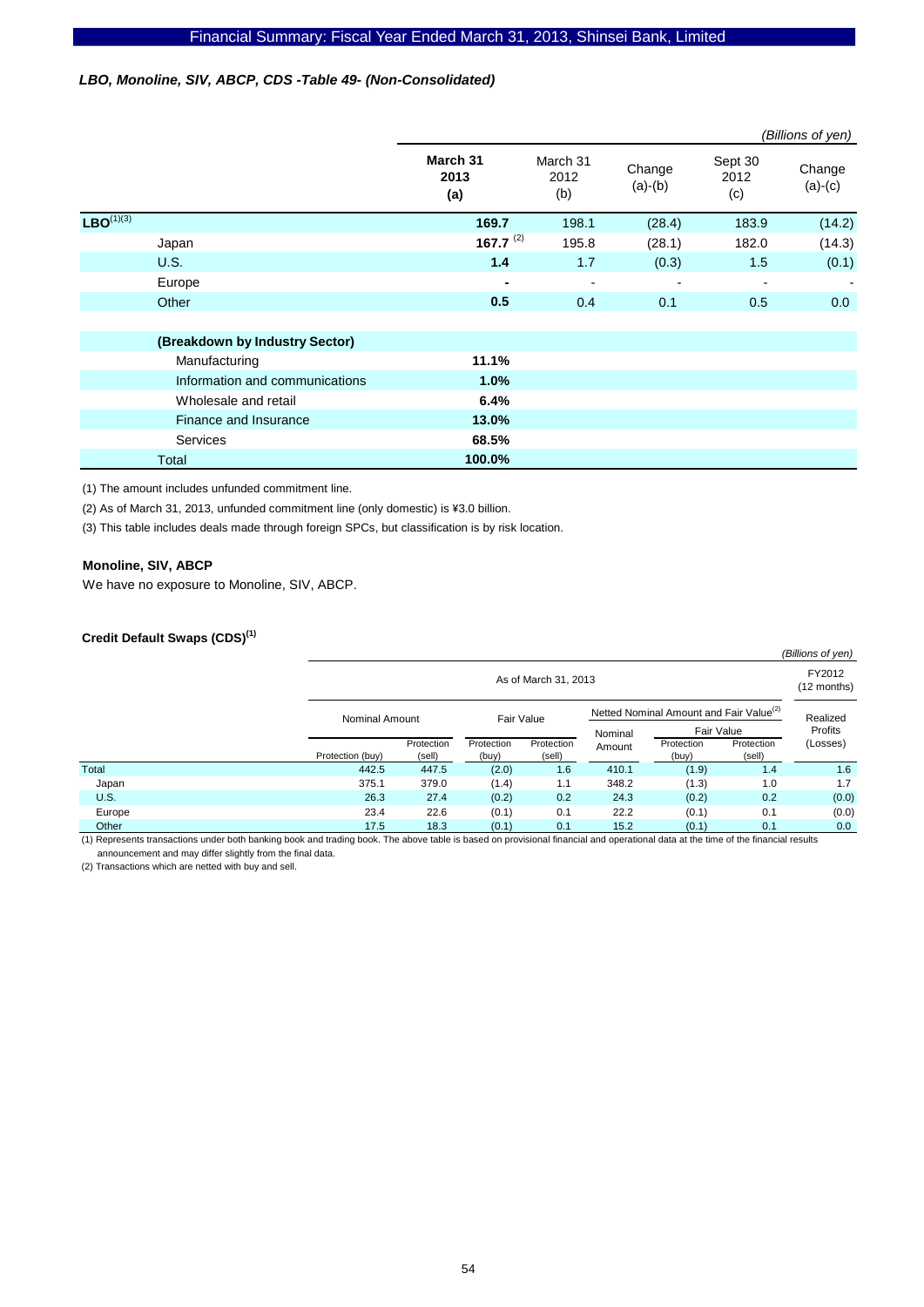*Definitions -Table 50-* 

| <b>Names</b>                                | Definitions                                                                                                                                                                                                                                                                                                                                                                                                    |
|---------------------------------------------|----------------------------------------------------------------------------------------------------------------------------------------------------------------------------------------------------------------------------------------------------------------------------------------------------------------------------------------------------------------------------------------------------------------|
| <b>RMBS</b>                                 | Residential mortgage-backed securities and other related assets, including beneficial<br>interests backed by mortgage loans.<br>Recorded in "trading securities," "securities available-for-sale" and "other monetary claims."                                                                                                                                                                                 |
| <b>CMBS</b>                                 | Commercial mortgage-backed securities.<br>Recorded in "securities available-for-sale" and "other monetary claims." We have no<br>exposure to CMBS.                                                                                                                                                                                                                                                             |
| <b>CLO</b>                                  | Collateralized loan obligations (CLO) mainly backed by LBO debt, corporate loans and high-<br>yield securities.<br>Recorded in "trading securities," "securities being held to maturity with readily determinable<br>fair value," and "securities available-for-sale."                                                                                                                                         |
| <b>ABS CDO</b><br>(Re-securitized Products) | CDO backed by asset-backed securities (ABS) such as RMBS.<br>Recorded in "securities available-for-sale" and "other monetary claims."<br>We have no exposure to ABS CDO.                                                                                                                                                                                                                                       |
| <b>LBO</b>                                  | Loans for leveraged buyout for acquisition finance including refinancing of past acquisitions.                                                                                                                                                                                                                                                                                                                 |
| <b>Monoline</b>                             | Monolines are insurance companies that insure against the risk of a bond or other security<br>defaulting. We have no exposure to Monoline.                                                                                                                                                                                                                                                                     |
| <b>SIV</b>                                  | A structured investment vehicle (SIV) is a fund which borrows money by issuing short-term<br>securities at low interest rates, then lends that money by buying long-term securities (such as<br>securitization products) at higher interest rates, making a profit for investors from the<br>difference. We have no exposure to SIVs.                                                                          |
| <b>ABCP</b>                                 | An asset-backed commercial paper (ABCP) conduit is a limited-purpose entity that issues CP<br>to finance the purchase of assets or to make loans. Some asset types include receivables<br>generated from trade, credit card, auto loan, auto, and equipment leasing obligors, as well as<br>collateralized loan obligations (CLOs) and collateralized bond obligations (CBOs). We have<br>no exposure to ABCP. |
| <b>CDS</b>                                  | Credit default swap is a type of derivative in which the buyer receives credit protection by<br>making periodic payments to a counterparty and the seller provides credit protection by giving<br>the promise of a payoff if a third-party defaults.                                                                                                                                                           |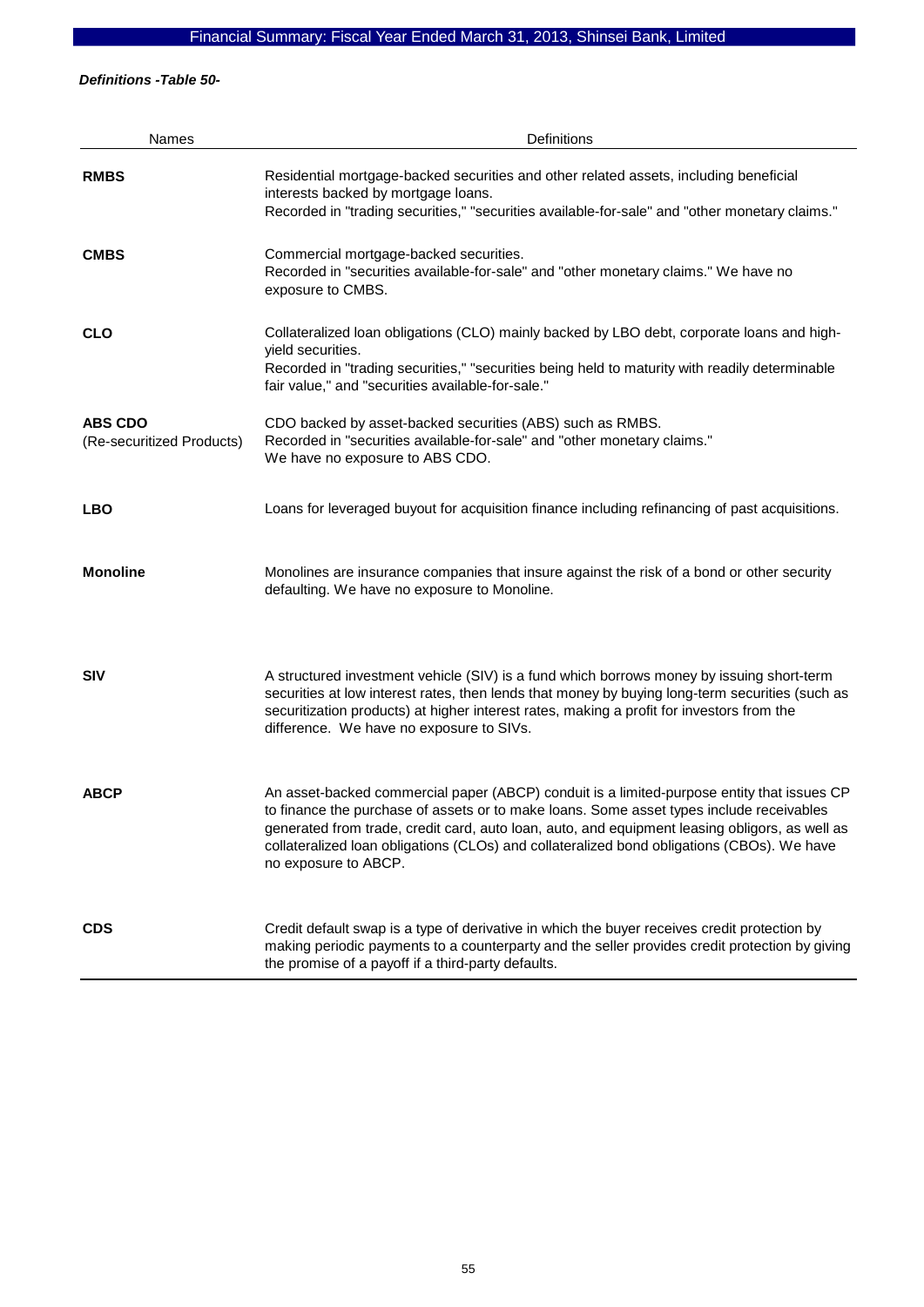### *(Reference 1) BOJ Press Club Format*

|  |  |  | 1. Ratio of non-performing claims classified under the Financial Revitalization La |  |
|--|--|--|------------------------------------------------------------------------------------|--|
|  |  |  |                                                                                    |  |

| 1. Ratio of non-performing claims classified under the Financial Revitalization Law | (%. Billions of ven ) |              |      |      |      |
|-------------------------------------------------------------------------------------|-----------------------|--------------|------|------|------|
|                                                                                     | Sep 30, 2012          | Mar 31, 2013 |      |      |      |
| Non-consolidated                                                                    | 6.781                 | 5.96         | 6.66 | 6.16 | 5.32 |
| Consolidated                                                                        | 8.73                  | 8.10         | 8.45 | 7.44 | 6.83 |

#### 2. Equity holdings

| (1) Equity held (Non-consolidated) |            |                      | (Billions of yen)   |
|------------------------------------|------------|----------------------|---------------------|
|                                    | Book value |                      | Net unrealized gain |
|                                    |            | Subsidiaries' shares | (loss)              |
| <b>IFY2011</b>                     | 396.3      | 375.7                | 4.3                 |
| <b>I1HFY2012</b>                   | 392.6      | 375.7                | 1.6                 |
| FY2012                             | 395.4      | 375.8                |                     |

#### (2) Impairment (Non-consolidated) *(Billions of yen)*

|          | Equity related profits                    |  |  |
|----------|-------------------------------------------|--|--|
|          | and losses                                |  |  |
|          | (net of three accounts) Impairment amount |  |  |
| 1HFY2012 |                                           |  |  |
| IFY2012  |                                           |  |  |

\* Other extraordinary losses for 1HFY2012 do not contain mark-down of subsidiaries' equity.

Other extraordinary losses for FY2012 contains ¥1.2 billion in mark-down of subsidiaries' equity.

#### (3) Break-even level of profit and loss of equities held (domestic) (theoretical figure) (Non-consolidated)

| Nikkei Stock Average | approximately ¥8,500 |
|----------------------|----------------------|
| <b>ITOPIX</b>        | approximately 700    |

| 3. Loans to SMEs (% shows changes from the previous period) | (Billions of yen) |          |                    |
|-------------------------------------------------------------|-------------------|----------|--------------------|
|                                                             |                   |          |                    |
|                                                             | <b>Results</b>    | % Change | total loan balance |
| Mar 31, 2012                                                | 2.624.9           | 4.40%    | 65.20%             |
| Sep 30, 2012                                                | 2.706.3           | 3.10%    | 64.58%             |
| Mar 31, 2013                                                | 2.749.7           | 1.60%    | 65.81%             |

Small- and medium-sized enterprises in this table refer to companies with ¥300 million or less in capital (¥100 million for wholesale and ¥50 million for retail and services) as well as companies or individuals with 300 employees or fewer (100 for wholesale and services and 50 for retail).

Revitalization Law (actual net increase/decrease excluding impact loan) Achieved actual results of  $+$  ¥25.2 billion for FY2011 compared to the plan of  $+$  ¥1.0 billion.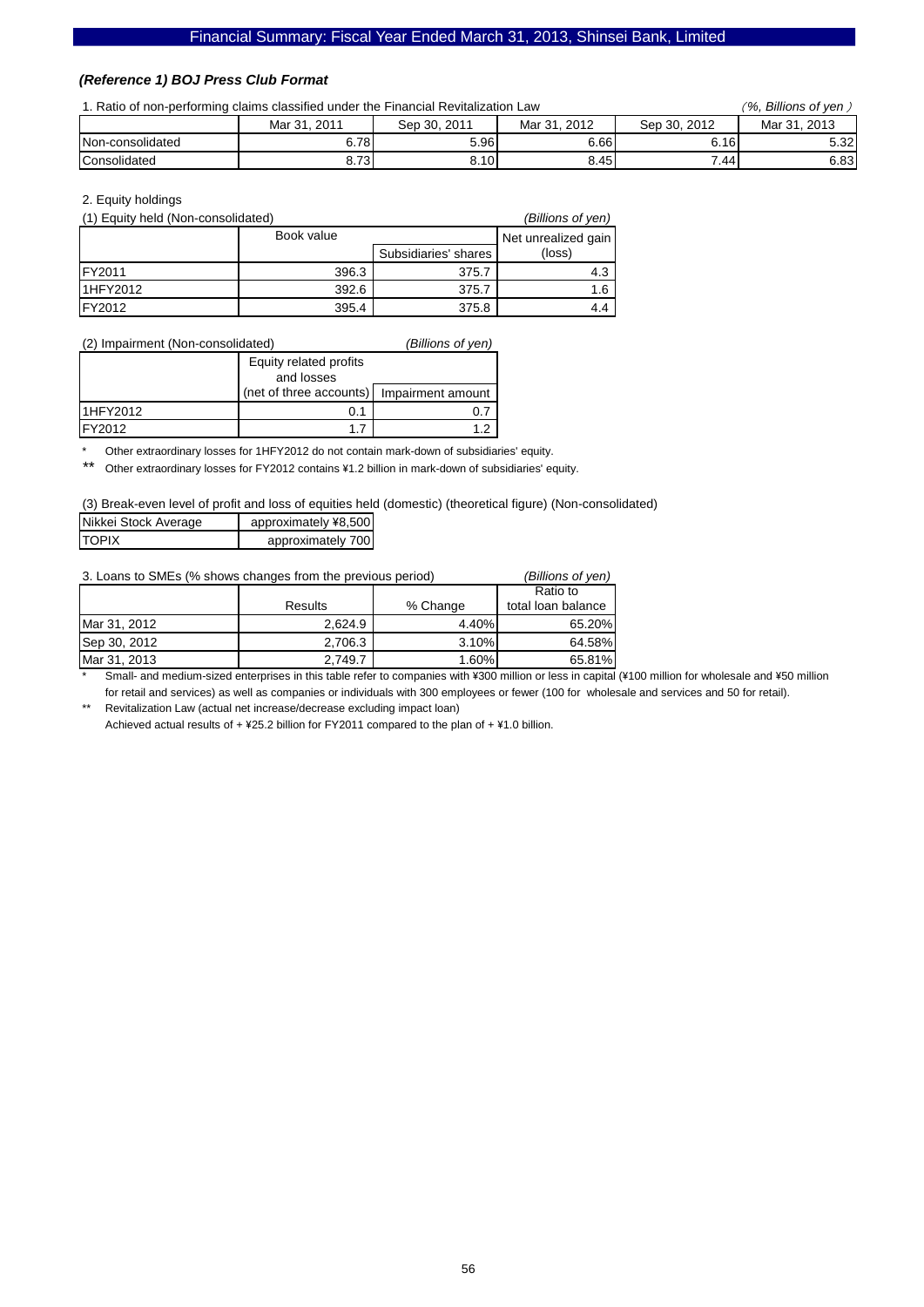#### 4. Sales performance of investment trusts and insurance

| a. Investment trust sales performance and commission | (Billions of yen)                          |                   |                   |
|------------------------------------------------------|--------------------------------------------|-------------------|-------------------|
|                                                      | Handling commission                        |                   |                   |
|                                                      | for sales of investment Revenue from sales |                   | Amount of sales   |
|                                                      | trusts                                     | during the period | during the period |
| 1HFY2011                                             | 2.0                                        | 0.9               | 36.4              |
| FY2011                                               | 3.5                                        | 1.4               | 56.9              |
| 1HFY2012                                             | 1.4                                        | 0.5               | 22.8              |
| FY2012                                               | 3.5                                        | 1.5               |                   |

b. Insurance sales performance and commission *(Billions of yen)* Handling commission for sales of insurance Revenue from sales during the period Amount of sales during the period

| 1HFY2011 | ሰ ባ<br>v.z | ◡.∠  | D. 1 |
|----------|------------|------|------|
| FY2011   | ν. ε       | υ. ι | 28.2 |
| 1HFY2012 | 0.5        | 0.5  | 25.7 |
| FY2012   | 0.8        | 0.8  | 35.  |
|          |            |      |      |

5. Measures in Response to the Act concerning Temporary Measures to Facilitate Financing for SMEs, etc. (Accumulated data from December 4, 2009 to March 1, 2013)

*(Number, Millions of yen)*

|                                           | Total  |         |            |         |          |        |
|-------------------------------------------|--------|---------|------------|---------|----------|--------|
|                                           |        |         | <b>SME</b> |         | Mortgage |        |
|                                           |        | Amount  |            | Amount  |          | Amount |
| Request                                   | 837    | 277,754 | 183        | 261,042 | 654      | 16,712 |
| Execution                                 | 642    | 261,685 | 163        | 249,161 | 479      | 12,524 |
| Refusal                                   | 82     | 9,550   | 10.        | 7,874   | 72       | 1,675  |
| <b>Under Exam</b>                         | 20     | 0.089   |            | 713     | 19       | 376    |
| Withdrawal                                | 93     | 5,428   |            | 3,293   | 84       | 2,135  |
|                                           | Amount |         |            |         |          |        |
| Ralance of claims related to evecution of |        |         |            |         |          |        |

above requests as of March 31, 2013

SME loans are not guaranteed by the Credit Guarantee Association or other organizations.

\*\* "Refusal" as at March 31, 2013 includes four loans for a total of \2,916 million which were at one point counted as "Deemed Refusal" but executed by September-end. (Execution amount was \2,888 million due to the partial principal reduction.) "Refusal" of the Mortgage as at March 31, 2013 includes 53 loans for a total of

\1,222 million which were counted as "Deemed Refusal" as we could not contact the obligor within three months after the request was filed. \*\*\* The "Under Evaluation" of the Mortgage as at March 31, 2013 includes 13 loans for a total of \254 million "Deemed Refusal" includes 28 loans for a total of \690 million which were executed with changes to terms and conditions by September-end.

131,900

on which changes to terms and conditions have been agreed and which are scheduled for execution.

6. Great East Japan Earthquake related (% shows changes from the previous period) (Non-consolidated)

|                                                                                                  |        | (Billions of ven)       |
|--------------------------------------------------------------------------------------------------|--------|-------------------------|
|                                                                                                  | Amount | % Change<br>v. Mar 2012 |
| Loans to the companies located in Miyagi, Iwate and Fukushima<br>Prefecture as of March 31, 2013 | 2.8    | $(17.15)\%$             |

Companies whose head office is located in any of the three prefectures above.

\*\* Aside from the above, real estate non-recourse loans for properties located in the three prefectures total ¥10.9 billion as of March 31, 2013.